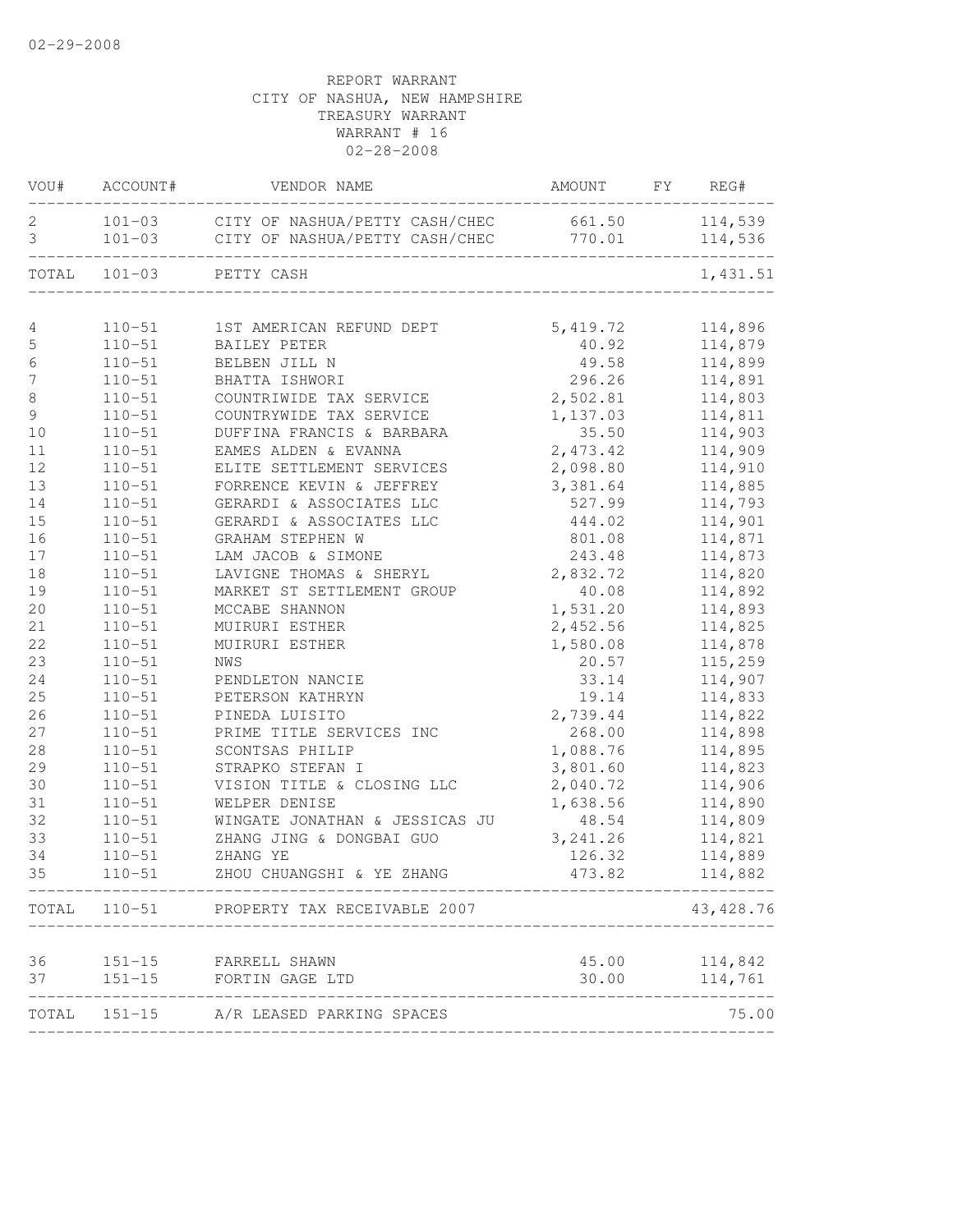| VOU#                                   | ACCOUNT#                                                                         | VENDOR NAME                                                                                                                   | AMOUNT FY REG#                                                         |                                                                           |
|----------------------------------------|----------------------------------------------------------------------------------|-------------------------------------------------------------------------------------------------------------------------------|------------------------------------------------------------------------|---------------------------------------------------------------------------|
| 38                                     |                                                                                  | 170-00 NEW ENGLAND PAPER & SUPPLY                                                                                             | 399.02 114,736                                                         |                                                                           |
| TOTAL                                  |                                                                                  | 170-00 INVENTORY OF SUPPLIES                                                                                                  |                                                                        | 399.02                                                                    |
| 39                                     | $176 - 06$                                                                       | PITNEY BOWES                                                                                                                  | 9,000.00                                                               | 115,260                                                                   |
| TOTAL                                  | $176 - 06$                                                                       | POSTAGE METER                                                                                                                 |                                                                        | 9,000.00                                                                  |
| 40                                     |                                                                                  | 214-A ANTHEM BLUE CROSS BLUE SHIELD                                                                                           | 3,840.63                                                               | 430                                                                       |
| TOTAL                                  | $214 - A$                                                                        | BLUE CROSS HMO-SCHOOL                                                                                                         |                                                                        | 3,840.63                                                                  |
| 41<br>42<br>43                         | $214 - BD$<br>$214 - BD$<br>$214 - BD$                                           | FEDERAL RESERVE BANK OF CLEVEL<br>FEDERAL RESERVE BANK OF CLEVEL<br>FEDERAL RESERVE BANK OF CLEVEL                            | 750.00<br>150.00<br>750.00                                             | 114,530<br>114,538<br>114,542                                             |
|                                        | TOTAL 214-BD                                                                     | BONDS DEDUCTION                                                                                                               |                                                                        | 1,650.00                                                                  |
|                                        |                                                                                  | 214-BH ANTHEM BLUE CROSS BLUE SHIELD 221, 235.29                                                                              |                                                                        | 430                                                                       |
| TOTAL                                  |                                                                                  | 214-BH BLUE/CROSS HMO- CITY                                                                                                   |                                                                        | 221, 235.29                                                               |
| 44                                     |                                                                                  | 214-C ANTHEM BLUE CROSS BLUE SHIELD                                                                                           | 830.52                                                                 | 430                                                                       |
| TOTAL                                  | $214-C$                                                                          | B/C B/S J PLAN-DED SCHOOL                                                                                                     |                                                                        | 830.52                                                                    |
| 45<br>46<br>47<br>48<br>49<br>50<br>51 | $214-DC$<br>$214-DC$<br>$214-DC$<br>$214-DC$<br>$214-DC$<br>$214-DC$<br>$214-DC$ | COSTANTINI SHELLEY<br>CURTIN BRENDA<br>DAVIDSON PATRICIA<br>MENARD PAUL<br>PERAULT DAVID<br>SLATTERY SCOTT<br>WINKLEMANN DEAN | 152.00<br>961.55<br>680.00<br>541.55<br>576.96<br>1,176.40<br>1,250.00 | 114,612<br>114,703<br>114,797<br>114,749<br>114,678<br>114,751<br>114,798 |
| TOTAL                                  | $214-DC$                                                                         | DEPENDENT CARE DEDUCTION                                                                                                      |                                                                        | 5,338.46                                                                  |
| 52                                     |                                                                                  | 214-FR HARVARD PILGRIM/FIRST SENIORIT 22,762.80                                                                               |                                                                        | 434                                                                       |
|                                        |                                                                                  | TOTAL 214-FR HARVARD FREEDOM                                                                                                  |                                                                        | 22,762.80                                                                 |
| 53                                     |                                                                                  | 214-HC HARVARD PILGRIM HEALTH CARE 413.48                                                                                     |                                                                        | 436                                                                       |
|                                        |                                                                                  | TOTAL 214-HC HARVARD COM HP                                                                                                   |                                                                        | 413.48                                                                    |
| 54                                     |                                                                                  | 214-HJ ANTHEM BLUE CROSS BLUE SHIELD 63,963.17                                                                                |                                                                        | 430                                                                       |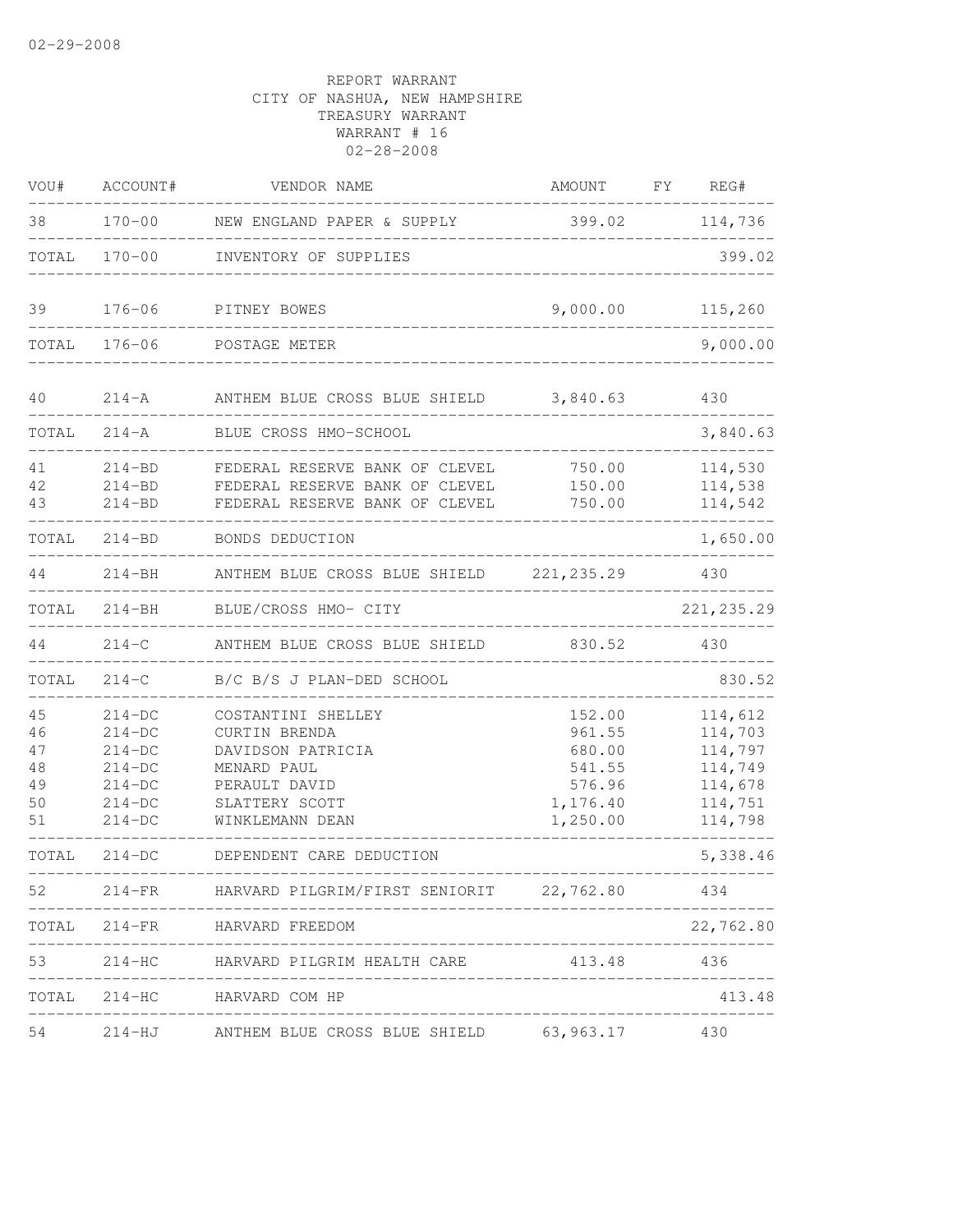|                                                    | VOU# ACCOUNT#                                                                                                              | VENDOR NAME                                                                                                                                                    | AMOUNT FY REG#<br>_________                                                                                   |                                                             |
|----------------------------------------------------|----------------------------------------------------------------------------------------------------------------------------|----------------------------------------------------------------------------------------------------------------------------------------------------------------|---------------------------------------------------------------------------------------------------------------|-------------------------------------------------------------|
|                                                    |                                                                                                                            | TOTAL 214-HJ BC/BS J PLAN DED-CITY                                                                                                                             |                                                                                                               | 63,963.17                                                   |
| 54                                                 |                                                                                                                            | 214-I ANTHEM BLUE CROSS BLUE SHIELD 48,989.93                                                                                                                  |                                                                                                               | 430                                                         |
|                                                    |                                                                                                                            | TOTAL 214-I B/C P.O.S-SCHOOL                                                                                                                                   |                                                                                                               | 48,989.93                                                   |
| 54                                                 |                                                                                                                            | 214-PO ANTHEM BLUE CROSS BLUE SHIELD 68,012.84                                                                                                                 |                                                                                                               | 430                                                         |
| TOTAL                                              | $214 - PO$                                                                                                                 | BC/BS POINT OF SERV- CITY                                                                                                                                      |                                                                                                               | 68,012.84                                                   |
| 55<br>56<br>57<br>58<br>59<br>60<br>61<br>62<br>63 | $255 - 00$<br>$255 - 00$<br>$255 - 00$<br>$255 - 00$<br>$255 - 00$<br>$255 - 00$<br>$255 - 00$<br>$255 - 00$<br>$255 - 00$ | STATE OF NH-MV<br>STATE OF NH-MV<br>STATE OF NH-MV<br>STATE OF NH-MV<br>STATE OF NH-MV<br>STATE OF NH-MV<br>STATE OF NH-MV<br>STATE OF NH-MV<br>STATE OF NH-MV | 10,495.90<br>8,632.70<br>6,670.30<br>10, 144.95<br>13,726.85<br>12,207.40<br>9,012.45<br>8,958.30<br>9,251.00 | 424<br>427<br>428<br>429<br>435<br>437<br>438<br>440<br>441 |
| TOTAL                                              |                                                                                                                            | 255-00 STATE MVR                                                                                                                                               |                                                                                                               | 89,099.85                                                   |
| 64<br>65<br>66<br>67                               | $257 - 00$<br>$257 - 00$<br>$257 - 00$<br>$257 - 00$                                                                       | BERKELEY THERESE M<br>GAGNON PETER T<br>MCCUSKER PATRICK<br>METZGER DONNA R                                                                                    | 50.00<br>10.00<br>25.00<br>10.00                                                                              | 114,865<br>114,836<br>114,863<br>114,861                    |
| TOTAL                                              |                                                                                                                            | 257-00 MV REFUND PENDING                                                                                                                                       |                                                                                                               | 95.00                                                       |
| 68<br>69<br>70<br>71                               | $258 - 00$<br>$258 - 00$<br>$258 - 00$<br>$258 - 00$                                                                       | BENNETT THOMAS W<br>GINGRAS JOHN R<br>MASON JULIE E<br>NGUYEN NGHIA T                                                                                          | 35.00<br>10.00<br>35.00<br>10.00                                                                              | 114,869<br>114,837<br>114,867<br>114,838                    |
|                                                    |                                                                                                                            | TOTAL 258-00 TVB REFUND PENDING                                                                                                                                |                                                                                                               | 90.00                                                       |
| 72                                                 |                                                                                                                            | 289-00 SALVATION ARMY                                                                                                                                          | 77.00                                                                                                         | 114,541                                                     |
|                                                    | TOTAL 289-00                                                                                                               | TREASURER'S SUSPENSE ACCT                                                                                                                                      |                                                                                                               | 77.00                                                       |
|                                                    |                                                                                                                            |                                                                                                                                                                |                                                                                                               |                                                             |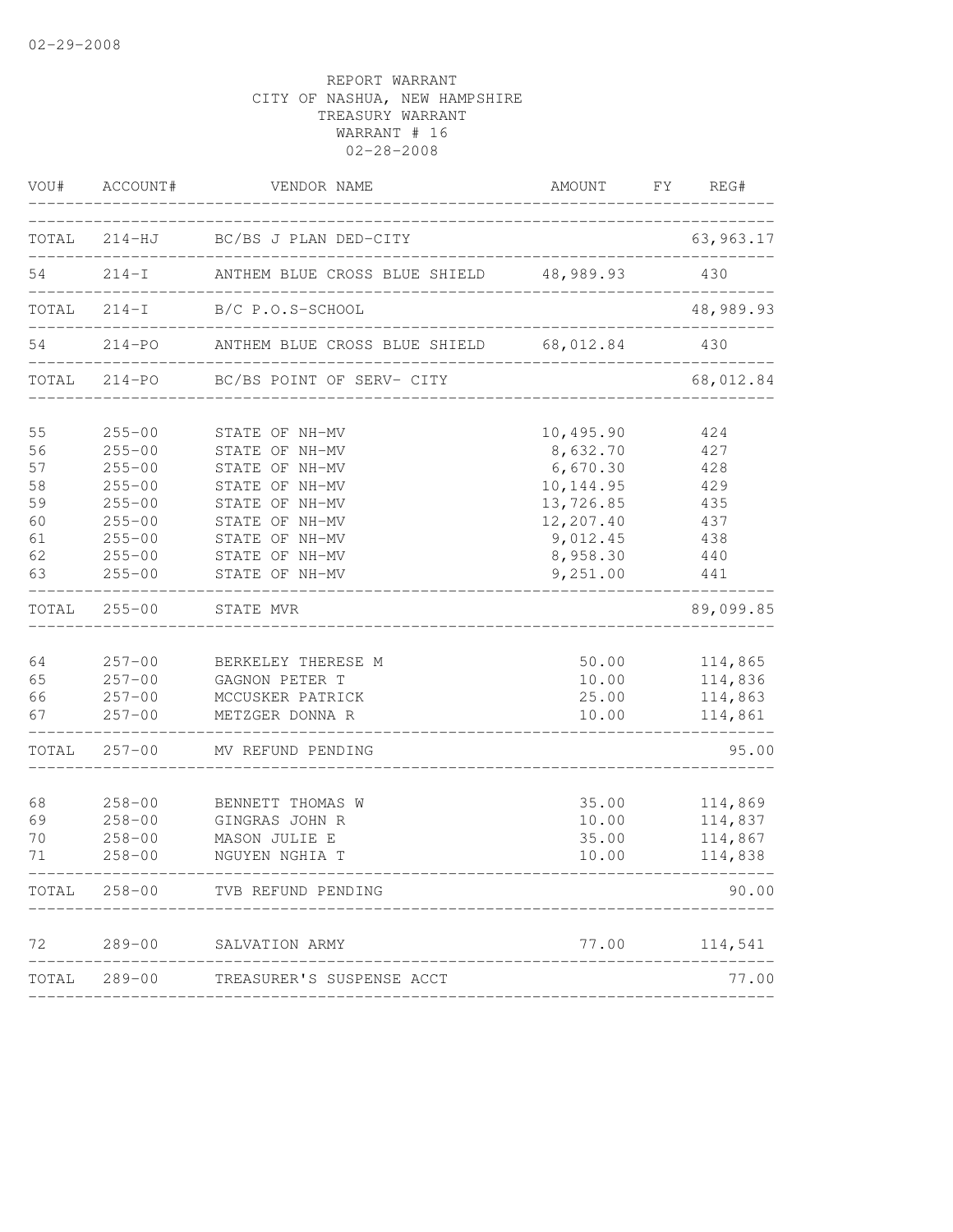|       |             | VOU# ACCOUNT# VENDOR NAME                         | AMOUNT FY REG#           |                |
|-------|-------------|---------------------------------------------------|--------------------------|----------------|
|       |             | 200,540 3044-53109 SCHEPLAR MARCY                 | 1,700.00 115,261         | التابيبات      |
|       |             | TOTAL 304 CHARLOTTE AVE ART IN RESIDENCE 1,700.00 |                          |                |
|       |             | 200,541 3047-91040 MILLER JOE                     |                          | 284.82 115,168 |
|       |             | TOTAL 304 ALTERNATIVE SCHOOL                      | ________________________ | 284.82         |
| 73    | $305 - 179$ | CITY OF NASHUA/PETTY CASH SLIP                    | 43.71                    | 114,531        |
| 74    | 305-59100   | ANDERSON CECIL                                    | 50.00                    | 114,792        |
| 75    | 305-59100   | JEYNES COMPANY/MIKE JEYNES                        | 375.00                   | 114,668        |
| 76    | 305-59100   | MCLEAN JIM                                        | 200.00                   | 114,760        |
| 77    | 305-59100   | NEXTEL COMMUNICATIONS                             | 42.97                    | 115,305        |
| 78    | 305-59100   | O'NEIL TIM                                        | 200.00                   | 114,766        |
| 79    | 305-59100   | SANCHEZ ANTONIO                                   | 50.00                    | 114,789        |
| 80    | 305-59100   | WEATHERS JOHN                                     | 50.00                    | 114,853        |
| 81    | 305-64030   | ACCESS A/V                                        | 4,078.00                 | 114,745        |
| 82    | 305-64030   | UNICOM TECHNOLOGY GROUP INC                       | 670.00                   | 115,073        |
| 83    | 305-95010   | NHCCM                                             | 250.00                   | 115,396        |
| TOTAL | 305         | SRF - CIVIC & COMM ACTIVITIES                     |                          | 6,009.68       |
|       |             |                                                   |                          |                |
| 84    | 308-83012   | ANTHEM BLUE CROSS BLUE SHIELD                     | 120,894.74               | 430            |
| 84    | 308-83013   | ANTHEM BLUE CROSS BLUE SHIELD                     | 359,866.05               | 430            |
| 85    | 308-83016   | HARVARD PILGRIM HEALTH CARE                       | 71,467.01                | 436            |
| 86    | 308-83017   | APPLE THERAPY SERVICES                            | 888.00                   | 114,868        |
| 87    | 308-83017   | HARVARD PILGRIM HEALTH CARE                       | 77,303.05                | 436            |
| 88    | 308-83018   | ANTHEM BLUE CROSS BLUE SHIELD                     | 53, 243.15               | 430            |
| 88    | 308-83019   | ANTHEM BLUE CROSS BLUE SHIELD                     | 264,390.49               | 430            |
| 89    | 308-83020   | NORTHEAST DELTA                                   | 31, 341.52               | 433            |
| 89    | 308-83021   | NORTHEAST DELTA                                   | 6,620.20                 | 433            |
| 90    | 308-83041   | DEVINE MILLIMET & BRANCH PA<br>W                  | 4,045.07                 | 114,856        |
| 91    | 308-83041   | THE EMERGENCE GROUP LLC                           | 1,375.00                 | 114,788        |
| 92    | 308-83045   | DEVINE MILLIMET & BRANCH PA<br>W                  | 55.08                    | 114,856        |
| 93    | 308-83051   | COVENTRY HEALTH CARE WORKERS C                    | 90.60                    | 114,835        |
| 94    | 308-83052   | SMITH-WEISS SHEPARD & DURMER P                    | 2,958.72                 | 114,722        |
| 95    | 308-83053   | ANAESTHESIA ASSOC OF MASS                         | 1,750.00                 | 114,657        |
| 96    | 308-83053   | APPLE SERVICES NASHUA                             | 3,512.00                 | 114,627        |
| 97    | 308-83053   | APPLE THERAPY SERVICES LONDOND                    | 1,807.00                 | 114,772        |
| 98    | 308-83053   | ASSOCIATED RADIOLOGISTS PA<br>W/                  | 319.00                   | 114,849        |
| 99    | 308-83053   | DARTMOUTH-HITCHCOCK CLINIC                        | 1,030.00                 | 114,945        |
| 100   | 308-83053   | DERRY MEDICAL CENTER PA                           | 290.00                   | 114,827        |
| 101   | 308-83053   | DYNASPLINT SYSTEMS INC                            | 395.00                   | 114,805        |
| 102   | 308-83053   | FOUR SEASONS ORTHOPAEDIC CTR                      | 496.00                   | 114,924        |
| 103   | 308-83053   | GOFFSTOWN PHYSICAL THERAPY                        | 1,190.00                 | 114,854        |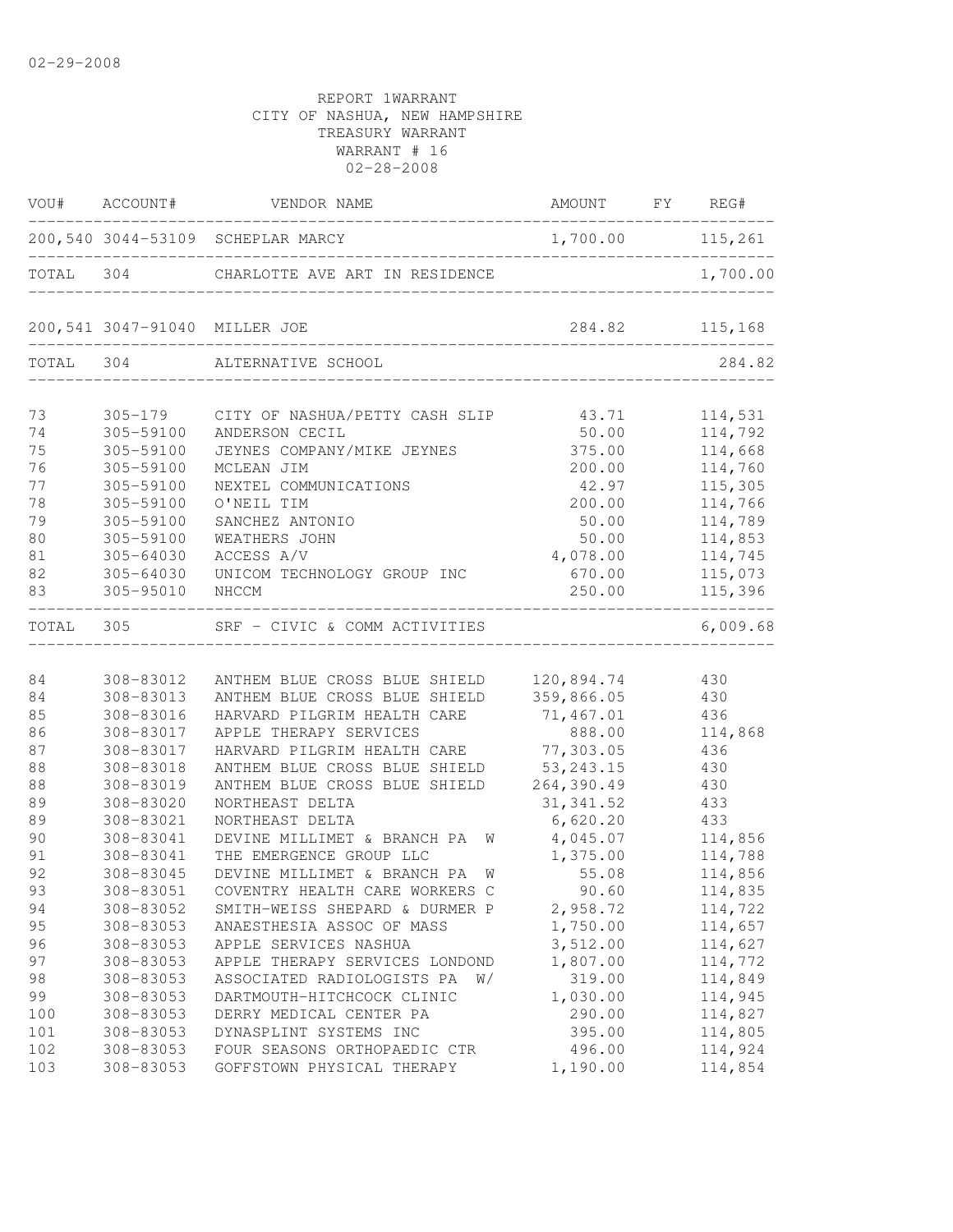| VOU# | ACCOUNT#  | VENDOR NAME                      | AMOUNT    | FΥ | REG#    |
|------|-----------|----------------------------------|-----------|----|---------|
| 104  | 308-83053 | GREATER NASHUA EMERGENCY PHYS    | 400.00    |    | 114,908 |
| 105  | 308-83053 | MERIDIAN RESOURCE COMPANY        | 181.73    |    | 114,726 |
| 106  | 308-83053 | W/C<br>NASHUA EYE ASSOCIATES PA  | 470.00    |    | 114,877 |
| 107  | 308-83053 | NASHUA RADIOLOGY PA<br>W/C       | 126.00    |    | 114,850 |
| 108  | 308-83053 | OCCUPATIONAL HEALTH CTRS SOUTH   | 2,944.61  |    | 114,695 |
| 109  | 308-83053 | ODIERNO DANIEL                   | 5.00      |    | 114,848 |
| 110  | 308-83053 | ORTHOCARE MEDICAL EQUIP LLC      | 62.57     |    | 114,665 |
| 111  | 308-83053 | W/C<br>RS MEDICAL                | 330.00    |    | 114,566 |
| 112  | 308-83053 | SO NH REGIONAL MEDICAL CENTER    | 19,051.17 |    | 114,851 |
| 113  | 308-83053 | ST JOSEPH BUSINESS & HEALTH      | 381.00    |    | 114,688 |
| 114  | 308-83053 | ST JOSEPH'S HOSPITAL W/C         | 830.25    |    | 114,621 |
| 115  | 308-83053 | TEEBOOM KEVIN                    | 200.00    |    | 114,739 |
| 116  | 308-83053 | THIRD PARTY SOLUTIONS<br>W/C     | 65.70     |    | 114,915 |
| 117  | 308-83053 | WALGREEN CO<br>W/C               | 116.67    |    | 114,876 |
| 118  | 308-83053 | WILLIAMS ED                      | 110.00    |    | 114,834 |
| 119  | 308-83054 | ANESTHESIA CARE GROUP PC<br>W/   | 630.40    |    | 114,560 |
| 120  | 308-83054 | APPLE SERVICES NASHUA            | 2,023.00  |    | 114,627 |
| 121  | 308-83054 | BONENBERGER HOWARD J DPM PLLC    | 94.03     |    | 114,775 |
| 122  | 308-83054 | DARTMOUTH-HITCHCOCK CLINIC       | 324.00    |    | 114,945 |
| 123  | 308-83054 | ELLIOT HOSPITAL<br>W/C           | 825.53    |    | 114,870 |
| 124  | 308-83054 | FOUNDATION MEDICAL PARTNERS      | 93.00     |    | 114,917 |
| 125  | 308-83054 | FOUR SEASONS ORTHOPAEDIC CTR     | 223.00    |    | 114,924 |
| 126  | 308-83054 | GREATER NASHUA EMERGENCY PHYS    | 199.00    |    | 114,908 |
| 127  | 308-83054 | NASHUA PATHOLOGY PA<br>W/C       | 135.00    |    | 114,886 |
| 128  | 308-83054 | OCCUPATIONAL HEALTH CTRS SOUTH   | 562.04    |    | 114,695 |
| 129  | 308-83054 | RENEW MEDICAL SERVS DBA/CHARRO   | 29.95     |    | 114,780 |
| 130  | 308-83054 | ST JOSEPH BUSINESS & HEALTH      | 164.00    |    | 114,688 |
| 131  | 308-83054 | ST JOSEPH'S HOSPITAL W/C         | 7,631.45  |    | 114,621 |
| 132  | 308-83054 | THIRD PARTY SOLUTIONS<br>W/C     | 1,585.65  |    | 114,915 |
| 133  | 308-83054 | TORTORELLO NARISA                | 187.03    |    | 114,801 |
| 134  | 308-83055 | AUERBACH MARSHA                  | 141.62    |    | 114,824 |
| 135  | 308-83055 | DARTMOUTH-HITCHCOCK CLINIC       | 5.00      |    | 114,945 |
| 136  | 308-83055 | DEVINE MILLIMET & BRANCH PA<br>W | 4,433.09  |    | 114,856 |
| 137  | 308-83055 | TREASURER STATE OF NH            | 250.00    |    | 115,310 |
| 138  | 308-83056 | OCCUPATIONAL DRUG TESTING LLC    | 1,900.00  |    | 114,806 |
| 139  | 308-83063 | A BEST ABATEMENT INC             | 1,700.00  |    | 114,796 |
| 140  | 308-83063 | GLACIER WELDING                  | 1,275.00  |    | 114,916 |
| 141  | 308-83063 | MARVELL PLATE GLASS INC<br>W/C   | 994.73    |    | 114,921 |
| 142  | 308-83063 | NASH CONSTRUCTION LLC            | 2,958.60  |    | 114,862 |
| 143  | 308-83064 | DELLERA BUSINESS SUPPORT SVCS    | 46.80     |    | 114,951 |
| 144  | 308-83064 | ENTERPRISE RENT A CAR OF BOSTO   | 244.51    |    | 114,976 |
| 145  | 308-83064 | GEICO GENERAL INSURANCE COMPAN   | 649.84    |    | 114,757 |
| 146  | 308-83064 | PAQUETTE NORMAND L               | 351.38    |    | 114,857 |
| 147  | 308-83064 | PROGRESSIVE NORTHERN INS CO IN   | 1,238.51  |    | 114,686 |
| 148  | 308-83077 | AMERICAN STOP LOSS               | 44,869.13 |    | 432     |
| 149  | 308-83199 | STANLEY ELEVATOR CO INC          | 2,669.68  |    | 114,763 |
|      |           |                                  |           |    |         |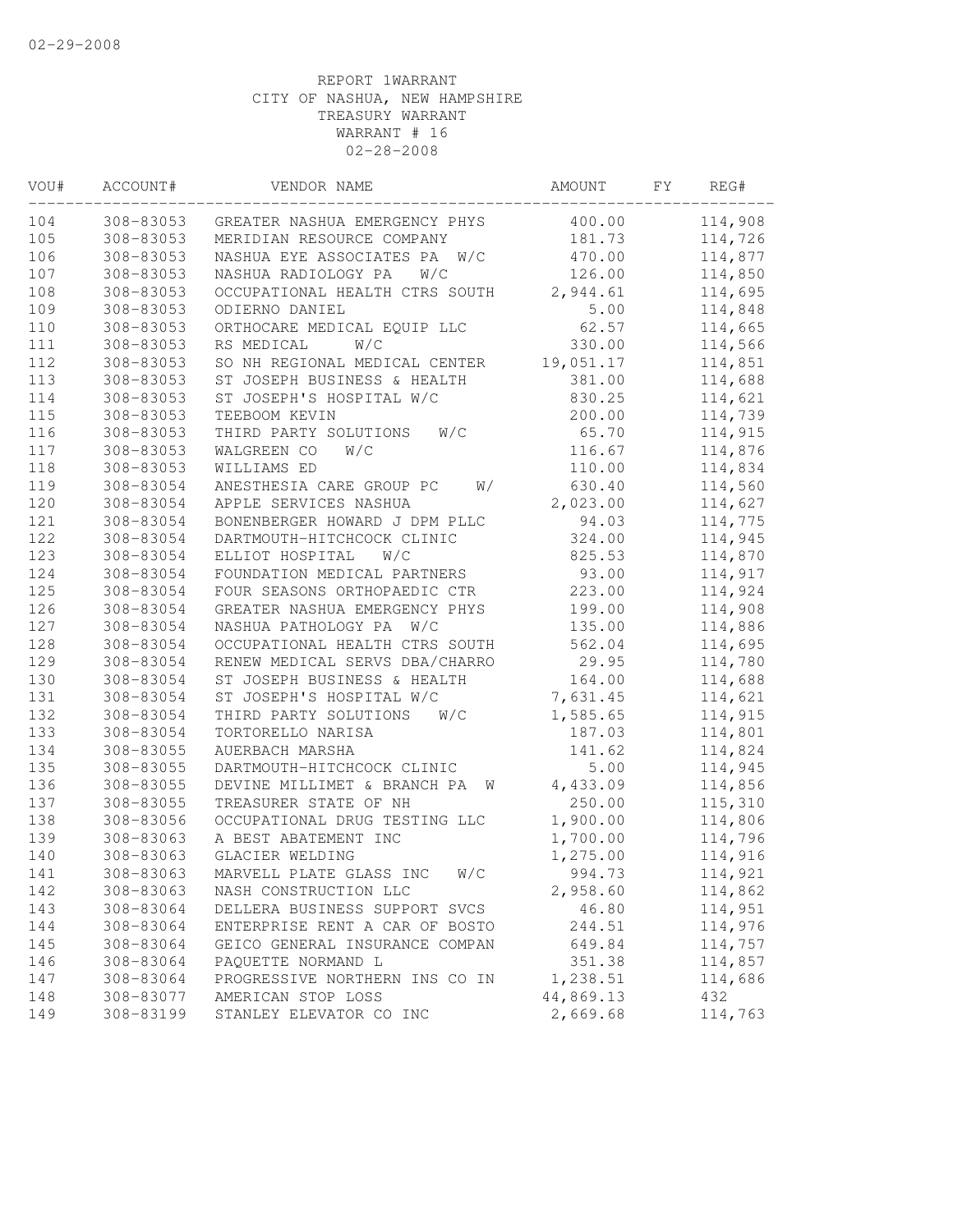|           | VOU# ACCOUNT#                             | VENDOR NAME                                                  | AMOUNT             | FY | REG#                   |
|-----------|-------------------------------------------|--------------------------------------------------------------|--------------------|----|------------------------|
|           | TOTAL 308                                 | SRF - INSURANCE<br>_____________________________             |                    |    | 1,109,037.35           |
|           |                                           |                                                              |                    |    |                        |
|           | 200,542 3086-49075                        | JACK'S PIZZA                                                 | 420.00             |    | 114,946                |
|           | 200,543 3086-53100                        | CALLAHAN CAROLYN                                             | 15, 250.00         |    | 115, 153               |
|           | 200,544 3086-91040                        | BLAUVELT DARCY                                               | 31.31              |    | 115,149                |
| TOTAL 308 |                                           | JAVITS GRANT PROGRAM                                         |                    |    | 15,701.31              |
|           |                                           |                                                              |                    |    |                        |
|           | 200, 545 3097-41015                       | STAPLES BUSINESS ADVANTAGE                                   | 181.11             |    | 114,911                |
|           | 200,546 3097-43005                        | UNITED PARCEL SERVICE                                        | 31.61              |    | 114,984                |
|           | 200,547 3097-44005                        | ACE PRINTING COMPANY                                         | 420.00             |    | 114,918                |
|           | 200,548 3097-49075                        | BLUE RIBBON MAINTENANCE SUPPLI                               | 1,135.89           |    | 115,029                |
|           | 200,549 3097-49075                        | CENTRAL PAPER PRODUCTS CO                                    | 9,936.25           |    | 115,238                |
|           | 200,550 3097-49075                        | CLEAN SOURCE                                                 | 489.65             |    | 115,179                |
|           | 200,551 3097-49075                        | JOHN BENNETT CREATIVE                                        | 495.00             |    | 114,994                |
|           | 200, 552 3097-49085                       | ALL RIGHT PROVISIONS, INC.                                   | 2,669.44           |    | 115,169                |
|           | 200,553 3097-49085                        | COCA COLA                                                    | 4,087.50           |    | 115,018                |
|           | 200,554 3097-49085                        | COSTA FRUIT & PRODUCE CO INC<br>COSTA FRUIT & PRODUCE CO INC | 14,072.30          |    | 115,255                |
|           | 200,554 3097-49085                        |                                                              | 43, 198.53         |    | 115,256                |
|           | 200, 555 3097-49085<br>200,556 3097-49085 | DOUBLE N INC<br>EAST SIDE ENTREES INC                        | 5,985.70<br>182.04 |    | 115,036                |
|           | 200,557 3097-49085                        | FANTINI BAKING CO., INC.                                     | 2,902.04           |    | 115,091                |
|           | 200,557 3097-49085                        | FANTINI BAKING CO., INC.                                     | 2,744.13           |    | 115, 114<br>115, 115   |
|           | 200,558 3097-49085                        | GARELICK FARMS-LYNN                                          | 32,862.37          |    | 114,794                |
|           | 200,558 3097-49085                        | GARELICK FARMS-LYNN                                          | 6,759.89           |    | 114,795                |
|           | 200,559 3097-49085                        | GILL'S PIZZA CO.                                             | 6,791.85           |    | 115,095                |
|           | 200,560 3097-49085                        | M SAUNDERS INC                                               | 5,461.62           |    | 115,078                |
|           | 200,560 3097-49085                        | M SAUNDERS INC                                               | 2,302.63           |    | 115,079                |
|           | 200,561 3097-49085                        | MCKEE FOODS CORP                                             | 501.12             |    | 114,697                |
|           | 200,562 3097-49085                        | NEW ENGLAND ICE CREAM                                        | 1,786.56           |    | 115,107                |
|           | 200,563 3097-49085                        | ORIGINAL CRISPY PIZZA CRUST CO                               | 424.09             |    | 114,732                |
|           | 200,564 3097-49085                        | SURPLUS DISTRIBUTION SECTION                                 | 1,592.25           |    | 114,771                |
|           | 200,565 3097-64045                        | ZONES                                                        | 1,732.33           |    | 115,019                |
|           | 200,566 3097-64330                        | NORTHEAST FOOD SVC EQUIPMENT &                               | 2,990.00           |    | 114,611                |
|           |                                           | 200,566 3097-64335 NORTHEAST FOOD SVC EQUIPMENT &            | 189.75             |    | 114,611                |
|           |                                           | 200,567 3097-74092 HOBART SERVICE                            | 129.00             |    | 114,595                |
|           |                                           | 200,568 3097-91005 BURGESS DOREEN                            | 15.66              |    | 115,076                |
|           |                                           | 200,569 3097-91005 GUSTIN KAREN                              | 24.92              |    | 115,070                |
|           |                                           | 200,570 3097-91005 KIMBELL JEANETTE                          | 52.77              |    | 115,024                |
|           |                                           | 200,571 3097-91005 SLOSEK ODETTE                             | 36.61              |    | 115,007                |
| TOTAL 309 |                                           | SRF - FOOD SERVICES<br>____________________________________  |                    |    | --------<br>152,184.61 |

200,572 3117-64192 ZONES 1,088.33 115,019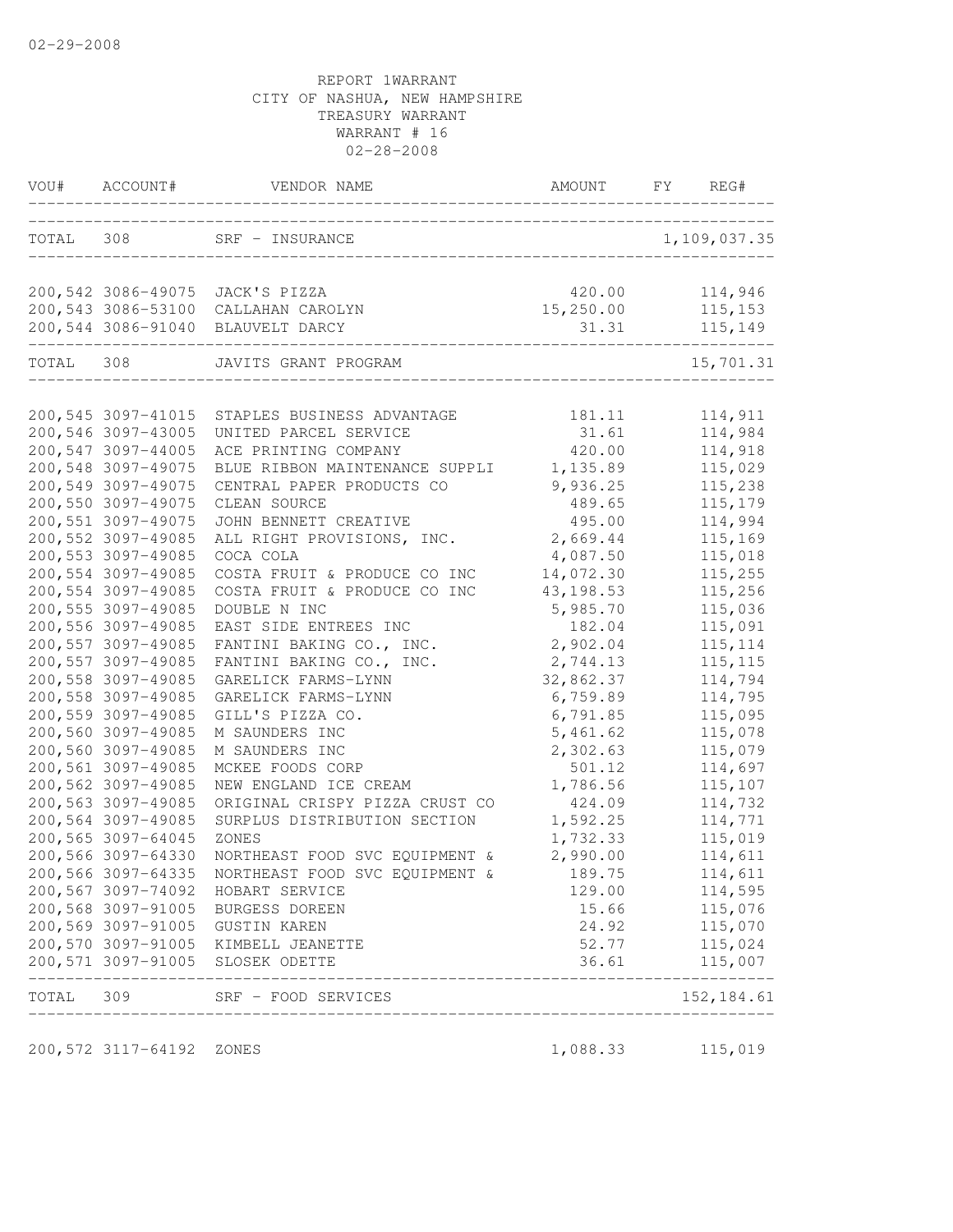| VOU#       | ACCOUNT#                   | VENDOR NAME                                       | AMOUNT           | FY | REG#               |
|------------|----------------------------|---------------------------------------------------|------------------|----|--------------------|
|            |                            | 200,573 3117-78007 MACMULKIN CHEVROLET INC W/C    | 154.27           |    | 114,912            |
| TOTAL      | 311                        | DRIVER'S EDUCATION                                |                  |    | 1,242.60           |
| 150        | 312-41015                  | CARDINAL TRACKING INC                             | 482.92           |    | 114,694            |
| 151        | $312 - 705$                | D & R TOWING INC                                  | 3,890.00         |    | 115,222            |
| 152        | $312 - 705$                | MICHAUD JEFFREY                                   | 100.00           |    | 114,826            |
| 153        | $312 - 705$                | TILDEN AUTOMOTIVE & TRUCK CTRS                    | 1,350.00         |    | 114,783            |
| 154        | 312-78007                  | CARPARTS OF NASHUA                                | 203.15           |    | 114,578            |
| 155        | 312-78007                  | MAC MULKIN CHEVROLET INC                          | 1,034.82         |    | 115,224            |
| 156        | 312-78007                  | QUIRK GM PARTS DEPOT                              | 624.11           |    | 114,791            |
| 157<br>158 | 312-78007<br>312-78007     | ROBBINS AUTO PARTS INC<br>TOWERS MOTOR PARTS CORP | 126.71<br>177.96 |    | 114,741<br>114,934 |
| TOTAL      | 312                        | SRF - FINANCIAL SERVICES                          |                  |    | 7,989.67           |
|            |                            |                                                   |                  |    |                    |
|            | 200,574 3122-54009         | TELEGRAPH PUBLISHING CO                           | 2,400.00         |    | 115,398            |
|            | 200,575 3122-705           | ROSATI MELISSA                                    | 100.00           |    | 115,204            |
| TOTAL      | 312                        | ADULT ED/CONTINUING ED                            |                  |    | 2,500.00           |
| 159        | 320-59100                  | KENNEBUNK RIVER PRODUCTIONS                       | 380.00           |    | 114,540            |
| TOTAL      | 320                        | SRF - HUNT BUILDING                               |                  |    | 380.00             |
| 160        | 323-64030                  | GOVCONNECTION INC                                 | 533.42           |    | 114,565            |
|            |                            |                                                   |                  |    |                    |
| TOTAL      | 323                        | $SRF - GIS$                                       |                  |    | 533.42             |
|            | 200,576 3247-46040 VARSITY |                                                   | 126.57           |    | 115,124            |
|            | 200,577 3247-49075         | NIXON CO INC                                      | 615.00           |    | 114,727            |
| TOTAL      | 324                        | ATHLETICS-ENTERPRISE FUND                         |                  |    | 741.57             |
|            |                            |                                                   |                  |    |                    |
| 161<br>162 | 331-01430<br>331-01430     | DATA RADIO MGMT CO INC<br>NEXTEL COMMUNICATIONS   | 150.00<br>259.75 |    | 115,042<br>115,327 |
| 163        | 331-31050                  | VERIZON WIRELESS                                  | 137.51           |    | 115,353            |
| 164        | $331 - 46030$              | RILEY'S SPORT SHOP INC                            | 762.00           |    | 114,569            |
| 165        | 331-59100                  | COMCAST                                           | 107.01           |    | 115,349            |
| 166        | $331 - 64030$              | PRO RIDER INC                                     | 499.90           |    | 114,860            |
| 167        | 331-64030                  | STAPLES BUSINESS ADVANTAGE                        | 79.98            |    | 114,975            |
| 168        | $331 - 64030$              | VISUAL STYATEMENT INC                             | 30,938.18        |    | 114,810            |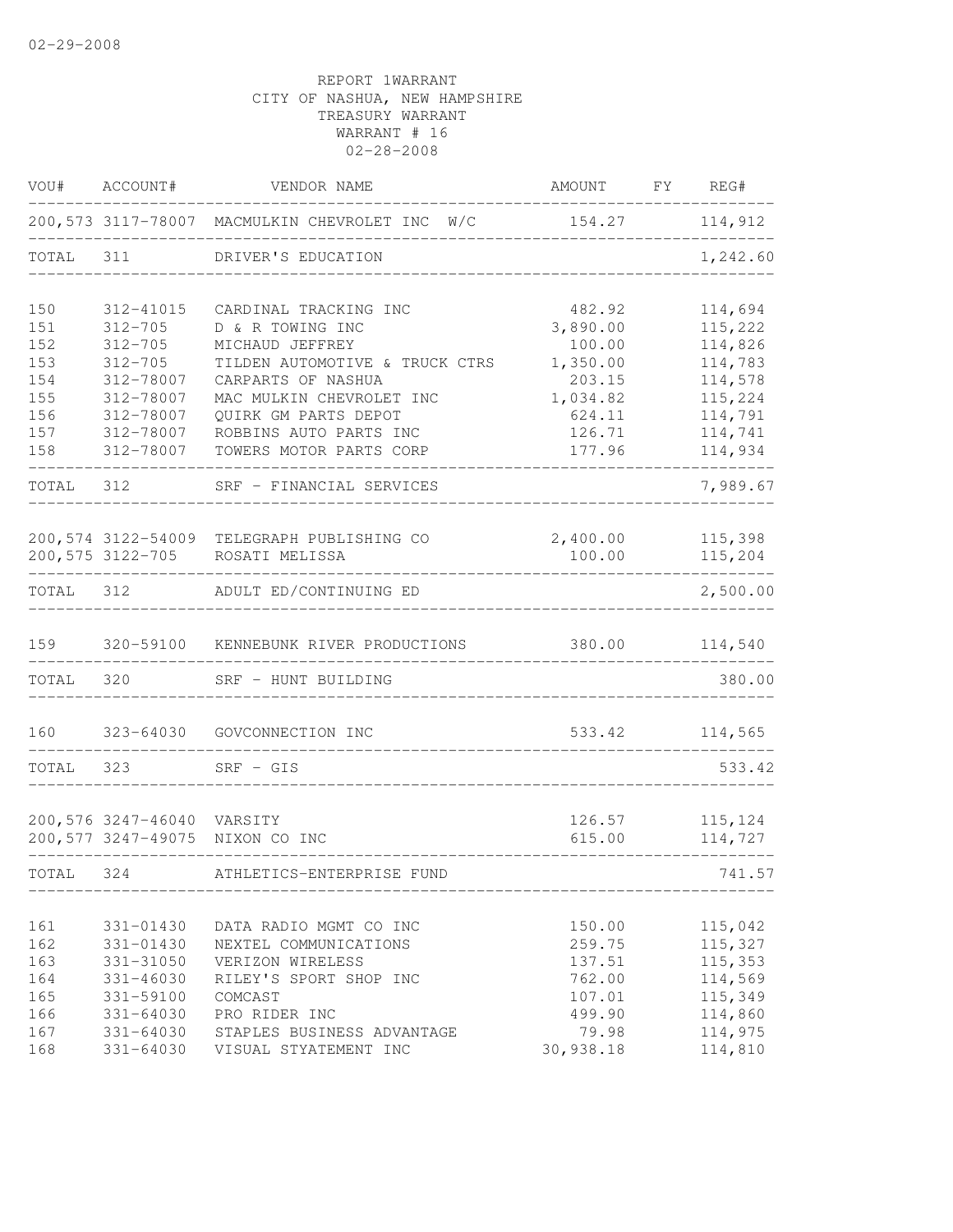| VOU#                            | ACCOUNT#                                                                             | VENDOR NAME                                                                                                                       | AMOUNT                                       | FΥ | REG#                                                 |
|---------------------------------|--------------------------------------------------------------------------------------|-----------------------------------------------------------------------------------------------------------------------------------|----------------------------------------------|----|------------------------------------------------------|
| 169<br>170<br>171<br>172<br>173 | $331 - 64030$<br>331-78007<br>331-78007<br>331-78007<br>$331 - 95000$                | WD MATTHEWS MACHINERY CO<br>BEST FORD/BEST CYCLE<br>GOODYEAR AUTO SERVICE CENTER<br>ROBBINS AUTO PARTS INC<br>WEST                | 956.26<br>329.46<br>36.00<br>43.40<br>168.00 |    | 115,110<br>114,579<br>114,552<br>114,741<br>115,355  |
| TOTAL                           | 331                                                                                  | SRF - POLICE DEPARTMENT                                                                                                           |                                              |    | 34, 467.45                                           |
|                                 | 200,578 3318-49035<br>200,579 3318-49075<br>200,580 3318-53102                       | WILSON LANGUAGE TRAINING CORP<br>RUSSELL GAIL<br>NASHUA ADULT LEARNING CENTER<br>200,581 3318-53102 WILSON LANGUAGE TRAINING CORP | 152.90<br>43.00<br>2,600.00<br>1,400.00      |    | 115,092<br>115,178<br>114,557<br>115,092             |
| TOTAL 331                       |                                                                                      | TITLE I SCHL IMPR-FES                                                                                                             |                                              |    | 4,195.90                                             |
| 174                             |                                                                                      | 332-79060 GRAF BROS LEASING INC                                                                                                   | 500.00                                       |    | 114,855                                              |
| TOTAL                           | 332                                                                                  | SRF - FIRE DEPARTMENT                                                                                                             |                                              |    | 500.00                                               |
|                                 | 200,583 3338-82016                                                                   | 200,582 3338-49075 BOZEK NANCY<br>NHPTV                                                                                           | 27.58<br>125.00                              |    | 115,021<br>115,212                                   |
| TOTAL 333                       |                                                                                      | TITLE I SCHL IMPRV MT PLEASANT                                                                                                    |                                              |    | 152.58                                               |
|                                 | 200,584 3348-49075                                                                   | INCANDESCENT STUDIOS                                                                                                              | 100.00                                       |    | 115,146                                              |
| TOTAL                           | 334                                                                                  | TITLE I SCHL IMPRV AMHERST ST                                                                                                     |                                              |    | 100.00                                               |
|                                 | 200,585 3358-49050<br>200,586 3358-49075<br>200,587 3358-49075<br>200,587 3358-91040 | STAPLES BUSINESS ADVANTAGE<br>MOREHOUSE LINDA<br>PIKE STEPHANIE<br>PIKE STEPHANIE                                                 | 179.90<br>19.92<br>18.18<br>39.35            |    | 114,911<br>115,003<br>115,185<br>115,185             |
| TOTAL 335                       |                                                                                      | TITLE IB READ 1ST MT PLEASANT                                                                                                     |                                              |    | 257.35                                               |
|                                 | 200,589 3368-64192 ZONES                                                             | 200,588 3368-64192 GOVCONNECTION INC<br>-----------<br>____________________________                                               |                                              |    | 49.90 114,565<br>2,176.66 115,019<br>--------------- |
| TOTAL 336                       |                                                                                      | TITLE I SCHL IMPR DR CRISP                                                                                                        | ____________________________                 |    | 2,226.56                                             |
| 175                             |                                                                                      | 341-01962 HARBOR HOMES INC                                                                                                        | 3,036.00                                     |    | 114,730                                              |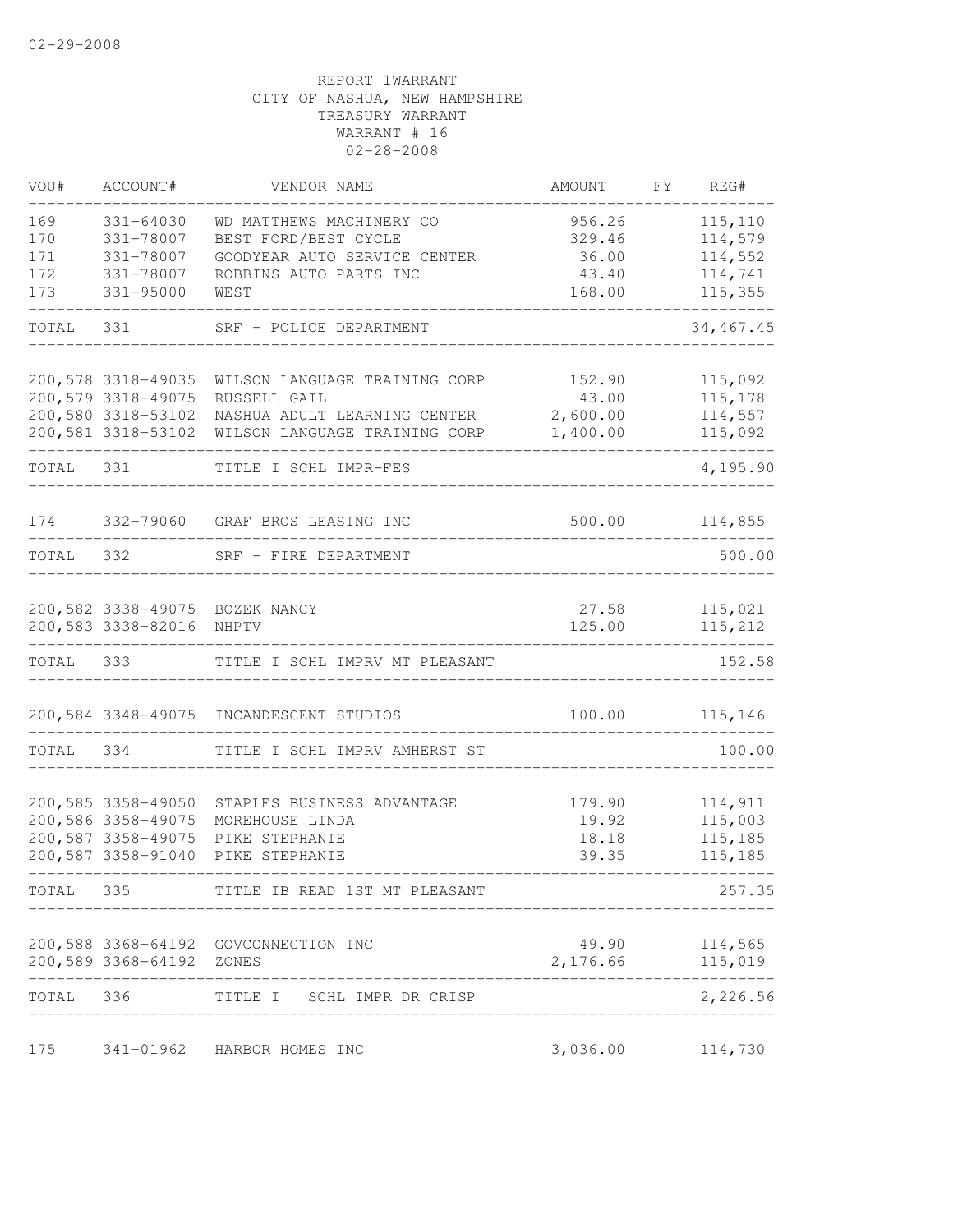| VOU#  | ACCOUNT#                      | VENDOR NAME                                                      | AMOUNT    | FY | REG#                                |
|-------|-------------------------------|------------------------------------------------------------------|-----------|----|-------------------------------------|
| 176   | 341-01963                     | SOUTHERN NH HIV/AIDS TASK FORC                                   | 12,181.00 |    | 114,774                             |
| 177   | 341-01966                     | COMMUNITY COUNCIL OF NASHUA NH                                   | 6,742.55  |    | 114,965                             |
| 178   | 341-01966                     | TOWN OF AMHERST                                                  | 1,994.33  |    | 115,388                             |
| 179   | 341-01968                     | HARBOR HOMES INC                                                 | 25,924.00 |    | 114,730                             |
| 179   | 341-01969                     | HARBOR HOMES INC                                                 | 2,027.00  |    | 114,730                             |
| 180   | 341-01969                     | SOUTHERN NH HIV/AIDS TASK FORC                                   | 853.00    |    | 114,774                             |
| 181   | 341-31045                     | NEXTEL COMMUNICATIONS                                            | 31.67     |    | 115,305                             |
| 182   | 341-47010                     | NH MEDICAL/DENTAL SUPPLY LLC/D                                   | 1,976.00  |    | 114,712                             |
| 183   | 341-53025                     | DAVENPORT LOIS C                                                 | 180.00    |    | 114,744                             |
| 184   | 341-64030                     | NEXTEL COMMUNICATIONS                                            | 387.13    |    | 115,305                             |
| 185   | 341-91025                     | ETKIND PAUL                                                      | 2,206.95  |    | 114,653                             |
| TOTAL | 341                           | SRF - COMMUNITY SERVICES                                         |           |    | 57,539.63                           |
| 186   | 342-31045                     | NEXTEL COMMUNICATIONS                                            | 28.71     |    | 115,305                             |
| 187   | 342-41015                     | STAPLES BUSINESS ADVANTAGE                                       | 211.26    |    | 114,975                             |
| 188   | 342-47010                     | NH MEDICAL/DENTAL SUPPLY LLC/D                                   | 362.86    |    | 114,712                             |
| 189   | 342-47010                     | STERICYCLE INC                                                   | 36.75     |    | 114,554                             |
| 190   | 342-94025                     | WENDT BETTY                                                      | 40.00     |    | 114,962                             |
| TOTAL | 342                           | SRF - COMMUNITY HEALTH                                           |           |    | 679.58                              |
|       |                               |                                                                  |           |    |                                     |
|       |                               | 200,590 3440-49075 AC MOORE INC                                  | 547.24    |    | 115,059                             |
|       | 200,591 3440-49075            | COGSWELL CATHERINE                                               | 110.17    |    | 115,052                             |
|       | 200,592 3440-49075            | GARELICK FARMS-LYNN                                              | 156.40    |    | 114,795                             |
|       | 200,593 3440-49075            | HAMM LINDA                                                       | 131.17    |    | 115,056                             |
|       | 200,594 3440-49075            | HOME DEPOT CREDIT SERVICES                                       | 27.92     |    | 115,013                             |
|       | 200,595 3440-49075            | J & A HANDY CRAFTS INC                                           | 453.36    |    | 115,195                             |
|       | 200,596 3440-49075            | KRUGER ERIKA                                                     | 48.46     |    | 115,200                             |
|       | 200,597 3440-49075            | LAVOICE SUSAN                                                    | 63.10     |    | 115, 174                            |
|       | 200,598 3440-49075            | LECKLIDER JUDITH                                                 | 18.30     |    | 115,002                             |
|       | 200,599 3440-49075            | MARKET BASKET                                                    | 354.18    |    | 114,721                             |
|       | 200,600 3440-49075            | NASHUA YMCA                                                      | 85.00     |    | 115,322                             |
|       | 200,601 3440-49075            | NEST ASHLEY                                                      | 38.92     |    | 115,097                             |
|       | 200,602 3440-49075            | SAKELARIS JENNIFER                                               | 15.00     |    | 115,086                             |
|       |                               | 200,603 3440-49075 SAM'S CLUB                                    | 1,585.84  |    | 115,395                             |
|       |                               | 200,604 3440-49075 SANCHEZ STACEY                                | 24.00     |    | 115,201                             |
|       |                               | 200,605 3440-49075 STAPLES BUSINESS ADVANTAGE                    | 937.20    |    | 114,911                             |
|       |                               | 200,606 3440-49075 TRIOLO MARY                                   | 8.97      |    | 115,211                             |
|       |                               | 200,607 3440-53103 GIRL SCOUTS OF SWIFTWATER COUN 917.50 115,087 |           |    |                                     |
|       |                               | 200,608 3440-55020 FIRST STUDENT INC                             |           |    | 44.20 115,034<br>__________________ |
|       | _________________             | TOTAL 344 AFTER SCHOOL PROGRAM                                   |           |    | 5,566.93                            |
|       | 200,609 3448-12006 SAAD KATIE |                                                                  |           |    | 250.00 115,113                      |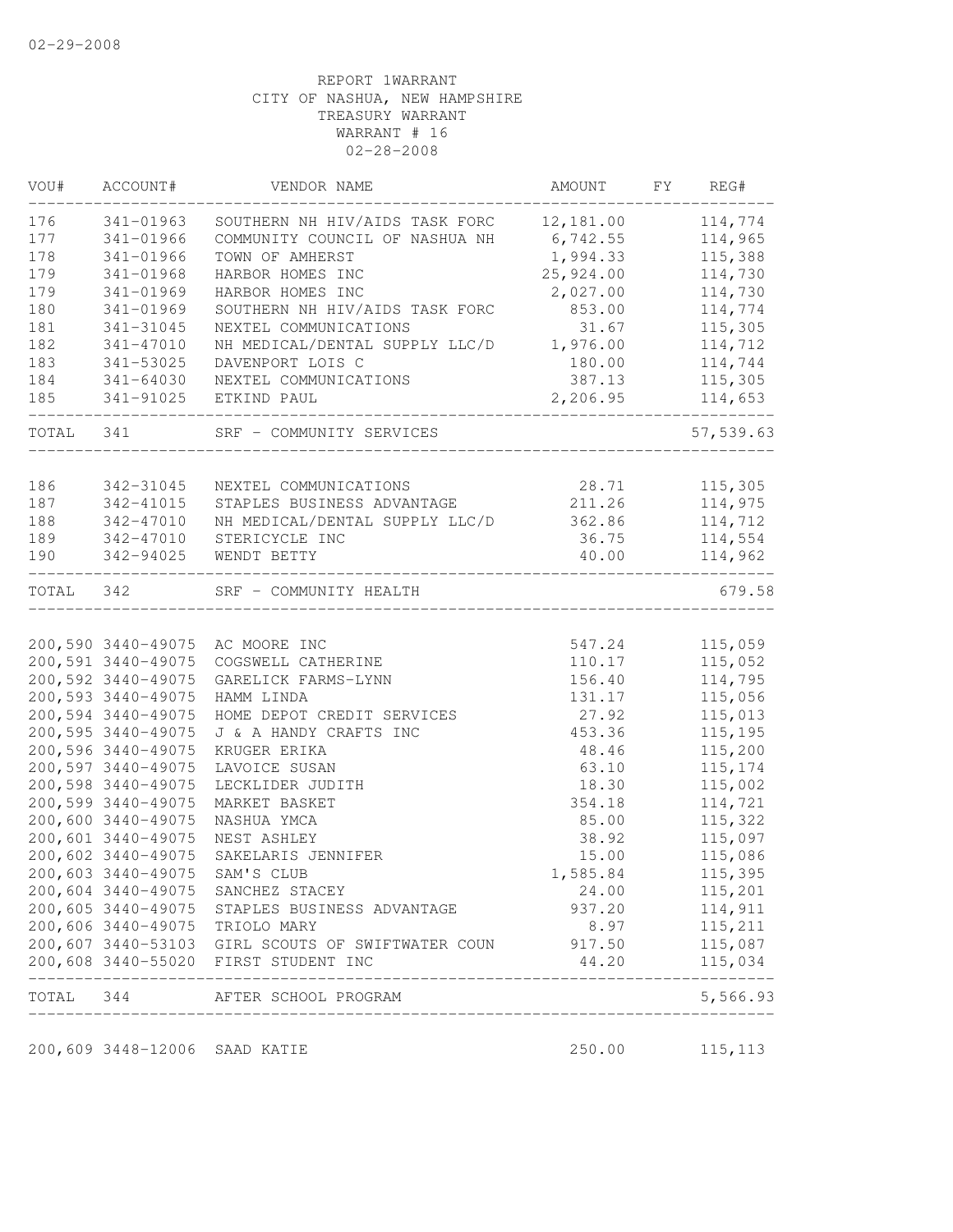|                                        | VOU# ACCOUNT#                                                                  | VENDOR NAME                                                                                                                                                          | AMOUNT FY REG#                                          |                                                                |
|----------------------------------------|--------------------------------------------------------------------------------|----------------------------------------------------------------------------------------------------------------------------------------------------------------------|---------------------------------------------------------|----------------------------------------------------------------|
|                                        |                                                                                | 200, 610 3448-53111 NASHUA ADULT LEARNING CENTER 6, 910.50 114, 557                                                                                                  |                                                         |                                                                |
| TOTAL 344                              |                                                                                | TITLE IV SDF 21ST CENTURY                                                                                                                                            | ---------------                                         | 7,160.50                                                       |
|                                        | 200,611 3468-91040 SERESC                                                      | ________________________                                                                                                                                             |                                                         | 165.00 115,383                                                 |
| TOTAL 346                              |                                                                                | SMALLER LEARNING COMMUNITY                                                                                                                                           |                                                         | 165.00                                                         |
|                                        |                                                                                | 200,612 3507-91040 GELINEAU KAREN                                                                                                                                    |                                                         | 40.00 114,991                                                  |
| TOTAL 350                              |                                                                                | TITLE 11A TEACHER QUALITY                                                                                                                                            |                                                         | 40.00                                                          |
|                                        |                                                                                | 200,613 3508-91040 SEVIGNY SHARYN                                                                                                                                    |                                                         | 143.03 115,143                                                 |
| TOTAL 350                              |                                                                                | TITLE 11A TEACHER QUALITY                                                                                                                                            |                                                         | 143.03                                                         |
|                                        | 200,615 3597-49075<br>200,617 3597-64192                                       | 200,614 3597-49050 MCDONNELL FIONA<br>RIVIER COLLEGE<br>200,616 3597-49075 RIVIER COLLEGE<br>GOVCONNECTION INC                                                       | 141.12<br>145.67<br>26.25<br>234.60                     | 115,156<br>115,373<br>114,720<br>114,565                       |
| TOTAL 359                              |                                                                                | MATH/SCIENCE INITIATIVE GRANT                                                                                                                                        |                                                         | 547.64                                                         |
| 191                                    |                                                                                | 371-53075 SOCIETY FOR THE PROTECTION OF 13, 195.12 115, 300                                                                                                          |                                                         |                                                                |
| TOTAL                                  | 371                                                                            | SRF - COMMUNITY DEVELOPMENT                                                                                                                                          |                                                         | 13, 195. 12                                                    |
| 192<br>193                             | 373-53025                                                                      | LOAN PACKAGING LLC<br>373-53075 CITY OF NASHUA/PETTY CASH SLIP                                                                                                       | 440.00<br>7.29                                          | 114,782<br>114,531                                             |
| TOTAL                                  | 373 — 100                                                                      | SRF - ECONOMIC DEVELOPMENT                                                                                                                                           | ------------------------------                          | 447.29                                                         |
| 194<br>195<br>196<br>197<br>198<br>199 | 374-07040<br>374-07258<br>374-07261<br>374-07340<br>$374 - 07340$<br>374-07620 | ST LAURENT KATHERINE &<br>CORP FOR NATIONAL & COMMUNITY<br>NH LEGAL ASSISTANCE<br>ANCO SIGNS & STAMPS INC<br>NEXTEL COMMUNICATIONS<br>CITY OF NASHUA/PETTY CASH SLIP | 8,200.00<br>836.64<br>715.03<br>15.00<br>27.00<br>16.25 | 115,264<br>114,767<br>114,699<br>115,302<br>115,305<br>114,531 |
| 200<br>201<br>202                      | 374-07750<br>374-08026<br>374-09023                                            | WRN II REAL ESTATE LLC &<br>DELL MARKETING LP<br>PRINT FACTORY                                                                                                       | 3,656.25<br>2,884.37<br>2,389.73                        | 115,262<br>114,659<br>114,544                                  |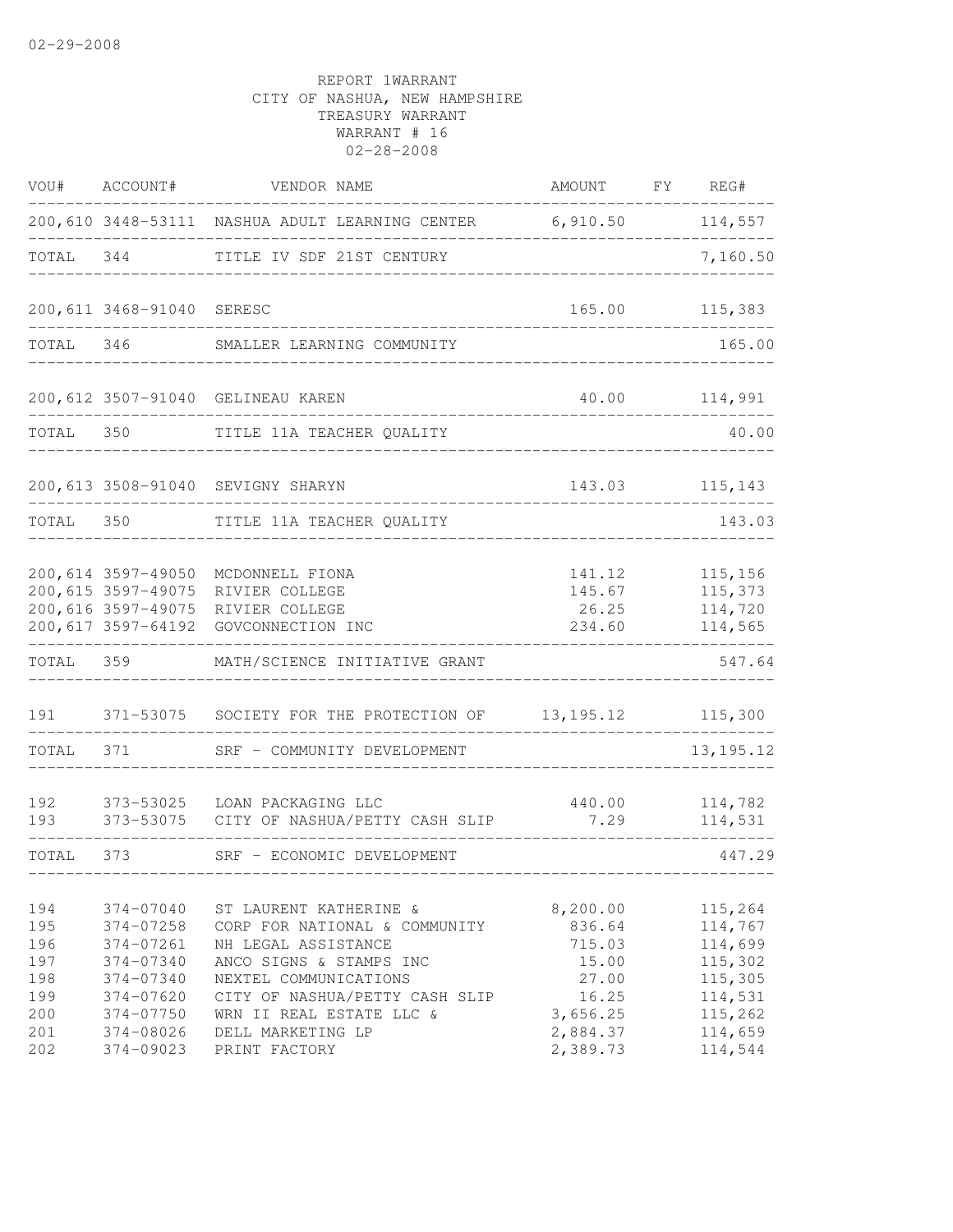| WOU#  | ACCOUNT#           | VENDOR NAME                                    | AMOUNT    | FY<br>REG# |
|-------|--------------------|------------------------------------------------|-----------|------------|
| 203   | 374-09031          | TRANSIT MANAGEMENT OF NASHUA                   | 167.85    | 425        |
| 204   | 374-09031          | TRANSIT MANAGEMENT OF NASHUA                   | 604.28    | 431        |
| 205   | 374-09031          | TRANSIT MANAGEMENT OF NASHUA                   | 165.83    | 442        |
| 206   | 374-09061          | A & H COMPANY INC                              | 10.00     | 114,568    |
| 207   | 374-09061          | ARAMARK UNIFORM SERVICES                       | 81.16     | 114,669    |
| 208   | 374-09061          | KINNEY TOWING & TRANSPORTATION                 | 380.00    | 114,725    |
| 209   | 374-09061          | NEXTEL COMMUNICATIONS                          | 547.20    | 115,305    |
| 210   | 374-09091          | A & H COMPANY INC                              | 201.00    | 114,568    |
| 211   | 374-09091          | AUTOFAIR FORD INC                              | 126.52    | 115, 177   |
| 212   | 374-09091          | CENTRAL PAPER PRODUCTS CO                      | 169.29    | 115,238    |
| 213   | 374-09091          | CUMMINS NORTHEAST INC                          | 29.95     | 114,948    |
| 214   | 374-09091          | GILLIG CORP                                    | 862.77    | 114,874    |
| 215   | 374-09091          | HOME DEPOT CREDIT SERVICES                     | 166.14    | 115,312    |
| 216   | 374-09091          | SUBURBAN AUTO & TRUCK PARTS IN                 | 464.42    | 115,232    |
| 217   | 374-09104          | PUBLIC SERVICE OF NH                           | 200.63    | 115,374    |
| 218   | 374-09120          | PENNICHUCK WATER                               | 117.69    | 115,321    |
| 219   | 374-09133          | NEXTEL COMMUNICATIONS                          | 172.63    | 115,305    |
| 220   | 374-09133          | VERIZON                                        | 36.67     | 115,313    |
| 221   | 374-09133          | VERIZON                                        | 208.95    | 115,341    |
| 222   | 374-09201          | TRANSIT MANAGEMENT OF NASHUA                   | 18,860.88 | 425        |
| 223   | 374-09201          | TRANSIT MANAGEMENT OF NASHUA                   | 18,753.70 | 431        |
| 224   | 374-09201          | TRANSIT MANAGEMENT OF NASHUA                   | 20,130.41 | 442        |
| 225   | 374-09208          | EDWARD JONES                                   | 145.08    | 115,369    |
| 226   | 374-09208          | TRANSIT MANAGEMENT OF NASHUA                   | 637.96    | 425        |
| 227   | 374-09208          | TRANSIT MANAGEMENT OF NASHUA                   | 637.76    | 431        |
| 228   | 374-09208          | TRANSIT MANAGEMENT OF NASHUA                   | 637.72    | 442        |
| 229   | 374-09211          | EDWARD JONES                                   | 3,633.16  | 115,369    |
| 230   | 374-09213          | NASHUA RADIOLOGY PA                            | 49.06     | 114,960    |
| 231   | 374-09221          | FIRST TRANSIT INC                              | 16,650.00 | 114,638    |
| 232   | 374-09241          | TRANSIT MANAGEMENT OF NASHUA I                 | 38.88     | 115,265    |
| 233   | 374-09261          | ARAMARK UNIFORM SERVICES                       | 133.12    | 114,669    |
| 234   | 374-09261          | GATHERS RON                                    | 18.00     | 114,840    |
| 235   | 374-09261          | HJELM ERIC                                     | 119.07    | 114,841    |
| 236   | 374-09261          | NASHUA TRANSIT - CITY                          | 248.84    | 115,263    |
| 237   | 374-09261          | WALMART COMMUNITY                              | 112.83    | 115,306    |
| TOTAL | 374                | SRF - URBAN PROGRAMS<br>---------------------- |           | 104,259.72 |
| 238   |                    | 375-45050 BAKER & TAYLOR ENTERTAINMENT         | 738.99    | 114,636    |
| 239   |                    | 375-75023 HARRY W WELLS & SON INC              | 1,540.00  | 115,067    |
| TOTAL | 375                | SRF - PUBLIC LIBRARIES                         |           | 2,278.99   |
|       |                    |                                                |           |            |
|       | 3768-31005         | VERIZON                                        | 154.95    | 115, 313   |
|       | 200,618 3768-49035 | BARNES & NOBLE INC                             | 567.00    | 114,549    |
|       | 200,619 3768-49050 | CHISHOLM JUNE                                  | 74.72     | 114,993    |
|       |                    |                                                |           |            |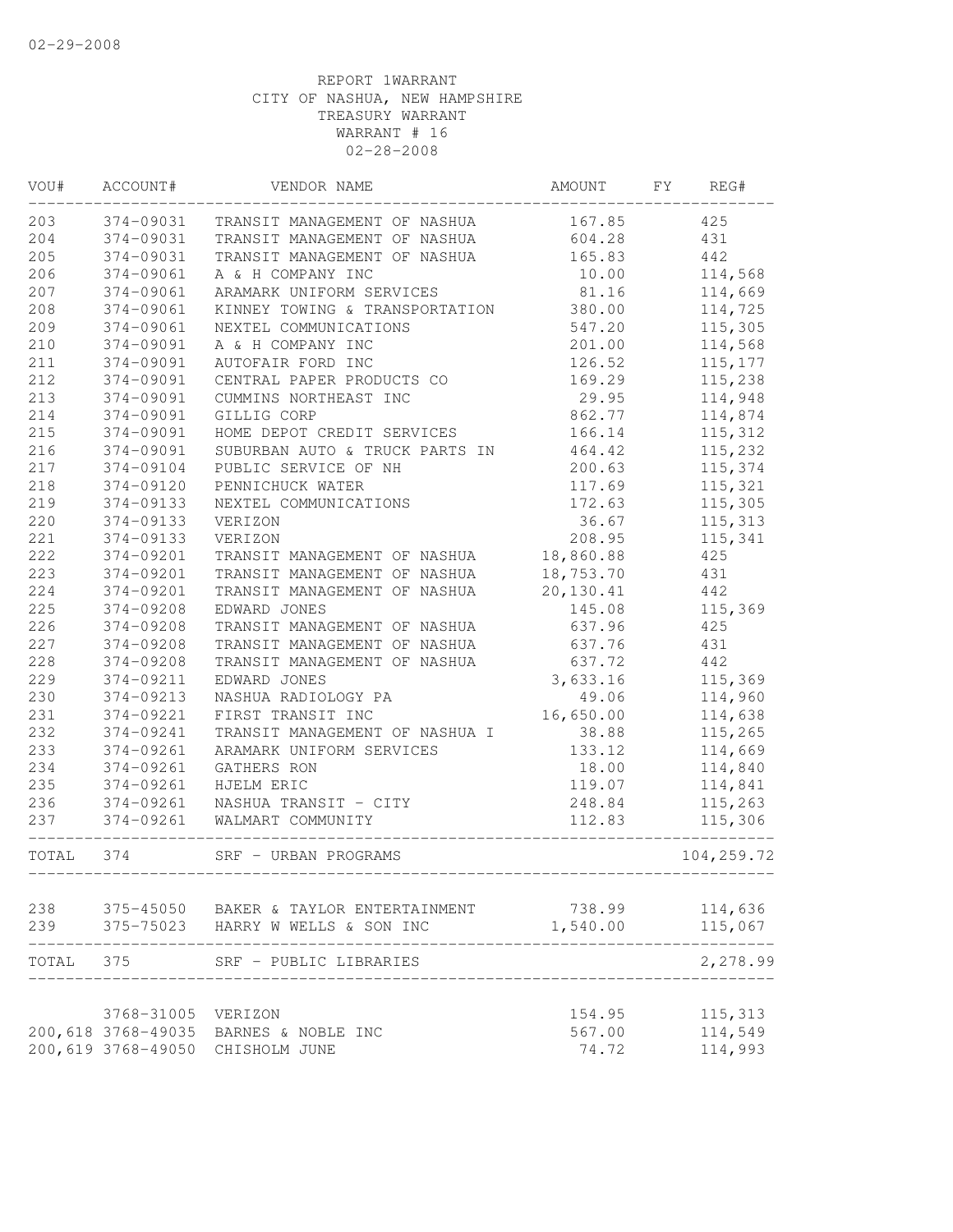| VOU#      | ACCOUNT#                                 | VENDOR NAME                                                        | AMOUNT             | FΥ | REG#               |
|-----------|------------------------------------------|--------------------------------------------------------------------|--------------------|----|--------------------|
|           | 200,620 3768-49050                       | SMILE MAKERS                                                       | 54.85              |    | 115,004            |
|           | 200,621 3768-49050                       | STAPLES BUSINESS ADVANTAGE                                         | 31.03              |    | 114,911            |
|           | 200,622 3768-49075                       | RUSSELL GAIL                                                       | 60.00              |    | 115,178            |
|           | 200,623 3768-53101                       | CROWDER LUCIE L                                                    | 253.56             |    | 114,983            |
|           | 200,624 3768-53101                       | DALTON SHARON                                                      | 262.50             |    | 115, 175           |
|           | 200,625 3768-53101                       | RUSSELL GAIL M                                                     | 375.00             |    | 115,176            |
|           | 200,626 3768-53101<br>200,627 3768-56020 | SHEA DENISE C                                                      | 800.00<br>3,214.00 |    | 115,154<br>114,651 |
|           | 200,628 3768-94030                       | FIRST CHURCH<br>BALBONI ANNETTE                                    | 195.00             |    | 114,999            |
|           | 200,629 3768-94030                       | INSTITUTE FOR EDUCATIONAL DEVE                                     | 398.00             |    | 115,096            |
|           | 200,630 3768-94030                       | INSTITUTE ON DISABILITY                                            | 360.00             |    | 115,182            |
|           | 200,631 3768-94030                       | TANNIAN JUDITH                                                     | 195.00             |    | 115,012            |
| TOTAL     | 376                                      | TITLE I ESEA                                                       |                    |    | 6,995.61           |
|           |                                          | 200, 632 3778-49075 NATIONAL GEOGRAPHIC SCHOOL PUB 403.95 114, 926 |                    |    |                    |
| TOTAL     | 377                                      | TITLE III ENHANCE ENG LANGUAGE                                     |                    |    | 403.95             |
|           |                                          | 200,633 3888-94030 NH DESTINATION IMAGINATION                      | 2,875.00           |    | 115,077            |
| TOTAL     | 388                                      | TITLE V INNOVATIVE PROGRAMS                                        |                    |    | 2,875.00           |
|           |                                          |                                                                    |                    |    |                    |
|           | 200,634 3908-49050                       | MARKED RESOURCE CENTER                                             | 697.48             |    | 114,980            |
|           | 200,635 3908-64045                       | B & H PHOTO VIDEO PRO AUDIO                                        | 837.05             |    | 114,561            |
|           | 200,636 3908-64045                       | SIGMANET, INC                                                      | 6,820.20           |    | 115,121            |
|           | 200,637 3908-64045                       | SWEETWATER                                                         | 183.94             |    | 115,206            |
| TOTAL 390 |                                          | VOC ED SECONDARY PERKINS                                           |                    |    | 8,538.67           |
|           |                                          | 200,638 3927-49050 NORTHCENTER FOODSERVICE                         |                    |    | 593.34 115,040     |
|           |                                          |                                                                    |                    |    |                    |
| TOTAL     | 392                                      | CULINARY ARTS                                                      |                    |    | 593.34             |
|           |                                          | 200,639 3958-64045 MULTI-STATE BILLING SERVICES L                  | 16,000.00 115,173  |    |                    |
| TOTAL 395 |                                          | IDEA BASIC SPEC ED                                                 |                    |    | 16,000.00          |
|           |                                          |                                                                    |                    |    |                    |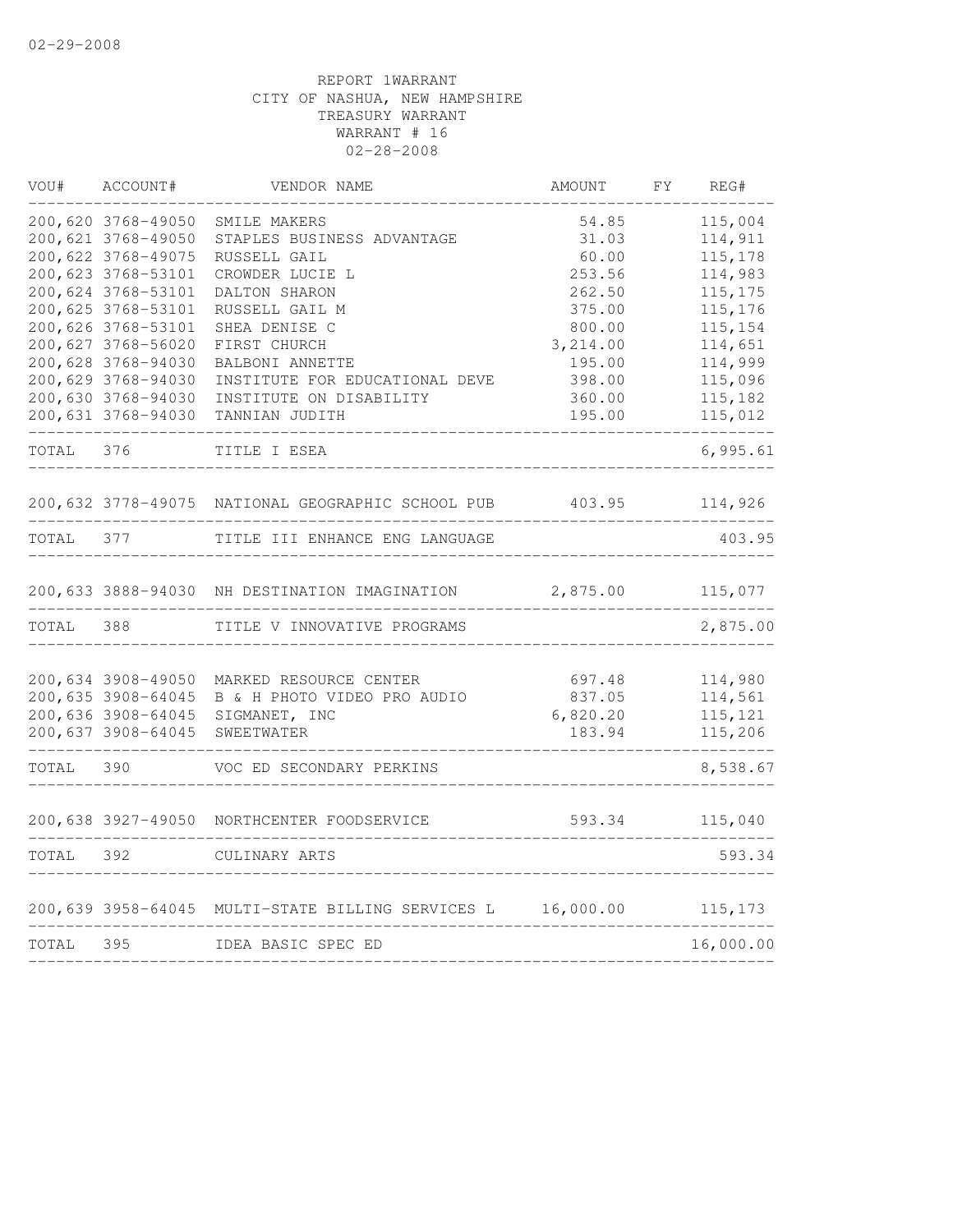| VOU#  | ACCOUNT#    | VENDOR NAME                        | AMOUNT | <b>FY</b> | REG#    |
|-------|-------------|------------------------------------|--------|-----------|---------|
| 241   | $412 - 180$ | STREETER BERNARD A                 | 6.00   |           | 114,839 |
| TOTAL | $412 - 18$  | FINANCIAL SERVICES<br>AUTO PERMITS |        |           | 6.00    |
| 242   | $452 - 329$ | HARDIMAN MARIE                     | 20.00  |           | 114,723 |
| TOTAL | $452 - 32$  | PARKS AND RECREATION<br>BASKETBALL |        |           | 20.00   |
|       |             |                                    |        |           |         |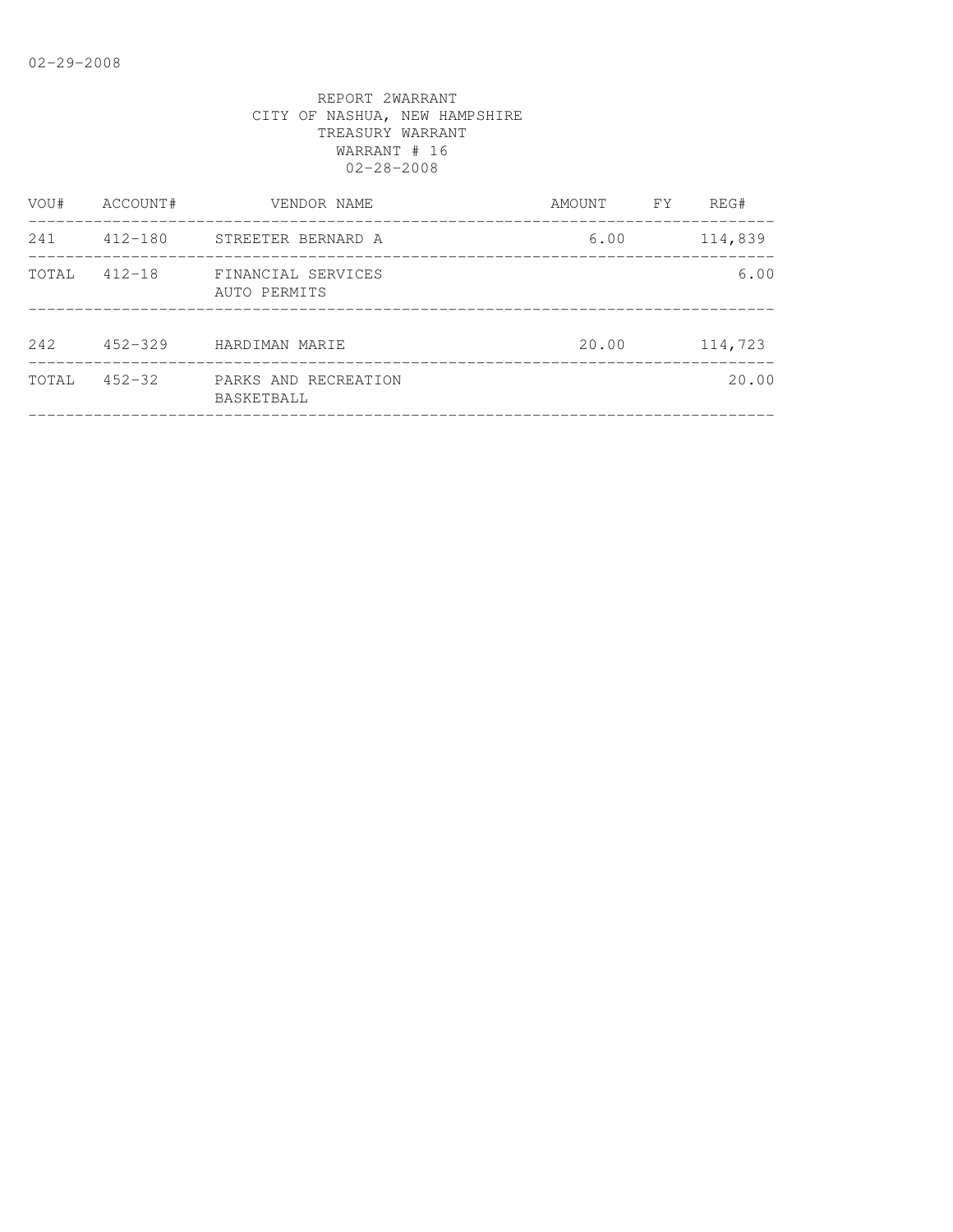| VOU#  | ACCOUNT#      | VENDOR NAME                    | AMOUNT   | FY | REG#      |
|-------|---------------|--------------------------------|----------|----|-----------|
| 243   | $501 - 98015$ | CLOUTIER BRENDA                | 88.12    |    | 114,864   |
| 244   | $501 - 66025$ | GE CAPITAL INC                 | 116.47   |    | 114,961   |
| 245   | $501 - 31050$ | NEXTEL COMMUNICATIONS          | 23.71    |    | 115,305   |
| 246   | $501 - 41015$ | STAPLES BUSINESS ADVANTAGE     | 27.14    |    | 114,975   |
| TOTAL | 501           | MAYOR'S OFFICE                 |          |    | 255.44    |
| 247   | 502-41005     | GE CAPITAL INC                 | 37.50    |    | 114,961   |
| TOTAL | 502           | LEGAL DEPARTMENT               |          |    | 37.50     |
| 248   | 503-41015     | ANCO SIGNS & STAMPS INC        | 23.75    |    | 114,894   |
| TOTAL | 503           | BOARD OF ALDERMEN              |          |    | 23.75     |
| 249   |               | 505-81026 THE PLUS COMPANY INC | 1,075.00 |    | 114,599   |
| TOTAL | 505           | CIVIC & COMM. ACTIVITIES       |          |    | 1,075.00  |
| 250   | 506-31005     | PAETEC COMMUNICATIONS INC      | 5,100.80 |    | 115,295   |
| 251   | 506-31005     | UNICOM TECHNOLOGY GROUP INC    | 262.00   |    | 115,073   |
| 252   | 506-31005     | VERIZON                        | 4,724.12 |    | 115,313   |
| 253   | 506-31005     | VERIZON                        | 117.20   |    | 115,363   |
| 254   | 506-31005     | VERIZON BUSINESS FIOS          | 39.99    |    | 115,351   |
| 255   | 506-31005     | VERIZON ONLINE                 | 41.84    |    | 115,344   |
| TOTAL | 506           | TELECOMMUNICATIONS             |          |    | 10,285.95 |
| 256   | 511-31050     | NEXTEL COMMUNICATIONS          | 13.50    |    | 115,305   |
| TOTAL | 511           | ADMINISTRATIVE SERVICES        |          |    | 13.50     |
|       |               |                                |          |    |           |
| 257   | 512-41010     | FERMAN FABRICS                 | 328.00   |    | 115,252   |
| 258   | 512-91015     | FREDETTE DAVID                 | 115.60   |    | 115,266   |
| 259   | 512-41010     | FREEDOM PRINTERS LLC           | 4,946.11 |    | 115,167   |
| 260   | 512-66025     | GE CAPITAL INC                 | 270.00   |    | 114,961   |
| 261   | 512-41005     | STAPLES BUSINESS ADVANTAGE     | 264.79   |    | 114,975   |
| 261   | 512-41015     | STAPLES BUSINESS ADVANTAGE     | 66.73    |    | 114,975   |
| 261   | 512-41055     | STAPLES BUSINESS ADVANTAGE     | 485.08   |    | 114,975   |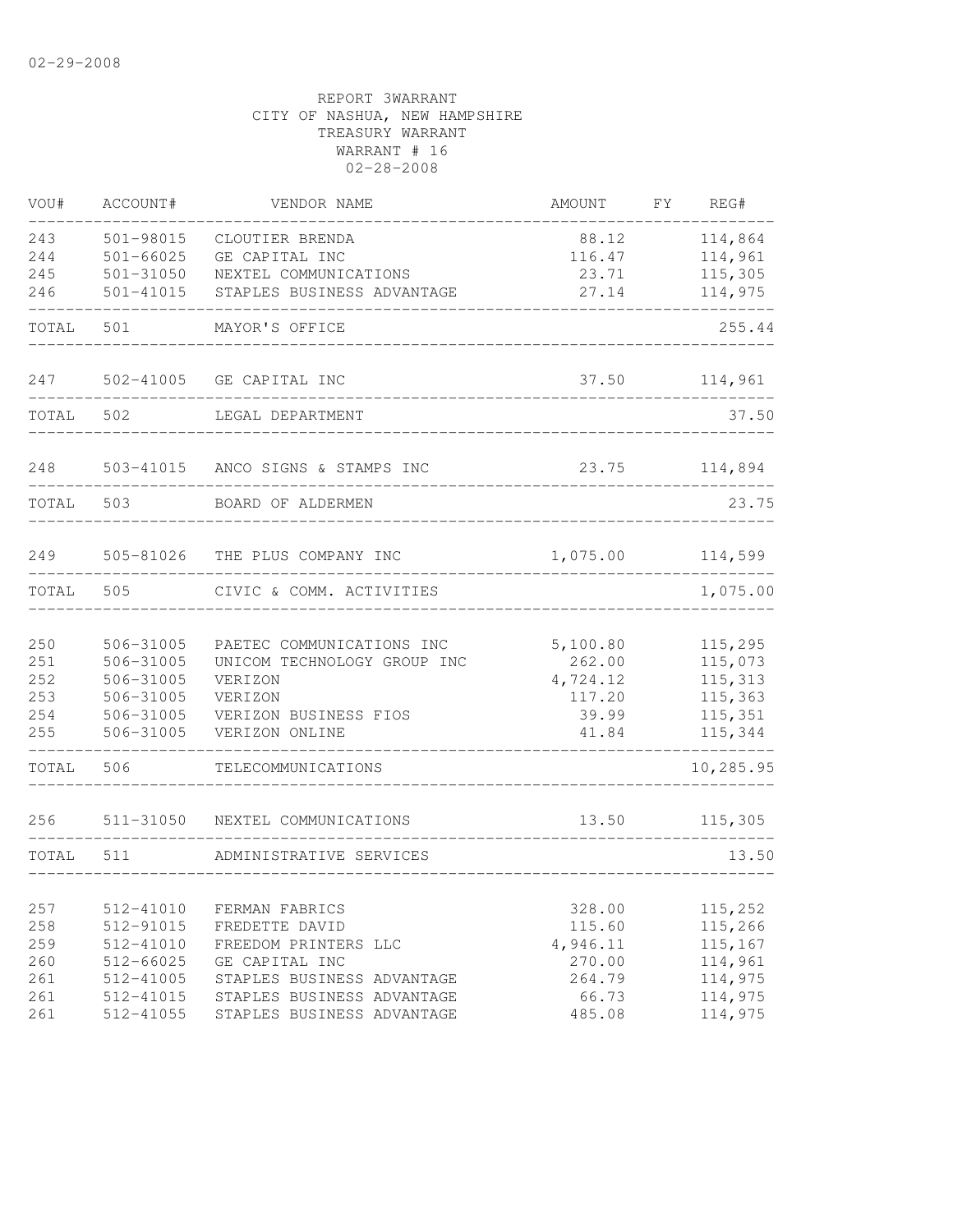|                                                             | VOU# ACCOUNT#                                                                                                     | VENDOR NAME                                                                                                                                                                                               | AMOUNT FY REG#                                                                        |                                                                                                 |
|-------------------------------------------------------------|-------------------------------------------------------------------------------------------------------------------|-----------------------------------------------------------------------------------------------------------------------------------------------------------------------------------------------------------|---------------------------------------------------------------------------------------|-------------------------------------------------------------------------------------------------|
|                                                             |                                                                                                                   | TOTAL 512 FINANCIAL SERVICES                                                                                                                                                                              | _________________________                                                             | 6,476.31                                                                                        |
| 262                                                         | 513-95005                                                                                                         | NEACTC                                                                                                                                                                                                    | 40.00                                                                                 | 115,318                                                                                         |
|                                                             | TOTAL 513                                                                                                         | CITY CLERK'S OFFICE                                                                                                                                                                                       |                                                                                       | 40.00                                                                                           |
|                                                             |                                                                                                                   | 263 516-54016 SUCCESS ADVERTISING INC                                                                                                                                                                     | 989.44 114,672                                                                        |                                                                                                 |
| TOTAL 516                                                   |                                                                                                                   | PURCHASING DEPARTMENT                                                                                                                                                                                     |                                                                                       | 989.44                                                                                          |
| 264<br>265<br>266<br>267<br>268<br>269<br>270<br>271        | 517-75023<br>517-59135<br>517-75105<br>517-31050<br>517-33005<br>517-32005<br>517-75160<br>517-75023              | B & S LOCKSMITH INC<br>BAIN PEST CONTROL SERVICE INC<br>HUFF & GAUTHIER INC<br>NEXTEL COMMUNICATIONS<br>PENNICHUCK WATER<br>PUBLIC SERVICE OF NH<br>UNITED SUPPLY COMPANY INC<br>W E AUBUCHON COMPANY INC | 62.58<br>72.00<br>60.00<br>46.37<br>195.59<br>5, 134.72<br>130.50<br>28.63            | 114,773<br>115,239<br>114,680<br>115,305<br>115,321<br>115,374<br>115,236<br>114,585            |
| TOTAL                                                       | 517                                                                                                               | BUILDING MAINT - CITY ADMIN                                                                                                                                                                               |                                                                                       | 5,730.39                                                                                        |
| 272<br>272<br>273<br>274<br>275<br>276<br>277<br>278<br>279 | 519-43005<br>519-91005<br>519-64192<br>519-75015<br>519-94005<br>519-95005<br>519-94005<br>519-41010<br>519-41005 | CITY OF NASHUA/PETTY CASH SLIP<br>CITY OF NASHUA/PETTY CASH SLIP<br>GE CAPITAL INC<br>J LAWRENCE HALL INC<br><b>NHAAO</b><br>NHAAO<br>NYSAA<br>STAPLES BUSINESS ADVANTAGE<br>WB MASON COMPANY INC         | 84.40<br>41.41<br>1,138.03<br>365.00<br>490.00<br>80.00<br>265.00<br>113.14<br>262.64 | 114,531<br>114,531<br>114,961<br>115,250<br>115,309<br>115,379<br>115,387<br>114,975<br>114,608 |
| TOTAL                                                       | 519                                                                                                               | ASSESSORS<br>-----------                                                                                                                                                                                  |                                                                                       | 2,839.62                                                                                        |
| 280<br>281<br>282<br>283                                    | 520-53100<br>520-53100<br>520-33005<br>520-32005                                                                  | BOOTH HILARY<br>MORTELLARO CAROLYN<br>PENNICHUCK WATER<br>PUBLIC SERVICE OF NH                                                                                                                            | 336.00<br>480.00<br>34.84<br>309.64                                                   | 114,927<br>114,807<br>115,321<br>115,374                                                        |
| TOTAL                                                       | 520                                                                                                               | HUNT BUILDING                                                                                                                                                                                             |                                                                                       | 1,160.48                                                                                        |
| 284                                                         | 522-91015                                                                                                         | <b>BARKER JOHN</b>                                                                                                                                                                                        | 95.45                                                                                 | 115,268                                                                                         |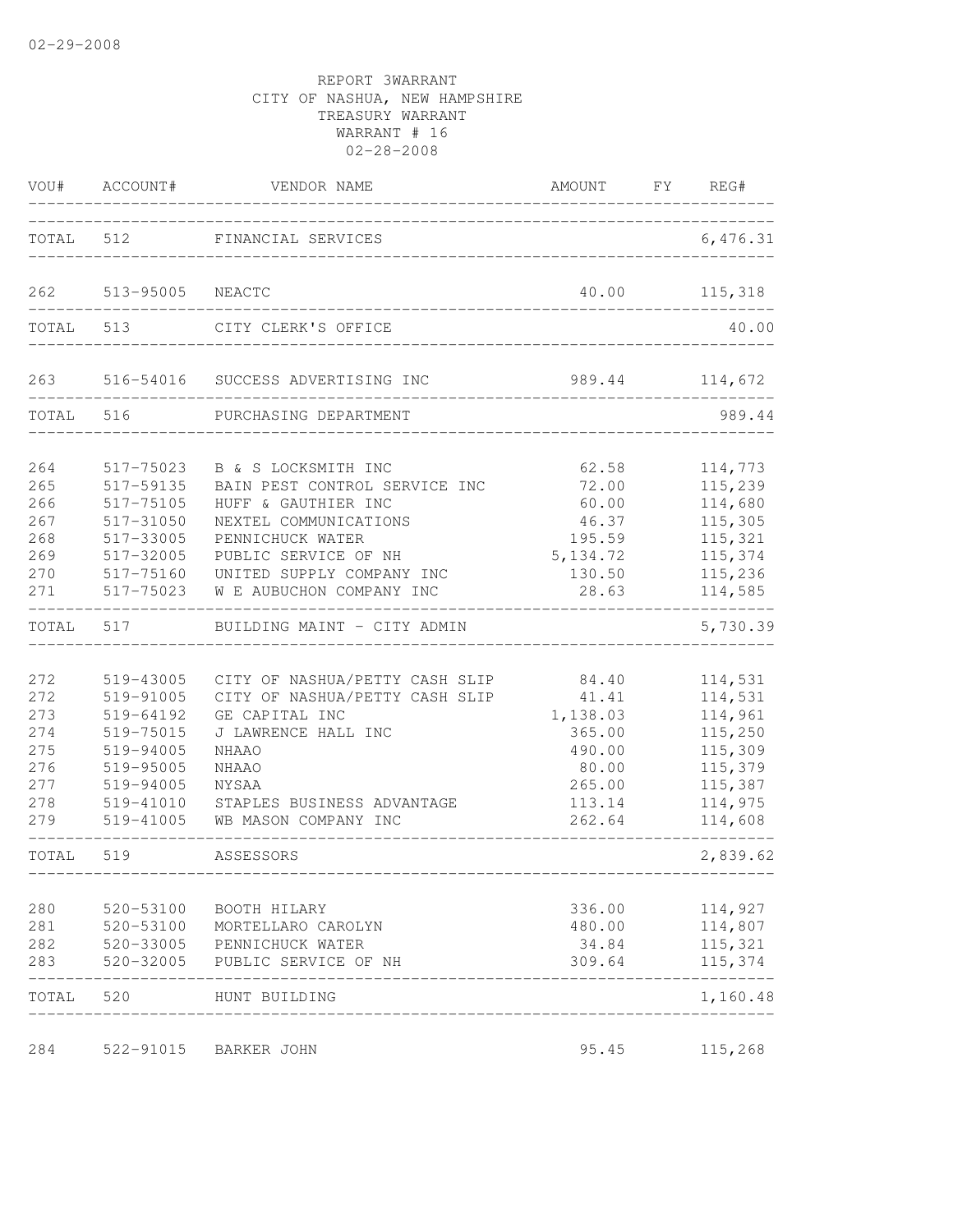| VOU#       | ACCOUNT#                   | VENDOR NAME                                                     | AMOUNT             | FΥ | REG#               |
|------------|----------------------------|-----------------------------------------------------------------|--------------------|----|--------------------|
| 285        | 522-31050                  | CITY OF NASHUA/PETTY CASH SLIP                                  | 52.48              |    | 114,531            |
| 285        | 522-91015                  | CITY OF NASHUA/PETTY CASH SLIP                                  | 35.45              |    | 114,531            |
| 286        | $522 - 74030$              | GOVCONNECTION INC                                               | 339.94             |    | 114,565            |
| 287        | 522-31040                  | MCMULLEN DAN                                                    | 56.80              |    | 115,267            |
| 288        | 522-31050                  | NEXTEL COMMUNICATIONS                                           | 236.01             |    | 115,305            |
| 289        | 522-57005                  | OFFICETEAM                                                      | 686.28             |    | 115,181            |
| 290        | 522-57005                  | UNICOM TECHNOLOGY GROUP INC                                     | 2,880.00           |    | 115,073            |
| TOTAL      | 522                        | INFORMATION TECHNOLOGY                                          |                    |    | 4,382.41           |
| 291        | 523-64040                  | ADAPX INC                                                       | 2,000.00           |    | 114,814            |
| 291        | 523-74035                  | ADAPX INC                                                       | 10,490.00          |    | 114,814            |
|            |                            |                                                                 |                    |    |                    |
| TOTAL      | 523                        | GIS                                                             |                    |    | 12,490.00          |
|            |                            |                                                                 |                    |    |                    |
| 292<br>293 | 524-64045<br>$524 - 64040$ | CDW GOVERNMENT INC<br>COMPUTER HUT OF N E INC                   | 222.99<br>1,034.95 |    | 115,011<br>115,242 |
|            |                            |                                                                 |                    |    |                    |
| TOTAL      | 524                        | COMPUTERS - CITYWIDE                                            |                    |    | 1,257.94           |
|            |                            |                                                                 |                    |    | 114,577            |
| 294<br>295 | 531-53056<br>531-44005     | AAA CREDIT SCREENING SERV LLC<br>ACCURATE PRINTING INCORPORATED | 100.00<br>170.00   |    | 115,233            |
| 296        | 531-75130                  | AIR FILTER SALES INC                                            | 1,184.85           |    | 114,545            |
| 297        | 531-45220                  | AK THOMAS CO INC                                                | 953.70             |    | 114,933            |
| 298        | 531-53070                  | ANIMAL HOSPITAL OF NASHUA INC                                   | 196.00             |    | 114,943            |
| 299        | 531-75023                  | B & S LOCKSMITH INC                                             | 295.00             |    | 114,773            |
| 299        | 531-78007                  | B & S LOCKSMITH INC                                             | 43.65              |    | 114,773            |
| 300        | 531-59100                  | BAER ALEXANDRA                                                  | 103.30             |    | 114,733            |
| 301        | $531 - 46040$              | BATTAGLIA BRIAN                                                 | 50.98              |    | 115,277            |
| 302        | 531-49075                  | BATTERIES PLUS 400                                              | 31.12              |    | 114,964            |
| 303        | 531-46030                  | BEN'S UNIFORMS                                                  | 521.00             |    | 115,244            |
| 303        | $531 - 46040$              | BEN'S UNIFORMS                                                  | 2,446.08           |    | 115,244            |
| 304        | 531-78007                  | BEST FORD/BEST CYCLE                                            | 965.68             |    | 114,579            |
| 304        | 531-78075                  | BEST FORD/BEST CYCLE                                            | 223.55             |    | 114,579            |
| 305        | 531-41015                  | CONWAY OFFICE PRODUCTS LLC                                      | 59.00              |    | 114,685            |
| 306        | 531-53125                  | DENSMORE DONALD                                                 | 200.00             |    | 115,271            |
| 306        | 531-91025                  | DENSMORE DONALD                                                 | 22.22              |    | 115,271            |
| 307        | 531-62022                  | DICTRONICS INC                                                  | 46.95              |    | 114,555            |
| 308        | 531-78075                  | DOWNTOWN COLLISION CTR                                          | 212.55             |    | 114,779            |
| 309        | 531-53125                  | DUNHAM DOUGLAS                                                  | 200.00             |    | 115,276            |
| 310        | 531-98035                  | EXCHANGE CLUB OF NASHUA                                         | 100.00             |    | 115,372            |
| 311        | 531-48015                  | FLEET SERVICES                                                  | 1,163.06           |    | 114,754            |
| 312        | 531-78007                  | G H BERLIN OIL CO                                               | 774.82             |    | 114,746            |
| 313        | 531-66025                  | GE CAPITAL INC                                                  | 1, 113.28          |    | 114,961            |
| 314        | 531-78100                  | GOODYEAR AUTO SERVICE CENTER                                    | 36.00              |    | 114,552            |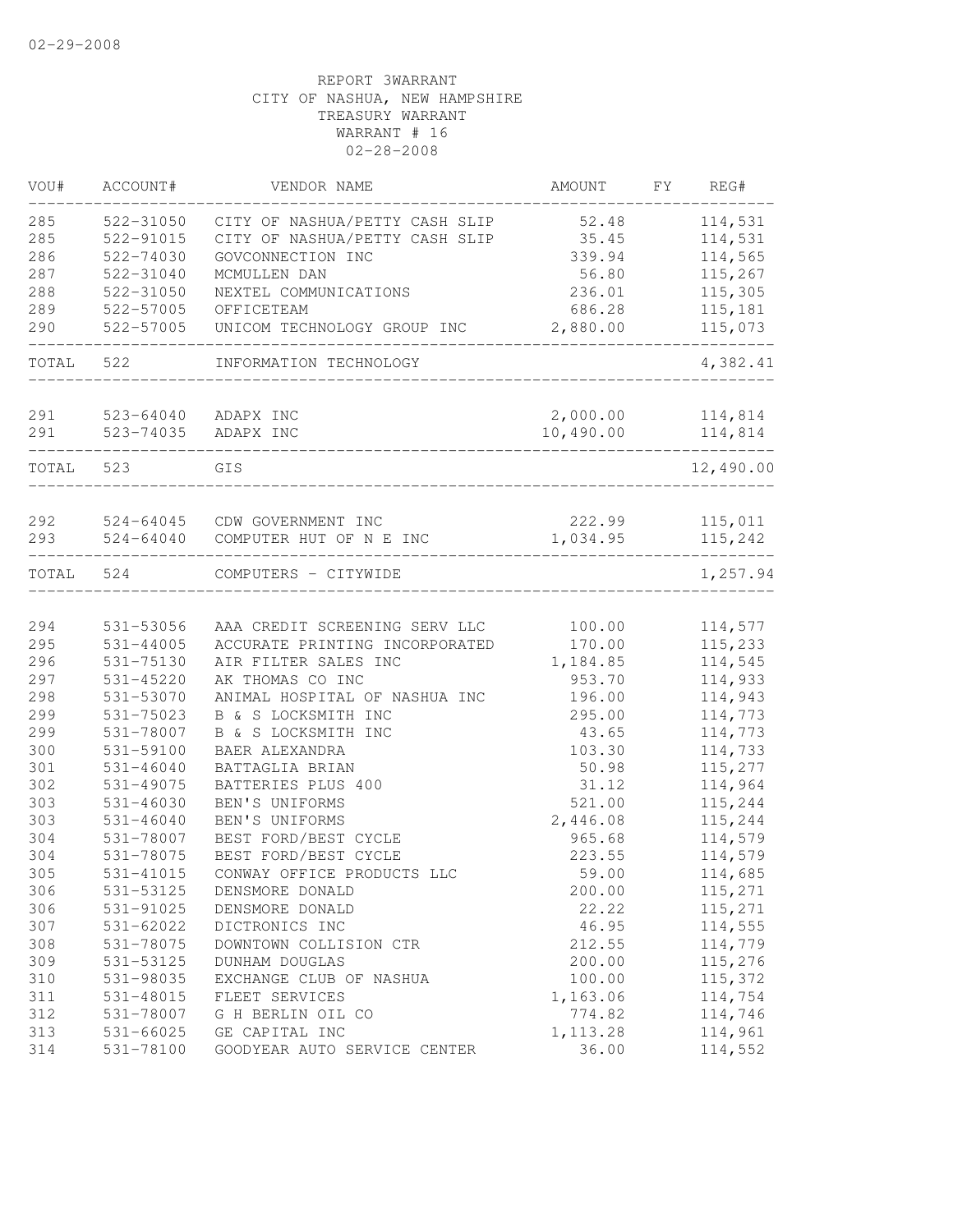| VOU#       | ACCOUNT#      | VENDOR NAME                    | AMOUNT   | FY | REG#    |
|------------|---------------|--------------------------------|----------|----|---------|
| 315        |               | 531-74035 GOVCONNECTION INC    | 505.55   |    | 114,565 |
| 316        | 531-41015     | GRANITE STATE STAMPS INC       | 9.73     |    | 115,219 |
| 317        | 531-78007     | GRAPPONE AUTOMOTIVE GROUP      | 155.49   |    | 114,781 |
| 318        | 531-78007     | HOME DEPOT CREDIT SERVICES     | 452.98   |    | 115,354 |
| 319        | 531-94005     | INSTITUTE OF POLICE TECHNOLOGY | 625.00   |    | 115,382 |
| 320        | 531-75130     | J LAWRENCE HALL INC            | 896.74   |    | 115,250 |
| 321        | 531-94005     | JOHN E REID & ASSOCIATES INC   | 1,640.00 |    | 115,366 |
| 322        | 531-34015     | KEYSPAN ENERGY DELIVERY        | 9,811.24 |    | 115,316 |
| 323        | 531-49025     | LEXIS NEXIS MATTHEW BENDER     | 183.80   |    | 115,303 |
| 324        | 531-45920     | LYNN PEAVEY CO                 | 344.15   |    | 114,571 |
| 325        | 531-94005     | MABRY SEAN                     | 40.40    |    | 115,272 |
| 326        | 531-78100     | MAC MULKIN CHEVROLET INC       | 42.46    |    | 115,224 |
| 327        | 531-31040     | NEXTEL COMMUNICATIONS          | 47.97    |    | 115,327 |
| 328        | 531-94005     | NLEOA                          | 1,100.00 |    | 115,317 |
| 329        | 531-78007     | NORTHERN FOREIGN CAR PARTS INC | 246.84   |    | 115,257 |
| 330        | 531-53056     | NORWICH UNIVERSITY             | 50.00    |    | 115,367 |
| 331        | 531-78007     | NYTECH SUPPLY CO               | 83.17    |    | 114,600 |
| 332        | 531-31040     | PAETEC COMMUNICATIONS INC      | 369.84   |    | 115,295 |
| 332        | $531 - 74040$ | PAETEC COMMUNICATIONS INC      | 617.11   |    | 115,295 |
| 333        | $531 - 46040$ | PEACH CHRISTOPHER              | 109.98   |    | 115,275 |
| 334        | 531-33005     | PENNICHUCK WATER               | 28.24    |    | 115,321 |
| 335        | 531-41015     | PETTY CASH                     | 23.33    |    | 115,273 |
| 335        | 531-48015     | PETTY CASH                     | 10.00    |    | 115,273 |
| 335        | 531-91025     | PETTY CASH                     | 10.00    |    | 115,273 |
| 336        | 531-41015     | PETTY CASH                     | 8.00     |    | 115,274 |
| 336        | 531-43005     | PETTY CASH                     | 18.23    |    | 115,274 |
| 336        | $531 - 45005$ | PETTY CASH                     | 10.49    |    | 115,274 |
| 336        | 531-91025     | PETTY CASH                     | 22.48    |    | 115,274 |
| 336        | 531-98035     | PETTY CASH                     | 40.00    |    | 115,274 |
| 337        | 531-32035     | PUBLIC SERVICE OF NH           | 369.44   |    | 115,374 |
| 338        | 531-78007     | QUIRK GM PARTS DEPOT           | 150.22   |    | 114,791 |
| 339        | 531-31025     | RAE BRIAN                      | 45.96    |    | 115,270 |
| 340        | $531 - 46030$ | RILEY'S SPORT SHOP INC         | 762.00   |    | 114,569 |
| 341        | 531-78007     | ROBBINS AUTO PARTS INC         | 247.03   |    | 114,741 |
| 342        | 531-98029     | ROTARY CLUB OF NASHUA WEST     | 175.00   |    | 115,319 |
| 343        | 531-34015     | SHATTUCK MALONE OIL CO         | 1,621.34 |    | 115,291 |
| 344        | 531-69025     | SNAP ON TOOLS                  | 63.45    |    | 114,616 |
| 345        | 531-53005     | ST JOSEPH BUSINESS & HEALTH    | 21.00    |    | 114,688 |
| 345        | 531-53045     | ST JOSEPH BUSINESS & HEALTH    | 362.00   |    | 114,688 |
| 346        | 531-41005     | STAPLES BUSINESS ADVANTAGE     | 404.95   |    | 114,975 |
| 346        | 531-41015     | STAPLES BUSINESS ADVANTAGE     | 1,481.42 |    | 114,975 |
| 347        | $531 - 46030$ | STAR PACKER BADGES             | 90.00    |    | 114,644 |
| 348        | 531-53125     | SULLIVAN MICHAEL               | 200.00   |    | 115,269 |
| 349        | 531-95000     | THE TELEGRAPH                  | 156.00   |    | 115,356 |
| 350        | 531-59100     | TILDEN AUTOMOTIVE & TRUCK CTRS | 1,035.00 |    | 114,783 |
| 351        | 531-95000     | TREASURER STATE OF NH          | 75.00    |    | 115,294 |
| 352<br>353 | 531-45920     | ULINE<br>UNITED PARCEL SERVICE | 35.81    |    | 114,880 |
|            | 531-43005     |                                | 23.74    |    | 115,389 |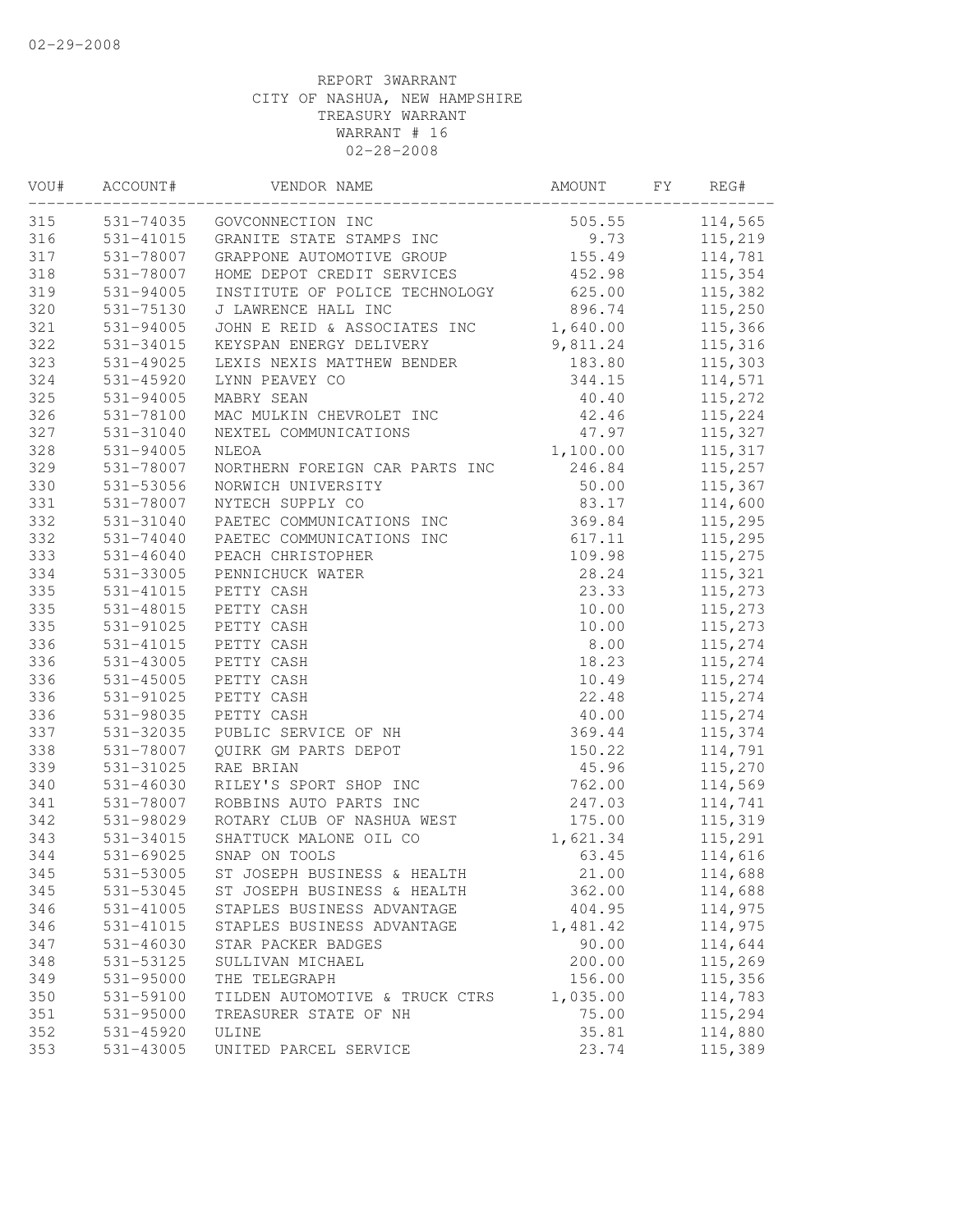| VOU#  | ACCOUNT#  | VENDOR NAME                    | AMOUNT                 | FY | REG#      |
|-------|-----------|--------------------------------|------------------------|----|-----------|
| 354   | 531-31050 | USA MOBILITY WIRELESS INC      | 944.37                 |    | 115,364   |
| 355   | 531-78007 | USP OF NEW ENGLAND             | 74.40                  |    | 114,922   |
| 356   | 531-31020 | VERIZON                        | 327.92                 |    | 115,313   |
| 357   | 531-31025 | VERIZON                        | 144.04                 |    | 115,341   |
| 358   | 531-31025 | VERIZON WIRELESS               | 49.30                  |    | 115,353   |
| 358   | 531-31040 | VERIZON WIRELESS               | 560.06                 |    | 115, 353  |
| 359   | 531-59100 | YOUNG-ST JEAN PATRICIA         | 150.00<br>____________ |    | 114,866   |
| TOTAL | 531       | POLICE DEPARTMENT              |                        |    | 38,285.46 |
|       |           |                                |                        |    |           |
| 360   | 532-78100 | ADAMSON INDUSTRIES CORP        | 95.76                  |    | 114,752   |
| 361   | 532-98030 | ALLISON JOHN                   | 50.00                  |    | 114,605   |
| 362   | 532-75023 | BUXTON CONCRETE LLC            | 2,750.00               |    | 114,785   |
| 363   | 532-78020 | CHELMSFORD AUTO ELECTRIC INC   | 1,125.00               |    | 114,576   |
| 364   | 532-75180 | CHICK BEAULIEU INC             | 450.00                 |    | 115,050   |
| 365   | 532-46045 | CRONIN DANIEL                  | 91.00                  |    | 114,919   |
| 366   | 532-94010 | DESJADON DARREN                | 45.00                  |    | 114,859   |
| 367   | 532-78070 | DUNN BATTERY LLC               | 93.95                  |    | 114,858   |
| 368   | 532-64094 | FIRE TECH & SAFETY OF NEW ENGL | 776.59                 |    | 114,941   |
| 369   | 532-75130 | FLYNN PLUMBING & HEATING LLC   | 917.00                 |    | 114,634   |
| 370   | 532-78075 | GREENFIELD INDUSTRIES INC      | 49.25                  |    | 114,620   |
| 371   | 532-75023 | HOME DEPOT CREDIT SERVICES     | 259.75                 |    | 115, 312  |
| 372   | 532-46030 | INDUSTRIAL PROTECTION SERVICES | 432.24                 |    | 114,629   |
| 372   | 532-64094 | INDUSTRIAL PROTECTION SERVICES | 225.00                 |    | 114,629   |
| 373   | 532-59135 | J P PEST SERVICES              | 85.00                  |    | 114,759   |
| 374   | 532-78007 | JACK YOUNG COMPANY INC         | 634.18                 |    | 115,231   |
| 375   | 532-34015 | KEYSPAN ENERGY DELIVERY        | 8,836.78               |    | 115,316   |
| 376   | 532-46045 | KOSER RONALD                   | 108.08                 |    | 114,784   |
| 377   | 532-94010 | LAFLEUR MICHAEL                | 45.00                  |    | 114,617   |
| 378   | 532-78020 | LIBERTY INTN'L TRUCKS OF NH LL | 2,359.79               |    | 115,227   |
| 379   | 532-75105 | M & M ELECTRICAL SUPPLY CO INC | 4.87                   |    | 115,220   |
| 380   | 532-78020 | MANCHESTER ENGINE REBUILDERS I | 1,272.00               |    | 114,881   |
| 381   | 532-78075 | MIKE'S CUSTOM KANVAS/MICHAEL A | 175.00                 |    | 114,581   |
| 382   | 532-47010 | MOORE MEDICAL LLC              | 810.00                 |    | 114,743   |
| 383   | 532-41015 | MORRISSEY BRIAN                | 33.33                  |    | 115,278   |
| 383   | 532-43005 | MORRISSEY BRIAN                | 11.71                  |    | 115,278   |
| 383   | 532-98029 | MORRISSEY BRIAN                | 53.92                  |    | 115,278   |
| 384   | 532-42005 | NEW ENGLAND PAPER & SUPPLY     | 144.69                 |    | 114,736   |
| 384   | 532-42010 | NEW ENGLAND PAPER & SUPPLY     | 556.34                 |    | 114,736   |
| 384   | 532-42020 | NEW ENGLAND PAPER & SUPPLY     | 195.93                 |    | 114,736   |
| 385   | 532-31040 | NEXTEL COMMUNICATIONS          | 572.52                 |    | 115,305   |
| 386   | 532-94005 | NFPA CERTIFICATION DEPT        | 350.00                 |    | 115,368   |
| 387   | 532-71005 | NH SAFE & LOCK CO INC          | 92.00                  |    | 114,847   |
| 388   | 532-31040 | PAETEC COMMUNICATIONS INC      | 24.80                  |    | 115,295   |
| 389   | 532-33005 | PENNICHUCK WATER               | 549.67                 |    | 115,321   |
| 390   | 532-32005 | PUBLIC SERVICE OF NH           | 3,486.58               |    | 115,374   |
| 391   | 532-78100 | REXEL CLS                      | 285.39                 |    | 115,150   |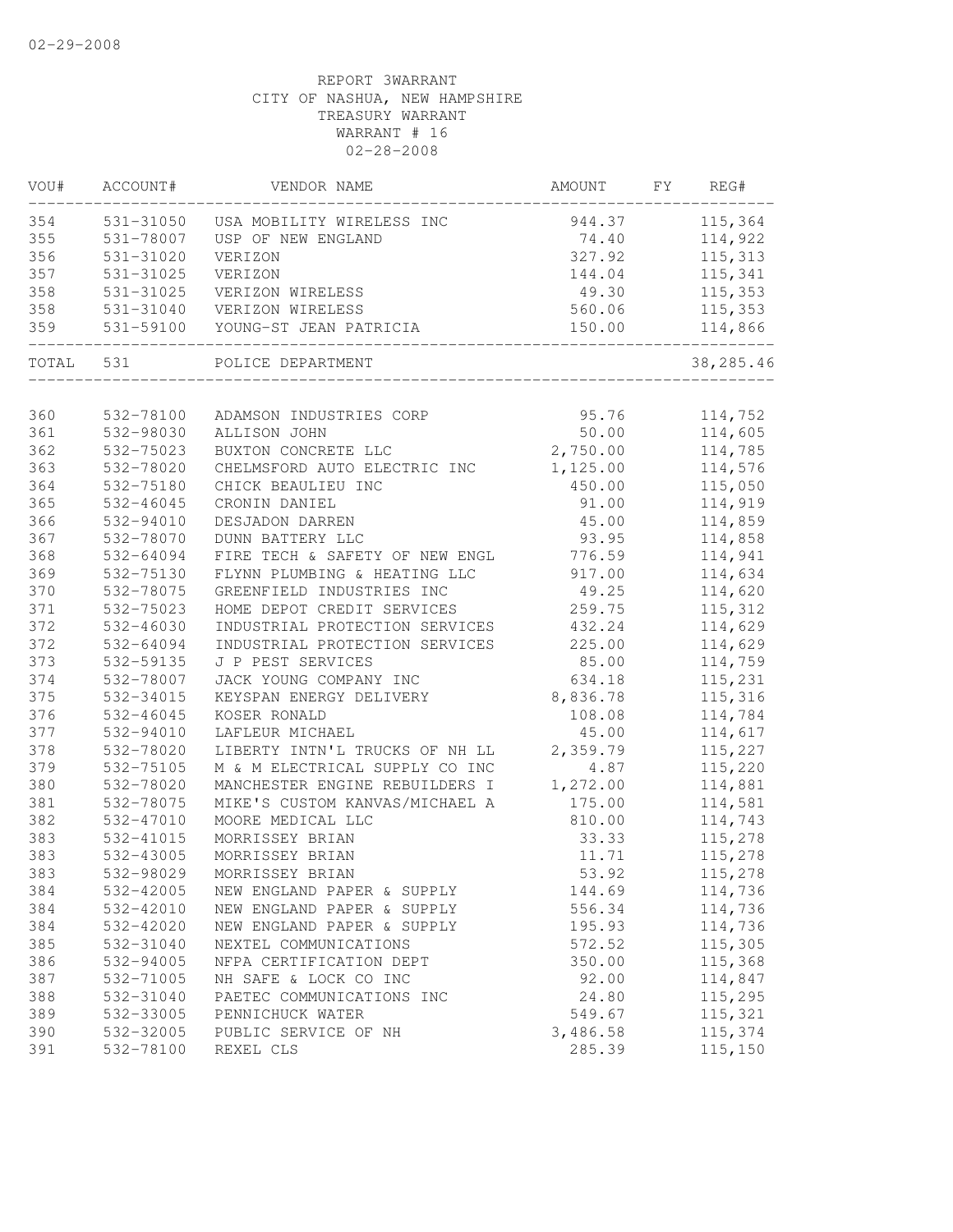| VOU#  | ACCOUNT#  | VENDOR NAME                              | AMOUNT   | FΥ | REG#       |
|-------|-----------|------------------------------------------|----------|----|------------|
| 392   | 532-78007 | SANEL AUTO PARTS CO                      | 26.02    |    | 114,715    |
| 393   | 532-41005 | STAPLES BUSINESS ADVANTAGE               | 205.10   |    | 114,975    |
| 393   | 532-41015 | STAPLES BUSINESS ADVANTAGE               | 14.89    |    | 114,975    |
| 394   | 532-98016 | STATE OF NH DMV                          | 170.00   |    | 114,537    |
| 395   | 532-46030 | STATION HOUSE SUPPLY/DBA THE F           | 595.18   |    | 114,714    |
| 396   | 532-47005 | SYNERNET INC                             | 900.00   |    | 115,326    |
| 397   | 532-78100 | TOWNSEND FORD                            | 70.38    |    | 114,769    |
| 398   | 532-31040 | VERIZON WIRELESS                         | 34.70    |    | 115,353    |
| 399   | 532-94010 | WHOLEY MARK                              | 60.00    |    | 114,650    |
| 400   | 532-78020 | YANKEE TRUCKS                            | 297.09   |    | 114,594    |
| TOTAL | 532       | FIRE DEPARTMENT                          |          |    | 30, 421.48 |
| 401   | 534-32020 | PUBLIC SERVICE OF NH                     | 273.42   |    | 115,374    |
| TOTAL | 534       | STREET LIGHTING                          |          |    | 273.42     |
| 402   | 535-64030 | DIVER'S DEN DIVE SHOP INC                | 545.00   |    | 114,765    |
| 403   | 535-81023 | NEXTEL COMMUNICATIONS                    | 101.75   |    | 115,305    |
| TOTAL | 535       | EMERGENCY MANAGEMENT                     |          |    | 646.75     |
| 404   | 536-32035 | PUBLIC SERVICE OF NH                     | 855.31   |    | 115,374    |
| 405   | 536-31050 | VERIZON WIRELESS                         | 70.20    |    | 115,353    |
| TOTAL | 536       | CITYWIDE COMMUNICATIONS                  |          |    | 925.51     |
| 406   | 541-53165 | LANGUAGE LINE SERVICES                   | 93.00    |    | 114,646    |
| 407   | 541-91015 | LISTER CHRIS                             | 44.40    |    | 114,887    |
| 408   | 541-32005 | PUBLIC SERVICE OF NH                     | 1,021.11 |    | 115,374    |
| 409   | 541-34005 | SHATTUCK MALONE OIL CO                   | 2,014.59 |    | 115,291    |
| TOTAL | 541       | COMMUNITY SERVICES DIVISION              |          |    | 3, 173. 10 |
| 410   | 542-94005 | FELICIANO SANDRA                         | 40.00    |    | 114,553    |
| 411   |           | 542-94010 NH INFECTION CONTROL & EPIDEMI | 40.00    |    | 115,386    |
| 412   | 542-94005 | TASK FORCE FOR CHILD SURVIVAL            | 225.00   |    | 115,385    |
| TOTAL | 542       | COMMUNITY HEALTH                         |          |    | 305.00     |
| 413   | 543-91005 | GERMAIN MEREDITH                         | 56.06    |    | 114,817    |
| 414   | 543-95005 | NEHA                                     | 95.00    |    | 115,290    |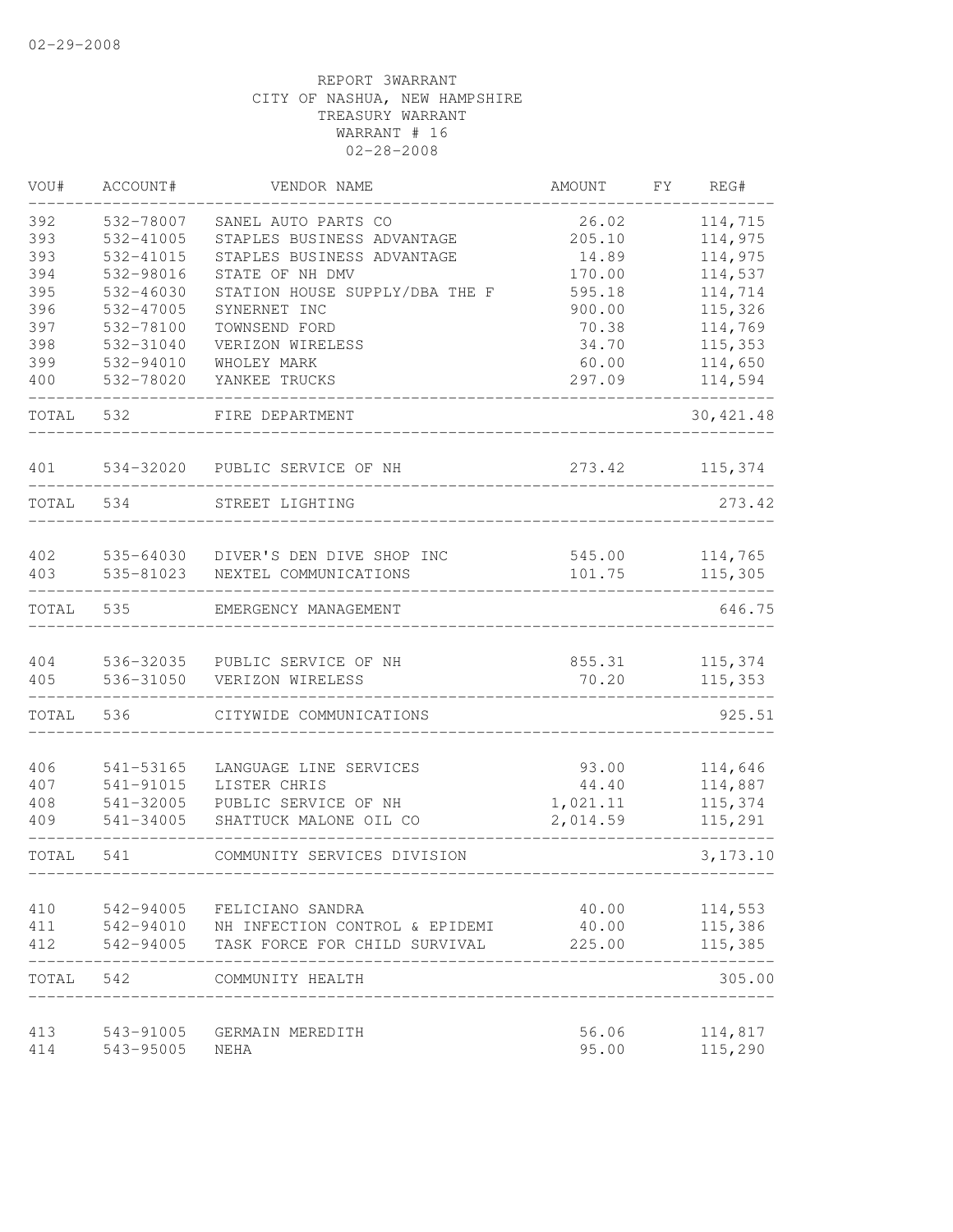| VOU#      | ACCOUNT#  | VENDOR NAME                             | AMOUNT FY REG#   |                |
|-----------|-----------|-----------------------------------------|------------------|----------------|
|           |           | 415 543-31050 NEXTEL COMMUNICATIONS     |                  | 25.15 115,305  |
| 416       |           | 543-53025 Q C SERVICES INC              |                  | 736.26 114,737 |
|           | TOTAL 543 | ENVIRONMENTAL HEALTH DEPT.              |                  | 912.47         |
|           |           | 417 544-91005 NEWELL CYNTHIA            | $81.78$ 114, 776 |                |
| TOTAL 544 |           | WELFARE ADMINISTRATION                  |                  | 81.78          |
|           |           |                                         |                  |                |
| 418       | 545-97020 | 108-110 ASH ST LLC                      | 882.00           | 114,593        |
| 419       | 545-97020 | 188 CONCORD ST LLC DBA LILLIAN 1,026.00 |                  | 114,813        |
| 420       | 545-97020 | 23-25 TEMPLE ST REALTY LLC              | 2, 175.84        | 114,872        |
| 421       | 545-97020 | 28-34 RR SQUARE LLC                     | 200.00           | 114,598        |
| 422       | 545-97020 | AMH REAL ESTATE LLC                     | 427.45           | 114,570        |
| 423       | 545-97020 | BC-AD PROPERTIES                        | 400.00           | 114,709        |
| 424       | 545-97020 | BEAULIEU FRANCIS                        | 606.28           | 114,674        |
| 425       | 545-97020 | BISHOP REAL ESTATE MGMT INC             | 457.00           | 114,696        |
| 426       | 545-97020 | BONNETTE PETER                          | 575.00           | 114,583        |
| 427       | 545-97020 | BRANDOLINI KIMBERLY                     | 720.00           | 114,562        |
| 428       | 545-97020 | BROOK VILLAGE NORTH ASSOCIATES          | 636.00           | 114,747        |
| 429       | 545-97020 | CENTRAL REALTY                          | 2,031.72         | 114,734        |
| 430       | 545-97020 | CHICKLIS MEREDITH                       | 335.58           | 114,815        |
| 431       | 545-97020 | CLOCKTOWER HOUSING ASSOCIATES           | 797.06           | 114,564        |
| 432       | 545-97015 | CONCORD TRAILWAYS                       | 138.00           | 114,967        |
| 433       | 545-97020 | COUNTRY BARN MOTEL                      | 539.00           | 114,708        |
| 434       | 545-97020 | DAKIN TERRY                             | 725.00           | 114,913        |
| 435       | 545-97015 | DEMOULAS SUPERMARKETS INC               | 7,151.24         | 115,292        |
| 436       | 545-97020 | DON'S RENTAL/DONALD SMITH               | 200.00           | 114,920        |
| 437       | 545-97020 | DOWNTOWNER NELSON/DAVID A GREG          | 628.37           | 114,590        |
| 438       | 545-97020 | DURRETT HOLLI                           | 648.00           | 114,647        |
| 439       | 545-97020 | FLOOD TOD                               | 330.99           | 114,818        |
| 440       | 545-97015 | FRED FULLER OIL CO                      | 317.58           | 115,329        |
| 441       | 545-97020 | GAUTHIER REALTY/CONNIE GAUTHIE          | 1,866.96         | 114,973        |
| 442       | 545-97020 | GRAUSLYS RICH                           | 590.00           | 114,587        |
| 443       | 545-97020 | HENRY RICHARD JR                        | 738.90           | 114,968        |
| 444       |           | 545-97020 L & G PROPERTIES LLC          | 625.00           | 114,897        |
| 445       | 545-97020 | L'HEUREUX RONALD                        | 201.21           | 114,591        |
| 446       | 545-97020 | LAMERAND ENTERPRISES/KYLE LAME          | 1,232.22         | 114,930        |
| 447       | 545-97020 | LAVOIE HERVE E                          | 700.00           | 114,900        |
| 448       | 545-97020 | LAVOIE LEO M                            | 843.29           | 114,928        |
| 449       | 545-97020 | LIGHT PARTNERS                          | 194.47           | 114,812        |
| 450       | 545-97020 | LITA LANE LLC                           | 797.06           | 114,969        |
| 451       | 545-97020 | MCCHANDLER LLC                          | 469.30           | 114,706        |
| 452       | 545-97020 | MOTEL 6                                 | 519.90           | 114,932        |
| 453       | 545-97020 | MUNYU ELIZABETH                         | 147.00           | 114,777        |
| 454       | 545-97020 | NASHUA HOUSING AUTHORITY                | 732.63           | 114,939        |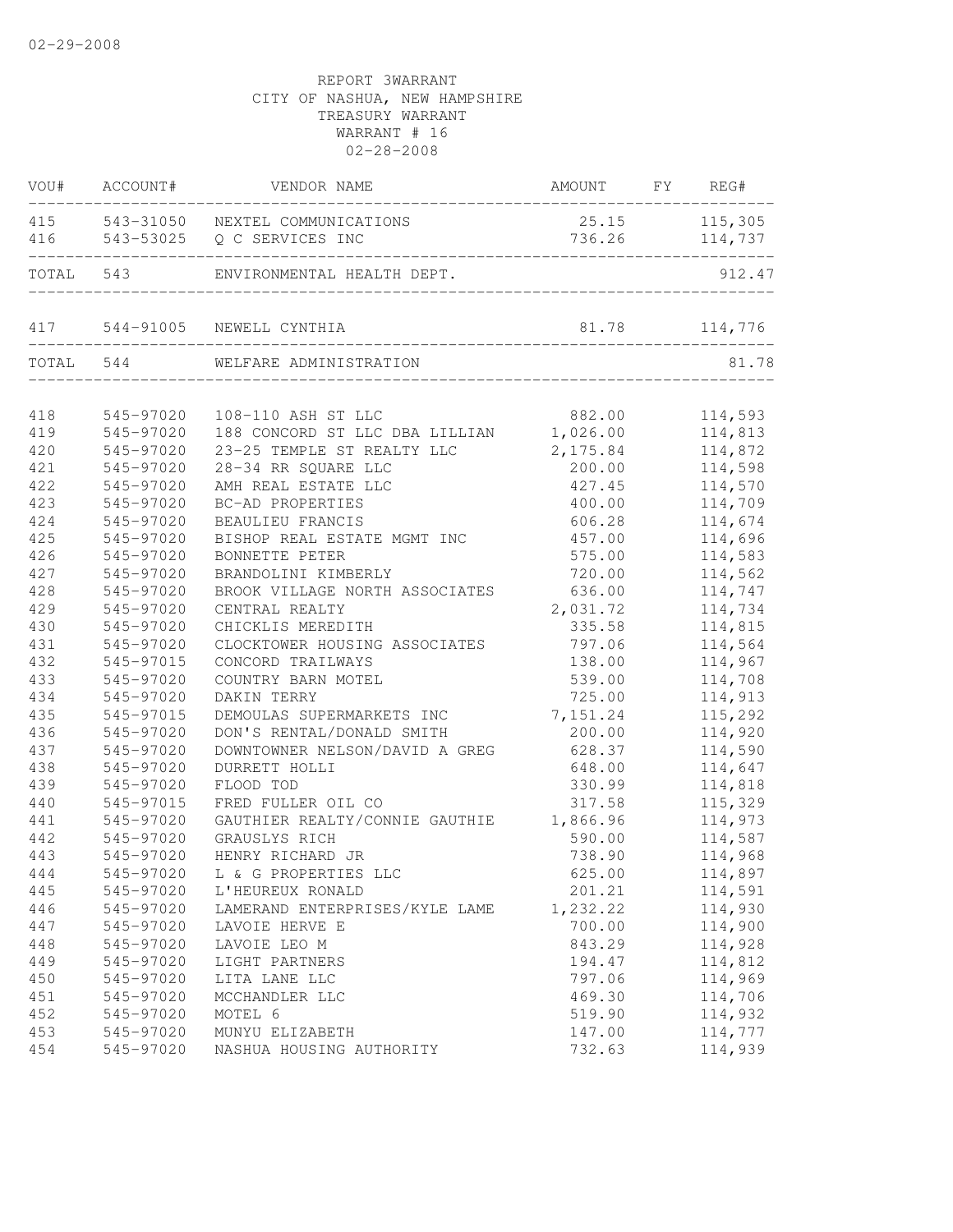| VOU# | ACCOUNT#  | VENDOR NAME                                                                    | AMOUNT                        | FX | REG#      |
|------|-----------|--------------------------------------------------------------------------------|-------------------------------|----|-----------|
| 455  | 545-97020 | NEWMAN PATRICIA                                                                | 510.00                        |    | 114,816   |
| 456  | 545-97020 | PAQUIN EDWARD                                                                  | 284.92                        |    | 114,575   |
| 457  | 545-97015 | PENNICHUCK WATER WORKS INC                                                     | 146.16                        |    | 115, 315  |
| 458  | 545-97020 | PINE HILL GARDENS ASSOCIATION                                                  | 780.51                        |    | 114,670   |
| 459  | 545-97015 | PUBLIC SERVICE CO OF NH                                                        | 598.19                        |    | 115,380   |
| 460  | 545-97020 | RAWDING NEIL                                                                   | 797.06                        |    | 114,778   |
| 461  | 545-97020 | REGENT PARK ASSOCIATES                                                         | 375.04                        |    | 114,667   |
| 462  | 545-97020 | RHODES DAVID                                                                   | 302.97                        |    | 114,609   |
| 463  | 545-97020 | RIVERVIEW GARDEN CO LLC                                                        | 755.00                        |    | 114,619   |
| 464  | 545-97020 | SYLVAIN THERESE B                                                              | 279.12                        |    | 114,702   |
| 465  | 545-97020 | THOMPSON JOHN                                                                  | 466.18                        |    | 114,684   |
| 466  | 545-97020 | TWIN PEAKS REALTY & INVESTMENT                                                 | 460.18                        |    | 114,819   |
| 467  | 545-97020 | WALKER JAMES B                                                                 | 500.00                        |    | 114,563   |
| 468  |           | 545-97015 WINGATE'S PHARMACY INC                                               | 7,323.20                      |    | 115,293   |
|      | TOTAL 545 | . _ _ _ _ _ _ _ _ _ _ _ _ _ _ _ _ _<br>WELFARE COSTS<br>______________________ |                               |    | 45,184.58 |
|      |           |                                                                                |                               |    |           |
| 469  |           | 551-41015 CITY OF NASHUA/PETTY CASH SLIP 6.43 114,531                          |                               |    |           |
| 470  | 551-91005 | GAUDETTE LINDA                                                                 | 46.43                         |    | 114,689   |
| 471  | 551-31050 | NEXTEL COMMUNICATIONS                                                          | 297.51                        |    | 115,305   |
| 472  | 551-31040 | PAETEC COMMUNICATIONS INC                                                      | 6.11                          |    | 115,295   |
| 473  |           | 551-33005 PENNICHUCK WATER                                                     | 89.44                         |    | 115,321   |
| 474  |           |                                                                                | 7.91<br>_____________________ |    | 114,975   |
|      |           | TOTAL 551 PUBLIC WORKS DIV & ENGINEERING                                       |                               |    | 453.83    |
|      |           |                                                                                |                               |    |           |
| 475  | 552-45250 | AIRGAS EAST                                                                    | 165.63                        |    | 114,633   |
| 475  | 552-66000 | AIRGAS EAST                                                                    | 206.00                        |    | 114,633   |
| 476  | 552-78100 | B & S LOCKSMITH INC                                                            | 47.75                         |    | 114,773   |
| 477  | 552-45290 | BABE RUTH LEAGUE INC                                                           | 186.00                        |    | 115,299   |
| 478  | 552-59050 | BONFANTI DEBORAH                                                               | 160.00                        |    | 114,799   |
| 479  | 552-59050 | BONFANTI SARAH                                                                 | 200.00                        |    | 114,808   |
| 480  | 552-59050 | BROWN ALAN D                                                                   | 300.00                        |    | 114,875   |
| 481  | 552-59050 | BROWN ALEXANDER                                                                | 132.00                        |    | 114,958   |
| 482  | 552-59050 | CARON MEGAN                                                                    | 120.00                        |    | 114,802   |
| 483  | 552-78007 | CARPARTS OF NASHUA                                                             | 188.55                        |    | 114,578   |
| 484  | 552-59050 | CARPENTIER NORMAN                                                              | 40.00                         |    | 114,959   |
| 485  | 552-59050 | COY GREG                                                                       | 358.00                        |    | 114,800   |
| 486  | 552-59050 | COYLE KEVIN                                                                    | 1,058.00                      |    | 114,624   |
| 487  | 552-78007 | DONOVAN EQUIPMENT CO INC                                                       | 355.45                        |    | 114,614   |
| 487  | 552-78100 | DONOVAN EQUIPMENT CO INC                                                       | 1,088.00                      |    | 114,614   |
| 488  | 552-78100 | DONOVAN SPRING COMPANY INC                                                     | 568.62                        |    | 114,615   |
| 489  | 552-75021 | F W WEBB COMPANY                                                               | 88.28                         |    | 114,645   |
| 490  | 552-75021 | FRANKLIN PAINT CO INC                                                          | 145.00                        |    | 115,035   |
| 491  | 552-46030 | GRAINGER                                                                       | 405.00                        |    | 114,635   |
| 492  | 552-66000 | HANDY HOUSE INC                                                                | 59.00                         |    | 115,343   |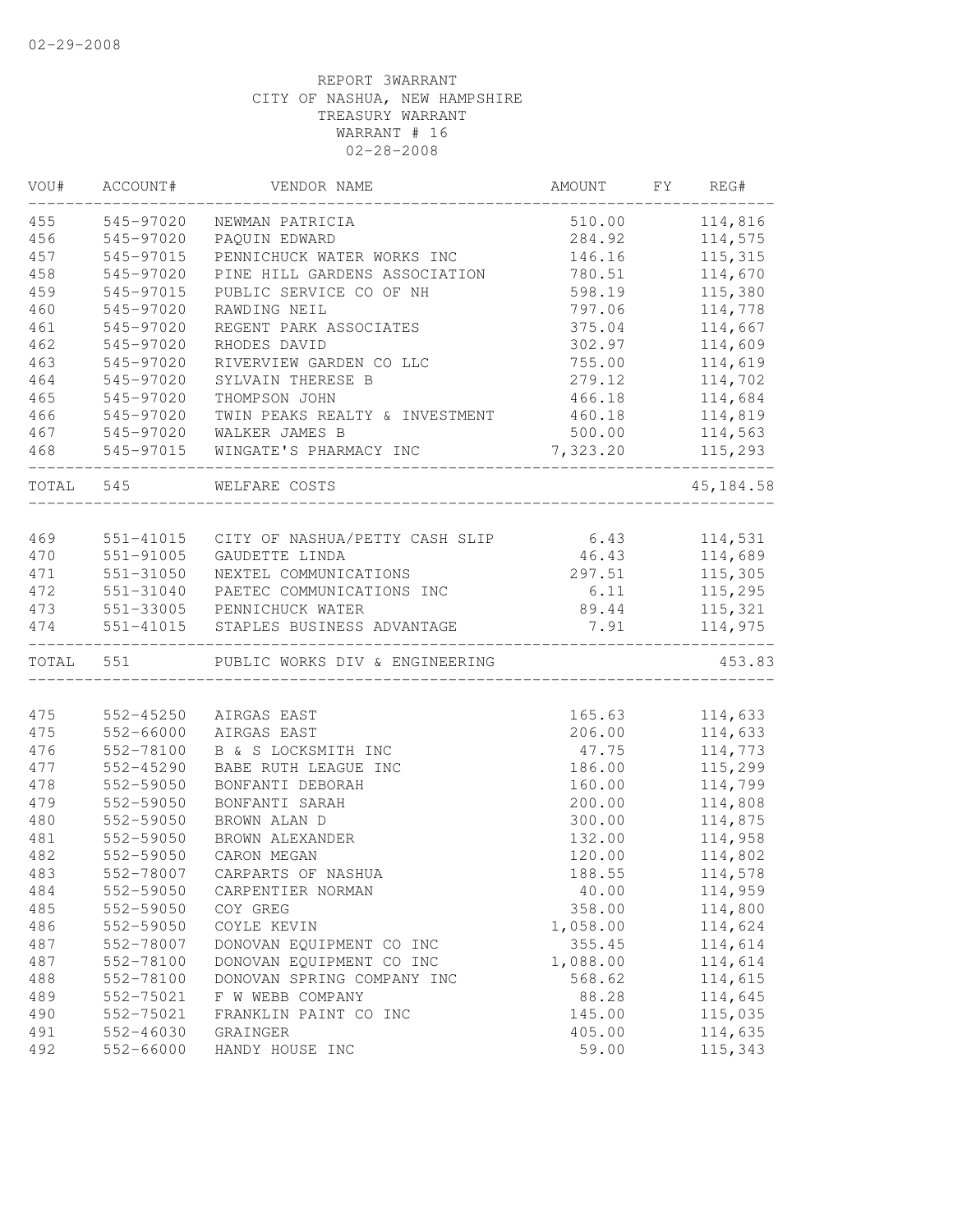| VOU#       | ACCOUNT#      | VENDOR NAME                    | AMOUNT               | FΥ<br>REG# |
|------------|---------------|--------------------------------|----------------------|------------|
| 493        | 552-42010     | HOME DEPOT CREDIT SERVICES     | 8.60                 | 115,312    |
| 493        | $552 - 45250$ | HOME DEPOT CREDIT SERVICES     | 477.78               | 115,312    |
| 493        | 552-69035     | HOME DEPOT CREDIT SERVICES     | 41.94                | 115,312    |
| 493        | 552-75021     | HOME DEPOT CREDIT SERVICES     | 324.78               | 115,312    |
| 493        | 552-75022     | HOME DEPOT CREDIT SERVICES     | 26.96                | 115,312    |
| 493        | 552-75040     | HOME DEPOT CREDIT SERVICES     | 331.52               | 115,312    |
| 493        | 552-75135     | HOME DEPOT CREDIT SERVICES     | 38.15                | 115,312    |
| 494        | 552-75022     | JOHNSON'S ELECTRIC SUPPLY      | 1,375.00             | 114,648    |
| 495        | 552-34015     | KEYSPAN ENERGY DELIVERY        | 2,557.41             | 115,316    |
| 496        | 552-46045     | LEHIGH SAFETY SHOE LLC         | 82.00                | 114,693    |
| 497        | 552-78100     | LIBERTY INTN'L TRUCKS OF NH LL | 27.64                | 115,227    |
| 498        | 552-78065     | MAYNARD & LESIEUR INCORPORATED | 126.96               | 115,229    |
| 499        | 552-75021     | NASHUA FARMERS EXCHANGE INC    | 314.00               | 115,240    |
| 500        | 552-31050     | NEXTEL COMMUNICATIONS          | 177.43               | 115,305    |
| $501$      | 552-31040     | PAETEC COMMUNICATIONS INC      | 20.53                | 115,295    |
| 502        | 552-33005     | PENNICHUCK WATER               | 448.03               | 115,321    |
| 502        | 552-33045     | PENNICHUCK WATER               | 305.12               | 115,321    |
| 502        | 552-33050     | PENNICHUCK WATER               | 35.61                | 115,321    |
| 503        | 552-32005     | PUBLIC SERVICE OF NH           | 3,446.19             | 115,374    |
| 503        | 552-32005     | PUBLIC SERVICE OF NH           | 307.24               | 115,375    |
| 503        | 552-32040     | PUBLIC SERVICE OF NH           | 2,412.86             | 115,375    |
| 504        | 552-59050     | ROY JENNIFER                   | 280.00               | 114,711    |
| 505        | 552-78007     | SANEL AUTO PARTS CO            | 143.02               | 114,715    |
| 506        | 552-41015     | STAPLES BUSINESS ADVANTAGE     | 147.98               | 114,975    |
| 507        | 552-59050     | STUART ALISTAIR                | 578.00               | 114,683    |
| 508        | 552-75021     | TOM IRWIN INCORPORATED         | 2,740.54             | 115,245    |
| 509        | 552-59050     | TOROSIAN GEORGE                | 264.00               | 114,735    |
| 510        | 552-59050     | WELLIVER RON                   | 132.00               | 114,677    |
| 511        | 552-59050     | WHEELER DOUG                   | 100.00               | 114,804    |
| 512        | 552-59050     | ZAPENAS BRAD                   | 316.00               | 114,753    |
| TOTAL      | 552           | PARKS AND RECREATION           |                      | 23, 458.57 |
| 513        | 553-45175     | ARCSOURCE INC                  | 220.26               | 114,716    |
| 513        | 553-59100     | ARCSOURCE INC                  | 77.37                | 114,716    |
| 514        | 553-78060     | B-B CHAIN                      | 1,674.10             | 114,606    |
| 515        | 553-59150     | BCM CONTROLS CORPORATION       | 1,213.60             | 114,758    |
|            | 553-59160     | BENTLEY MANAGEMENT GROUP INC   |                      | 115,359    |
| 516<br>517 | 553-59160     | BRIAND ROY E                   | 1,794.50<br>2,096.24 | 115,362    |
| 518        |               |                                | 2,044.58             | 114,618    |
|            | 553-45010     | BROX INDUSTRIES INC            | 2,435.64             | 115,357    |
| 519        | 553-59160     | CADY PATRICK T                 |                      |            |
| 520        | 553-78100     | CASEY EQUIPMENT & RENTAL CORP  | 154.39               | 114,940    |
| 521        | 553-59160     | CORCORAN WILLIAM J             | 1,362.50             | 115,340    |
| 522        | 553-59160     | CRISP CONTRACTING LLC          | 740.25               | 115,279    |
| 523        | 553-59100     | D & R TOWING INC               | 395.00               | 115,222    |
| 524        | 553-59160     | DEAN THOMAS                    | 2,159.67             | 115,337    |
| 525        | 553-48015     | DENNIS K BURKE INC             | 13,021.56            | 115,390    |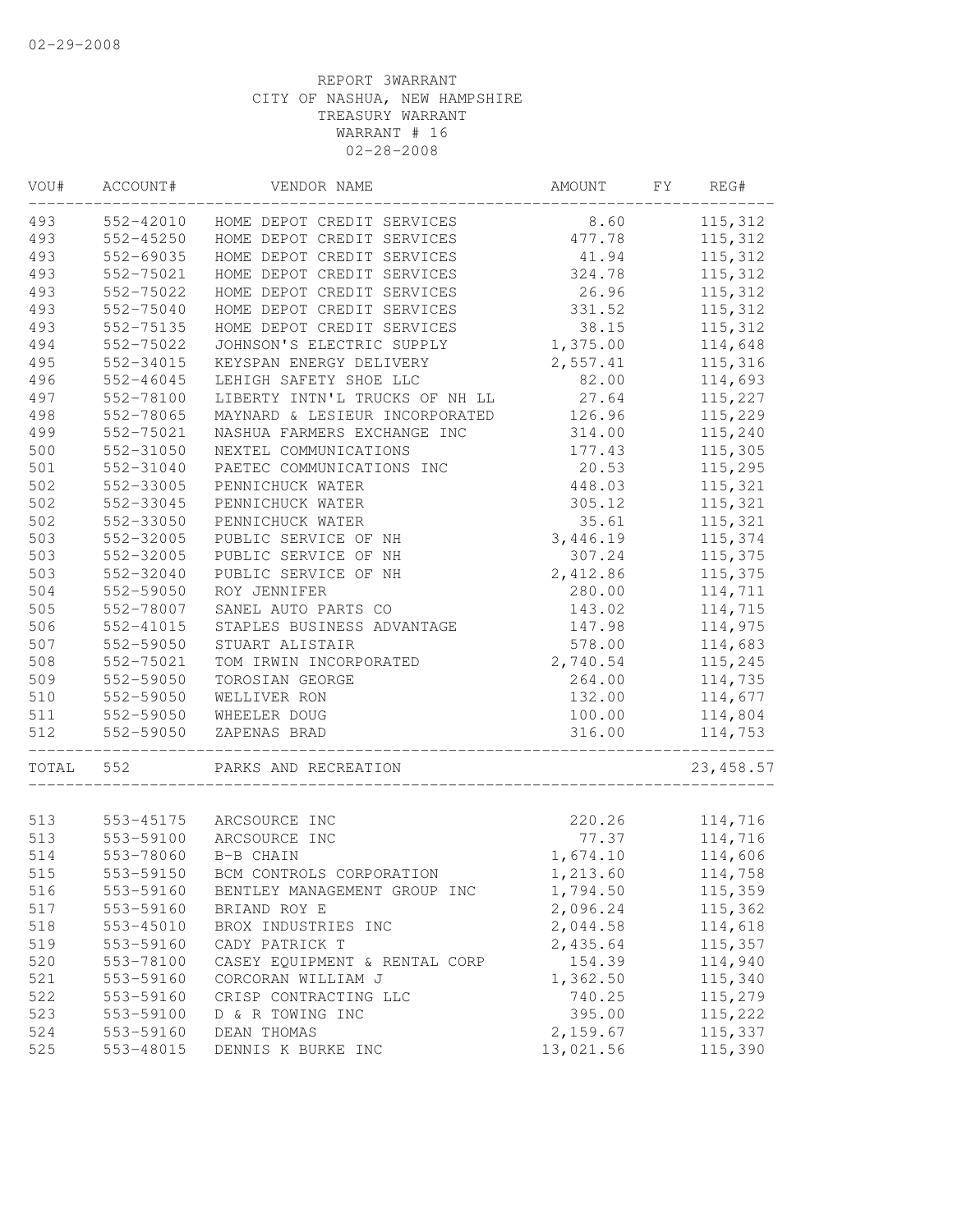| VOU# | ACCOUNT#  | VENDOR NAME                    | AMOUNT     | FY | REG#    |
|------|-----------|--------------------------------|------------|----|---------|
| 526  | 553-78075 | DIAMOND GLASS COMPANIES        | 326.07     |    | 114,755 |
| 527  | 553-78100 | DONOVAN EQUIPMENT CO INC       | 762.95     |    | 114,614 |
| 528  | 553-78100 | DONOVAN SPRING COMPANY INC     | 1,179.88   |    | 114,615 |
| 529  | 553-59160 | DUBOIS BEN                     | 1,444.67   |    | 115,352 |
| 530  | 553-78100 | E W SLEEPER CO                 | 877.65     |    | 114,974 |
| 531  | 553-45260 | EASTERN MINERALS INC           | 14,432.08  |    | 114,956 |
| 532  | 553-69025 | F W WEBB COMPANY               | 99.57      |    | 114,645 |
| 533  | 553-45010 | FELIX MARINO & COMPANY INC     | 929.61     |    | 114,937 |
| 534  | 553-78100 | FREIGHTLINER OF NH INC         | 162.00     |    | 114,949 |
| 535  | 553-94010 | GAGNON CARL JR                 | 50.00      |    | 114,654 |
| 536  | 553-72035 | GE CAPITAL INC                 | 1,138.03   |    | 114,961 |
| 537  | 553-59100 | GMS HYDRAULICS INC             | 343.60     |    | 115,248 |
| 538  | 553-75023 | GRAINGER                       | 177.93     |    | 114,635 |
| 539  | 553-59160 | HILLSBOROUGH PROPERTIES        | 1,859.38   |    | 115,342 |
| 540  | 553-78100 | HOWARD P FAIRFIELD INC         | 31, 344.61 |    | 115,142 |
| 541  | 553-75023 | J LAWRENCE HALL INC            | 692.24     |    | 115,250 |
| 541  | 553-75130 | J LAWRENCE HALL INC            | 16,648.96  |    | 115,250 |
| 542  | 553-59160 | KD WELDING & FABRICATING/KENT  | 1,426.41   |    | 115,335 |
| 543  | 553-59160 | KERRY'S POOL & SPA             | 1,487.52   |    | 115,336 |
| 544  | 553-34015 | KEYSPAN ENERGY DELIVERY        | 10,443.46  |    | 115,316 |
| 545  | 553-59160 | LEVEILLE ROGER JR              | 515.54     |    | 115,328 |
| 546  | 553-78100 | LIBERTY INTN'L TRUCKS OF NH LL | 4,964.87   |    | 115,227 |
| 547  | 553-78100 | MAC MULKIN CHEVROLET INC       | 178.53     |    | 115,224 |
| 548  | 553-59160 | MARINO JOHN                    | 1,251.82   |    | 115,333 |
| 549  | 553-59160 | MARINO JOHN III                | 1,388.66   |    | 115,324 |
| 550  | 553-59160 | MARINO MICHAEL                 | 1,537.50   |    | 115,346 |
| 551  | 553-49075 | MAYNARD & LESIEUR INCORPORATED | 90.00      |    | 115,229 |
| 551  | 553-78065 | MAYNARD & LESIEUR INCORPORATED | 11,334.57  |    | 115,229 |
| 551  | 553-78100 | MAYNARD & LESIEUR INCORPORATED | 7.50       |    | 115,229 |
| 552  | 553-78100 | MCDEVITT TRUCKS INC            | 366.40     |    | 114,966 |
| 553  | 553-78100 | MILL METALS CORP               | 318.40     |    | 114,904 |
| 554  | 553-45260 | MORTON SALT                    | 4,649.59   |    | 114,710 |
| 555  | 553-49075 | NAPA AUTO PARTS                | 43.14      |    | 114,929 |
| 555  | 553-69025 | NAPA AUTO PARTS                | 9.85       |    | 114,929 |
| 555  | 553-78100 | NAPA AUTO PARTS                | 1,545.02   |    | 114,929 |
| 556  | 553-94005 | NEW ENGLAND CHAPTER APWA       | 120.00     |    | 115,314 |
| 557  | 553-31050 | NEXTEL COMMUNICATIONS          | 161.66     |    | 115,305 |
| 558  | 553-75023 | NH SAFE & LOCK CO INC          | 570.00     |    | 114,847 |
| 559  | 553-59160 | NORTHERN LIGHTS LANDSCAPING CO | 1,250.66   |    | 115,365 |
| 560  | 553-31040 | PAETEC COMMUNICATIONS INC      | 18.82      |    | 115,295 |
| 561  | 553-45265 | PIKE INDUSTRIES INC            | 2,567.06   |    | 114,923 |
| 562  | 553-49075 | PINE MOTOR PARTS               | 48.31      |    | 115,230 |
| 562  | 553-78100 | PINE MOTOR PARTS               | 44.94      |    | 115,230 |
| 563  | 553-32005 | PUBLIC SERVICE OF NH           | 3,318.02   |    | 115,375 |
| 564  | 553-59160 | PWM CONTRACTING LLC            | 2,232.50   |    | 115,350 |
| 565  | 553-59160 | RWC/ ROBERT CHAMPAGNE          | 1,454.25   |    | 115,325 |
| 566  | 553-59160 | SAMYN RUDY DESIGN & REMODEL LL | 654.21     |    | 115,334 |
| 567  | 553-49075 | SANEL AUTO PARTS CO            | 128.69     |    | 114,715 |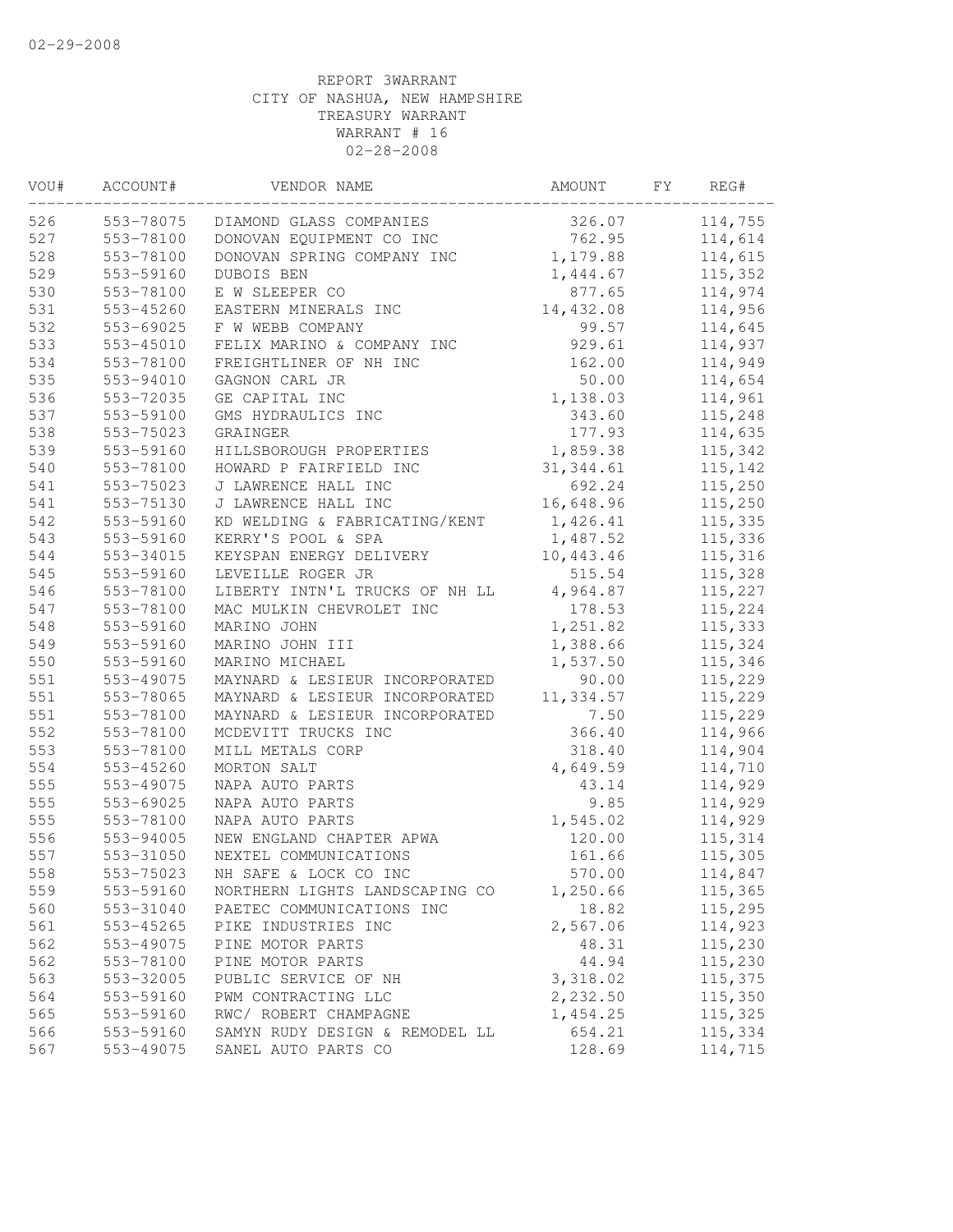| VOU#  | ACCOUNT#  | VENDOR NAME                         | AMOUNT    | FΥ | REG#       |
|-------|-----------|-------------------------------------|-----------|----|------------|
| 567   | 553-78100 | SANEL AUTO PARTS CO                 | 1,415.32  |    | 114,715    |
| 568   | 553-59160 | SAYCO TREE & LANDSCAPING INC        | 1,625.21  |    | 115,339    |
| 569   | 553-59160 | SERPA JOE                           | 756.00    |    | 115,330    |
| 570   | 553-48005 | SHATTUCK MALONE OIL CO              | 20,854.15 |    | 115,291    |
| 571   | 553-69025 | SNAP ON TOOLS                       | 95.75     |    | 114,616    |
| 572   | 553-78100 | SOUTHWORTH-MILTON INC               | 2,583.62  |    | 114,580    |
| 573   | 553-41015 | STAPLES BUSINESS ADVANTAGE          | 83.04     |    | 114,975    |
| 574   | 553-59160 | TAYLOR BRIAN                        | 465.25    |    | 115,358    |
| 575   | 553-78100 | TST EQUIPMENT INC                   | 2,051.00  |    | 114,687    |
| 576   | 553-46045 | UNIFIRST CORPORATION                | 1,144.29  |    | 114,950    |
| 577   | 553-49075 | USP OF NEW ENGLAND                  | 140.88    |    | 114,922    |
| 577   | 553-69025 | USP OF NEW ENGLAND                  | 508.70    |    | 114,922    |
| 577   | 553-78100 | USP OF NEW ENGLAND                  | 517.60    |    | 114,922    |
| 578   | 553-59160 | WAYE JASON                          | 532.43    |    | 115,348    |
| 579   | 553-78035 | WINDWARD PETROLEUM                  | 1,857.74  |    | 114,640    |
| TOTAL | 553       | STREET DEPARTMENT                   |           |    | 190,617.77 |
|       |           |                                     |           |    |            |
| 580   | 555-45288 | M & M ELECTRICAL SUPPLY CO INC      | 112.50    |    | 115,220    |
| 581   | 555-31050 | NEXTEL COMMUNICATIONS               | 229.83    |    | 115,305    |
| 582   | 555-31040 | PAETEC COMMUNICATIONS INC           | 18.82     |    | 115,295    |
| 583   | 555-32025 | PUBLIC SERVICE OF NH                | 1,188.29  |    | 115,375    |
| 583   | 555-32025 | PUBLIC SERVICE OF NH                | 997.40    |    | 115,376    |
| TOTAL | 555       | TRAFFIC DEPARTMENT                  |           |    | 2,546.84   |
| 584   |           | 557-31040 PAETEC COMMUNICATIONS INC | 2.71      |    | 115,295    |
| 585   | 557-32005 | PUBLIC SERVICE OF NH                | 5,974.16  |    | 115,376    |
| TOTAL | 557       | PARKING LOTS                        |           |    | 5,976.87   |
|       |           |                                     |           |    |            |
| 586   | 561-42020 | CITY OF NASHUA/PETTY CASH SLIP      | 12.95     |    | 114,531    |
| 587   | 561-75023 | HOME DEPOT CREDIT SERVICES          | 119.54    |    | 115,312    |
| 588   | 561-45195 | JP BARTLETT CO INC                  | 1,818.56  |    | 115,280    |
| 589   | 561-95005 | NHCA                                | 40.00     |    | 115,384    |
| 590   |           | 561-33005 PENNICHUCK WATER          | 145.11    |    | 115,321    |
| TOTAL | 561       | EDGEWOOD CEMETERY                   |           |    | 2,136.16   |
|       |           |                                     |           |    |            |
| 591   | 563-45195 | GRIFFIN GREENHOUSE SUPPLIES IN      | 498.42    |    | 114,902    |
| 592   | 563-75023 | HOME DEPOT CREDIT SERVICES          | 18.26     |    | 115, 312   |
| 593   | 563-34015 | KEYSPAN ENERGY DELIVERY             | 79.01     |    | 115,316    |
| 594   | 563-31040 | PAETEC COMMUNICATIONS INC           | 8.52      |    | 115,295    |
| 595   | 563-32005 | PUBLIC SERVICE OF NH                | 252.82    |    | 115,376    |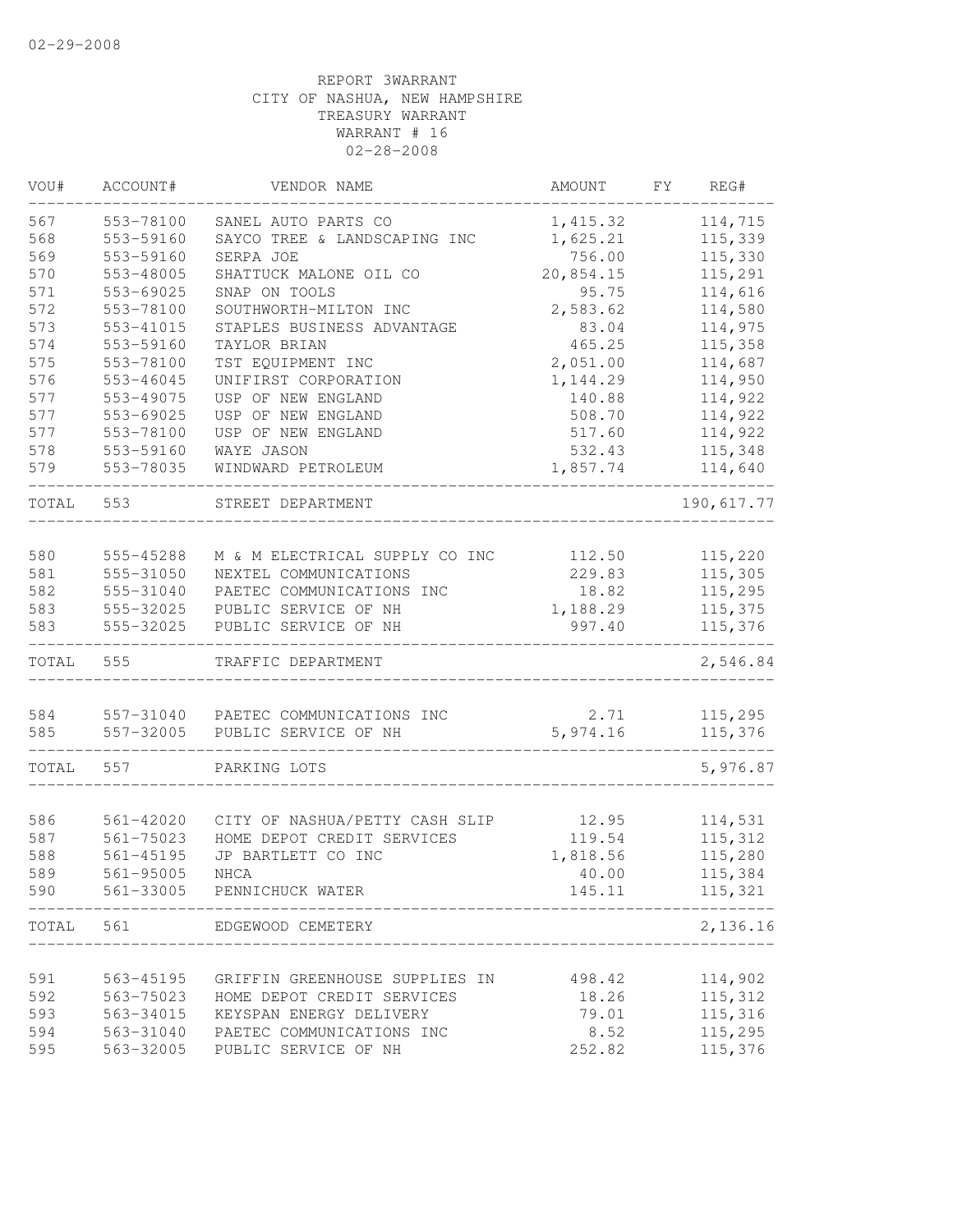| VOU#       | ACCOUNT#               | VENDOR NAME                                         | AMOUNT          | FY. | REG#               |
|------------|------------------------|-----------------------------------------------------|-----------------|-----|--------------------|
| 596<br>597 | 563-74085<br>563-78007 | S V MOFFETT CO<br><b>INC</b><br>SANEL AUTO PARTS CO | 249.52<br>93.26 |     | 114,724<br>114,715 |
| TOTAL      | 563                    | WOODLAWN CEMETERY                                   |                 |     | 1,199.81           |
| 598        | 571-94005              | SOCIETY FOR DESIGN ADMINISTRAT                      | 465.00          |     | 115, 361           |
| 599        | 571-41015              | STAPLES BUSINESS ADVANTAGE                          | 250.42          |     | 114,975            |
| TOTAL      | 571                    | COMMUNITY DEVELOPMENT                               |                 |     | 715.42             |
| 600        | 572-95005              | AMERICAN CITY QUALITY FOUNDATI                      | 125.00          |     | 115,371            |
| 601        | 572-91005              | CITY OF NASHUA/PETTY CASH SLIP                      | 39.75           |     | 114,531            |
| 602        | 572-51010              | HILLSBOROUGH COUNTY TREASURER                       | 100.58          |     | 115,234            |
| 603        | 572-91005              | HOUSTON ROGER                                       | 306.57          |     | 114,852            |
| 604        | 572-49025              | NASHUA REGIONAL PLANNING COMMI                      | 167.00          |     | 115,308            |
| 605        | 572-31050              | NEXTEL COMMUNICATIONS                               | 11.50           |     | 115,305            |
| 606        | 572-94005              | NH LOCAL GOVERNMENT CENTER                          | 120.00          |     | 115,370            |
| TOTAL      | 572                    | PLANNING DEPARTMENT                                 |                 |     | 870.40             |
| 607        |                        | 573-54025 NH BUSINESS REVIEW                        | 1,585.00        |     | 115,332            |
| TOTAL      | 573                    | ECONOMIC DEVELOPMENT                                |                 |     | 1,585.00           |
|            |                        |                                                     |                 |     |                    |
| 608        | 575-41015              | ALPHAGRAPHICS                                       | 25.80           |     | 114,717            |
| 609        | 575-45215              | AMS IMAGING INC                                     | 495.00          |     | 114,592            |
| 610        | 575-41015              | ANCO SIGNS & STAMPS INC                             | 40.80           |     | 114,894            |
| 611        | 575-45050              | BAKER & TAYLOR                                      | 2,060.02        |     | 114,641            |
| 611        | 575-45050              | BAKER & TAYLOR                                      | 578.42          |     | 114,642            |
| 612        | 575-45085              | BAKER & TAYLOR ENTERTAINMENT                        | 311.28          |     | 114,636            |
| 612        | 575-45315              | BAKER & TAYLOR ENTERTAINMENT                        | 453.34          |     | 114,636            |
| 613        | 575-45220              | BRODART COMPANY                                     | 177.97          |     | 115,226            |
| 614        | 575-59100              | COHEN FLYNN                                         | 300.00          |     | 115,282            |
| 615        | 575-59100              | D'ALIMONTE TOM                                      | 75.00           |     | 115,283            |
| 616        | 575-45050              | GALE                                                | 727.03          |     | 114,935            |
| 617        | 575-45220              | GAYLORD BROS INC                                    | 468.00          |     | 115,237            |
| 618        | 575-64045              | GFI SOFTWARE SALES LTD                              | 288.52          |     | 114,971            |
| 619        | 575-75160              | GRANITE GROUP (THE)                                 | 62.60           |     | 114,947            |
| 620        | 575-34015              | KEYSPAN ENERGY DELIVERY                             | 1,192.96        |     | 115,316            |
| 621        | 575-64045              | LENOVO (UNITED STATES) INC                          | 1,026.90        |     | 114,970            |
| 622        | 575-45085              | MICROMARKETING LLC                                  | 191.23          |     | 114,704            |
| 623        | 575-59100              | MOVIE LICENSING USA                                 | 75.00           |     | 115,331            |
| 624        | 575-45315              | MULTI-CULTURAL BOOKS & VIDEOS                       | 167.60          |     | 114,728            |
| 625        | 575-45090              | NASHUA PUBLIC LIBRARY                               | 19.14           |     | 115,281            |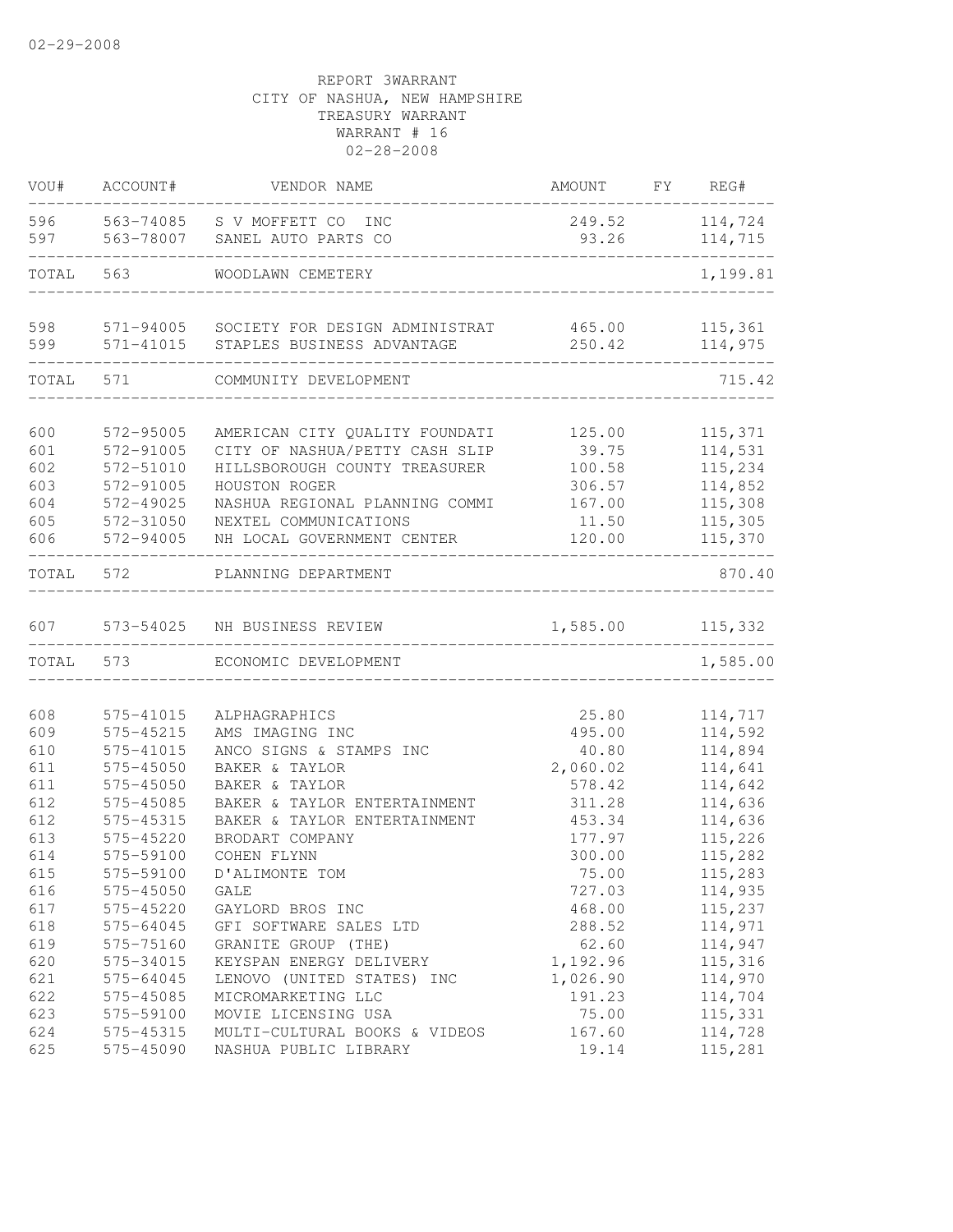| VOU#  | ACCOUNT#                                       | VENDOR NAME                                    | AMOUNT                       | FΥ | REG#               |
|-------|------------------------------------------------|------------------------------------------------|------------------------------|----|--------------------|
| 625   | 575-45150                                      | NASHUA PUBLIC LIBRARY                          | 114.04                       |    | 115,281            |
| 625   | 575-45315                                      | NASHUA PUBLIC LIBRARY                          | 178.90                       |    | 115,281            |
| 625   | 575-78100                                      | NASHUA PUBLIC LIBRARY                          | 60.00                        |    | 115,281            |
| 626   | 575-31040                                      | NEXTEL COMMUNICATIONS                          | 99.00                        |    | 115,305            |
| 627   | 575-31040                                      | PAETEC COMMUNICATIONS INC                      | 10.27                        |    | 115,295            |
| 628   | 575-33005                                      | PENNICHUCK WATER                               | 263.25                       |    | 115,321            |
| 629   | 575-32005                                      | PUBLIC SERVICE OF NH                           | 65.37                        |    | 115,376            |
| 630   | 575-45085                                      | RANDOM HOUSE INC                               | 12.00                        |    | 114,979            |
| 631   | 575-45085                                      | RECORDED BOOKS LLC                             | 471.04                       |    | 114,953            |
| 632   | 575-95005                                      | THE CHILDREN'S MUSEUM OF PORTS                 | 350.00                       |    | 115,378            |
| 633   | 575-45050                                      | VERIZON                                        | 63.00                        |    | 115,313            |
| 634   | 575-45050                                      | WEST PAYMENT CENTER                            | 535.00                       |    | 114,649            |
| TOTAL | 575                                            | PUBLIC LIBRARIES                               |                              |    | 10,958.48          |
| 635   |                                                | 576-91005 CITY OF NASHUA/PETTY CASH SLIP 38.80 |                              |    | 114,531            |
| 636   | 576-31065                                      | NEXTEL COMMUNICATIONS                          | 42.07                        |    | 115,305            |
| TOTAL | 576                                            | BUILDING DEPARTMENT                            |                              |    | 80.87              |
|       |                                                |                                                |                              |    |                    |
| 637   |                                                | 577-49075 CITY OF NASHUA/PETTY CASH SLIP       | 29.68                        |    | 114,531            |
| 638   | 577-49025                                      | EDM PUBLISHERS INC                             | 160.10                       |    | 115,338            |
| 639   | 577-31050<br>. _ _ _ _ _ _ _ _ _ _ _ _ _ _ _ _ | NEXTEL COMMUNICATIONS                          | 27.47<br>___________________ |    | 115,305            |
| TOTAL | 577                                            | CODE ENFORCEMENT                               |                              |    | 217.25             |
|       |                                                |                                                |                              |    |                    |
|       | 200,640 581-49050<br>200,641 581-49050         | ABC                                            | 116.09<br>116.26             |    | 115,193<br>114,671 |
|       | 200,642 581-44005                              | AC MOORE INC<br>ACCURATE LABEL DESIGNS INC     | 504.95                       |    | 115,069            |
|       | 200,643 581-53101                              | ADULT LEARNING CENTER                          | 25,000.00                    |    | 114,952            |
|       | 200,643 581-84030                              | ADULT LEARNING CENTER                          | 23,997.60                    |    | 114,952            |
|       | 200,644 581-64192                              | ADVANCED MANUFACTURING TECH IN                 | 138.50                       |    | 115,053            |
|       | 200,645 581-42110                              | ALARMAX DISTRIBUTORS INC                       | 511.87                       |    | 114,986            |
|       | 200,646 581-46040                              | ALL SEASONS                                    | 200.00                       |    | 114,601            |
|       |                                                |                                                |                              |    |                    |
|       | 200,647 581-74092                              | ALLDATA                                        | 975.00                       |    | 115,392            |
|       | 200,648 581-59130<br>200,649 581-53100         | ALLISON BRIAN                                  | 56.00                        |    | 115,138            |
|       | 200,650 581-94010                              | AMERICAN ALARM                                 | 326.10                       |    | 115,108            |
|       |                                                | ANDERSON LINDA                                 | 1,130.43                     |    | 115,214            |
|       | 200,651 581-49035                              | ASCD                                           | 782.51                       |    | 115,163<br>115,397 |
|       | 200,652 581-31005<br>200,653 581-49050         | AT&T                                           | 30.69                        |    |                    |
|       |                                                | B & H PHOTO VIDEO PRO AUDIO                    | 1,137.05                     |    | 114,561            |
|       | 200,654 581-49075<br>200,655 581-49050         | B & S LOCKSMITHS INC                           | 475.20                       |    | 114,938            |
|       | 200,656 581-49050                              | BARNES & NOBLE INC                             | 349.50<br>31.35              |    | 114,549            |
|       | 200,657 581-49050                              | BARNES & NOBLE.COM<br>BELLETETES INC           | 34.50                        |    | 115,106<br>114,707 |
|       |                                                |                                                |                              |    |                    |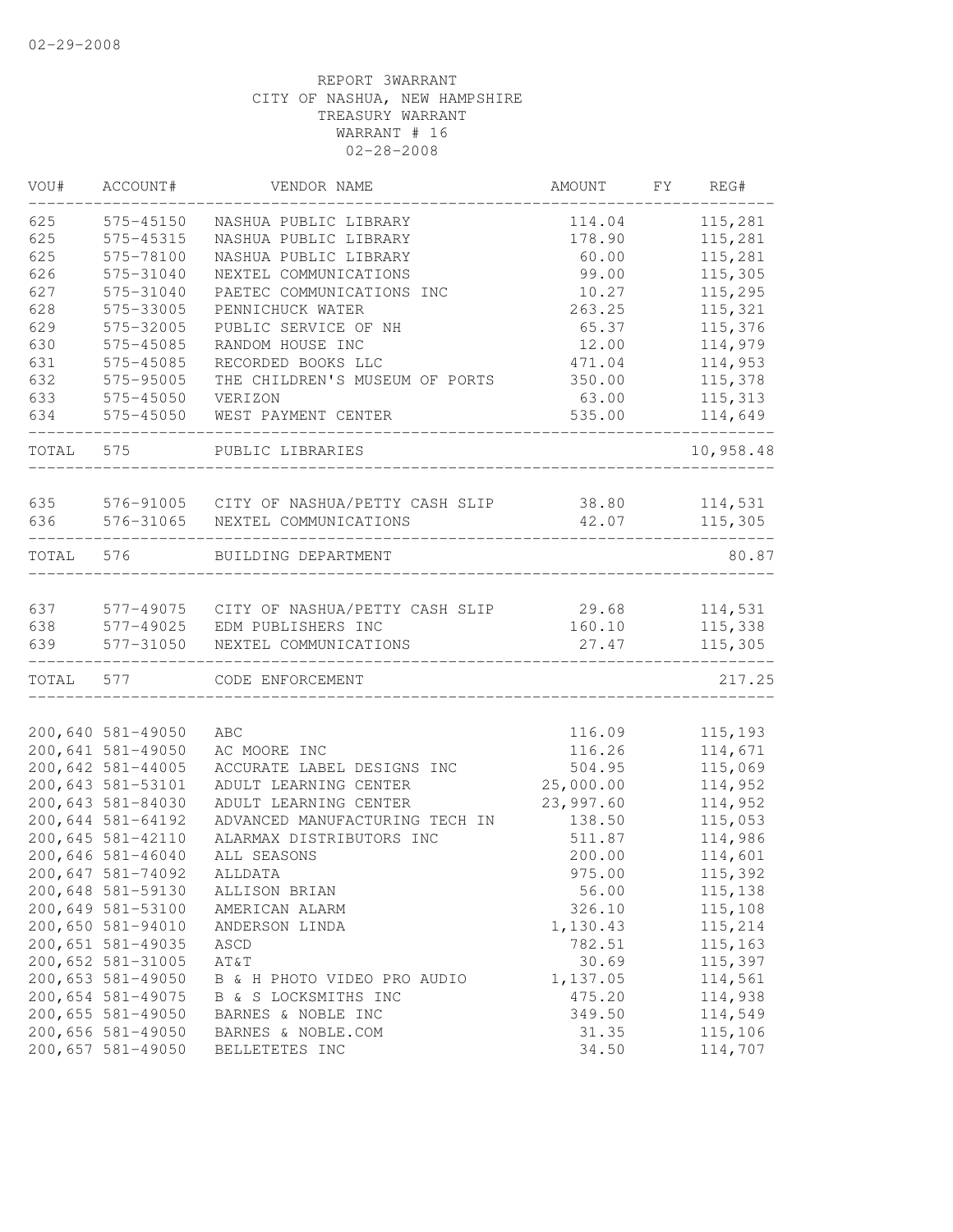| VOU# | ACCOUNT#          | VENDOR NAME                    | AMOUNT    | FY | REG#     |
|------|-------------------|--------------------------------|-----------|----|----------|
|      | 200,657 581-49075 | BELLETETES INC                 | 427.63    |    | 114,707  |
|      | 200,658 581-84030 | BEVERLY SCHOOL FOR THE DEAF    | 5,916.58  |    | 115,094  |
|      | 200,659 581-59130 | BISHOP TED                     | 76.00     |    | 114,957  |
|      | 200,660 581-49910 | BLUE SEAL FEEDS                | 129.38    |    | 115,102  |
|      | 200,661 581-59130 | BONTATIBUS MICHAEL             | 76.00     |    | 115,161  |
|      | 200,662 581-94010 | BOSCH TIM                      | 936.00    |    | 115,085  |
|      | 200,663 581-45910 | BOSTON GLOBE                   | 15.00     |    | 115,381  |
|      | 200,664 581-59130 | BRETON NORBERT                 | 76.00     |    | 115,196  |
|      | 200,665 581-59130 | BUFAGNA BRIAN                  | 104.49    |    | 115,123  |
|      | 200,666 581-55015 | CANTARA DEBORAH                | 90.90     |    | 114,662  |
|      | 200,667 581-42130 | CAPP INC                       | 600.00    |    | 114,981  |
|      | 200,668 581-49050 | CAREY SUSAN                    | 119.70    |    | 115,039  |
|      | 200,669 581-55015 | CARING HANDS TRANSPORTATION LL | 8,850.00  |    | 115, 151 |
|      | 200,670 581-49050 | CAROLINA BIOLOGICAL SUPPLY COM | 508.15    |    | 114,997  |
|      | 200,671 581-55015 | CARSON KATHLEEN                | 76.76     |    | 114,572  |
|      | 200,672 581-49050 | CARTRIDGE WORLD                | 1,381.96  |    | 115,118  |
|      | 200,672 581-64192 | CARTRIDGE WORLD                | 42.48     |    | 115,118  |
|      | 200,673 581-42010 | CENTRAL PAPER PRODUCTS CO      | 4,932.56  |    | 115,238  |
|      | 200,673 581-42020 | CENTRAL PAPER PRODUCTS CO      | 3,075.00  |    | 115,238  |
|      | 200,674 581-59130 | CHESTNUTT DAVE                 | 56.00     |    | 114,623  |
|      | 200,675 581-59130 | CHOATE STEVEN                  | 76.00     |    | 115,160  |
|      | 200,676 581-59130 | CHRISTOPHER DANIEL             | 152.00    |    | 114,626  |
|      | 200,677 581-78007 | CHUCK'S AUTO REPAIR INC        | 302.46    |    | 115,071  |
| 640  | 581-91040         | CITIZENS BANK                  | 1,452.00  |    | 439      |
| 640  | 581-95005         | CITIZENS BANK                  | 25.00     |    | 439      |
|      | 200,678 581-53103 | CLARK ASSOCIATES/DEBBIE CLARK  | 22,296.00 |    | 114,625  |
|      | 200,679 581-49050 | CLARKE CYNTHIA                 | 35.99     |    | 115, 172 |
|      | 200,679 581-94010 | CLARKE CYNTHIA                 | 1,104.00  |    | 115, 172 |
|      | 200,680 581-49050 | COCA COLA BOTTLING CO., OF N.E | 265.00    |    | 115,084  |
|      | 200,681 581-49050 | COLBURN PHYLLIS                | 75.37     |    | 115,109  |
|      | 200,682 581-49050 | COMMUNICATION ARTS             | 53.00     |    | 115,209  |
|      | 200,683 581-53103 | COMPASSIONATE STAFFING LLC     | 135.00    |    | 114,729  |
|      | 200,684 581-49050 | COMPUTER HUT OF N E<br>INC     | 237.60    |    | 115,242  |
|      | 200,684 581-49110 | COMPUTER HUT OF N E INC        | 366.75    |    | 115,242  |
|      | 200,684 581-64192 | COMPUTER HUT OF N E INC        | 599.99    |    | 115,242  |
|      | 200,684 581-74092 | COMPUTER HUT OF N E INC        | 14,528.80 |    | 115,242  |
|      | 200,685 581-75015 | CONTROL TECHNOLOGIES INC       | 1,027.08  |    | 114,982  |
|      | 200,686 581-44005 | COPY SHOP                      | 1,300.00  |    | 114,682  |
|      | 200,687 581-59130 | CORMIER MARY JANE              | 56.00     |    | 114,691  |
|      | 200,688 581-59130 | CROSBY MICHAEL                 | 56.00     |    | 115, 119 |
|      | 200,689 581-49050 | CRYSTAL ROCK BOTTLED WATER     | 230.92    |    | 115,159  |
|      | 200,690 581-53100 | DALEY MICHELLE                 | 45.25     |    | 115,198  |
|      | 200,691 581-59130 | DAVIES RONALD                  | 56.00     |    | 115,132  |
|      | 200,692 581-49075 | DBA DONN BRUNS PHOTOGRAPHY     | 245.00    |    | 115,199  |
|      | 200,693 581-49050 | DELK ANNAMARIA                 | 29.23     |    | 115,047  |
|      | 200,694 581-49075 | DESIGN & CONSTRUCTION RESOURCE | 61.95     |    | 115,055  |
|      | 200,695 581-59130 | DICHARD RICHARD                | 264.00    |    | 114,942  |
|      | 200,696 581-98030 | DONOHUE BRUCE                  | 13.80     |    | 115,180  |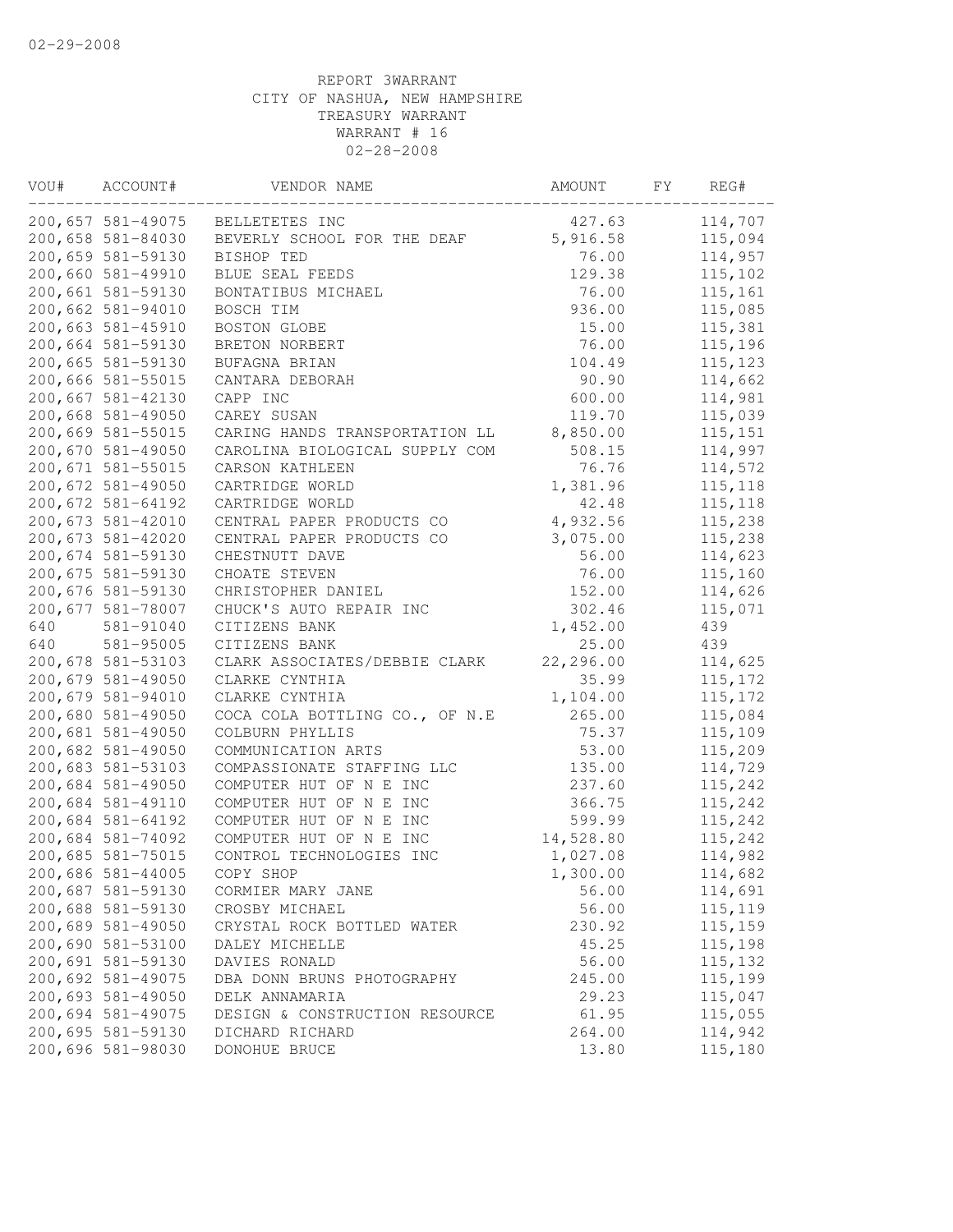| VOU# | ACCOUNT#          | VENDOR NAME                    | AMOUNT     | FY. | REG#     |
|------|-------------------|--------------------------------|------------|-----|----------|
|      | 200,697 581-49050 | DOWNES & READER HARDWOOD CO IN | 1,200.00   |     | 114,607  |
|      | 200,698 581-91005 | DROLET KATHLEEN                | 248.26     |     | 115,008  |
|      | 200,699 581-55015 | EASTER SEALS NEW HAMPSHIRE     | 1,268.00   |     | 114,955  |
|      | 200,699 581-84055 | EASTER SEALS NEW HAMPSHIRE     | 65, 419.60 |     | 114,955  |
|      | 200,700 581-55015 | EASTER SEALS NH INC            | 1,937.00   |     | 114,604  |
|      | 200,701 581-84055 | ECKERD YOUTH ALTERNATIVES INC  | 1,941.53   |     | 114,660  |
|      | 200,702 581-84055 | EDUCATION INC                  | 215.46     |     | 115,065  |
|      | 200,703 581-59130 | EINSIDLER-MOORE BRUCE          | 56.00      |     | 114,613  |
|      | 200,704 581-42120 | F W WEBB COMPANY               | 135.50     |     | 114,645  |
|      | 200,705 581-49075 | FARRENKOPF RICHARD             | 66.85      |     | 115,089  |
|      | 200,705 581-91005 | FARRENKOPF RICHARD             | 29.73      |     | 115,089  |
|      | 200,706 581-49075 | FASTENAL CO                    | 133.32     |     | 114,597  |
|      | 200,707 581-55005 | FIRST STUDENT INC              | 3, 173. 16 |     | 115,043  |
|      | 200,707 581-55005 | FIRST STUDENT INC              | 5, 345.25  |     | 115,044  |
|      | 200,707 581-55005 | FIRST STUDENT INC              | 5,492.35   |     | 115,045  |
|      | 200,707 581-55005 | FIRST STUDENT INC              | 264.18     |     | 115,046  |
|      | 200,707 581-55015 | FIRST STUDENT INC              | 7,709.05   |     | 115,043  |
|      | 200,707 581-55015 | FIRST STUDENT INC              | 380.60     |     | 115,044  |
|      | 200,707 581-55020 | FIRST STUDENT INC              | 68.08      |     | 115,044  |
|      | 200,707 581-55025 | FIRST STUDENT INC              | 13,987.47  |     | 115,043  |
|      | 200,707 581-55035 | FIRST STUDENT INC              | 1,073.42   |     | 115,043  |
|      | 200,708 581-51015 | FLYGARE SCHWARZ & CLOSSON      | 1,026.00   |     | 114,925  |
|      | 200,709 581-49035 | FOLLETT EDUCATIONAL SERVICES   | 82.70      |     | 114,584  |
|      | 200,710 581-49055 | FOLLETT LIBRARY BOOK COMPANY   | 15.09      |     | 114,543  |
|      | 200,711 581-49030 | FOLLETT LIBRARY RESOURCES      | 444.62     |     | 114,589  |
|      | 200,712 581-49050 | FOLLETT SOFTWARE COMPANY       | 83.79      |     | 115,249  |
|      | 200,713 581-94010 | FRENETTE BRENDA G              | 875.00     |     | 114,750  |
|      | 200,714 581-49050 | FRIENDSHIP HOUSE               | 62.80      |     | 115,033  |
|      | 200,715 581-59130 | GADBOIS GERALD                 | 112.00     |     | 114,548  |
|      | 200,716 581-59130 | GALVIN KEITH                   | 112.00     |     | 115, 122 |
|      | 200,717 581-94030 | GELINEAU KAREN                 | 125.00     |     | 114,991  |
|      | 200,718 581-59130 | GERMANN JR ROBERT              | 76.00      |     | 115,129  |
|      | 200,719 581-53109 | GET AHEAD PRODUCTIONS INC      | 1,500.00   |     | 115,203  |
|      | 200,720 581-91005 | GINGRAS LISA                   | 49.99      |     | 115,068  |
|      | 200,721 581-59130 | GODDU DAN                      | 112.00     |     | 114,652  |
|      | 200,722 581-94010 | GOSSE CYNTHIA                  | 869.57     |     | 115,184  |
|      | 200,723 581-42130 | GRAINGER                       | 399.74     |     | 114,661  |
|      | 200,724 581-42130 | GRANITE GROUP (THE)            | 1,265.79   |     | 114,947  |
|      | 200,725 581-84030 | GRANITE STATE INDEPENDENT LIVI | 2,142.00   |     | 114,630  |
|      | 200,726 581-49050 | GRAPHICS & PRINTING ASSOC      | 170.00     |     | 115,147  |
|      | 200,727 581-84030 | GREATER LAWRENCE ED COLLABORAT | 8,567.50   |     | 115,060  |
|      | 200,728 581-95005 | GREATER NASHUA CHAMBER OF COMM | 20.00      |     | 114,944  |
|      | 200,729 581-59130 | GREENIDGE DAVID                | 76.00      |     | 115,165  |
|      | 200,730 581-53100 | GWA RESEARCH LLC               | 732.28     |     | 115,215  |
|      | 200,731 581-59130 | HAMEL KENNETH                  | 56.00      |     | 115,127  |
|      | 200,732 581-49035 | HARCOURT ACHIEVE               | 39.60      |     | 115,098  |
|      | 200,733 581-49035 | HARCOURT INC                   | 8,376.15   |     | 115,051  |
|      | 200,734 581-74092 | HARRIS EQUIPMENT REPAIR SERVIC | 714.72     |     | 115,228  |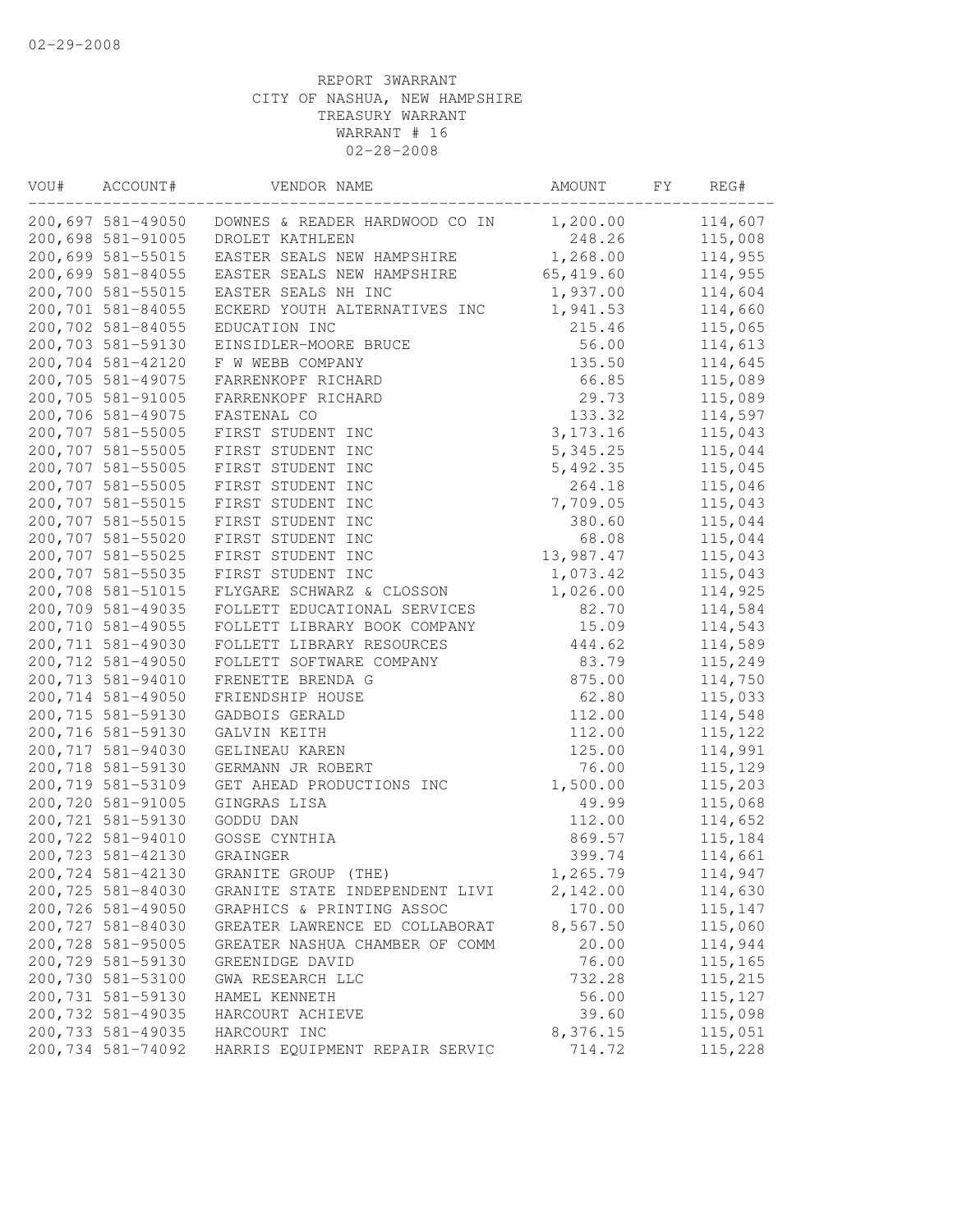| VOU# | ACCOUNT#          | VENDOR NAME                    | AMOUNT     | FΥ | REG#     |
|------|-------------------|--------------------------------|------------|----|----------|
|      | 200,735 581-42130 | HEATING SPECIALTIES OF NH INC  | 139.35     |    | 115,223  |
|      | 200,736 581-59130 | HENDERSON WILFRED              | 112.00     |    | 114,905  |
|      | 200,737 581-49050 | HENRY SCHEIN INC               | 192.27     |    | 115,083  |
|      | 200,738 581-49050 | HODGDON CYNTHIA                | 94.84      |    | 114,748  |
|      | 200,739 581-59130 | HOEPF KATHLEEN                 | 76.00      |    | 115, 117 |
|      | 200,740 581-59130 | HOLEWA ROBERT                  | 56.00      |    | 114,574  |
|      | 200,741 581-49075 | HOME DEPOT CREDIT SERVICES     | 15.98      |    | 115,027  |
|      | 200,742 581-49050 | HOME DEPOT CREDIT SERVICES     | 96.21      |    | 115,063  |
|      | 200,743 581-49050 | HOME DEPOT CREDIT SERVICES     | 97.27      |    | 115,099  |
|      | 200,744 581-49095 | HOUGHTON MIFFLIN CO            | 590.80     |    | 115,235  |
|      | 200,745 581-84055 | HUDSON SCHOOL DISTRICT         | 14, 170.78 |    | 115,304  |
|      | 200,746 581-84030 | HUEBNER MELINDA                | 166.25     |    | 115,186  |
|      | 200,747 581-59130 | HUTCHINS PETER                 | 76.00      |    | 115, 133 |
|      | 200,748 581-49075 | HYNES STACY                    | 10.99      |    | 115,001  |
|      | 200,748 581-91005 | HYNES STACY                    | 84.08      |    | 115,001  |
|      | 200,749 581-49050 | INNOVATIVE LEARNING CONCEPTS I | 319.00     |    | 115,246  |
|      | 200,750 581-91040 | INSINGA SCOTT                  | 237.86     |    | 115,253  |
|      | 200,751 581-41040 | INTEGRATED OFFICE SOLUTIONS    | 2,984.00   |    | 115,183  |
|      | 200,752 581-49050 | J W PEPPER & SON INC           | 441.20     |    | 114,663  |
|      | 200,753 581-59130 | JOHNSON EVAN                   | 188.00     |    | 115,139  |
|      | 200,754 581-34015 | KEYSPAN ENERGY DELIVERY        | 38,534.74  |    | 115,038  |
|      | 200,755 581-47010 | KON-SULT INC                   | 120.00     |    | 115,210  |
|      | 200,756 581-59130 | KUBA GARY                      | 56.00      |    | 115,134  |
|      | 200,757 581-59130 | KUZMICH DAVID                  | 56.00      |    | 115,140  |
|      | 200,758 581-49050 | LAKESHORE LEARNING MATERIALS   | 194.37     |    | 114,673  |
|      | 200,759 581-59130 | LALLY JOSEPH                   | 132.00     |    | 114,637  |
|      | 200,760 581-53100 | LAMBROPOULOS KATHERINE         | 400.00     |    | 115,093  |
|      | 200,761 581-59130 | LAMONICA ANTHONY               | 56.00      |    | 115,141  |
|      | 200,762 581-59130 | LATHAM FREDERICK               | 208.00     |    | 115, 116 |
|      | 200,763 581-91005 | LATINA DONNA                   | 140.92     |    | 115,062  |
|      | 200,764 581-84030 | LEARNING CENTER FOR THE DEAF   | 7,395.36   |    | 115, 157 |
|      | 200,765 581-84030 | LEARNING PREP SCHOOL           | 3,140.55   |    | 114,987  |
|      | 200,766 581-64192 | LESCO                          | 289.99     |    | 115,032  |
|      | 200,767 581-59130 | LEVESQUE DAVE                  | 152.00     |    | 115,162  |
|      | 200,768 581-49050 | LIBRARY VIDEO COMPANY          | 47.90      |    | 114,990  |
|      | 200,769 581-84030 | LIGHTHOUSE SCHOOL INC          | 47,368.00  |    | 114,996  |
|      | 200,770 581-49075 | LINGUISYSTEMS INC              | 103.90     |    | 115,015  |
|      | 200,771 581-45910 | LOOKOUT BOOKS                  | 47.06      |    | 115,197  |
|      | 200,771 581-49030 | LOOKOUT BOOKS                  | 47.78      |    | 115,197  |
|      | 200,771 581-49050 | LOOKOUT BOOKS                  | 73.46      |    | 115,197  |
|      | 200,771 581-49055 | LOOKOUT BOOKS                  | 303.00     |    | 115,197  |
|      | 200,772 581-84055 | LUTHERAN COMMUNITY SERVICES OF | 2,052.07   |    | 115,058  |
|      | 200,773 581-42110 | M & M ELECTRICAL SUPPLY CO INC | 1,163.23   |    | 115,220  |
|      | 200,774 581-59130 | MADDEN THOMAS                  | 76.00      |    | 115,205  |
|      | 200,775 581-49050 | MAINE OXY/SPEC AIR SPECIALTY G | 157.54     |    | 114,550  |
|      | 200,776 581-45410 | MAKARAWICZ WILLIAM             | 960.00     |    | 114,632  |
|      | 200,777 581-55015 | MANCHESTER SCHOOL DISTRICT     | 992.00     |    | 115,144  |
|      | 200,777 581-84055 | MANCHESTER SCHOOL DISTRICT     | 964.10     |    | 115,144  |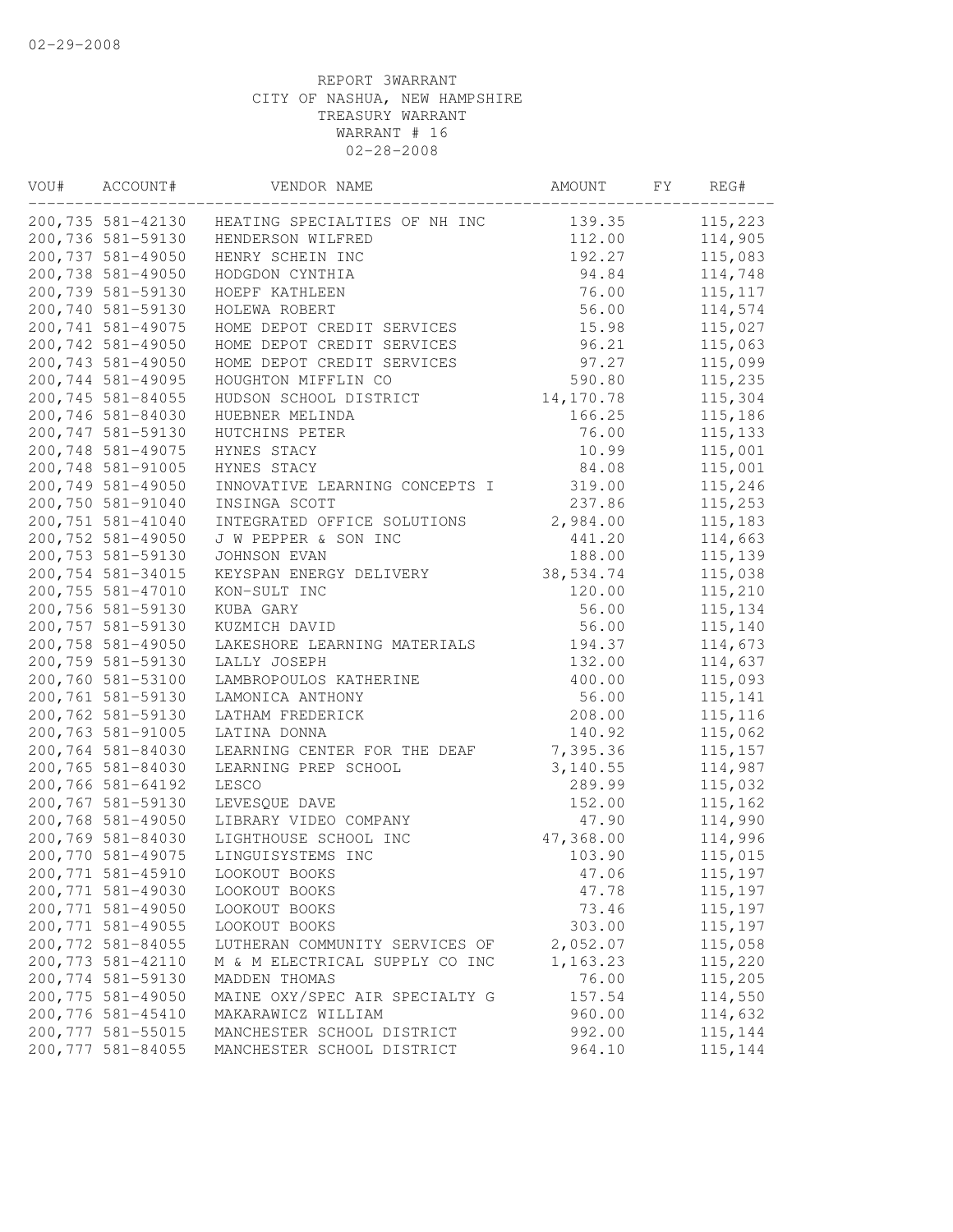| VOU# | ACCOUNT#                               | VENDOR NAME                                 | AMOUNT               | FY | REG#               |
|------|----------------------------------------|---------------------------------------------|----------------------|----|--------------------|
|      | 200,778 581-49050                      | MARKET BASKET                               | 457.00               |    | 114,721            |
|      | 200,779 581-91005                      | MARTIN JANICE                               | 616.99               |    | 114,998            |
|      | 200,780 581-59130                      | MARTINEAU PAUL                              | 56.00                |    | 114,972            |
|      | 200,781 581-75090                      | MARVELL PLATE GLASS INC                     | 747.00               |    | 114,582            |
|      | 200,782 581-78007                      | MAYNARD & LESIEUR INCORPORATED              | 522.00               |    | 115,229            |
|      | 200,783 581-59130                      | MAYNARD RAYMOND                             | 76.00                |    | 115, 137           |
|      | 200,784 581-59130                      | MCCARTHY DENNIS                             | 56.00                |    | 114,883            |
|      | 200,785 581-59130                      | MCCARTHY PAT                                | 152.00               |    | 115,128            |
|      | 200,786 581-53103                      | MCCARTNEY AMY                               | 5,287.50             |    | 115,164            |
|      | 200,787 581-91005                      | MCCORMACK SUSAN                             | 37.88                |    | 115,218            |
|      | 200,788 581-31005                      | MCI                                         | 4,405.19             |    | 114,547            |
|      | 200,789 581-49050                      | MCINTIRE BUSINESS PRODUCTS INC              | 476.50               |    | 115,251            |
|      | 200,790 581-49075                      | MCMASTER-CARR SUPPLY CO                     | 46.15                |    | 114,698            |
|      | 200,791 581-84055                      | MILFORD SCHOOL DISTRICT                     | 4,825.30             |    | 115,010            |
|      | 200,792 581-91005                      | MILLER MEGAN                                | 45.45                |    | 115,258            |
|      | 200,793 581-49050                      | MODERN SCHOOL SUPPLIES INC                  | 290.99               |    | 114,705            |
|      | 200,794 581-59130                      | MORIN ARTHUR                                | 168.00               |    | 114,884            |
|      | 200,795 581-84055                      | MOUNT PROSPECT ACADEMY INC                  | 13,986.18            |    | 115,081            |
|      | 200,796 581-59130                      | MOYLAN JAMES JR                             | 86.00                |    | 114,931            |
|      | 200,797 581-49050                      | MSC INDUSTRIAL SUPPLY CO INC                | 626.29               |    | 115,026            |
|      | 200,798 581-53100                      | MULTI-STATE BILLING SERVICES L              | 8,014.83             |    | 115, 173           |
|      | 200,799 581-84030                      | NASHOBA LEARNING GROUP                      | 7,790.50             |    | 115,101            |
|      | 200,800 581-84030                      | NASHUA CHILDREN'S HOME                      | 49,295.12            |    | 115,023            |
|      | 200,801 581-75090                      | NASHUA GLASS                                | 50.00                |    | 115,221            |
|      | 200,802 581-49075                      | NASHUA WALLPAPER & PAINT CO                 | 57.93                |    | 114,719            |
|      | 200,803 581-78007                      | NASHUA WHOLESALE TIRE INC                   | 118.00               |    | 114,690            |
|      | 200,804 581-49035                      | NATIONAL GEOGRAPHIC SCHOOL PUB              | 688.61               |    | 114,926            |
|      | 200,805 581-42010                      | NATIONWIDE SALES & SERVICE                  | 517.10               |    | 115,009            |
|      | 200,806 581-95010                      | <b>NCTE</b>                                 | 40.00                |    | 114,558            |
|      | 200,807 581-64192                      | NEOPOST LEASING                             | 145.22               |    | 115,082            |
|      | 200,808 581-94030                      | NEW ENGLAND LEAGUE OF MIDDLE S              | 498.00               |    | 114,556            |
|      | 200,809 581-95005                      | <b>NHTM</b>                                 | 50.00                |    | 115,393            |
|      | 200,810 581-59130                      | NOON JAMES                                  | 56.00                |    | 115, 131           |
|      | 200,811 581-49050                      | NORTHCENTER FOODSERVICE                     | 1,307.20             |    | 115,040            |
|      | 200,812 581-83009                      | NORTHEAST DELTA DENTAL                      | 5, 122.95            |    | 115,394            |
|      | 200,813 581-41015                      | NOVAK CLAUDIA                               | 89.99                |    | 114,995            |
|      | 200,814 581-45910                      | NSBA DISTRIBUTION CENTER                    | 205.44               |    | 115,064            |
|      | 200,815 581-84055                      | ODYSSEY HOUSE INC                           | 5,659.73             |    | 114,546            |
|      | 200,816 581-53100                      | OFFICE ENVIRONMENTS OF NEW ENG              | 50.00                |    | 114,954            |
|      | 200,817 581-53100<br>200,818 581-49050 | ORR GREGORY                                 | 2,580.00             |    | 115,217            |
|      | 200,819 581-31005                      | P J CURRIER LUMBER CO                       | 337.25               |    | 115,031            |
|      |                                        | PAETEC COMMUNICATIONS INC                   | 494.31               |    | 115,080            |
|      | 200,819 581-31040                      | PAETEC COMMUNICATIONS INC<br>PALANSKI KEVIN | 757.83<br>76.00      |    | 115,080            |
|      | 200,820 581-59130<br>200,821 581-94010 |                                             |                      |    | 115,125            |
|      | 200,822 581-53100                      | PALING-CARDOSO SARAH                        | 1,020.00             |    | 115,075<br>115,216 |
|      | 200,823 581-94010                      | PARAMOUNT COMPUTERS LLC<br>PARMENTER HALLIE | 3,600.00<br>1,094.31 |    | 115,170            |
|      | 200,824 581-49050                      |                                             | 268.45               |    |                    |
|      |                                        | PC MALL GOV INC                             |                      |    | 115,025            |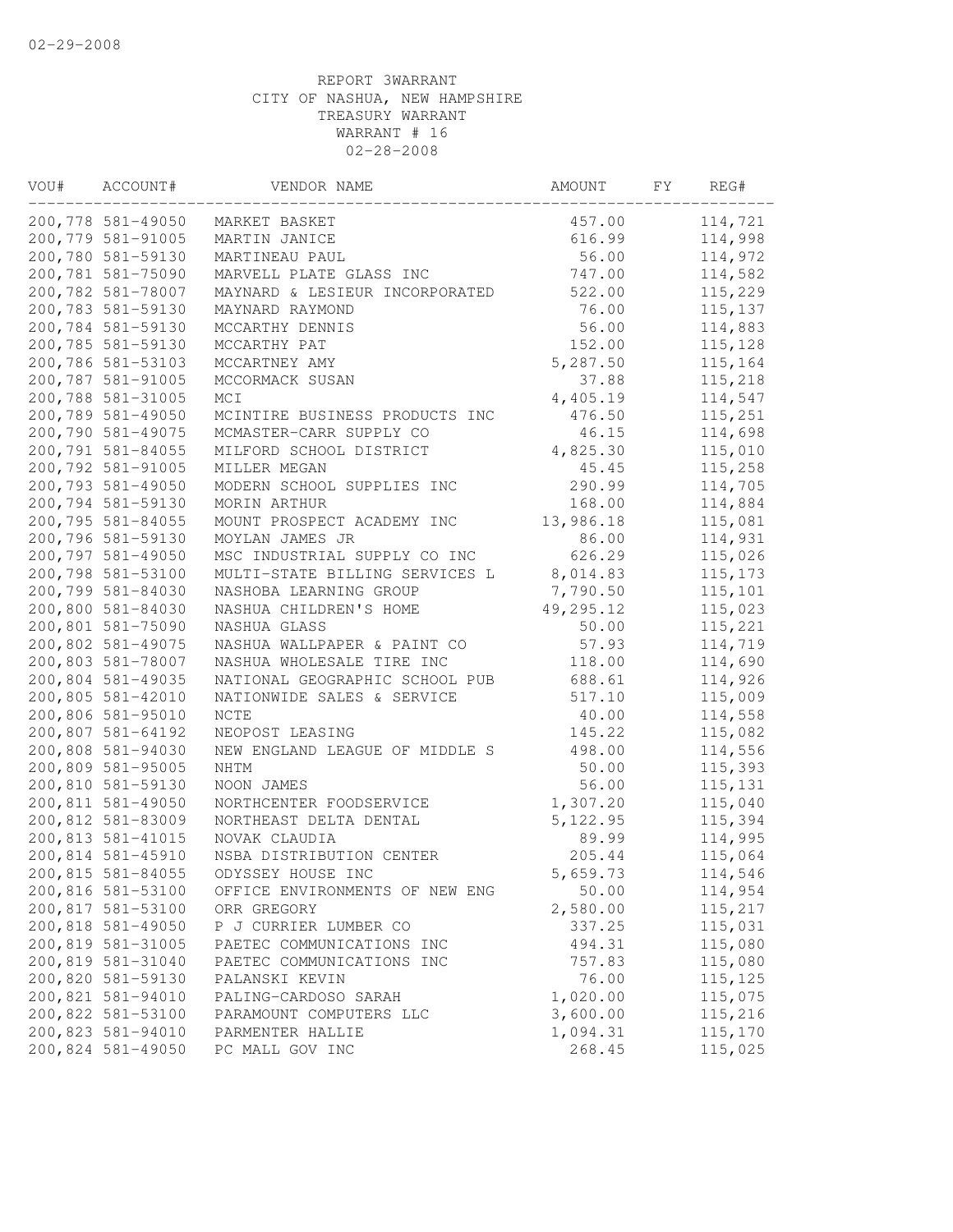| VOU# | ACCOUNT#          | VENDOR NAME                    | AMOUNT     | FΥ | REG#     |
|------|-------------------|--------------------------------|------------|----|----------|
|      | 200,824 581-64040 | PC MALL GOV INC                | 6,445.00   |    | 115,025  |
|      | 200,825 581-49035 | PEARSON EDUCATION              | 31, 162.69 |    | 115,088  |
|      | 200,826 581-33005 | PENNICHUCK WATER WORKS INC     | 3,722.96   |    | 115,301  |
|      | 200,827 581-59130 | PEPIN PAUL                     | 76.00      |    | 115,130  |
|      | 200,828 581-59130 | PERREAULT CYNTHIA              | 76.00      |    | 115,136  |
|      | 200,829 581-49050 | PETTY CASH                     | 105.01     |    | 115,285  |
|      | 200,830 581-49075 | PETTY CASH                     | 171.00     |    | 115,289  |
|      | 200,831 581-94030 | PIMLEY WILLIAM J               | 45.00      |    | 114,992  |
|      | 200,832 581-59130 | PINCENCE RON                   | 112.00     |    | 115, 135 |
|      | 200,833 581-84055 | PINE HAVEN BOYS CENTER         | 9,223.20   |    | 114,985  |
|      | 200,834 581-49050 | PITNEY BOWES INCORPORATED      | 119.82     |    | 115,241  |
|      | 200,835 581-98030 | PLACE PATRICIA                 | 73.00      |    | 115,000  |
|      | 200,836 581-49050 | PLANK ROAD PUBLISHING INC      | 86.44      |    | 114,610  |
|      | 200,837 581-49050 | PREMIER AGENDAS INC            | 397.25     |    | 115,105  |
|      | 200,838 581-55015 | PROVIDER ENTERPRISES INC (THE) | 14,706.00  |    | 115,028  |
|      | 200,839 581-32005 | PUBLIC SERVICE OF NH           | 110,448.66 |    | 115,376  |
|      | 200,840 581-59130 | RADIL SHAWN                    | 76.00      |    | 115,126  |
|      | 200,841 581-42110 | RALPH PILL ELECTRIC SUPPLY COM | 135.50     |    | 115,225  |
|      | 200,842 581-45910 | RANDOM HOUSE INC               | 251.86     |    | 115,254  |
|      | 200,843 581-49050 | <b>RCN</b>                     | 109.75     |    | 115, 111 |
|      | 200,844 581-84030 | READING FOUNDATION (THE)       | 3, 255.00  |    | 115,048  |
|      | 200,845 581-84030 | REGIONAL SERVICES & EDUCATION  | 21,394.94  |    | 114,573  |
|      | 200,846 581-49035 | REMEDIA PUBLICATIONS INC       | 431.12     |    | 115,247  |
|      | 200,847 581-42110 | REXEL CLS                      | 196.67     |    | 115,150  |
|      | 200,848 581-91005 | REYNOLDS MARGARET              | 33.95      |    | 115,006  |
|      | 200,849 581-53103 | RICH ROBIN                     | 686.87     |    | 115,202  |
|      | 200,850 581-94010 | RICHARD KEITH                  | 2,040.00   |    | 115,049  |
|      | 200,851 581-66005 | RICOH AMERICAS CORP            | 1,029.49   |    | 115,090  |
|      | 200,852 581-45410 | RISCH ALISON                   | 120.00     |    | 115,041  |
|      | 200,853 581-94010 | ROSS STEPHANIE                 | 684.00     |    | 115, 112 |
|      | 200,854 581-49050 | ROURKE SUSAN                   | 37.43      |    | 115,074  |
|      | 200,855 581-55015 | S P & R TRANSPORTATION         | 780.00     |    | 115,037  |
|      | 200,856 581-55015 | SAFEWAY TRAINING & TRANS SERV  | 2,754.00   |    | 115,054  |
|      | 200,857 581-78007 | SANEL AUTO PARTS CO            | 45.62      |    | 114,715  |
|      | 200,858 581-49050 | SCHOOL HEALTH CORP             | 381.74     |    | 114,586  |
|      | 200,859 581-47010 | SCHOOL NURSE SUPPLY INC        | 37.45      |    | 114,989  |
|      | 200,859 581-49050 | SCHOOL NURSE SUPPLY INC        | 161.99     |    | 114,989  |
|      | 200,860 581-41015 | SCHOOL SPECIALTY               | 192.21     |    | 115,017  |
|      | 200,860 581-41045 | SCHOOL SPECIALTY               | 231.59     |    | 115,017  |
|      | 200,860 581-47010 | SCHOOL SPECIALTY               | 24.35      |    | 115,017  |
|      | 200,860 581-49050 | SCHOOL SPECIALTY               | 4,128.63   |    | 115,017  |
|      | 200,861 581-91005 | SCHROEDER ERIC                 | 278.51     |    | 115,145  |
|      | 200,862 581-59130 | SEDDON RAYMOND                 | 86.00      |    | 114,718  |
|      | 200,863 581-84030 | SERESC INC                     | 11,201.92  |    | 114,631  |
|      | 200,864 581-91005 | SICILIA KATHRYN                | 110.35     |    | 115,158  |
|      | 200,865 581-49075 | SILVA AMANDA                   | 33.74      |    | 115,190  |
|      | 200,865 581-91005 | SILVA AMANDA                   | 22.97      |    | 115,190  |
|      | 200,866 581-59130 | SIMONEAU KEVIN                 | 76.00      |    | 114,628  |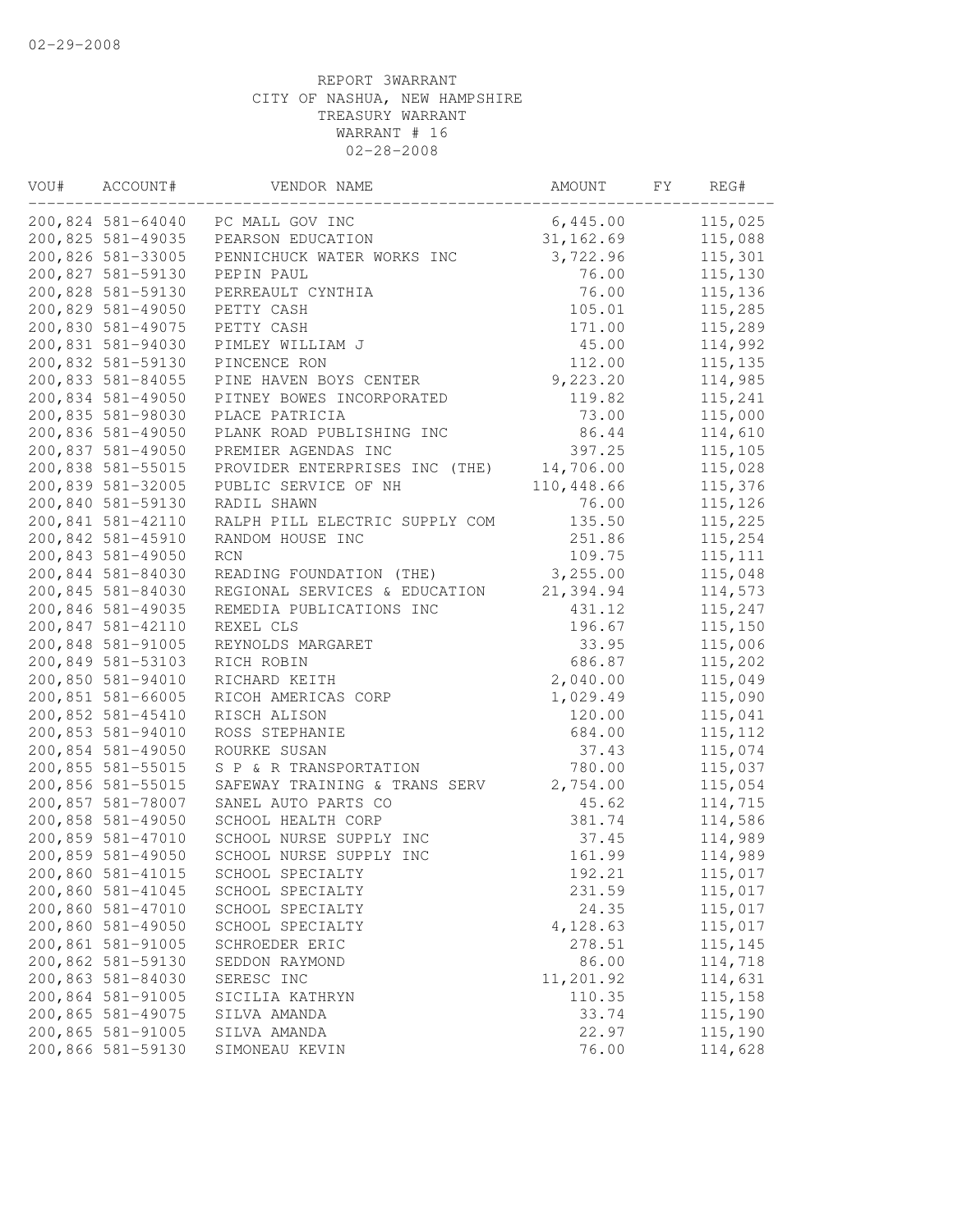| VOU# | ACCOUNT#          | VENDOR NAME                    | AMOUNT    | FΥ | REG#     |  |
|------|-------------------|--------------------------------|-----------|----|----------|--|
|      | 200,867 581-41015 | SNOW PAT                       | 185.14    |    | 115,148  |  |
|      | 200,868 581-84055 | SPAULDING YOUTH CENTER         | 14,507.24 |    | 114,559  |  |
|      | 200,869 581-53100 | STANLEY ELEVATOR COMPANY INC   | 604.00    |    | 115,243  |  |
|      | 200,870 581-41015 | STAPLES BUSINESS ADVANTAGE     | 1,718.04  |    | 114,911  |  |
|      | 200,870 581-41045 | STAPLES BUSINESS ADVANTAGE     | 3,737.40  |    | 114,911  |  |
|      | 200,870 581-49050 | STAPLES BUSINESS ADVANTAGE     | 2,031.03  |    | 114,911  |  |
|      | 200,870 581-64045 | STAPLES BUSINESS ADVANTAGE     | 271.22    |    | 114,911  |  |
|      | 200,871 581-53100 | STATE OF NH - CRIMINAL RECORDS | 567.00    |    | 115,287  |  |
|      | 200,872 581-59130 | STERLING ALFRED                | 76.00     |    | 115,207  |  |
|      | 200,873 581-84055 | STRAFFORD LEARNING CTR         | 16,099.99 |    | 115,208  |  |
|      | 200,874 581-49050 | SUPER DUPER PUBLICATIONS       | 69.90     |    | 114,596  |  |
|      | 200,875 581-53100 | TERMINIX                       | 402.00    |    | 115,104  |  |
|      | 200,876 581-49050 | TERRY MELISSA                  | 16.90     |    | 115,171  |  |
|      | 200,877 581-49025 | THUNKS INC                     | 115.80    |    | 115,194  |  |
|      | 200,878 581-49030 | TOADSTOOL BOOKSHOP             | 183.83    |    | 114,679  |  |
|      | 200,879 581-94010 | TOTTEN GREENWOOD JOSHUA        | 3,600.00  |    | 115,213  |  |
|      | 200,880 581-78007 | TOWERS MOTOR PARTS CORP        | 42.56     |    | 114,934  |  |
|      | 200,881 581-75023 | TREASURER STATE OF NEW HAMPSHI | 335.81    |    | 115,284  |  |
|      | 200,882 581-49075 | TREASURER STATE OF NH          | 60.05     |    | 114,643  |  |
|      | 200,883 581-84055 | TREASURER STATE OF NH          | 9,603.20  |    | 115,014  |  |
|      | 200,884 581-53100 | TWIN STATE//VOICE.DATA.VIDEO.I | 60.00     |    | 115,066  |  |
|      | 200,885 581-43005 | U S POSTAL SERVICES            | 332.00    |    | 115,286  |  |
|      | 200,886 581-43005 | U S POSTAL SERVICES            | 1,250.00  |    | 115,288  |  |
|      | 200,887 581-49050 | U S TOY CO                     | 102.14    |    | 115,005  |  |
|      | 200,888 581-43005 | UNITED PARCEL SERVICE          | 14.39     |    | 114,984  |  |
|      | 200,889 581-42120 | UNITED SUPPLY COMPANY INC      | 137.97    |    | 115,236  |  |
|      | 200,890 581-53100 | UNIWASTE SERVICES LLC          | 63.34     |    | 115,120  |  |
|      | 200,891 581-74092 | VALLEY COMMUNICATIONS SYSTEM I | 366.00    |    | 115,057  |  |
|      | 200,892 581-31005 | VERIZON                        | 52.30     |    | 115,296  |  |
|      | 200,893 581-31005 | VERIZON                        | 50.86     |    | 115,307  |  |
|      | 200,894 581-31005 | VERIZON                        | 29.04     |    | 115, 311 |  |
| 641  | 581-31005         | VERIZON                        | 5,806.21  |    | 115, 313 |  |
|      | 200,895 581-31005 | VERIZON                        | 83.05     |    | 115,391  |  |
|      | 200,896 581-84030 | VERMONT CTR FOR THE DEAF &     | 13,885.60 |    | 115,188  |  |
|      | 200,897 581-75180 | VIKING ROOFING, INC.           | 5,080.00  |    | 115,103  |  |
|      | 200,898 581-49050 | WALMART COMMUNITY              | 165.39    |    | 114,978  |  |
|      | 200,899 581-84030 | WALSH SILVIA                   | 647.50    |    | 115,187  |  |
|      | 200,900 581-53100 | WATER CHEMICALS INC            | 1,050.00  |    | 114,738  |  |
|      | 200,901 581-84030 | WATERS MARCIA                  | 373.36    |    | 115, 155 |  |
|      | 200,902 581-49910 | WD MATTHEWS MACHINERY CO       | 210.50    |    | 115,110  |  |
|      | 200,903 581-94010 | WERNER HEATHER                 | 2,380.00  |    | 115,100  |  |
|      | 200,904 581-49050 | WEST MUSIC                     | 339.98    |    | 114,988  |  |
|      | 200,905 581-59130 | WHALLEY DAVID                  | 56.00     |    | 115,166  |  |
|      | 200,906 581-49050 | WHEELER COLLEEN                | 74.76     |    | 115, 152 |  |
|      | 200,907 581-47010 | WILLIAM V. MACGILL & COMPANY   | 530.31    |    | 114,681  |  |
|      | 200,908 581-49050 | WILSON LYNDSAY                 | 216.17    |    | 115,022  |  |
|      | 200,909 581-53100 | YORK MS CCC/SLP TRICIA         | 1,721.25  |    | 115,192  |  |
|      | 200,910 581-49050 | ZINK PAT                       | 27.79     |    | 115,189  |  |
|      |                   |                                |           |    |          |  |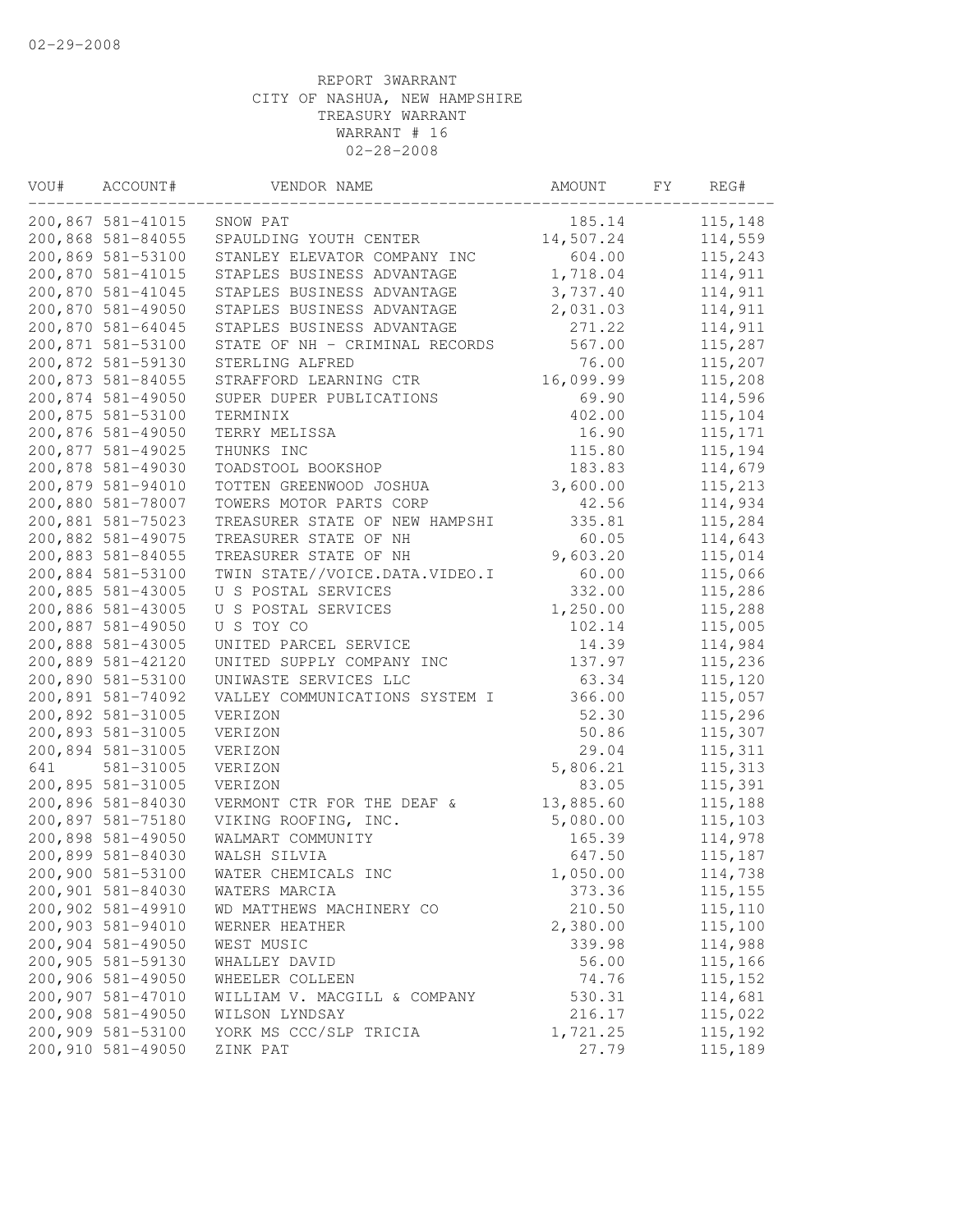|                   | VOU# ACCOUNT#                       | VENDOR NAME                                                          | AMOUNT FY                        | REG#                          |
|-------------------|-------------------------------------|----------------------------------------------------------------------|----------------------------------|-------------------------------|
|                   | 200,911 581-64045 ZONES             |                                                                      | 996.74                           | 115,019                       |
|                   |                                     | TOTAL 581 SCHOOL DEPARTMENT                                          |                                  | 833,405.01                    |
| 642               |                                     | 590-24552 HERB CHAMBERS FORD                                         | 18,329.00 114,764                |                               |
|                   |                                     | TOTAL 590 P/Y OBLIGATIONS                                            |                                  | 18,329.00                     |
| 643<br>644        | 595-22015<br>595-22020              | BONNETTE STEPHEN<br>1987 TAMPOSI LIMITED PTNRS                       | 496.44<br>20,236.03              | 114,830<br>114,831            |
| 645<br>646<br>647 | 595-22020<br>595-22020<br>595-22020 | 278 DANIEL WEBSTER HWY<br>BONNETTE STEPHEN<br>NASH TAMPOSI LTD PTNRS | 4,049.22<br>4,681.90<br>7,954.30 | 114,829<br>114,830<br>114,832 |
| TOTAL             | 595                                 | OVERLAY                                                              |                                  | 37, 417.89                    |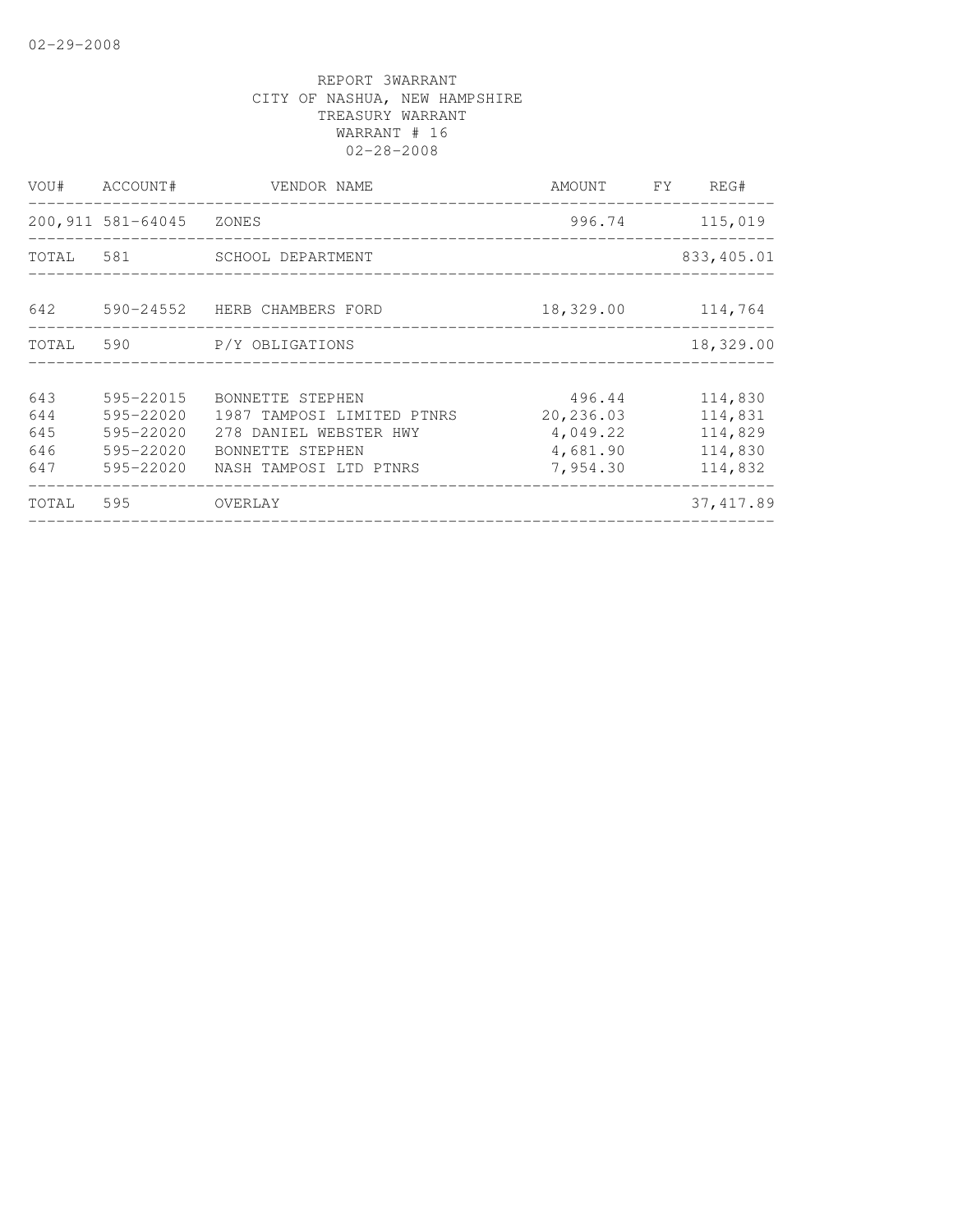|                          | VOU# ACCOUNT#                        | VENDOR NAME                                                                                                                | AMOUNT FY REG#                        |                                          |
|--------------------------|--------------------------------------|----------------------------------------------------------------------------------------------------------------------------|---------------------------------------|------------------------------------------|
|                          | 200,913 681-11 RFS                   | 200,912 681-11 JENNINGS EXCAVATION INC<br>200,914 681-11 W L BLISS ASSOCIATES INC                                          | 26,583.24<br>3,026.05<br>16,097.50    | 114,588<br>115,016<br>115,191            |
|                          |                                      | TOTAL 681-11 CAP IMP - SCHOOL<br>DEFERRED NAINTENANCE/MAJOR                                                                | --------------------------------      | 45,706.79                                |
|                          |                                      | 200,915 681-34 SCHIAVI LEASING CORP                                                                                        | 900.00                                | 115,030                                  |
|                          |                                      | TOTAL 681-34 CAP IMP - SCHOOL<br>PORTABLE CLASSROOMS                                                                       |                                       | 900.00                                   |
| 648<br>649<br>650<br>651 | 699-07<br>699-07<br>699-07<br>699-07 | SANSOUCY GEORGE E PE LLC<br>SHEEHAN PHINNEY BASS & GREEN<br>SHEEHAN PHINNEY BASS & GREEN 23,190.36<br>UPTON & HATFIELD LLP | 52, 231.37<br>62,500.00<br>190,723.22 | 114,532<br>114,535<br>114,534<br>114,533 |
|                          |                                      | TOTAL 699-07 CAP IMP - WATER SUPPLY<br>ACQUISITION                                                                         |                                       | 328,644.95                               |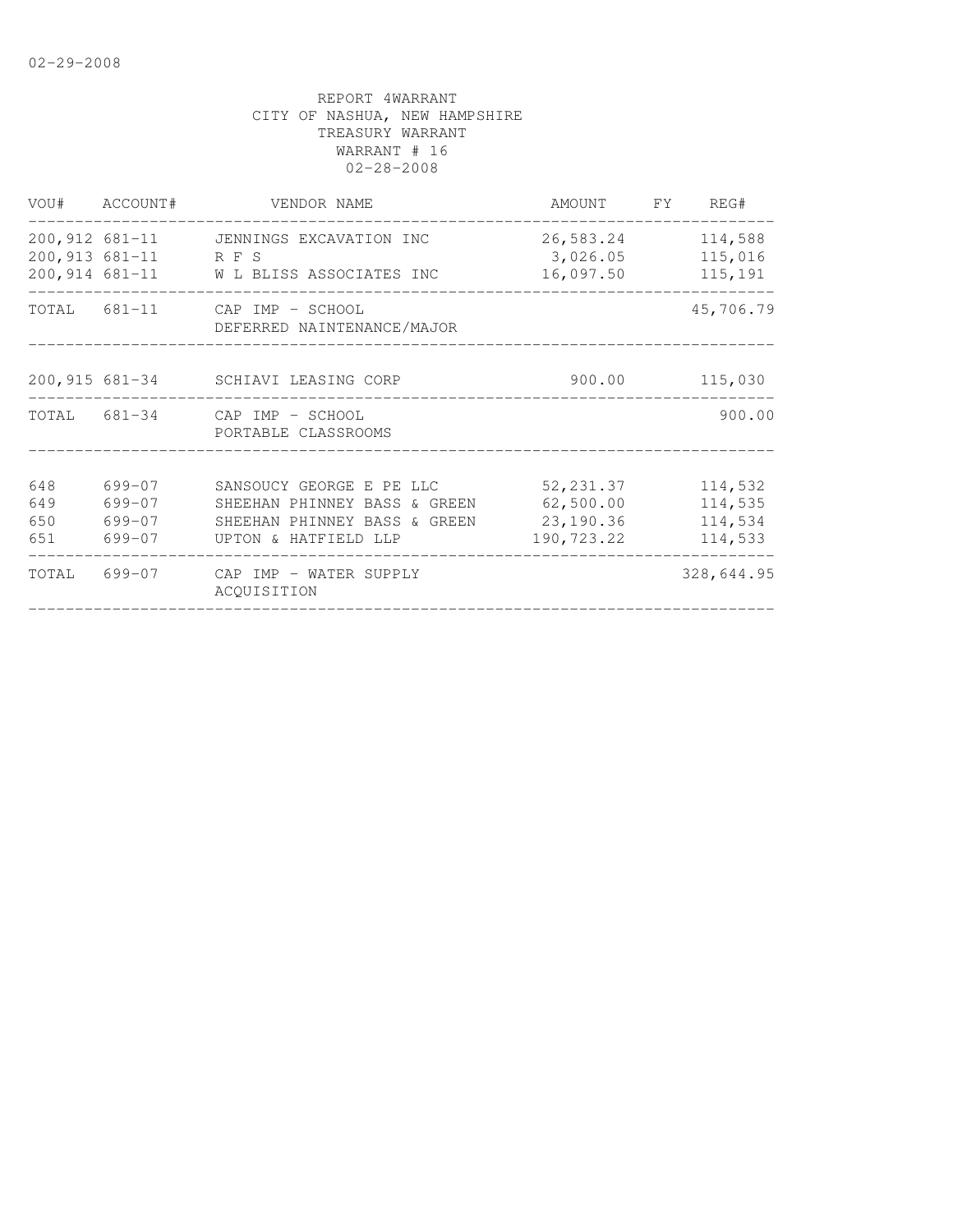| VOU#                     | ACCOUNT#                                           | PROGRAM<br>VENDOR NAME                                                                                        | AMOUNT FY                                       | REG#                             |
|--------------------------|----------------------------------------------------|---------------------------------------------------------------------------------------------------------------|-------------------------------------------------|----------------------------------|
| 652                      |                                                    | 772-53025 3720 COMPREHENSIVE ENVIRONMENTAL IN                                                                 | 12,454.15                                       | 115,360                          |
| TOTAL                    | 772                                                | CPF-PLANNING DEPT                                                                                             | 12,454.15                                       |                                  |
| 653<br>653<br>654<br>655 | $792 - 31$<br>$792 - 32$<br>792-53030<br>792-53030 | 3796 PARK CONSTRUCTION CORP<br>3796 PARK CONSTRUCTION CORP<br>3793 HAZEN AND SAWYER PC<br>3799 METCALF & EDDY | 27,991.58<br>3,022.91<br>42,687.45<br>92,581.63 | 426<br>426<br>114,790<br>114,692 |
| TOTAL                    | 792                                                | CPF-WASTEWATER USER FUND                                                                                      | 166,283.57                                      |                                  |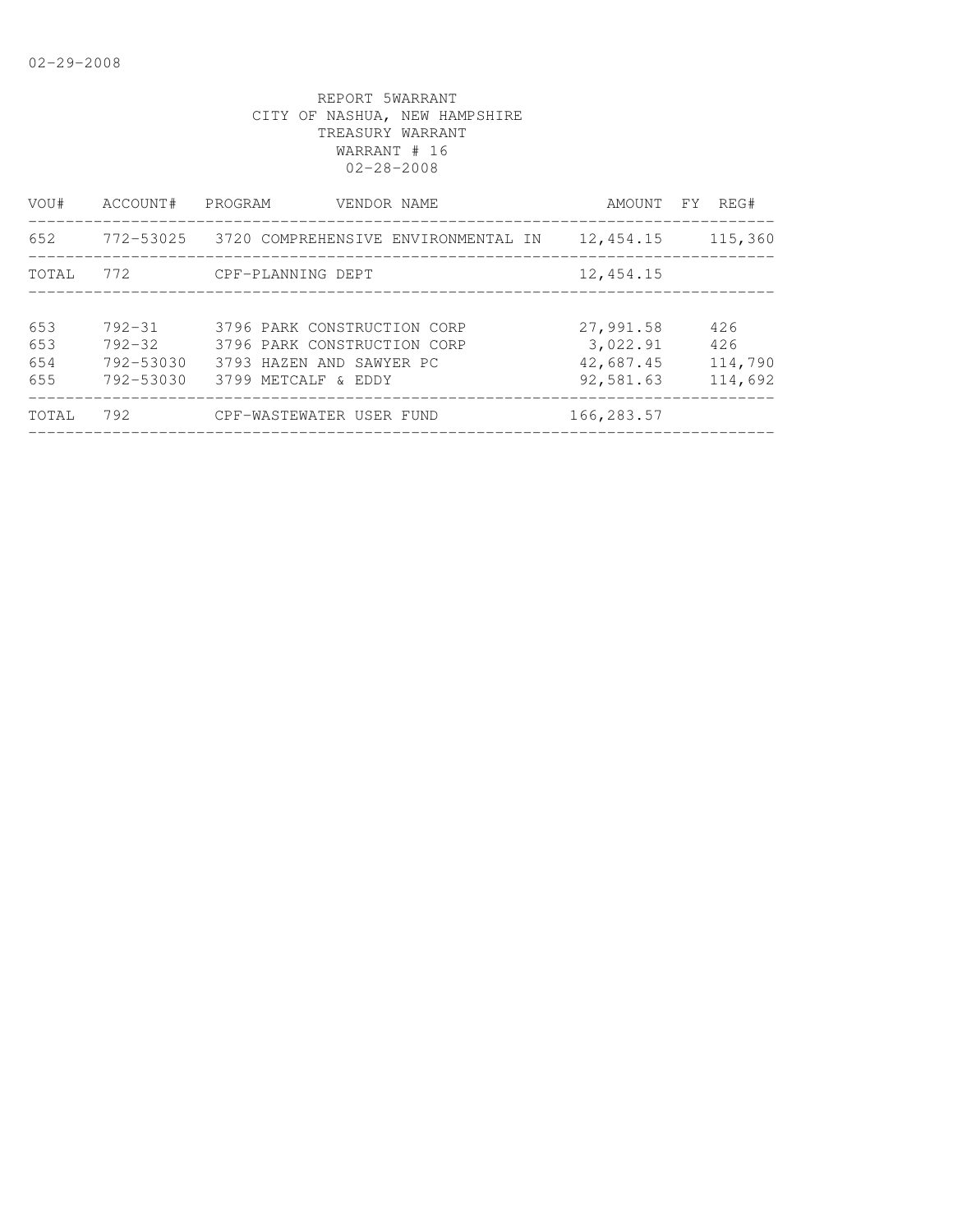| VOU# | ACCOUNT#      | VENDOR NAME                    | AMOUNT    | FY | REG#    |
|------|---------------|--------------------------------|-----------|----|---------|
| 656  | 801-31005     | VERIZON                        | 68.67     |    | 115,313 |
| 657  | 801-31005     | VERIZON                        | 29.17     |    | 115,341 |
| 658  | 801-31040     | PAETEC COMMUNICATIONS INC      | 7.34      |    | 115,295 |
| 659  | 801-31050     | NEXTEL COMMUNICATIONS          | 185.84    |    | 115,305 |
| 660  | 801-32005     | PUBLIC SERVICE OF NH           | 1,140.18  |    | 115,376 |
| 660  | 801-32005     | PUBLIC SERVICE OF NH           | 83.21     |    | 115,377 |
| 661  | $801 - 402$   | UNITARIAN UNIVERSALIST CHURCH  | 50.00     |    | 114,828 |
| 662  | 801-41010     | ANCO SIGNS & STAMPS INC        | 19.50     |    | 114,894 |
| 663  | 801-43005     | <b>FEDEX</b>                   | 20.61     |    | 115,298 |
| 664  | 801-48005     | SHATTUCK MALONE OIL CO         | 3,792.51  |    | 115,291 |
| 664  | 801-48005     | SHATTUCK MALONE OIL CO         | 17,066.30 |    | 115,291 |
| 664  | 801-48005     | SHATTUCK MALONE OIL CO         | 2,844.39  |    | 115,291 |
| 665  | 801-49040     | BCM CONTROLS CORPORATION       | 2,370.00  |    | 114,758 |
| 666  | 801-53030     | CMA ENGINEERS INC              | 4,190.84  |    | 114,731 |
| 667  | 801-53075     | USDA APHIS                     | 5,066.67  |    | 115,323 |
| 668  | 801-53109     | NORTH SHORE RECYCLED FIBERS    | 1,823.40  |    | 114,666 |
| 669  | 801-59100     | MASTERPIECE VIDEO PRODUCTIONS  | 65.00     |    | 114,603 |
| 670  | 801-59100     | RMG ENTERPRISE INC             | 1,035.36  |    | 115,072 |
| 671  | 801-59105     | LISAY STEVEN E                 | 720.00    |    | 114,700 |
| 672  | 801-59245     | MAINE OXY/SPEC AIR SPECIALTY G | 37.00     |    | 114,550 |
| 673  | $801 - 62000$ | GOVCONNECTION INC              | 193.21    |    | 114,565 |
| 674  | 801-64045     | COMCAST                        | 84.11     |    | 115,345 |
| 675  | 801-75023     | J LAWRENCE HALL INC            | 160.00    |    | 115,250 |
| 676  | 801-77020     | BEST FORD/BEST CYCLE           | 1,521.88  |    | 114,579 |
| 677  | 801-77020     | CN WOOD CO INC                 | 602.81    |    | 114,963 |
| 678  | 801-77020     | LIBERTY INTN'L TRUCKS OF NH LL | 687.16    |    | 115,227 |
| 679  | 801-77020     | MCDEVITT TRUCKS INC            | 275.82    |    | 114,966 |
| 680  | 801-77020     | SOUTHWORTH-MILTON INC          | 1,436.55  |    | 114,580 |
| 681  | 801-78065     | MAYNARD & LESIEUR INCORPORATED | 135.15    |    | 115,229 |
| 681  | 801-78065     | MAYNARD & LESIEUR INCORPORATED | 5,342.08  |    | 115,229 |
| 682  | 801-78100     | CN WOOD CO INC                 | 440.94    |    | 114,963 |
| 683  | 801-78100     | DONOVAN EQUIPMENT CO INC       | 590.78    |    | 114,614 |
| 684  | 801-78100     | MINUTEMAN TRUCKS INC           | 873.83    |    | 114,756 |
| 685  | 801-78100     | NAPA AUTO PARTS                | 486.40    |    | 114,929 |
| 686  | 801-78100     | SANEL AUTO PARTS CO            | 111.14    |    | 114,715 |
| 686  | 801-78100     | SANEL AUTO PARTS CO            | 336.50    |    | 114,715 |
| 686  | 801-78100     | SANEL AUTO PARTS CO            | 242.65    |    | 114,715 |
| 687  | 801-78100     | SOUTHWORTH-MILTON INC          | 2,391.06  |    | 114,580 |
| 688  | 801-78100     | WINDWARD PETROLEUM             | 798.83    |    | 114,640 |
| 688  | 801-78100     | WINDWARD PETROLEUM             | 4,556.17  |    | 114,640 |
| 688  | 801-78100     | WINDWARD PETROLEUM             | 297.24    |    | 114,640 |
| 689  | 801-91005     | CONVERSE KERRY                 | 60.80     |    | 114,551 |
| 690  | 801-91005     | LAFLEUR JEFF                   | 203.01    |    | 114,675 |
| 691  | 801-91005     | ZILIFIAN KATHRYN               | 44.40     |    | 114,888 |
| 692  | 801-94005     | SWANA                          | 169.00    |    | 115,320 |
| 693  | 801-95005     | TREASURER STATE OF N H         | 50.00     |    | 115,347 |
|      |               |                                |           |    |         |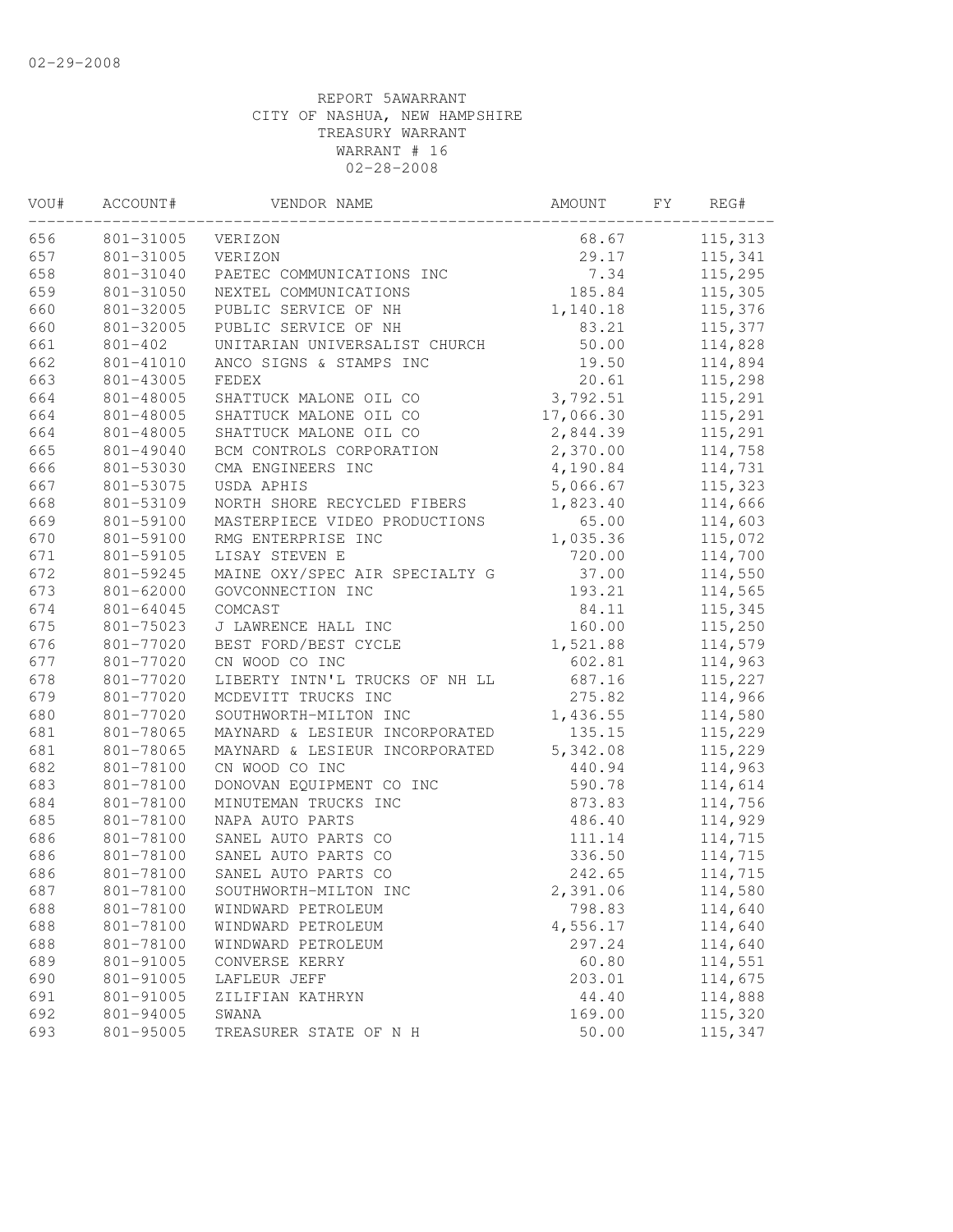| 694<br>177.88<br>114,845<br>802-215-00<br>ANDRICK JOHN<br>695<br>$802 - 215 - 00$<br>452.77<br>114,844<br>MAHENDRAKAR ANAND<br>696<br>$802 - 215 - 00$<br>114,846<br>PICARD ROGER<br>44.18<br>697<br>$802 - 215 - 00$<br>114,843<br>STEPNEY ROBERT S<br>34.81<br>698<br>97.83<br>115,305<br>802-31005<br>NEXTEL COMMUNICATIONS<br>115,305<br>698<br>802-31005<br>210.50<br>NEXTEL COMMUNICATIONS<br>115,313<br>699<br>802-31005<br>VERIZON<br>485.51<br>700<br>802-31040<br>7.63<br>115,295<br>PAETEC COMMUNICATIONS INC<br>701<br>802-32005<br>68,467.33<br>115,377<br>PUBLIC SERVICE OF NH<br>702<br>802-33005<br>PENNICHUCK WATER<br>108.65<br>115,321<br>703<br>802-34015<br>KEYSPAN ENERGY DELIVERY<br>23, 342.80<br>115,316<br>704<br>802-41015<br>STAPLES BUSINESS ADVANTAGE<br>796.24<br>114,975<br>705<br>802-42010<br>10.00<br>114,531<br>CITY OF NASHUA/PETTY CASH SLIP<br>705<br>802-43005<br>30.34<br>114,531<br>CITY OF NASHUA/PETTY CASH SLIP<br>4,200.00<br>114,639<br>706<br>802-45101<br>CIBA CORPORATION<br>2,245.65<br>114,740<br>707<br>802-45103<br>JCI JONES CHEMICALS INC<br>2,820.00<br>114,664<br>708<br>802-45105<br>HOLLAND COMPANY INC<br>709<br>802-45106<br>KEMIRA WATER SOLUTIONS INC<br>1,923.68<br>114,742<br>710<br>802-45175<br>ARCSOURCE INC<br>17.75<br>114,716<br>82.60<br>711<br>802-46045<br>UNIFIRST CORPORATION<br>114,950<br>711<br>802-46045<br>518.07<br>114,950<br>UNIFIRST CORPORATION<br>712<br>114,622<br>802-49070<br>ENVIRONMENTAL RESOURCE ASSOCIA<br>433.28<br>713<br>619.00<br>114,936<br>802-49070<br>HACH COMPANY<br>714<br>802-49070<br>46.30<br>114,602<br>LAB SAFETY SUPPLY INC<br>115,312<br>715<br>802-49075<br>HOME DEPOT CREDIT SERVICES<br>7.99<br>716<br>802-53030<br>1,613.00<br>114,713<br>EASTERN ANALYTICAL INC<br>717<br>802-59100<br>ANSWERING SERVICES OF NH LLC<br>70.00<br>114,768<br>718<br>802-59105<br>340.00<br>GREENLEAF WILLIAM<br>114,786<br>719<br>802-59225<br>310.00<br>KENT CLEAN SEPTIC LLC<br>114,770<br>720<br>802-59225<br>RESOURCE MANAGEMENT INC<br>17,254.34<br>114,567<br>721<br>802-59225<br>1,370.88<br>WASTE MANAGEMENT OF TURNKEY LA<br>114,762<br>722<br>802-59265<br>CITIZEN'S BANK OF NH<br>1,223.47<br>114,676<br>723<br>802-64192<br>89.95<br>GRAINGER<br>114,635<br>723<br>278.68<br>802-64192<br>114,635<br>GRAINGER<br>114,602<br>724<br>802-64192<br>LAB SAFETY SUPPLY INC<br>141.44<br>725<br>802-66025<br>37.50<br>114,961<br>GE CAPITAL INC<br>726<br>90.79<br>802-77050<br>FASTENAL COMPANY<br>114,787<br>727<br>290.88<br>114,635<br>802-77050<br>GRAINGER<br>728<br>1,888.40<br>802-77050<br>UNITED SUPPLY COMPANY INC<br>115,236<br>729<br>802-77065<br>JOHNSON PACKING & IND PROD INC<br>2,862.30<br>114,655<br>363.74<br>730<br>802-77065<br>M & M ELECTRICAL SUPPLY CO INC<br>115,220<br>731<br>802-77065<br>MADISON FILTER INC<br>5,884.00<br>114,977<br>115,220<br>732<br>802-77066<br>M & M ELECTRICAL SUPPLY CO INC<br>36.20<br>802-77069<br>114,787<br>733<br>FASTENAL COMPANY<br>39.58 | VOU# ACCOUNT# |  | REG# |  |
|-------------------------------------------------------------------------------------------------------------------------------------------------------------------------------------------------------------------------------------------------------------------------------------------------------------------------------------------------------------------------------------------------------------------------------------------------------------------------------------------------------------------------------------------------------------------------------------------------------------------------------------------------------------------------------------------------------------------------------------------------------------------------------------------------------------------------------------------------------------------------------------------------------------------------------------------------------------------------------------------------------------------------------------------------------------------------------------------------------------------------------------------------------------------------------------------------------------------------------------------------------------------------------------------------------------------------------------------------------------------------------------------------------------------------------------------------------------------------------------------------------------------------------------------------------------------------------------------------------------------------------------------------------------------------------------------------------------------------------------------------------------------------------------------------------------------------------------------------------------------------------------------------------------------------------------------------------------------------------------------------------------------------------------------------------------------------------------------------------------------------------------------------------------------------------------------------------------------------------------------------------------------------------------------------------------------------------------------------------------------------------------------------------------------------------------------------------------------------------------------------------------------------------------------------------------------------------------------------------------------------------------------------------------------------------------------------------------------------------------------------------------------------------------------------------------------------------------------------------------------------------------------------------------------------------------------------------------------------------------------------------------------|---------------|--|------|--|
|                                                                                                                                                                                                                                                                                                                                                                                                                                                                                                                                                                                                                                                                                                                                                                                                                                                                                                                                                                                                                                                                                                                                                                                                                                                                                                                                                                                                                                                                                                                                                                                                                                                                                                                                                                                                                                                                                                                                                                                                                                                                                                                                                                                                                                                                                                                                                                                                                                                                                                                                                                                                                                                                                                                                                                                                                                                                                                                                                                                                                   |               |  |      |  |
|                                                                                                                                                                                                                                                                                                                                                                                                                                                                                                                                                                                                                                                                                                                                                                                                                                                                                                                                                                                                                                                                                                                                                                                                                                                                                                                                                                                                                                                                                                                                                                                                                                                                                                                                                                                                                                                                                                                                                                                                                                                                                                                                                                                                                                                                                                                                                                                                                                                                                                                                                                                                                                                                                                                                                                                                                                                                                                                                                                                                                   |               |  |      |  |
|                                                                                                                                                                                                                                                                                                                                                                                                                                                                                                                                                                                                                                                                                                                                                                                                                                                                                                                                                                                                                                                                                                                                                                                                                                                                                                                                                                                                                                                                                                                                                                                                                                                                                                                                                                                                                                                                                                                                                                                                                                                                                                                                                                                                                                                                                                                                                                                                                                                                                                                                                                                                                                                                                                                                                                                                                                                                                                                                                                                                                   |               |  |      |  |
|                                                                                                                                                                                                                                                                                                                                                                                                                                                                                                                                                                                                                                                                                                                                                                                                                                                                                                                                                                                                                                                                                                                                                                                                                                                                                                                                                                                                                                                                                                                                                                                                                                                                                                                                                                                                                                                                                                                                                                                                                                                                                                                                                                                                                                                                                                                                                                                                                                                                                                                                                                                                                                                                                                                                                                                                                                                                                                                                                                                                                   |               |  |      |  |
|                                                                                                                                                                                                                                                                                                                                                                                                                                                                                                                                                                                                                                                                                                                                                                                                                                                                                                                                                                                                                                                                                                                                                                                                                                                                                                                                                                                                                                                                                                                                                                                                                                                                                                                                                                                                                                                                                                                                                                                                                                                                                                                                                                                                                                                                                                                                                                                                                                                                                                                                                                                                                                                                                                                                                                                                                                                                                                                                                                                                                   |               |  |      |  |
|                                                                                                                                                                                                                                                                                                                                                                                                                                                                                                                                                                                                                                                                                                                                                                                                                                                                                                                                                                                                                                                                                                                                                                                                                                                                                                                                                                                                                                                                                                                                                                                                                                                                                                                                                                                                                                                                                                                                                                                                                                                                                                                                                                                                                                                                                                                                                                                                                                                                                                                                                                                                                                                                                                                                                                                                                                                                                                                                                                                                                   |               |  |      |  |
|                                                                                                                                                                                                                                                                                                                                                                                                                                                                                                                                                                                                                                                                                                                                                                                                                                                                                                                                                                                                                                                                                                                                                                                                                                                                                                                                                                                                                                                                                                                                                                                                                                                                                                                                                                                                                                                                                                                                                                                                                                                                                                                                                                                                                                                                                                                                                                                                                                                                                                                                                                                                                                                                                                                                                                                                                                                                                                                                                                                                                   |               |  |      |  |
|                                                                                                                                                                                                                                                                                                                                                                                                                                                                                                                                                                                                                                                                                                                                                                                                                                                                                                                                                                                                                                                                                                                                                                                                                                                                                                                                                                                                                                                                                                                                                                                                                                                                                                                                                                                                                                                                                                                                                                                                                                                                                                                                                                                                                                                                                                                                                                                                                                                                                                                                                                                                                                                                                                                                                                                                                                                                                                                                                                                                                   |               |  |      |  |
|                                                                                                                                                                                                                                                                                                                                                                                                                                                                                                                                                                                                                                                                                                                                                                                                                                                                                                                                                                                                                                                                                                                                                                                                                                                                                                                                                                                                                                                                                                                                                                                                                                                                                                                                                                                                                                                                                                                                                                                                                                                                                                                                                                                                                                                                                                                                                                                                                                                                                                                                                                                                                                                                                                                                                                                                                                                                                                                                                                                                                   |               |  |      |  |
|                                                                                                                                                                                                                                                                                                                                                                                                                                                                                                                                                                                                                                                                                                                                                                                                                                                                                                                                                                                                                                                                                                                                                                                                                                                                                                                                                                                                                                                                                                                                                                                                                                                                                                                                                                                                                                                                                                                                                                                                                                                                                                                                                                                                                                                                                                                                                                                                                                                                                                                                                                                                                                                                                                                                                                                                                                                                                                                                                                                                                   |               |  |      |  |
|                                                                                                                                                                                                                                                                                                                                                                                                                                                                                                                                                                                                                                                                                                                                                                                                                                                                                                                                                                                                                                                                                                                                                                                                                                                                                                                                                                                                                                                                                                                                                                                                                                                                                                                                                                                                                                                                                                                                                                                                                                                                                                                                                                                                                                                                                                                                                                                                                                                                                                                                                                                                                                                                                                                                                                                                                                                                                                                                                                                                                   |               |  |      |  |
|                                                                                                                                                                                                                                                                                                                                                                                                                                                                                                                                                                                                                                                                                                                                                                                                                                                                                                                                                                                                                                                                                                                                                                                                                                                                                                                                                                                                                                                                                                                                                                                                                                                                                                                                                                                                                                                                                                                                                                                                                                                                                                                                                                                                                                                                                                                                                                                                                                                                                                                                                                                                                                                                                                                                                                                                                                                                                                                                                                                                                   |               |  |      |  |
|                                                                                                                                                                                                                                                                                                                                                                                                                                                                                                                                                                                                                                                                                                                                                                                                                                                                                                                                                                                                                                                                                                                                                                                                                                                                                                                                                                                                                                                                                                                                                                                                                                                                                                                                                                                                                                                                                                                                                                                                                                                                                                                                                                                                                                                                                                                                                                                                                                                                                                                                                                                                                                                                                                                                                                                                                                                                                                                                                                                                                   |               |  |      |  |
|                                                                                                                                                                                                                                                                                                                                                                                                                                                                                                                                                                                                                                                                                                                                                                                                                                                                                                                                                                                                                                                                                                                                                                                                                                                                                                                                                                                                                                                                                                                                                                                                                                                                                                                                                                                                                                                                                                                                                                                                                                                                                                                                                                                                                                                                                                                                                                                                                                                                                                                                                                                                                                                                                                                                                                                                                                                                                                                                                                                                                   |               |  |      |  |
|                                                                                                                                                                                                                                                                                                                                                                                                                                                                                                                                                                                                                                                                                                                                                                                                                                                                                                                                                                                                                                                                                                                                                                                                                                                                                                                                                                                                                                                                                                                                                                                                                                                                                                                                                                                                                                                                                                                                                                                                                                                                                                                                                                                                                                                                                                                                                                                                                                                                                                                                                                                                                                                                                                                                                                                                                                                                                                                                                                                                                   |               |  |      |  |
|                                                                                                                                                                                                                                                                                                                                                                                                                                                                                                                                                                                                                                                                                                                                                                                                                                                                                                                                                                                                                                                                                                                                                                                                                                                                                                                                                                                                                                                                                                                                                                                                                                                                                                                                                                                                                                                                                                                                                                                                                                                                                                                                                                                                                                                                                                                                                                                                                                                                                                                                                                                                                                                                                                                                                                                                                                                                                                                                                                                                                   |               |  |      |  |
|                                                                                                                                                                                                                                                                                                                                                                                                                                                                                                                                                                                                                                                                                                                                                                                                                                                                                                                                                                                                                                                                                                                                                                                                                                                                                                                                                                                                                                                                                                                                                                                                                                                                                                                                                                                                                                                                                                                                                                                                                                                                                                                                                                                                                                                                                                                                                                                                                                                                                                                                                                                                                                                                                                                                                                                                                                                                                                                                                                                                                   |               |  |      |  |
|                                                                                                                                                                                                                                                                                                                                                                                                                                                                                                                                                                                                                                                                                                                                                                                                                                                                                                                                                                                                                                                                                                                                                                                                                                                                                                                                                                                                                                                                                                                                                                                                                                                                                                                                                                                                                                                                                                                                                                                                                                                                                                                                                                                                                                                                                                                                                                                                                                                                                                                                                                                                                                                                                                                                                                                                                                                                                                                                                                                                                   |               |  |      |  |
|                                                                                                                                                                                                                                                                                                                                                                                                                                                                                                                                                                                                                                                                                                                                                                                                                                                                                                                                                                                                                                                                                                                                                                                                                                                                                                                                                                                                                                                                                                                                                                                                                                                                                                                                                                                                                                                                                                                                                                                                                                                                                                                                                                                                                                                                                                                                                                                                                                                                                                                                                                                                                                                                                                                                                                                                                                                                                                                                                                                                                   |               |  |      |  |
|                                                                                                                                                                                                                                                                                                                                                                                                                                                                                                                                                                                                                                                                                                                                                                                                                                                                                                                                                                                                                                                                                                                                                                                                                                                                                                                                                                                                                                                                                                                                                                                                                                                                                                                                                                                                                                                                                                                                                                                                                                                                                                                                                                                                                                                                                                                                                                                                                                                                                                                                                                                                                                                                                                                                                                                                                                                                                                                                                                                                                   |               |  |      |  |
|                                                                                                                                                                                                                                                                                                                                                                                                                                                                                                                                                                                                                                                                                                                                                                                                                                                                                                                                                                                                                                                                                                                                                                                                                                                                                                                                                                                                                                                                                                                                                                                                                                                                                                                                                                                                                                                                                                                                                                                                                                                                                                                                                                                                                                                                                                                                                                                                                                                                                                                                                                                                                                                                                                                                                                                                                                                                                                                                                                                                                   |               |  |      |  |
|                                                                                                                                                                                                                                                                                                                                                                                                                                                                                                                                                                                                                                                                                                                                                                                                                                                                                                                                                                                                                                                                                                                                                                                                                                                                                                                                                                                                                                                                                                                                                                                                                                                                                                                                                                                                                                                                                                                                                                                                                                                                                                                                                                                                                                                                                                                                                                                                                                                                                                                                                                                                                                                                                                                                                                                                                                                                                                                                                                                                                   |               |  |      |  |
|                                                                                                                                                                                                                                                                                                                                                                                                                                                                                                                                                                                                                                                                                                                                                                                                                                                                                                                                                                                                                                                                                                                                                                                                                                                                                                                                                                                                                                                                                                                                                                                                                                                                                                                                                                                                                                                                                                                                                                                                                                                                                                                                                                                                                                                                                                                                                                                                                                                                                                                                                                                                                                                                                                                                                                                                                                                                                                                                                                                                                   |               |  |      |  |
|                                                                                                                                                                                                                                                                                                                                                                                                                                                                                                                                                                                                                                                                                                                                                                                                                                                                                                                                                                                                                                                                                                                                                                                                                                                                                                                                                                                                                                                                                                                                                                                                                                                                                                                                                                                                                                                                                                                                                                                                                                                                                                                                                                                                                                                                                                                                                                                                                                                                                                                                                                                                                                                                                                                                                                                                                                                                                                                                                                                                                   |               |  |      |  |
|                                                                                                                                                                                                                                                                                                                                                                                                                                                                                                                                                                                                                                                                                                                                                                                                                                                                                                                                                                                                                                                                                                                                                                                                                                                                                                                                                                                                                                                                                                                                                                                                                                                                                                                                                                                                                                                                                                                                                                                                                                                                                                                                                                                                                                                                                                                                                                                                                                                                                                                                                                                                                                                                                                                                                                                                                                                                                                                                                                                                                   |               |  |      |  |
|                                                                                                                                                                                                                                                                                                                                                                                                                                                                                                                                                                                                                                                                                                                                                                                                                                                                                                                                                                                                                                                                                                                                                                                                                                                                                                                                                                                                                                                                                                                                                                                                                                                                                                                                                                                                                                                                                                                                                                                                                                                                                                                                                                                                                                                                                                                                                                                                                                                                                                                                                                                                                                                                                                                                                                                                                                                                                                                                                                                                                   |               |  |      |  |
|                                                                                                                                                                                                                                                                                                                                                                                                                                                                                                                                                                                                                                                                                                                                                                                                                                                                                                                                                                                                                                                                                                                                                                                                                                                                                                                                                                                                                                                                                                                                                                                                                                                                                                                                                                                                                                                                                                                                                                                                                                                                                                                                                                                                                                                                                                                                                                                                                                                                                                                                                                                                                                                                                                                                                                                                                                                                                                                                                                                                                   |               |  |      |  |
|                                                                                                                                                                                                                                                                                                                                                                                                                                                                                                                                                                                                                                                                                                                                                                                                                                                                                                                                                                                                                                                                                                                                                                                                                                                                                                                                                                                                                                                                                                                                                                                                                                                                                                                                                                                                                                                                                                                                                                                                                                                                                                                                                                                                                                                                                                                                                                                                                                                                                                                                                                                                                                                                                                                                                                                                                                                                                                                                                                                                                   |               |  |      |  |
|                                                                                                                                                                                                                                                                                                                                                                                                                                                                                                                                                                                                                                                                                                                                                                                                                                                                                                                                                                                                                                                                                                                                                                                                                                                                                                                                                                                                                                                                                                                                                                                                                                                                                                                                                                                                                                                                                                                                                                                                                                                                                                                                                                                                                                                                                                                                                                                                                                                                                                                                                                                                                                                                                                                                                                                                                                                                                                                                                                                                                   |               |  |      |  |
|                                                                                                                                                                                                                                                                                                                                                                                                                                                                                                                                                                                                                                                                                                                                                                                                                                                                                                                                                                                                                                                                                                                                                                                                                                                                                                                                                                                                                                                                                                                                                                                                                                                                                                                                                                                                                                                                                                                                                                                                                                                                                                                                                                                                                                                                                                                                                                                                                                                                                                                                                                                                                                                                                                                                                                                                                                                                                                                                                                                                                   |               |  |      |  |
|                                                                                                                                                                                                                                                                                                                                                                                                                                                                                                                                                                                                                                                                                                                                                                                                                                                                                                                                                                                                                                                                                                                                                                                                                                                                                                                                                                                                                                                                                                                                                                                                                                                                                                                                                                                                                                                                                                                                                                                                                                                                                                                                                                                                                                                                                                                                                                                                                                                                                                                                                                                                                                                                                                                                                                                                                                                                                                                                                                                                                   |               |  |      |  |
|                                                                                                                                                                                                                                                                                                                                                                                                                                                                                                                                                                                                                                                                                                                                                                                                                                                                                                                                                                                                                                                                                                                                                                                                                                                                                                                                                                                                                                                                                                                                                                                                                                                                                                                                                                                                                                                                                                                                                                                                                                                                                                                                                                                                                                                                                                                                                                                                                                                                                                                                                                                                                                                                                                                                                                                                                                                                                                                                                                                                                   |               |  |      |  |
|                                                                                                                                                                                                                                                                                                                                                                                                                                                                                                                                                                                                                                                                                                                                                                                                                                                                                                                                                                                                                                                                                                                                                                                                                                                                                                                                                                                                                                                                                                                                                                                                                                                                                                                                                                                                                                                                                                                                                                                                                                                                                                                                                                                                                                                                                                                                                                                                                                                                                                                                                                                                                                                                                                                                                                                                                                                                                                                                                                                                                   |               |  |      |  |
|                                                                                                                                                                                                                                                                                                                                                                                                                                                                                                                                                                                                                                                                                                                                                                                                                                                                                                                                                                                                                                                                                                                                                                                                                                                                                                                                                                                                                                                                                                                                                                                                                                                                                                                                                                                                                                                                                                                                                                                                                                                                                                                                                                                                                                                                                                                                                                                                                                                                                                                                                                                                                                                                                                                                                                                                                                                                                                                                                                                                                   |               |  |      |  |
|                                                                                                                                                                                                                                                                                                                                                                                                                                                                                                                                                                                                                                                                                                                                                                                                                                                                                                                                                                                                                                                                                                                                                                                                                                                                                                                                                                                                                                                                                                                                                                                                                                                                                                                                                                                                                                                                                                                                                                                                                                                                                                                                                                                                                                                                                                                                                                                                                                                                                                                                                                                                                                                                                                                                                                                                                                                                                                                                                                                                                   |               |  |      |  |
|                                                                                                                                                                                                                                                                                                                                                                                                                                                                                                                                                                                                                                                                                                                                                                                                                                                                                                                                                                                                                                                                                                                                                                                                                                                                                                                                                                                                                                                                                                                                                                                                                                                                                                                                                                                                                                                                                                                                                                                                                                                                                                                                                                                                                                                                                                                                                                                                                                                                                                                                                                                                                                                                                                                                                                                                                                                                                                                                                                                                                   |               |  |      |  |
|                                                                                                                                                                                                                                                                                                                                                                                                                                                                                                                                                                                                                                                                                                                                                                                                                                                                                                                                                                                                                                                                                                                                                                                                                                                                                                                                                                                                                                                                                                                                                                                                                                                                                                                                                                                                                                                                                                                                                                                                                                                                                                                                                                                                                                                                                                                                                                                                                                                                                                                                                                                                                                                                                                                                                                                                                                                                                                                                                                                                                   |               |  |      |  |
|                                                                                                                                                                                                                                                                                                                                                                                                                                                                                                                                                                                                                                                                                                                                                                                                                                                                                                                                                                                                                                                                                                                                                                                                                                                                                                                                                                                                                                                                                                                                                                                                                                                                                                                                                                                                                                                                                                                                                                                                                                                                                                                                                                                                                                                                                                                                                                                                                                                                                                                                                                                                                                                                                                                                                                                                                                                                                                                                                                                                                   |               |  |      |  |
|                                                                                                                                                                                                                                                                                                                                                                                                                                                                                                                                                                                                                                                                                                                                                                                                                                                                                                                                                                                                                                                                                                                                                                                                                                                                                                                                                                                                                                                                                                                                                                                                                                                                                                                                                                                                                                                                                                                                                                                                                                                                                                                                                                                                                                                                                                                                                                                                                                                                                                                                                                                                                                                                                                                                                                                                                                                                                                                                                                                                                   |               |  |      |  |
|                                                                                                                                                                                                                                                                                                                                                                                                                                                                                                                                                                                                                                                                                                                                                                                                                                                                                                                                                                                                                                                                                                                                                                                                                                                                                                                                                                                                                                                                                                                                                                                                                                                                                                                                                                                                                                                                                                                                                                                                                                                                                                                                                                                                                                                                                                                                                                                                                                                                                                                                                                                                                                                                                                                                                                                                                                                                                                                                                                                                                   |               |  |      |  |
|                                                                                                                                                                                                                                                                                                                                                                                                                                                                                                                                                                                                                                                                                                                                                                                                                                                                                                                                                                                                                                                                                                                                                                                                                                                                                                                                                                                                                                                                                                                                                                                                                                                                                                                                                                                                                                                                                                                                                                                                                                                                                                                                                                                                                                                                                                                                                                                                                                                                                                                                                                                                                                                                                                                                                                                                                                                                                                                                                                                                                   |               |  |      |  |
|                                                                                                                                                                                                                                                                                                                                                                                                                                                                                                                                                                                                                                                                                                                                                                                                                                                                                                                                                                                                                                                                                                                                                                                                                                                                                                                                                                                                                                                                                                                                                                                                                                                                                                                                                                                                                                                                                                                                                                                                                                                                                                                                                                                                                                                                                                                                                                                                                                                                                                                                                                                                                                                                                                                                                                                                                                                                                                                                                                                                                   |               |  |      |  |
|                                                                                                                                                                                                                                                                                                                                                                                                                                                                                                                                                                                                                                                                                                                                                                                                                                                                                                                                                                                                                                                                                                                                                                                                                                                                                                                                                                                                                                                                                                                                                                                                                                                                                                                                                                                                                                                                                                                                                                                                                                                                                                                                                                                                                                                                                                                                                                                                                                                                                                                                                                                                                                                                                                                                                                                                                                                                                                                                                                                                                   |               |  |      |  |
|                                                                                                                                                                                                                                                                                                                                                                                                                                                                                                                                                                                                                                                                                                                                                                                                                                                                                                                                                                                                                                                                                                                                                                                                                                                                                                                                                                                                                                                                                                                                                                                                                                                                                                                                                                                                                                                                                                                                                                                                                                                                                                                                                                                                                                                                                                                                                                                                                                                                                                                                                                                                                                                                                                                                                                                                                                                                                                                                                                                                                   |               |  |      |  |
|                                                                                                                                                                                                                                                                                                                                                                                                                                                                                                                                                                                                                                                                                                                                                                                                                                                                                                                                                                                                                                                                                                                                                                                                                                                                                                                                                                                                                                                                                                                                                                                                                                                                                                                                                                                                                                                                                                                                                                                                                                                                                                                                                                                                                                                                                                                                                                                                                                                                                                                                                                                                                                                                                                                                                                                                                                                                                                                                                                                                                   |               |  |      |  |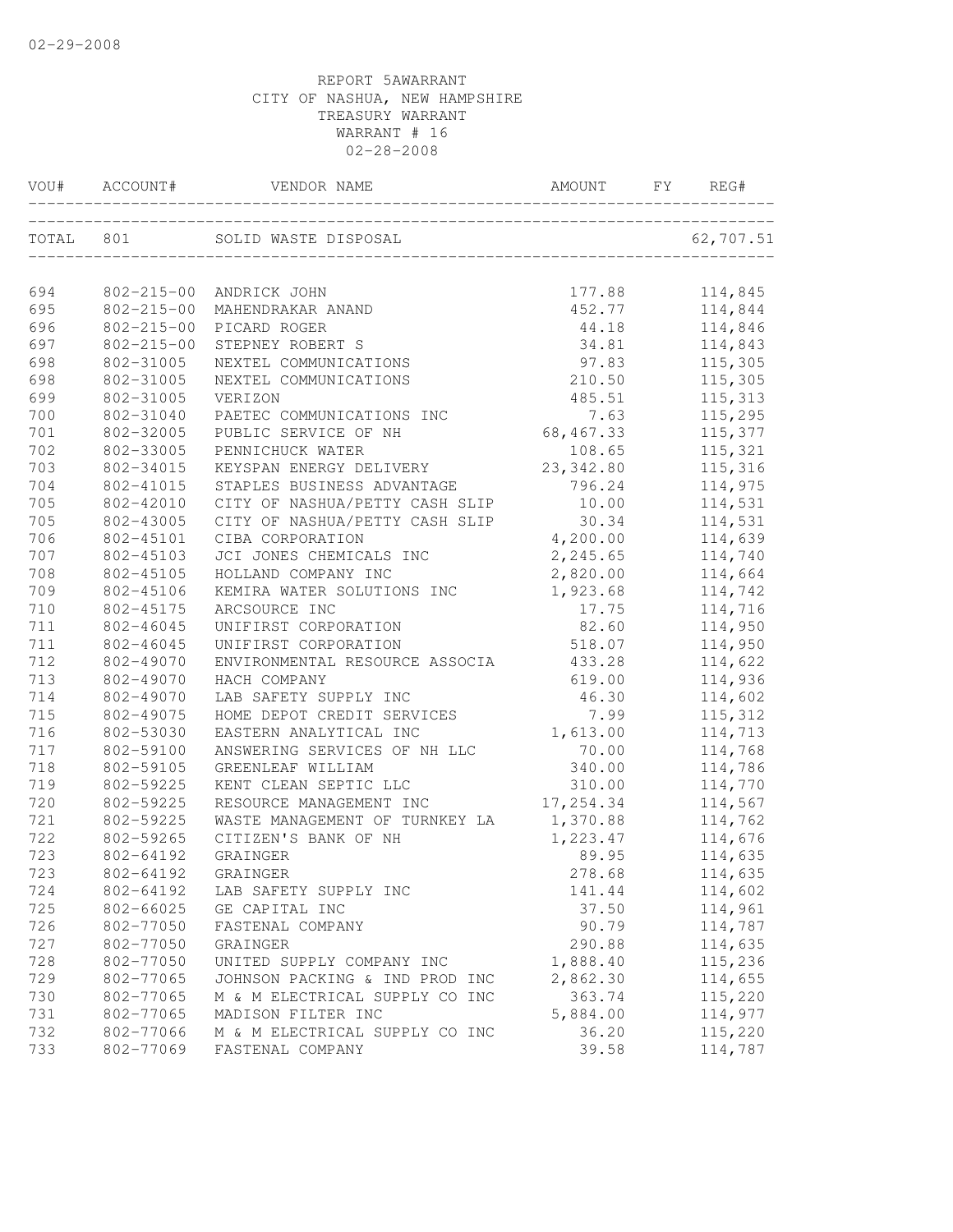| VOU#  | ACCOUNT#      | VENDOR NAME                    | AMOUNT   | FY. | REG#       |
|-------|---------------|--------------------------------|----------|-----|------------|
| 734   | 802-77069     | GRAINGER                       | 1,068.12 |     | 114,635    |
| 735   | 802-77069     | M & M ELECTRICAL SUPPLY CO INC | 535.28   |     | 115,220    |
| 736   | 802-77069     | MCMASTER-CARR SUPPLY CO        | 40.48    |     | 114,698    |
| 737   | 802-77999     | GRAINGER                       | 727.49   |     | 114,635    |
| 738   | 802-77999     | M & M ELECTRICAL SUPPLY CO INC | 69.26    |     | 115,220    |
| 739   | $802 - 95010$ | MSDS ONLINE INC                | 399.00   |     | 115,297    |
| 740   | 802-96062     | M & M ELECTRICAL SUPPLY CO INC | 1,103.70 |     | 115,220    |
| TOTAL | 802           | SEWERAGE DISPOSAL SYSTEM       |          |     | 145,309.27 |
|       |               |                                |          |     |            |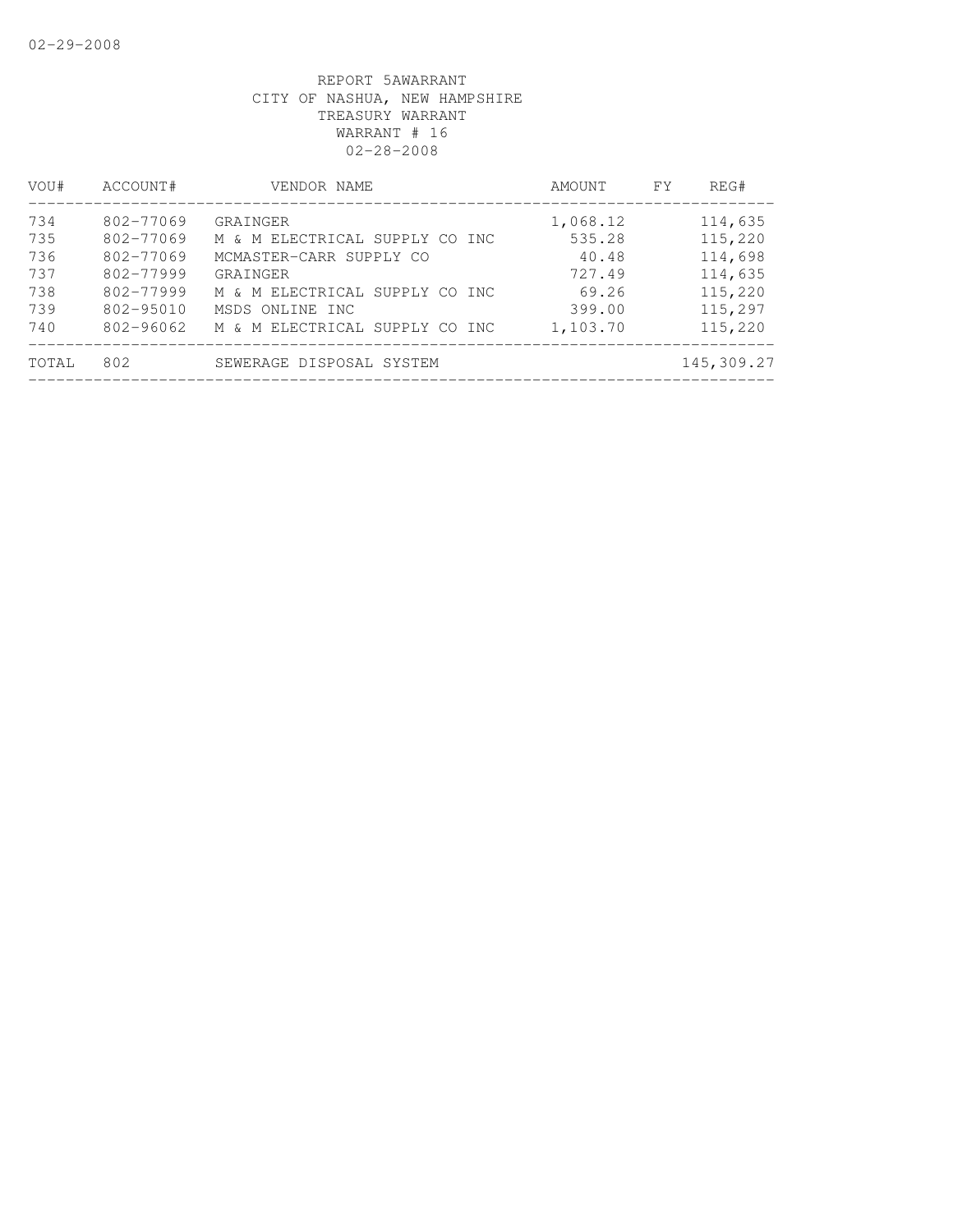| VOU#                     | ACCOUNT#                                         | VENDOR NAME                                                                                                                     |          | FY | REG#                                     |
|--------------------------|--------------------------------------------------|---------------------------------------------------------------------------------------------------------------------------------|----------|----|------------------------------------------|
| 741                      | 915-94010                                        | OSBORNE NOELLE                                                                                                                  | 1,377.00 |    | 114,701                                  |
| TOTAL                    | 915                                              | HUMAN RESOURCE TRUST FUND                                                                                                       |          |    | 1,377.00                                 |
| 742<br>743<br>744<br>745 | 952-05054<br>952-05058<br>952-59020<br>952-75021 | HOME DEPOT CREDIT SERVICES<br>29.58<br>HANDY HOUSE INC<br>59.00<br>JEANNOTTE'S MARKET<br>90.08<br><b>BSN SPORTS</b><br>4,050.99 |          |    | 115,312<br>115,343<br>114,656<br>115,061 |
| TOTAL                    | 952                                              | PARK & RECREATION TRUST FUND                                                                                                    |          |    | 4,229.65                                 |
| 746<br>747<br>748        | 953-45260<br>953-45260<br>953-45265              | EASTERN MINERALS INC<br>17,385.38<br>45,552.08<br>MORTON SALT<br>10,188.53<br>PIKE INDUSTRIES INC                               |          |    | 114,956<br>114,710<br>114,923            |
| TOTAL                    | 953                                              | STREET TRUST FUND                                                                                                               |          |    | 73, 125.99                               |
| 749                      | 961-45195                                        | RIMOL GREENHOUSE SYSTEMS INC<br>12,024.00                                                                                       |          |    | 114,914                                  |
| TOTAL                    | 961                                              | EDGEWOOD CEMETERY TRUST FUND                                                                                                    |          |    | 12,024.00                                |
| 750                      |                                                  | 975-75200 GATE CITY MONUMENT INC<br>456.80                                                                                      |          |    | 114,658                                  |
| TOTAL                    | 975                                              | LIBRARY TRUST FUND                                                                                                              |          |    | 456.80                                   |
| 200,91                   | 981-49075                                        | 6.87<br>SPORTIME                                                                                                                |          |    | 115,020                                  |
| TOTAL                    | 981                                              | SCHOOL TRUST FUND                                                                                                               |          |    | 6.87                                     |
| 200,91                   | $982 - 246$                                      | AC MOORE INC                                                                                                                    | 88.91    |    | 114,671                                  |
| TOTAL                    | 982                                              | SCHOLARSHIP TRUST FUND                                                                                                          |          |    | 88.91                                    |
|                          |                                                  |                                                                                                                                 |          |    |                                          |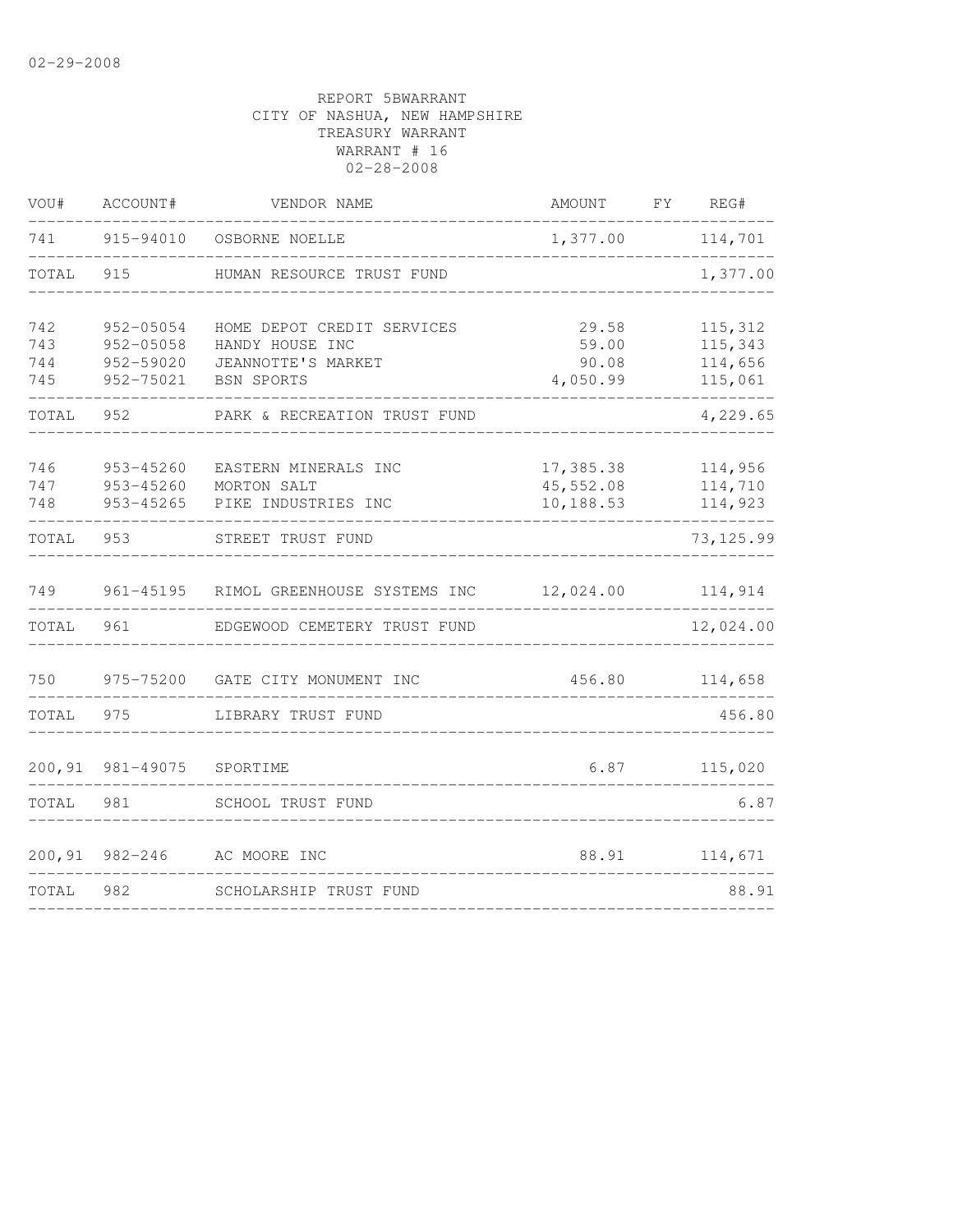|       | $16 - FEB - 2008$ |  |
|-------|-------------------|--|
| TOTAL |                   |  |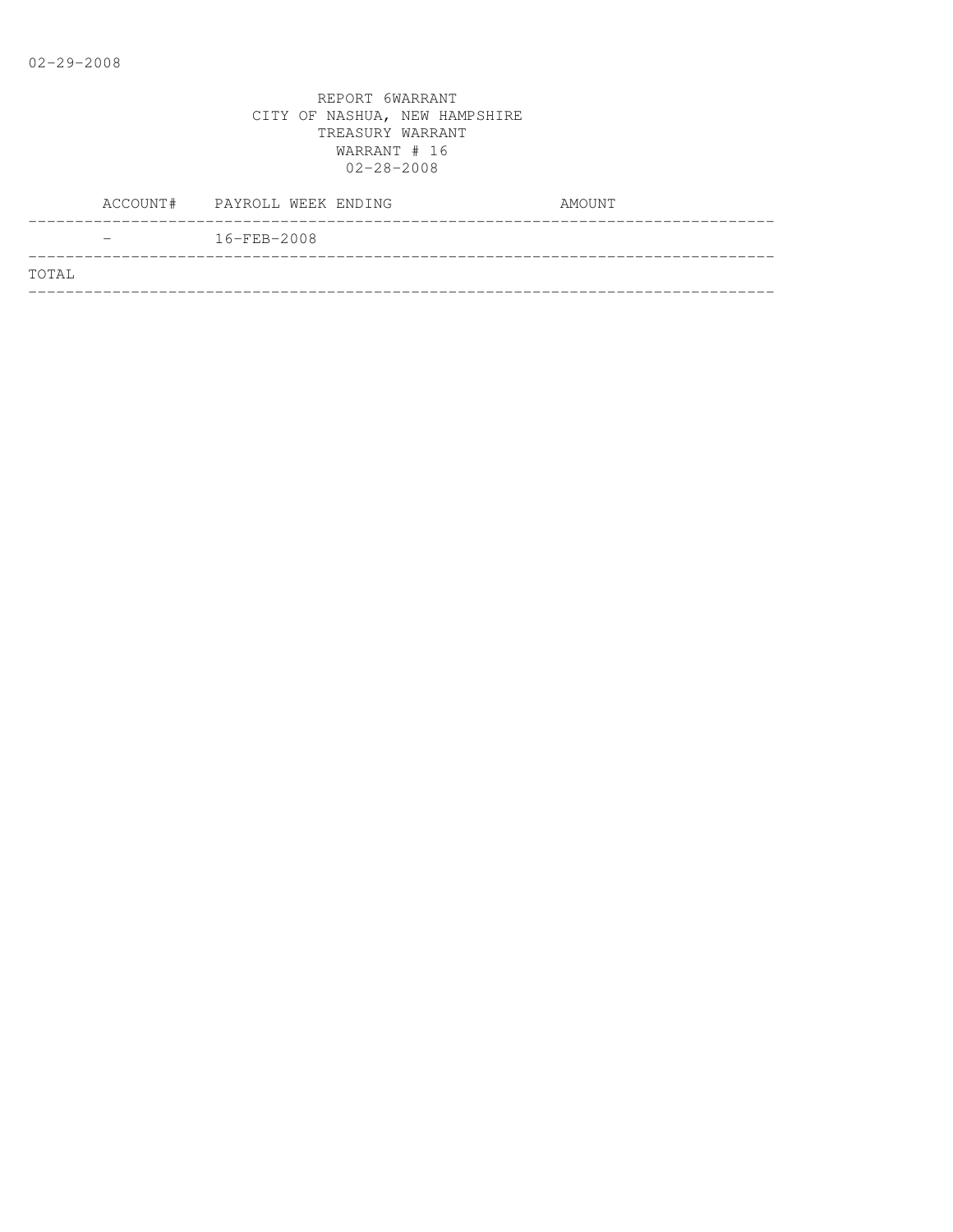|           |                          | ACCOUNT# PAYROLL WEEK ENDING                       | AMOUNT               |            |
|-----------|--------------------------|----------------------------------------------------|----------------------|------------|
|           |                          | 305-11239  16-FEB-2008                             | 1,862.40             |            |
|           |                          | 305-11239 23-FEB-2008                              | 1,862.40             |            |
|           |                          | 305-59100 23-FEB-2008                              | 168.75               |            |
| TOTAL 305 |                          | SRF - CIVIC & COMM ACTIVITIES                      |                      | 3,893.55   |
|           |                          |                                                    |                      |            |
|           | 308-83051                | 16-FEB-2008                                        | 1,717.58             |            |
|           | 308-83052                | 308-83051 23-FEB-2008<br>16-FEB-2008               | 2,567.87             |            |
|           |                          |                                                    | 1,580.64             |            |
|           |                          | 308-83052 23-FEB-2008                              | 2,052.36             |            |
|           |                          | 308-83102  16-FEB-2008<br>308-83102 23-FEB-2008    | 1,028.08<br>1,028.08 |            |
| TOTAL 308 |                          | SRF - INSURANCE                                    |                      | 9,974.61   |
|           |                          |                                                    |                      |            |
|           |                          | 3086-11870 23-FEB-2008                             | 2,497.20             |            |
|           |                          | 3086-12006 23-FEB-2008                             | 1,901.54             |            |
|           |                          | 3086-13032 16-FEB-2008                             | 248.55               |            |
|           |                          | 3086-13032 23-FEB-2008                             | 248.55               |            |
|           |                          | 3086-13133 23-FEB-2008                             | 450.00               |            |
| TOTAL 308 |                          | JAVITS GRANT PROGRAM<br>__________________________ |                      | 5, 345.84  |
|           |                          |                                                    |                      |            |
|           |                          | 3097-11162 16-FEB-2008                             | 592.50               |            |
|           |                          | 3097-11162 23-FEB-2008                             | 573.38               |            |
|           | 3097-11408               | 16-FEB-2008                                        | 721.60               |            |
|           |                          | 3097-11408 23-FEB-2008                             | 721.60               |            |
|           |                          | 3097-12112 16-FEB-2008                             | 1,866.95             |            |
|           | 3097-12112               | 23-FEB-2008                                        | 1,811.43             |            |
|           | 3097-12830               | 16-FEB-2008                                        | 4.75                 |            |
|           |                          | 3097-12830 23-FEB-2008                             | 234.60               |            |
|           | 3097-19138               | 23-FEB-2008                                        | 2,838.17             |            |
|           | 3097-19139               | 23-FEB-2008                                        | 8,599.18             |            |
|           | 3097-19140               | 16-FEB-2008                                        | 6,624.10             |            |
|           |                          | 3097-19140 23-FEB-2008                             | 8,938.37             |            |
|           | 3097-19540               | 16-FEB-2008                                        | 17,090.47            |            |
|           | 3097-19540               | 23-FEB-2008                                        | 21,446.01            |            |
|           | 3097-19544               | 16-FEB-2008                                        | 580.39               |            |
|           | 3097-19544               | 23-FEB-2008                                        | 598.11               |            |
|           | 3097-19545<br>3097-19545 | 16-FEB-2008<br>23-FEB-2008                         | 1,072.51<br>877.50   |            |
| TOTAL     | 309                      | SRF - FOOD SERVICES                                |                      | 75, 191.62 |
|           |                          |                                                    |                      |            |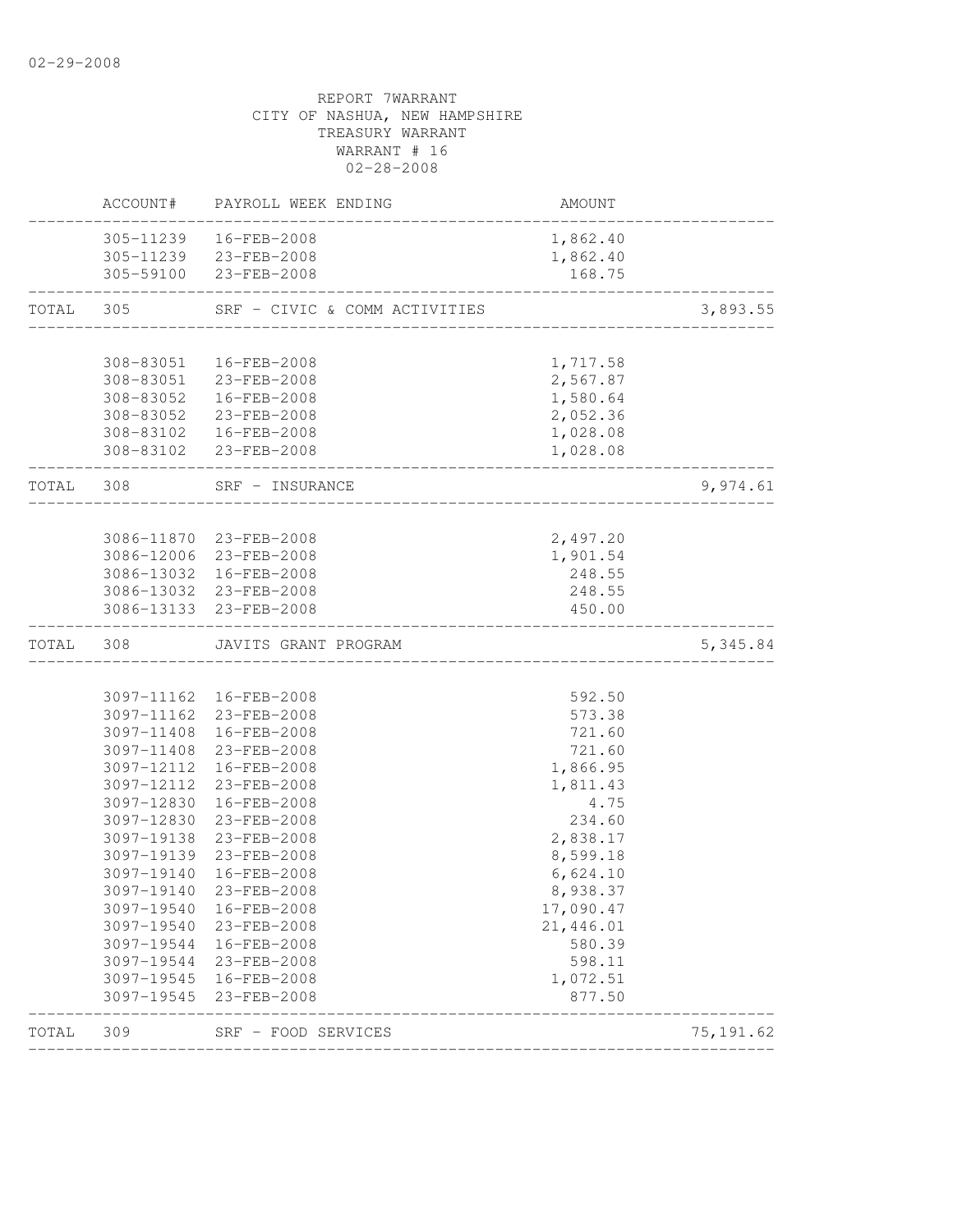|           | ACCOUNT#  | PAYROLL WEEK ENDING                              | AMOUNT             |            |
|-----------|-----------|--------------------------------------------------|--------------------|------------|
|           |           | 3117-12006 16-FEB-2008<br>3117-12006 23-FEB-2008 | 475.00<br>2,375.00 |            |
|           |           | TOTAL 311 DRIVER'S EDUCATION                     |                    | 2,850.00   |
|           |           |                                                  |                    |            |
|           | 312-11165 | 16-FEB-2008                                      | 1,015.46           |            |
|           | 312-11165 | 23-FEB-2008                                      | 1,015.46           |            |
|           | 312-11191 | 312-11191  16-FEB-2008<br>23-FEB-2008            | 761.95<br>761.95   |            |
|           | 312-11547 | 16-FEB-2008                                      | 2,045.58           |            |
|           |           | 312-11547 23-FEB-2008                            | 2,045.58           |            |
|           | 312-12010 | 16-FEB-2008                                      | 93.07              |            |
|           | 312-12010 | 23-FEB-2008                                      | 93.07              |            |
|           |           | 312-12116  16-FEB-2008                           | 579.58             |            |
|           | 312-12116 | $23 - FEB - 2008$                                | 579.59             |            |
|           |           | 312-13004  16-FEB-2008                           | 419.92             |            |
|           |           | 312-13004 23-FEB-2008                            | 2,008.22           |            |
|           | TOTAL 312 | SRF - FINANCIAL SERVICES                         |                    | 11, 419.43 |
|           |           |                                                  |                    |            |
|           |           | 3122-12006 16-FEB-2008                           | 37.50              |            |
|           |           | 3122-12006 23-FEB-2008                           | 587.50             |            |
|           | TOTAL 312 | ADULT ED/CONTINUING ED                           |                    | 625.00     |
|           |           |                                                  |                    |            |
|           |           | 3138-13133 23-FEB-2008                           | 656.25             |            |
| TOTAL 313 |           | FIFTH BLOCK INITIATIVE                           |                    | 656.25     |
|           |           |                                                  |                    |            |
|           |           | 3148-11870 23-FEB-2008                           | 275.00             |            |
| TOTAL 314 |           | LEARN AND SERVE AMERICA-REACH                    |                    | 275.00     |
|           |           |                                                  |                    |            |
|           |           | 3238-12006 16-FEB-2008                           | 545.75             |            |
|           |           | 3238-12006 23-FEB-2008                           | 2,770.75           |            |
| TOTAL 323 |           | ADULT H.S.ALTERNATIVE ED                         |                    | 3,316.50   |
|           |           | __________________                               |                    |            |

3245-11860 23-FEB-2008 1,301.28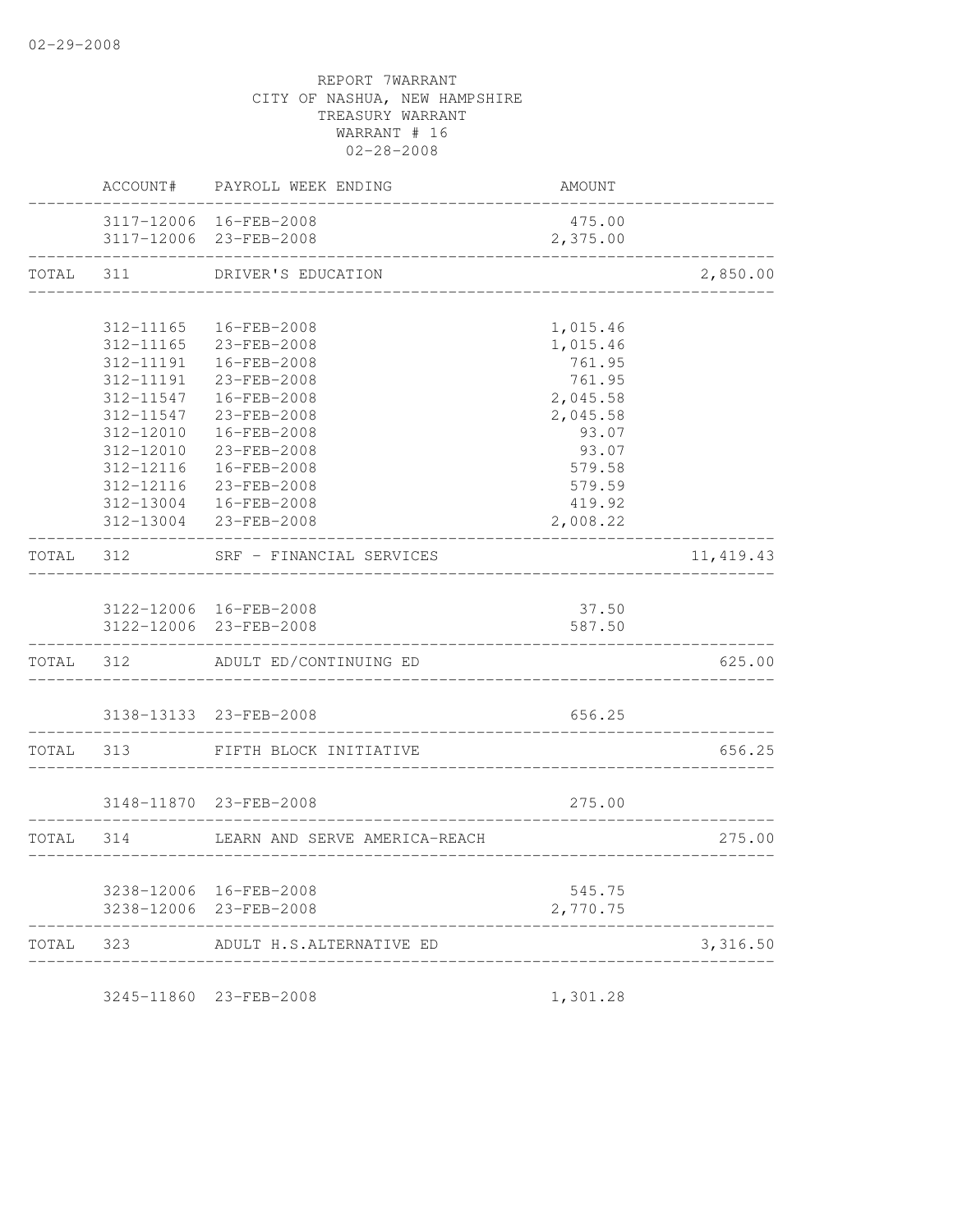|           |                                                                            | ACCOUNT# PAYROLL WEEK ENDING                                                                                                                                                                                                                                                                                                                                                   | AMOUNT                                                                                                                                                                                           |           |
|-----------|----------------------------------------------------------------------------|--------------------------------------------------------------------------------------------------------------------------------------------------------------------------------------------------------------------------------------------------------------------------------------------------------------------------------------------------------------------------------|--------------------------------------------------------------------------------------------------------------------------------------------------------------------------------------------------|-----------|
|           |                                                                            | TOTAL 324 YOUTH SAFE HAVEN-PAL                                                                                                                                                                                                                                                                                                                                                 | _______________________                                                                                                                                                                          | 1,301.28  |
|           |                                                                            | 3249-19230 23-FEB-2008                                                                                                                                                                                                                                                                                                                                                         | 200.00                                                                                                                                                                                           |           |
| TOTAL 324 |                                                                            | LAEP - WAIT TRAINING                                                                                                                                                                                                                                                                                                                                                           |                                                                                                                                                                                                  | 200.00    |
|           |                                                                            | 3278-12006 23-FEB-2008                                                                                                                                                                                                                                                                                                                                                         | 150.00                                                                                                                                                                                           |           |
|           | TOTAL 327                                                                  | ADULT H.S.SPECIAL NEEDS GRANT                                                                                                                                                                                                                                                                                                                                                  |                                                                                                                                                                                                  | 150.00    |
|           | 331-11552<br>331-11561<br>331-11561<br>331-11567<br>331-11567<br>331-12115 | 331-11250  16-FEB-2008<br>331-11250 23-FEB-2008<br>331-11552  16-FEB-2008<br>23-FEB-2008<br>16-FEB-2008<br>23-FEB-2008<br>16-FEB-2008<br>23-FEB-2008<br>16-FEB-2008<br>331-12115 23-FEB-2008<br>331-13038 23-FEB-2008<br>331-13044  16-FEB-2008<br>331-13044 23-FEB-2008<br>331-15002  16-FEB-2008<br>331-15002 23-FEB-2008<br>331-18036  16-FEB-2008<br>331-18036 23-FEB-2008 | 654.88<br>654.89<br>$-3,035.11$<br>952.92<br>1,079.54<br>1,079.54<br>$-3,578.08$<br>1,366.91<br>527.23<br>527.23<br>260.64<br>2,525.81<br>5,476.32<br>$-16.04$<br>667.57<br>2,293.42<br>6,831.85 |           |
|           | ----------------                                                           | TOTAL 331 SRF - POLICE DEPARTMENT                                                                                                                                                                                                                                                                                                                                              |                                                                                                                                                                                                  | 18,269.52 |
|           |                                                                            | 332-13004 23-FEB-2008<br>332-18084 23-FEB-2008                                                                                                                                                                                                                                                                                                                                 | 111.16<br>159.86                                                                                                                                                                                 |           |
| TOTAL     | 332                                                                        | SRF - FIRE DEPARTMENT                                                                                                                                                                                                                                                                                                                                                          |                                                                                                                                                                                                  | 271.02    |
|           |                                                                            | 3334-13133 16-FEB-2008<br>3334-13133 23-FEB-2008                                                                                                                                                                                                                                                                                                                               | 45.16<br>$-45.16$                                                                                                                                                                                |           |
| TOTAL 333 |                                                                            |                                                                                                                                                                                                                                                                                                                                                                                |                                                                                                                                                                                                  |           |
|           |                                                                            | 3338-12201 16-FEB-2008                                                                                                                                                                                                                                                                                                                                                         | 124.00                                                                                                                                                                                           |           |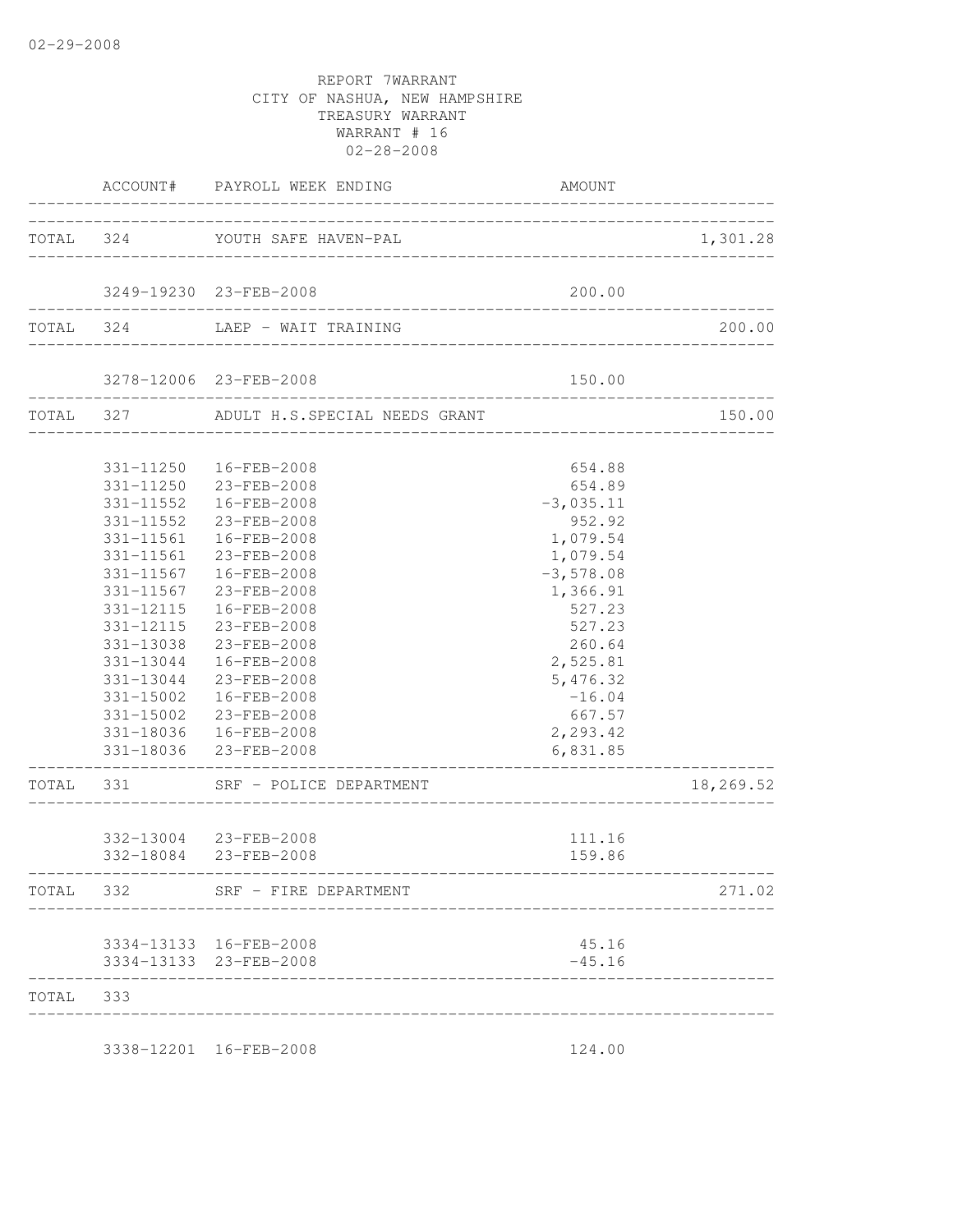|           |           | ACCOUNT# PAYROLL WEEK ENDING                         | AMOUNT             |           |
|-----------|-----------|------------------------------------------------------|--------------------|-----------|
|           |           | 3338-19230 16-FEB-2008<br>3338-19230 23-FEB-2008     | 56.25<br>187.50    |           |
|           |           | TOTAL 333 TITLE I SCHL IMPRV MT PLEASANT             |                    | 367.75    |
|           |           |                                                      |                    |           |
|           |           | 3348-13133 16-FEB-2008<br>3348-13133 23-FEB-2008     | 354.54<br>1,653.27 |           |
|           |           | TOTAL 334 TITLE I SCHL IMPRV AMHERST ST              |                    | 2,007.81  |
|           |           |                                                      |                    |           |
|           |           | 3358-11870 23-FEB-2008                               | 22,983.36          |           |
|           |           | 3358-12006 23-FEB-2008                               | $-21, 370.46$      |           |
|           |           | 3358-12078  16-FEB-2008                              | 1,675.00           |           |
|           |           | 3358-12078 23-FEB-2008                               | 1,156.25           |           |
|           |           | 3358-19213 16-FEB-2008                               | 37.50              |           |
|           |           | 3358-19213 23-FEB-2008                               | $-37.50$           |           |
|           |           | 3358-19230 16-FEB-2008                               | 248.00             |           |
|           |           | 3358-19230 23-FEB-2008                               | 631.00             |           |
| TOTAL     | 335       | TITLE IB READ 1ST MT PLEASANT<br>___________________ |                    | 5, 323.15 |
|           |           |                                                      |                    |           |
|           |           | 341-11107  16-FEB-2008                               | 702.26             |           |
|           |           | 341-11107 23-FEB-2008                                | 702.26             |           |
|           | 341-11235 | 16-FEB-2008                                          | 1,941.86           |           |
|           | 341-11235 | 23-FEB-2008                                          | 1,941.85           |           |
|           | 341-11346 | 16-FEB-2008                                          | 217.70             |           |
|           | 341-11346 | 23-FEB-2008                                          | 217.70             |           |
|           | 341-12037 | 16-FEB-2008                                          | 104.90             |           |
|           | 341-12037 | 23-FEB-2008                                          | 104.90             |           |
|           |           | 341-12101  16-FEB-2008                               | 389.60             |           |
|           |           | 341-12101 23-FEB-2008                                | 389.60             |           |
| TOTAL 341 |           | SRF - COMMUNITY SERVICES                             |                    | 6,712.63  |
|           |           |                                                      |                    |           |
|           | 342-11584 | 16-FEB-2008                                          | 1,810.58           |           |
|           | 342-11584 | 23-FEB-2008                                          | 1,810.57           |           |
|           | 342-12000 | 16-FEB-2008                                          | 569.18             |           |
|           | 342-12000 | 23-FEB-2008                                          | 569.19             |           |
|           | 342-12040 | 16-FEB-2008                                          | 927.98             |           |
|           | 342-12040 | 23-FEB-2008                                          | 927.99             |           |
|           | 342-12081 | 16-FEB-2008                                          | 59.23              |           |
|           | 342-12081 | 23-FEB-2008                                          | 50.28              |           |
|           | 342-12113 | 16-FEB-2008                                          | 194.67             |           |
|           | 342-12113 | 23-FEB-2008                                          | 194.67             |           |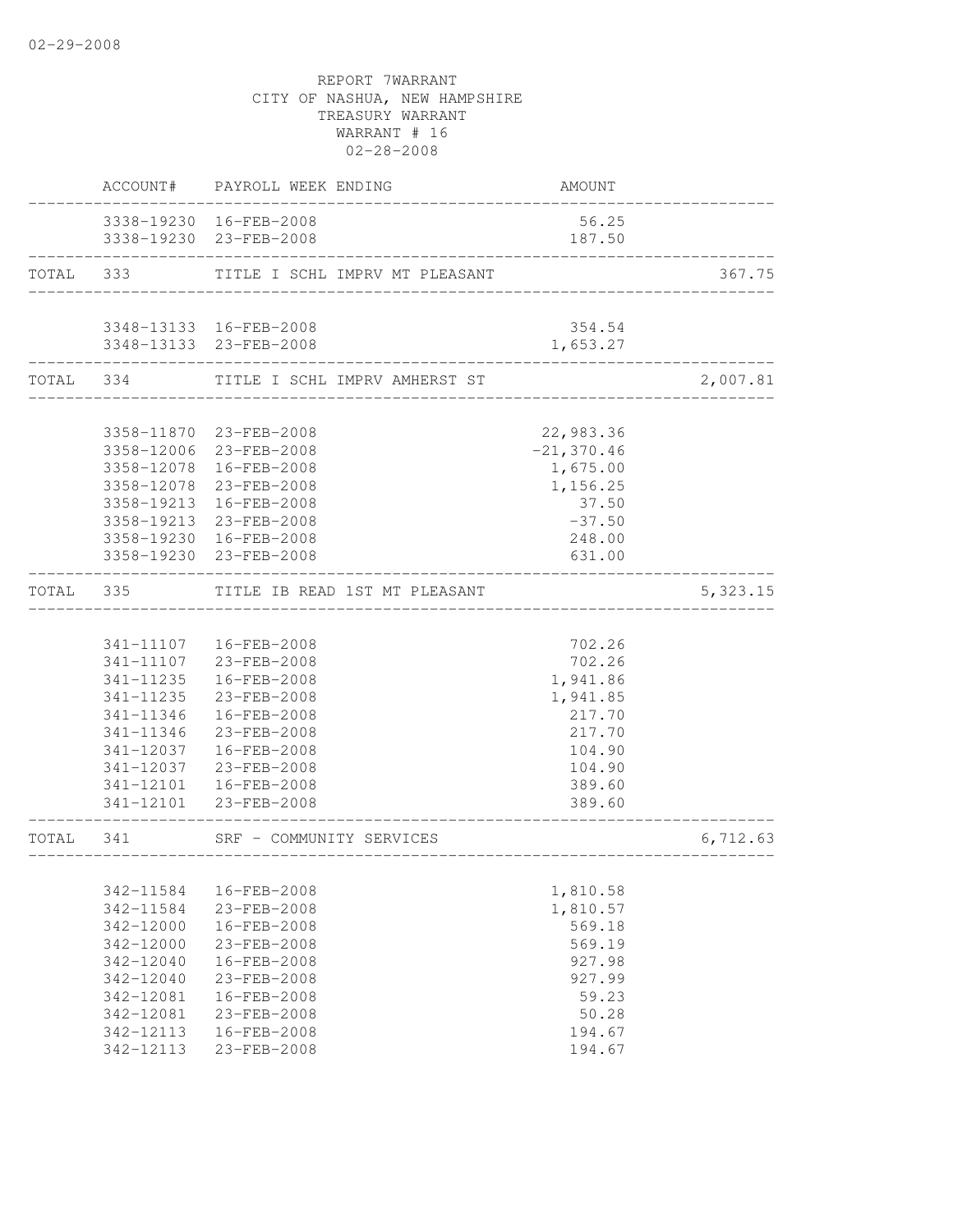|           | ACCOUNT#   | PAYROLL WEEK ENDING                             | AMOUNT                                   |           |
|-----------|------------|-------------------------------------------------|------------------------------------------|-----------|
|           |            | 342-12582  16-FEB-2008<br>342-12582 23-FEB-2008 | 123.51<br>123.51<br>-------------------- |           |
|           | TOTAL 342  | SRF - COMMUNITY HEALTH                          | ______________________________________   | 7,361.36  |
|           |            | 3440-12078 23-FEB-2008                          | 10,087.50                                |           |
|           | TOTAL 344  | AFTER SCHOOL PROGRAM                            |                                          | 10,087.50 |
|           |            | 3448-11162  16-FEB-2008                         | 563.38                                   |           |
|           |            | 3448-11162 23-FEB-2008                          | 621.39                                   |           |
|           |            | 3448-11860 23-FEB-2008                          | 5,740.29                                 |           |
|           |            | 3448-12006 16-FEB-2008                          | 4,809.85                                 |           |
|           |            | 3448-12006 23-FEB-2008                          | 6,624.27                                 |           |
|           |            | TOTAL 344 TITLE IV SDF 21ST CENTURY             | _________________                        | 18,359.18 |
|           |            | 3508-11726 23-FEB-2008                          | 21,576.67                                |           |
|           |            | 3508-12201 16-FEB-2008                          | 186.00                                   |           |
|           |            | 3508-12201 23-FEB-2008                          | 62.00                                    |           |
|           |            | 3508-13133 23-FEB-2008                          |                                          |           |
|           |            | TOTAL 350 TITLE 11A TEACHER QUALITY             |                                          | 21,824.67 |
|           |            | 352-59055  16-FEB-2008                          | 386.16                                   |           |
|           |            | 352-59055 23-FEB-2008                           | 386.16                                   |           |
| TOTAL 352 |            | SRF - PARKS AND RECREATION                      | ________________                         | 772.32    |
|           |            | 3558-11870 23-FEB-2008                          |                                          |           |
|           |            | 3558-12006 16-FEB-2008                          | 2,671.69<br>646.16                       |           |
|           | 3558-12006 | 23-FEB-2008                                     | 1,615.16                                 |           |
|           | 3558-12078 | 16-FEB-2008                                     | 850.00                                   |           |
|           |            | 3558-12078 23-FEB-2008                          | 825.00                                   |           |
|           |            | 3558-13004 23-FEB-2008                          | 131.25                                   |           |
|           |            | 3558-19230 23-FEB-2008                          | 37.50                                    |           |
| TOTAL 355 |            | TITLE IB READING 1ST FES                        |                                          | 6,776.76  |
|           | 374-01127  | 16-FEB-2008                                     | 193.01                                   |           |
|           | 374-01127  | 23-FEB-2008                                     | 241.26                                   |           |
|           | 374-01210  | 16-FEB-2008                                     | 1,726.11                                 |           |
|           |            |                                                 |                                          |           |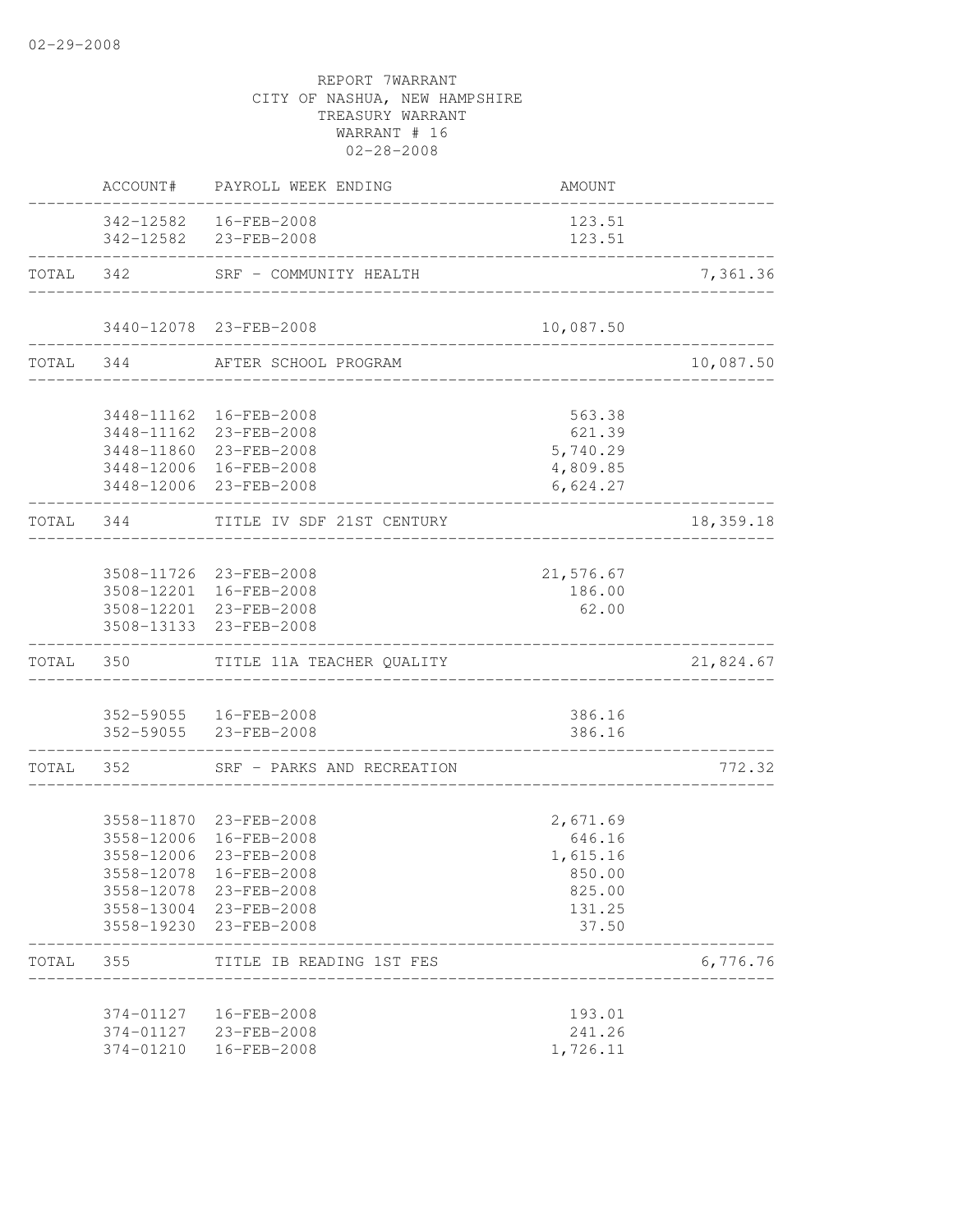| ACCOUNT#   | PAYROLL WEEK ENDING | AMOUNT                                                                                                                                                                                                                     |                                                 |
|------------|---------------------|----------------------------------------------------------------------------------------------------------------------------------------------------------------------------------------------------------------------------|-------------------------------------------------|
| 374-01210  | 23-FEB-2008         | 1,726.11                                                                                                                                                                                                                   |                                                 |
| 374-0703P  | 16-FEB-2008         | 309.92                                                                                                                                                                                                                     |                                                 |
| 374-0703P  | 23-FEB-2008         | 258.27                                                                                                                                                                                                                     |                                                 |
| 374-0704P  | 16-FEB-2008         | 404.18                                                                                                                                                                                                                     |                                                 |
| 374-0704P  | 23-FEB-2008         | 150.15                                                                                                                                                                                                                     |                                                 |
| 374-0705M  | 23-FEB-2008         | 260.00                                                                                                                                                                                                                     |                                                 |
| 374-0705P  | 16-FEB-2008         | 1,110.68                                                                                                                                                                                                                   |                                                 |
| 374-0705P  | 23-FEB-2008         | 1,279.29                                                                                                                                                                                                                   |                                                 |
| 374-07235  | 16-FEB-2008         | 470.04                                                                                                                                                                                                                     |                                                 |
| 374-07235  | 23-FEB-2008         | 226.02                                                                                                                                                                                                                     |                                                 |
| 374-0734P  | 16-FEB-2008         | 2, 117.76                                                                                                                                                                                                                  |                                                 |
| 374-0734P  | 23-FEB-2008         | 2,450.61                                                                                                                                                                                                                   |                                                 |
| 374-09003  | 16-FEB-2008         | 506.41                                                                                                                                                                                                                     |                                                 |
| 374-09003  | 23-FEB-2008         | 506.41                                                                                                                                                                                                                     |                                                 |
| 374-11131  | 16-FEB-2008         | 1,219.71                                                                                                                                                                                                                   |                                                 |
| 374-11131  | 23-FEB-2008         | 1,219.71                                                                                                                                                                                                                   |                                                 |
| 374-11168  | 16-FEB-2008         | 914.90                                                                                                                                                                                                                     |                                                 |
| 374-11168  | 23-FEB-2008         | 914.90                                                                                                                                                                                                                     |                                                 |
| 374-11653  |                     | 453.43                                                                                                                                                                                                                     |                                                 |
|            |                     | 453.44                                                                                                                                                                                                                     |                                                 |
| 374        |                     |                                                                                                                                                                                                                            | 19, 112.32                                      |
|            |                     | $-12.50$                                                                                                                                                                                                                   |                                                 |
| TOTAL 376  |                     |                                                                                                                                                                                                                            | $-12.50$                                        |
|            |                     |                                                                                                                                                                                                                            |                                                 |
| 3768-11726 |                     | 7,285.80                                                                                                                                                                                                                   |                                                 |
| 3768-11802 |                     | 1,886.64                                                                                                                                                                                                                   |                                                 |
| 3768-11870 | 23-FEB-2008         | 3,183.64                                                                                                                                                                                                                   |                                                 |
| 3768-12111 | 16-FEB-2008         | 3,136.86                                                                                                                                                                                                                   |                                                 |
| 3768-12111 | 23-FEB-2008         | 3,524.81                                                                                                                                                                                                                   |                                                 |
| 3768-12126 | 16-FEB-2008         | 417.60                                                                                                                                                                                                                     |                                                 |
| 3768-12126 | 23-FEB-2008         | 522.00                                                                                                                                                                                                                     |                                                 |
| 3768-12135 | 23-FEB-2008         | 37.12                                                                                                                                                                                                                      |                                                 |
|            |                     | 39, 335.59                                                                                                                                                                                                                 |                                                 |
| 3768-12201 |                     | 124.00                                                                                                                                                                                                                     |                                                 |
| 3768-12201 |                     | 310.00                                                                                                                                                                                                                     |                                                 |
| 3768-13133 |                     | 646.15                                                                                                                                                                                                                     |                                                 |
| 3768-13133 | 23-FEB-2008         | 3,062.50                                                                                                                                                                                                                   |                                                 |
| 3768-19000 |                     | 1,517.52                                                                                                                                                                                                                   |                                                 |
| 3768-19000 | 23-FEB-2008         | 3,655.81                                                                                                                                                                                                                   |                                                 |
| 376        | TITLE I ESEA        |                                                                                                                                                                                                                            | 68,646.04                                       |
|            |                     | 16-FEB-2008<br>374-11653 23-FEB-2008<br>SRF - URBAN PROGRAMS<br>3767-13133 23-FEB-2008<br>TITLE I ESEA<br>23-FEB-2008<br>23-FEB-2008<br>3768-12198 23-FEB-2008<br>16-FEB-2008<br>23-FEB-2008<br>16-FEB-2008<br>16-FEB-2008 | _________________<br>__________________________ |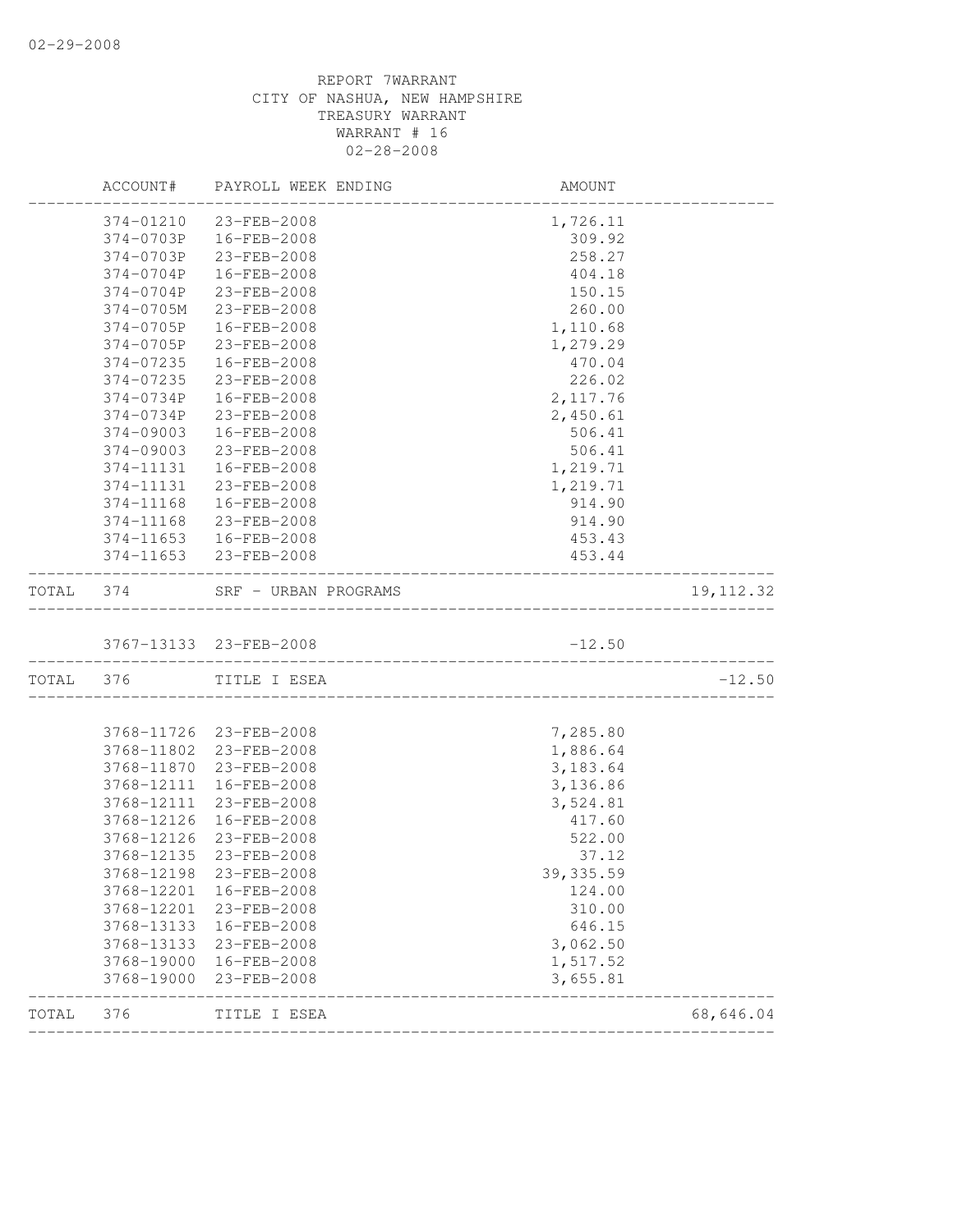|           | ACCOUNT#  | PAYROLL WEEK ENDING                                                        | AMOUNT                         |           |
|-----------|-----------|----------------------------------------------------------------------------|--------------------------------|-----------|
|           |           | 3778-13133 16-FEB-2008<br>3778-13133 23-FEB-2008                           | 1,068.75<br>3,922.50           |           |
| TOTAL     | 377       | TITLE III ENHANCE ENG LANGUAGE                                             |                                | 4,991.25  |
|           |           | 3888-12126 16-FEB-2008<br>3888-12126 23-FEB-2008                           | 225.45<br>225.45               |           |
| TOTAL     | 388       | TITLE V INNOVATIVE PROGRAMS                                                |                                | 450.90    |
|           |           | 3908-11726 23-FEB-2008<br>3908-12198 23-FEB-2008<br>3908-13133 23-FEB-2008 | 1,428.77<br>637.01<br>637.50   |           |
| TOTAL     | 390       | VOC ED SECONDARY PERKINS                                                   |                                | 2,703.28  |
|           |           | 3927-13133 23-FEB-2008                                                     | 225.00                         |           |
| TOTAL 392 |           | CULINARY ARTS                                                              |                                | 225.00    |
|           |           | 3937-19000 23-FEB-2008                                                     | 757.45                         |           |
|           | TOTAL 393 | DAY CARE                                                                   |                                | 757.45    |
|           |           | 3958-11726 23-FEB-2008<br>3958-11860 23-FEB-2008<br>3958-12201 23-FEB-2008 | 60,704.99<br>1,782.69<br>62.00 |           |
| TOTAL     | 395       | IDEA BASIC SPEC ED                                                         |                                | 62,549.68 |
|           |           | 3968-11726 23-FEB-2008                                                     | 2,372.42                       |           |
| TOTAL     | 396       | IDEA PRESCHOOL SPEC ED                                                     |                                | 2,372.42  |
|           |           | 3977-12111 16-FEB-2008<br>3977-12111 23-FEB-2008<br>3977-13137 23-FEB-2008 | 7,318.77<br>7,086.08<br>48.68  |           |
| TOTAL     | 397       | SPECIAL ED LOCAL                                                           |                                | 14,453.53 |
|           |           |                                                                            |                                |           |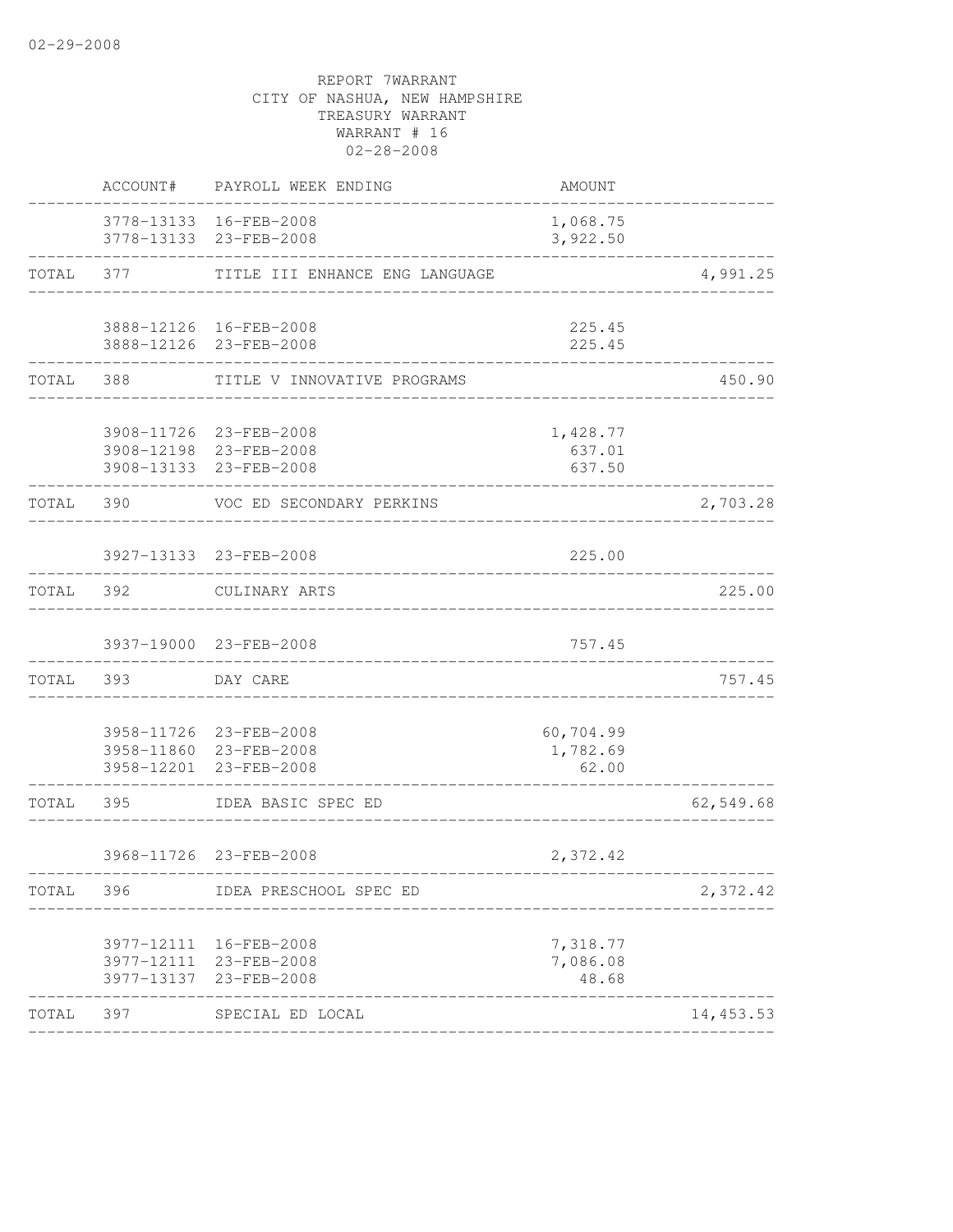|  | IAI H | 7 N L<br>N.<br> | M <sub>C</sub><br>l IXI |
|--|-------|-----------------|-------------------------|
|  |       |                 | ____                    |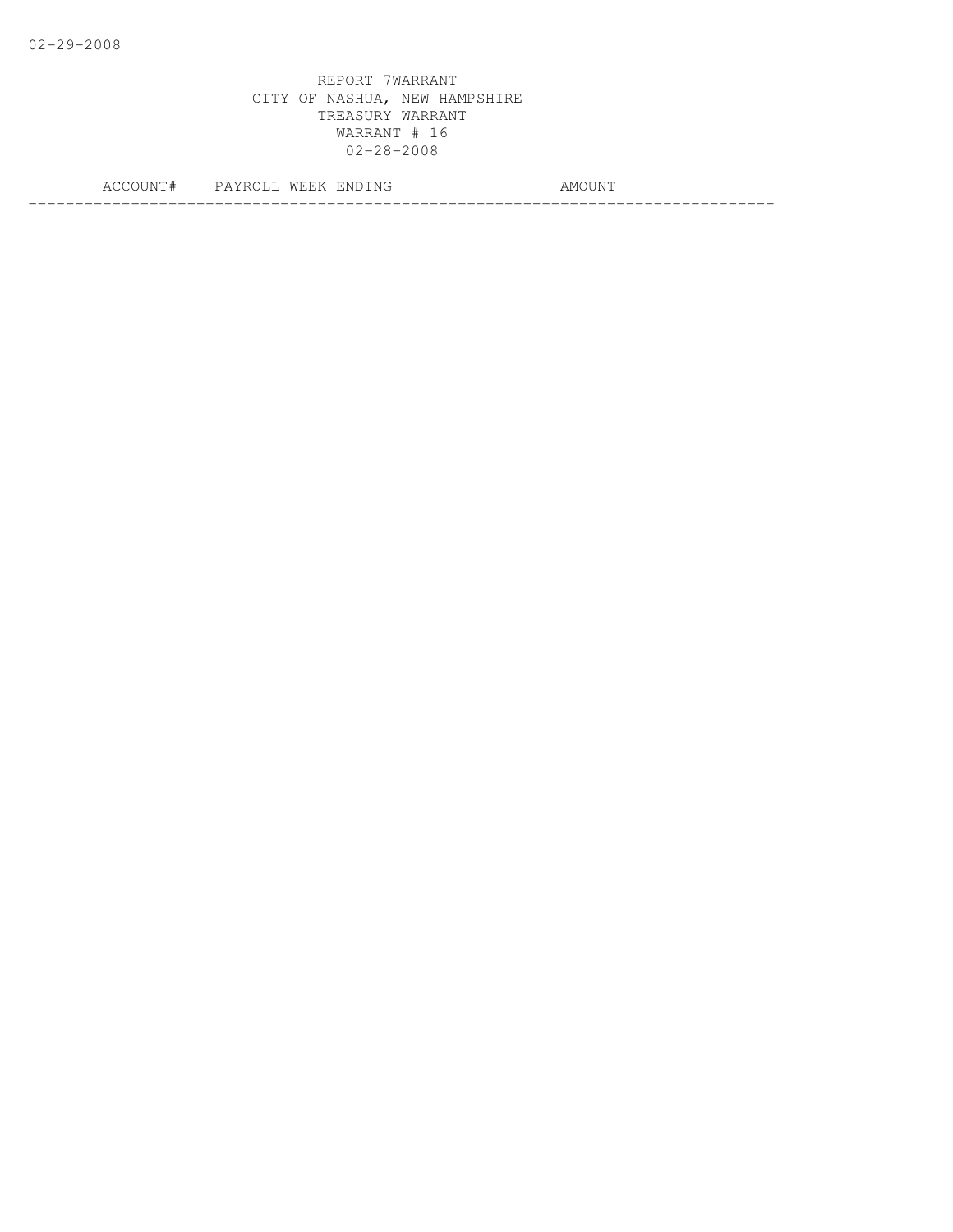|       | ACCOUNT#      | PAYROLL WEEK ENDING                             | AMOUNT             |           |
|-------|---------------|-------------------------------------------------|--------------------|-----------|
|       | 501-11033     | 16-FEB-2008                                     | 769.94             |           |
|       | 501-11033     | 23-FEB-2008                                     | 769.94             |           |
|       | 501-11470     | 16-FEB-2008                                     | 478.98             |           |
|       | 501-11470     | 23-FEB-2008                                     | 798.30             |           |
|       | 501-11471     | 16-FEB-2008                                     | 1,864.88           |           |
|       | 501-11471     | 23-FEB-2008                                     | 1,864.89           |           |
|       | 501-11611     | 16-FEB-2008                                     | 493.52             |           |
|       | 501-11611     | 23-FEB-2008                                     | 493.54             |           |
| TOTAL | 501           | MAYOR'S OFFICE                                  |                    | 7,533.99  |
|       |               |                                                 |                    |           |
|       | 502-11113     | 16-FEB-2008                                     | 1,471.30           |           |
|       | 502-11113     | 23-FEB-2008                                     | 1,471.30           |           |
|       | 502-11195     | 16-FEB-2008                                     | 1,941.86           |           |
|       | $502 - 11195$ | 23-FEB-2008                                     | 1,941.85           |           |
|       | 502-11219     | 16-FEB-2008                                     | 1,715.72           |           |
|       | 502-11219     | 23-FEB-2008                                     | 1,715.72           |           |
|       | 502-11518     | 16-FEB-2008                                     | 1,569.35           |           |
|       | 502-11518     | 23-FEB-2008                                     | 1,569.35           |           |
| TOTAL | 502           | LEGAL DEPARTMENT                                |                    | 13,396.45 |
|       |               |                                                 |                    |           |
|       | 503-11071     | 16-FEB-2008                                     | 1,153.52           |           |
|       |               | 503-11071 23-FEB-2008<br>503-12092  16-FEB-2008 | 1,153.52<br>476.66 |           |
|       | 503-12092     | 23-FEB-2008                                     | 476.66             |           |
| TOTAL | 503           | BOARD OF ALDERMEN                               |                    | 3,260.36  |
|       |               |                                                 |                    |           |
|       | 507-82010     | 23-FEB-2008                                     | 546.13             |           |
| TOTAL | 507           | PENSIONS                                        |                    | 546.13    |
|       |               |                                                 |                    |           |
|       |               | 511-11103 16-FEB-2008                           | 685.81             |           |
|       |               | 511-11103 23-FEB-2008                           | 685.81             |           |
| TOTAL | 511           | ADMINISTRATIVE SERVICES                         |                    | 1,371.62  |
|       | 512-11005     | 16-FEB-2008                                     | 843.19             |           |
|       | 512-11005     | 23-FEB-2008                                     | 843.19             |           |
|       | 512-11050     | 16-FEB-2008                                     | 690.29             |           |
|       | 512-11064     | 16-FEB-2008                                     | 927.41             |           |
|       | 512-11064     | 23-FEB-2008                                     | 927.42             |           |
|       |               |                                                 |                    |           |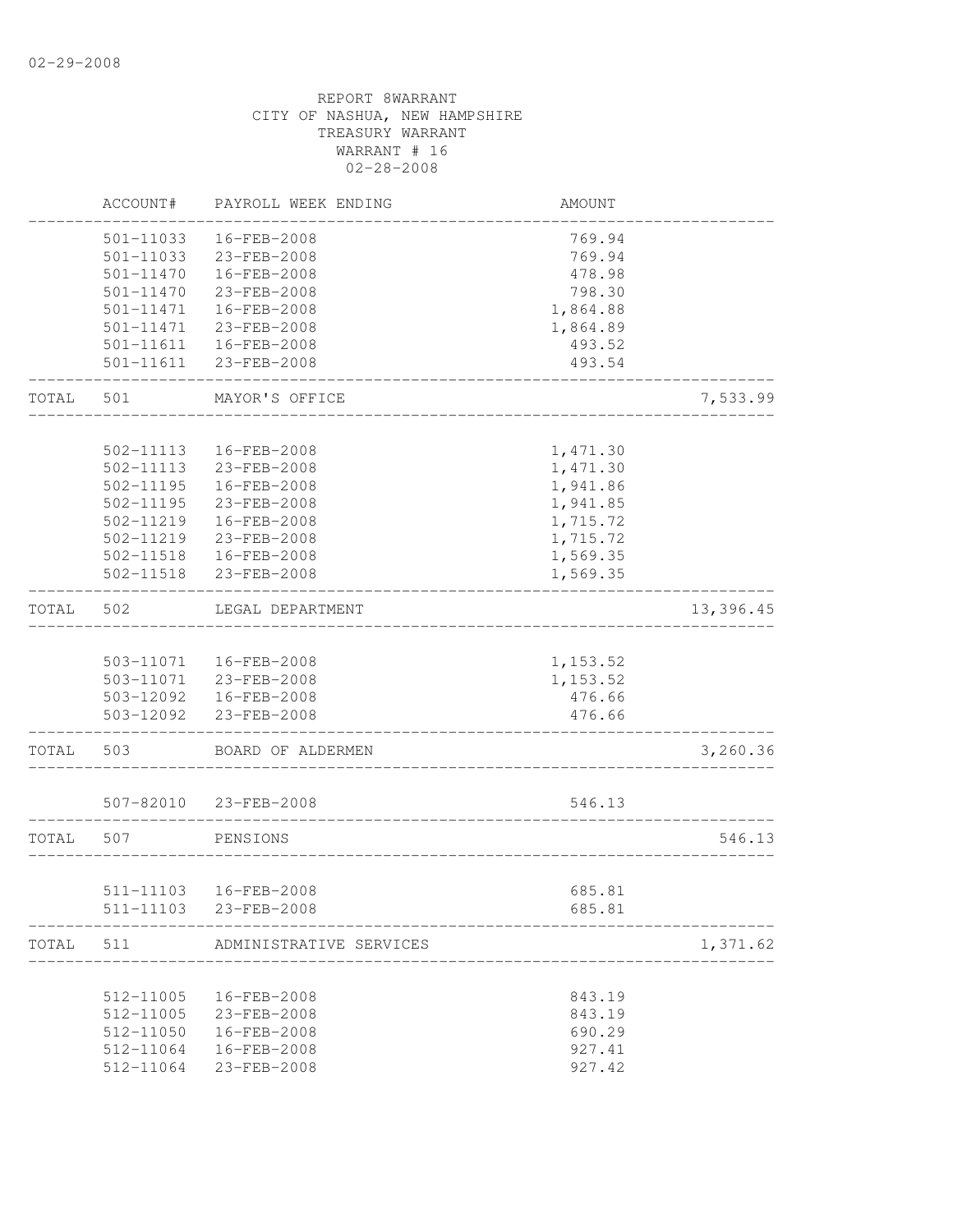|           |               | ACCOUNT# PAYROLL WEEK ENDING | AMOUNT    |
|-----------|---------------|------------------------------|-----------|
|           |               | 512-11073  16-FEB-2008       | 2,196.71  |
|           | 512-11073     | 23-FEB-2008                  | 2,196.70  |
|           | 512-11165     | 16-FEB-2008                  | 1,864.80  |
|           | $512 - 11165$ | 23-FEB-2008                  | 1,904.76  |
|           | 512-11173     | 16-FEB-2008                  | 1,324.88  |
|           | 512-11173     | 23-FEB-2008                  | 1,324.89  |
|           | 512-11177     | 16-FEB-2008                  | 1,885.72  |
|           | 512-11177     | 23-FEB-2008                  | 1,885.71  |
|           | 512-11222     | 16-FEB-2008                  | 929.72    |
|           | 512-11222     | 23-FEB-2008                  | 929.72    |
|           | 512-11224     | $16 - FEB - 2008$            | 924.98    |
|           | 512-11224     | 23-FEB-2008                  | 924.98    |
|           | 512-11232     | 16-FEB-2008                  | 975.38    |
|           | 512-11232     | 23-FEB-2008                  | 975.39    |
|           | 512-11265     | 16-FEB-2008                  | 809.99    |
|           | 512-11265     | 23-FEB-2008                  | 809.99    |
|           | 512-11531     | 16-FEB-2008                  | 1,546.58  |
|           | 512-11531     | 23-FEB-2008                  | 1,546.57  |
|           | 512-11581     | 16-FEB-2008                  |           |
|           | 512-11581     | 23-FEB-2008                  |           |
|           | 512-11714     | 16-FEB-2008                  | 877.27    |
|           | 512-11714     | 23-FEB-2008                  | 877.26    |
|           | 512-11740     | 16-FEB-2008                  | 1,529.82  |
|           | 512-11740     | 23-FEB-2008                  | 1,529.82  |
|           | 512-12010     | 16-FEB-2008                  | 279.21    |
|           | 512-12010     | 23-FEB-2008                  | 279.21    |
|           | 512-12019     | 16-FEB-2008                  | 961.38    |
|           | 512-12019     | 23-FEB-2008                  | 961.38    |
|           | 512-12033     | 16-FEB-2008                  | 564.47    |
|           | 512-12033     | 23-FEB-2008                  | 564.47    |
|           | 512-12052     | 16-FEB-2008                  | 496.90    |
|           | 512-12052     | 23-FEB-2008                  | 503.16    |
|           | 512-12056     | 16-FEB-2008                  | 454.71    |
|           | 512-12056     | 23-FEB-2008                  | 467.83    |
|           | 512-12749     | 16-FEB-2008                  | 571.82    |
|           | 512-12749     | 23-FEB-2008                  | 571.81    |
|           | 512-13004     | 16-FEB-2008                  | 5.72      |
|           | 512-13004     | 23-FEB-2008                  | 26.52     |
| TOTAL 512 |               | FINANCIAL SERVICES           | 40,711.73 |
|           |               |                              |           |
|           | 513-11117     | 16-FEB-2008                  | 1,489.36  |
|           | 513-11117     | 23-FEB-2008                  | 1,489.36  |
|           | 513-11171     | 16-FEB-2008                  | 1,624.09  |
|           | 513-11171     | 23-FEB-2008                  | 3,149.86  |
|           | 513-11213     | 16-FEB-2008                  | 767.90    |
|           | 513-11213     | 23-FEB-2008                  | 1,219.71  |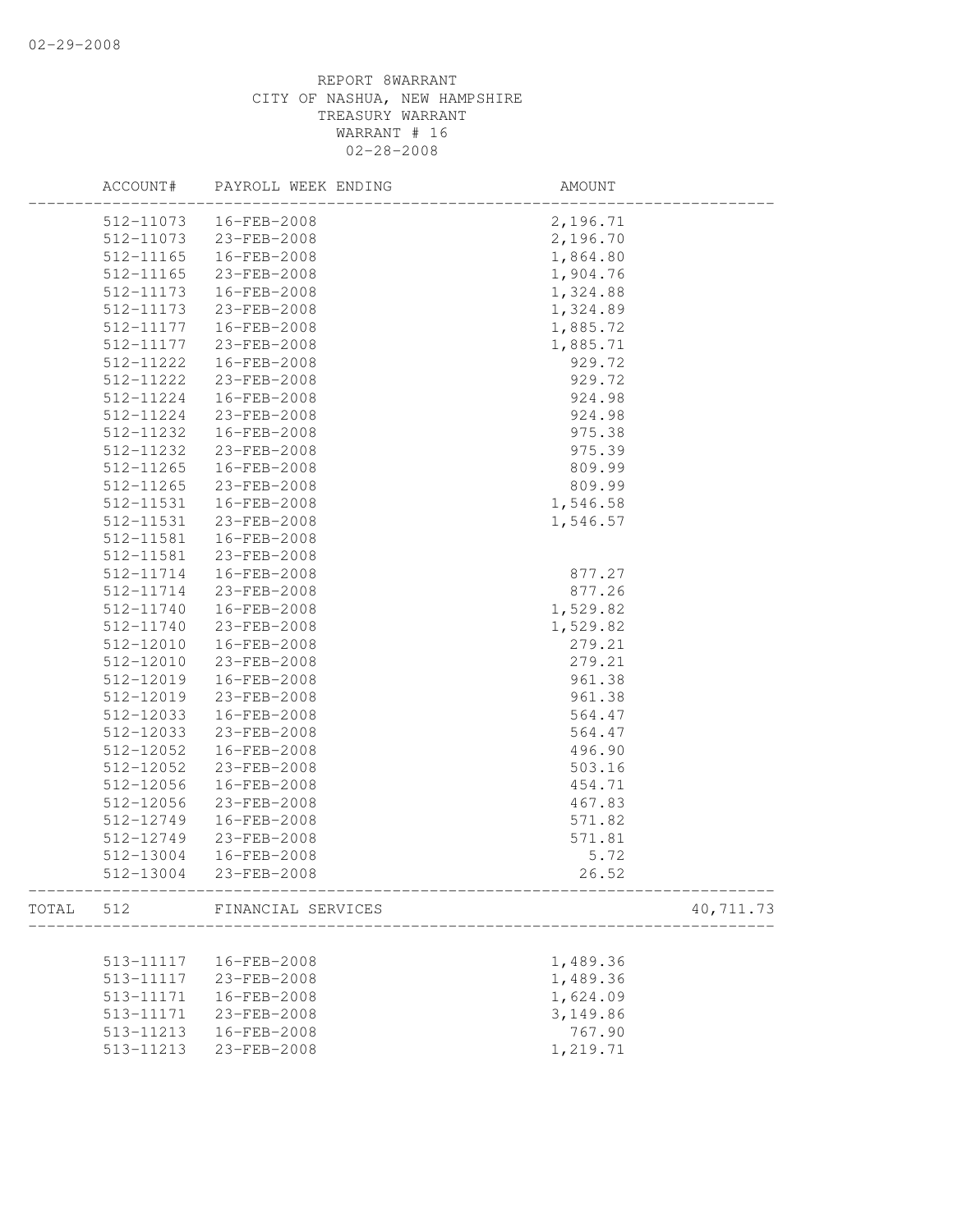|           |                        | ACCOUNT# PAYROLL WEEK ENDING | AMOUNT           |           |
|-----------|------------------------|------------------------------|------------------|-----------|
|           |                        | 513-11223  16-FEB-2008       | 722.31           |           |
|           |                        | 513-11223 23-FEB-2008        | 722.31           |           |
|           |                        | 513-12108  16-FEB-2008       |                  |           |
| TOTAL 513 |                        | CITY CLERK'S OFFICE          |                  | 11,184.90 |
|           |                        |                              |                  |           |
|           |                        | 515-11031  16-FEB-2008       | 1,014.26         |           |
|           |                        | 515-11031 23-FEB-2008        | 1,014.26         |           |
|           |                        | 515-11350  16-FEB-2008       | 877.27           |           |
|           |                        | 515-11350 23-FEB-2008        | 877.26           |           |
|           |                        | 515-11447  16-FEB-2008       | 1,575.29         |           |
|           | 515-11447              | 23-FEB-2008                  | 1,575.29         |           |
|           |                        | 515-12001  16-FEB-2008       | 646.03           |           |
|           |                        | 515-12001 23-FEB-2008        | 646.03           |           |
|           |                        | TOTAL 515 HUMAN RESOURCES    |                  | 8,225.69  |
|           |                        |                              |                  |           |
|           |                        | 516-11147  16-FEB-2008       | 667.55           |           |
|           |                        | 516-11147 23-FEB-2008        | 667.54           |           |
|           |                        | 516-11148  16-FEB-2008       | 872.05           |           |
|           |                        | 516-11148 23-FEB-2008        | 872.06           |           |
|           | 516-11459              | 16-FEB-2008                  | 1,489.36         |           |
|           |                        | 516-11459 23-FEB-2008        | 1,489.36         |           |
|           |                        | 516-11573  16-FEB-2008       | 864.92           |           |
|           |                        | 516-11573 23-FEB-2008        | 864.92           |           |
| TOTAL 516 |                        | PURCHASING DEPARTMENT        |                  | 7,787.76  |
|           |                        |                              |                  |           |
|           | 517-11198<br>517-11198 | 16-FEB-2008<br>23-FEB-2008   | 601.38<br>601.39 |           |
|           | 517-11201              | 16-FEB-2008                  | 615.29           |           |
|           | 517-11201              | 23-FEB-2008                  | 615.29           |           |
|           | 517-11203              | 16-FEB-2008                  | 312.12           |           |
|           | 517-11203              | 23-FEB-2008                  | 557.35           |           |
|           | 517-11420              | 16-FEB-2008                  | 811.82           |           |
|           | 517-11420              | 23-FEB-2008                  | 811.82           |           |
|           | 517-12063              | 16-FEB-2008                  | 275.10           |           |
|           | 517-12063              | 23-FEB-2008                  | 275.10           |           |
|           | 517-13020              | 16-FEB-2008                  | 146.59           |           |
| TOTAL     | 517                    | BUILDING MAINT - CITY ADMIN  |                  | 5,623.25  |
|           |                        |                              |                  |           |
|           | 518-11130              | 16-FEB-2008                  | 786.81           |           |
|           | 518-11130              | 23-FEB-2008                  | 786.81           |           |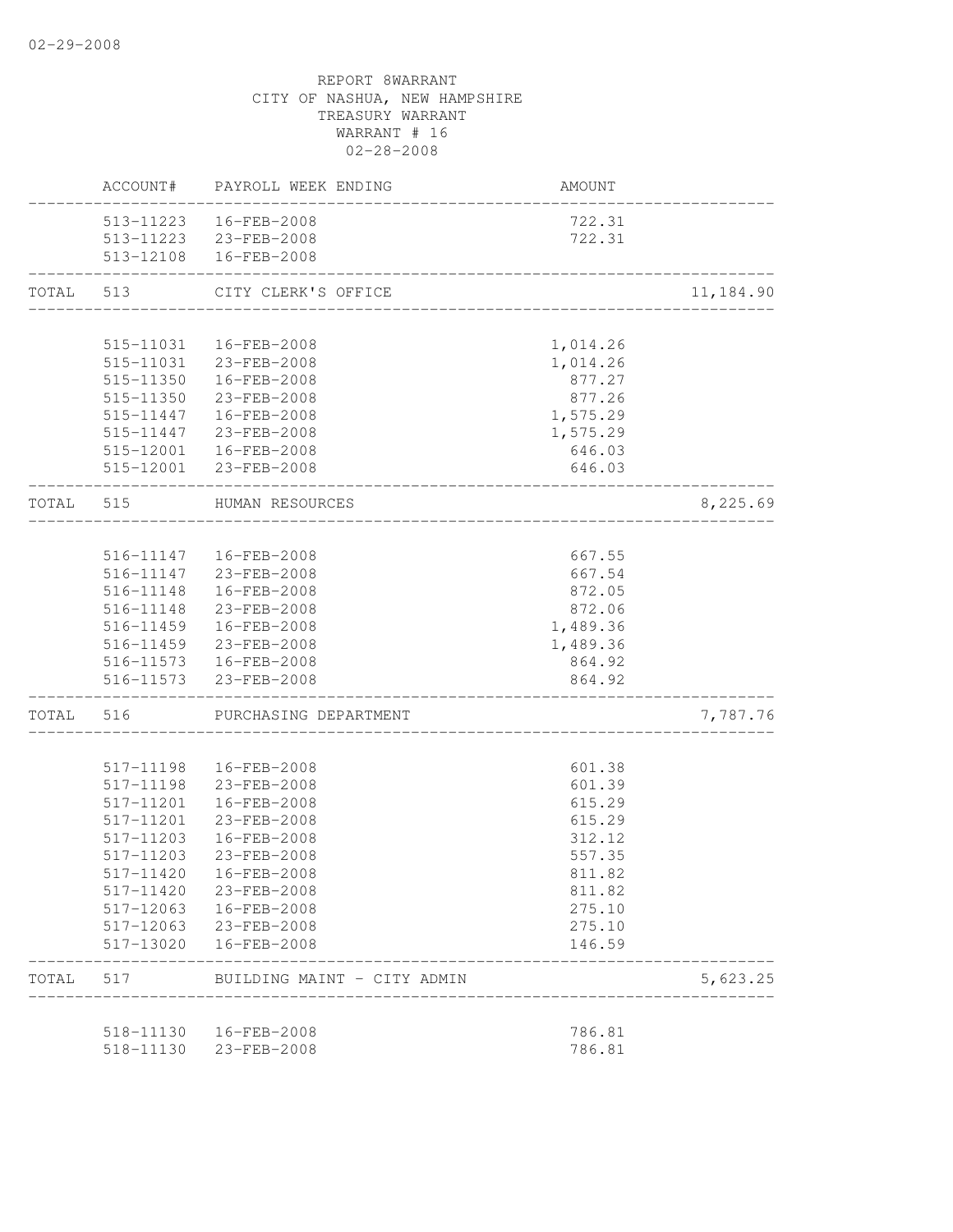|       | ACCOUNT#  | PAYROLL WEEK ENDING        | AMOUNT   |           |
|-------|-----------|----------------------------|----------|-----------|
|       |           | 518-11441  16-FEB-2008     | 1,324.88 |           |
|       |           | 518-11441 23-FEB-2008      | 1,324.89 |           |
|       | 518-11540 | 16-FEB-2008                | 988.21   |           |
|       | 518-11540 | 23-FEB-2008                | 988.21   |           |
|       | 518-11578 | 16-FEB-2008                | 909.83   |           |
|       | 518-11578 | 23-FEB-2008                | 909.84   |           |
|       | 518-11589 | 16-FEB-2008                | 985.14   |           |
|       |           | 518-11589 23-FEB-2008      | 985.14   |           |
| TOTAL | 518       | INSURANCE - ADMINISTRATION |          | 9,989.76  |
|       |           |                            |          |           |
|       | 519-11014 | 16-FEB-2008                | 1,033.06 |           |
|       | 519-11014 | 23-FEB-2008                | 1,033.05 |           |
|       | 519-11016 | 16-FEB-2008                | 906.86   |           |
|       | 519-11016 | 23-FEB-2008                | 906.86   |           |
|       | 519-11017 | 16-FEB-2008                | 756.67   |           |
|       | 519-11017 | 23-FEB-2008                | 756.67   |           |
|       | 519-11115 | 16-FEB-2008                | 1,819.34 |           |
|       | 519-11115 | 23-FEB-2008                | 1,819.34 |           |
|       | 519-11146 | 16-FEB-2008                | 788.28   |           |
|       | 519-11146 | 23-FEB-2008                | 788.29   |           |
|       | 519-11153 | $16 - FEB - 2008$          | 568.62   |           |
|       | 519-11153 | 23-FEB-2008                | 568.62   |           |
|       | 519-11154 | 16-FEB-2008                | 594.65   |           |
|       | 519-11154 | 23-FEB-2008                | 594.65   |           |
|       | 519-11205 | 16-FEB-2008                | 743.44   |           |
|       |           | 519-11205 23-FEB-2008      | 743.45   |           |
|       |           | 519-18006 23-FEB-2008      | 375.00   |           |
| TOTAL | 519       | ASSESSORS                  |          | 14,796.85 |
|       |           |                            |          |           |
|       | 522-11142 | 16-FEB-2008                | 1,196.92 |           |
|       | 522-11142 | 23-FEB-2008                | 1,196.91 |           |
|       | 522-11429 | 16-FEB-2008                | 1,715.71 |           |
|       | 522-11429 | 23-FEB-2008                | 1,715.72 |           |
|       | 522-11488 | 16-FEB-2008                | 1,557.27 |           |
|       | 522-11488 | 23-FEB-2008                | 1,557.26 |           |
|       | 522-11641 | 16-FEB-2008                | 1,295.88 |           |
|       | 522-11641 | 23-FEB-2008                | 1,295.89 |           |
|       | 522-11652 | 16-FEB-2008                | 1,364.20 |           |
|       | 522-11652 | 23-FEB-2008                | 1,364.20 |           |
|       | 522-11721 | 16-FEB-2008                | 1,431.78 |           |
|       | 522-11721 | 23-FEB-2008                | 1,431.78 |           |
|       | 522-11724 | 16-FEB-2008                | 1,255.87 |           |
|       | 522-11724 | 23-FEB-2008                | 1,255.86 |           |
|       | 522-11725 | 16-FEB-2008                | 919.26   |           |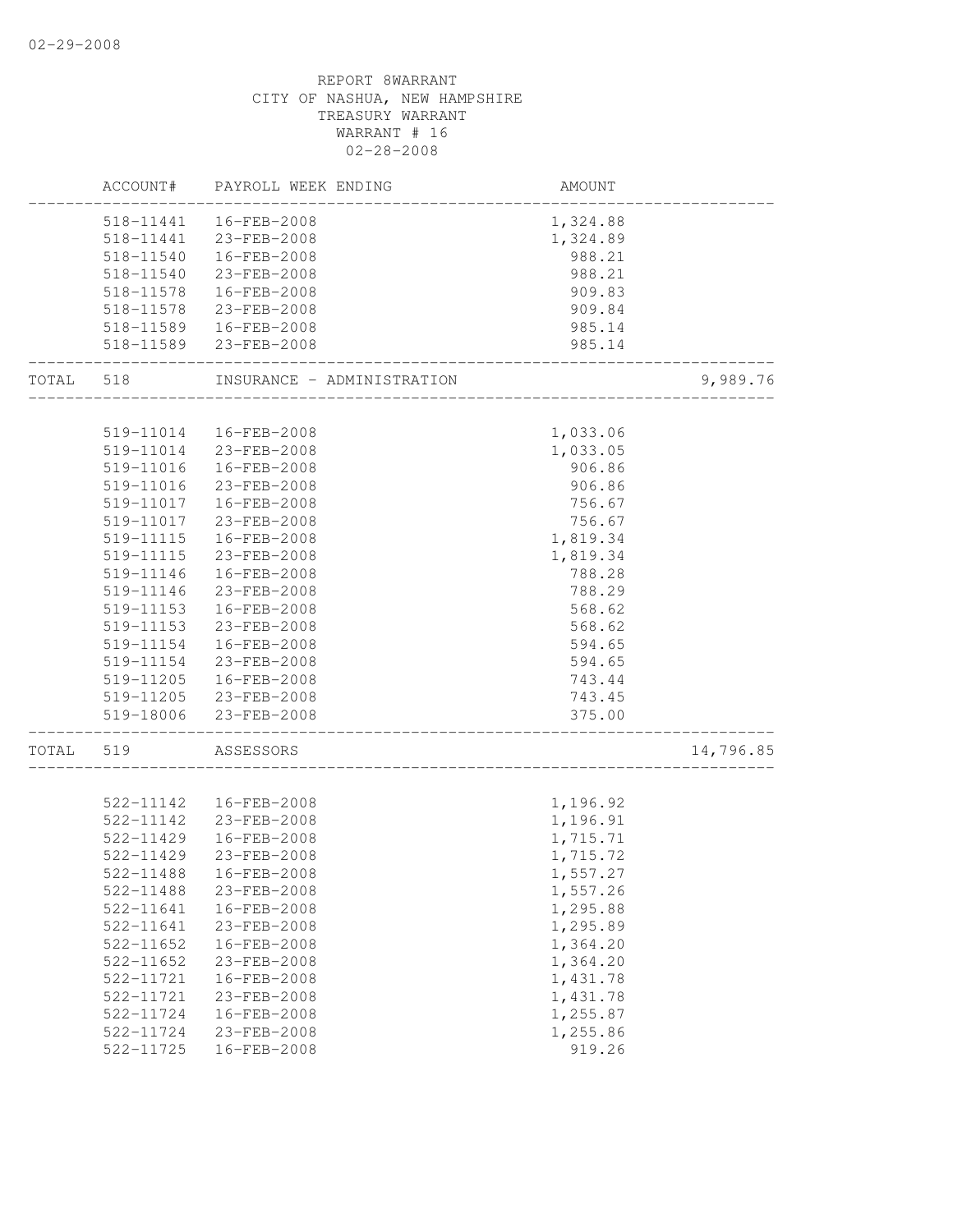|           |                     | ACCOUNT# PAYROLL WEEK ENDING | AMOUNT      |           |
|-----------|---------------------|------------------------------|-------------|-----------|
|           |                     | 522-11725 23-FEB-2008        | 919.26      |           |
|           |                     | 522-11729  16-FEB-2008       | 3,074.75    |           |
|           |                     | 522-11729 23-FEB-2008        | 3,074.76    |           |
| TOTAL 522 |                     | INFORMATION TECHNOLOGY       |             | 27,623.28 |
|           |                     |                              |             |           |
|           |                     | 523-11332  16-FEB-2008       | 924.10      |           |
|           | ___________________ | 523-11332 23-FEB-2008        | 924.10      |           |
|           | TOTAL 523 GIS       |                              |             | 1,848.20  |
|           |                     |                              |             |           |
|           |                     | 531-11065  16-FEB-2008       | 1,047.51    |           |
|           | 531-11065           | 23-FEB-2008                  | 1,047.51    |           |
|           | 531-11085           | $16 - FEB - 2008$            | 847.78      |           |
|           | 531-11085           | 23-FEB-2008                  | 847.80      |           |
|           |                     | 531-11114  16-FEB-2008       | 2, 145.15   |           |
|           |                     | 531-11114 23-FEB-2008        | 2,145.15    |           |
|           |                     | 531-11129  16-FEB-2008       | 1,835.71    |           |
|           |                     | 531-11129 23-FEB-2008        | 1,835.71    |           |
|           | 531-11164           | 16-FEB-2008                  | 1,083.77    |           |
|           | 531-11164           | 23-FEB-2008                  | 1,083.77    |           |
|           | 531-11166           | 16-FEB-2008                  | 1,276.12    |           |
|           | 531-11166           | 23-FEB-2008                  | 1,276.12    |           |
|           |                     | 531-11170  16-FEB-2008       | 1,363.20    |           |
|           |                     | 531-11170 23-FEB-2008        | 1,363.20    |           |
|           |                     | 531-11201  16-FEB-2008       | 1,237.90    |           |
|           | 531-11201           | 23-FEB-2008                  | 1,237.90    |           |
|           | 531-11203           | 16-FEB-2008                  | 554.46      |           |
|           | 531-11203           | 23-FEB-2008                  | 554.45      |           |
|           | 531-11226           | 16-FEB-2008                  | 744.22      |           |
|           | 531-11226           | 23-FEB-2008                  | 744.22      |           |
|           | 531-11398           | 16-FEB-2008                  | 577.30      |           |
|           | 531-11398           | 23-FEB-2008                  | 577.30      |           |
|           |                     | 531-11477  16-FEB-2008       | 1,236.81    |           |
|           | 531-11477           | 23-FEB-2008                  | 1,236.80    |           |
|           | 531-11489           | 16-FEB-2008                  | 1,138.55    |           |
|           | 531-11489           | 23-FEB-2008                  | 1,138.55    |           |
|           | 531-11498           | 16-FEB-2008                  | 807.60      |           |
|           | 531-11498           | 23-FEB-2008                  | 807.60      |           |
|           | 531-11516           | 16-FEB-2008                  | 790.18      |           |
|           | 531-11516           | 23-FEB-2008                  | 790.18      |           |
|           | 531-11535           | 16-FEB-2008                  | 12, 187. 14 |           |
|           | 531-11535           | 23-FEB-2008                  | 12, 187. 13 |           |
|           | 531-11537           | 16-FEB-2008                  | 13,320.96   |           |
|           | 531-11537           | 23-FEB-2008                  | 13,320.96   |           |
|           | 531-11538           | 16-FEB-2008                  | 847.79      |           |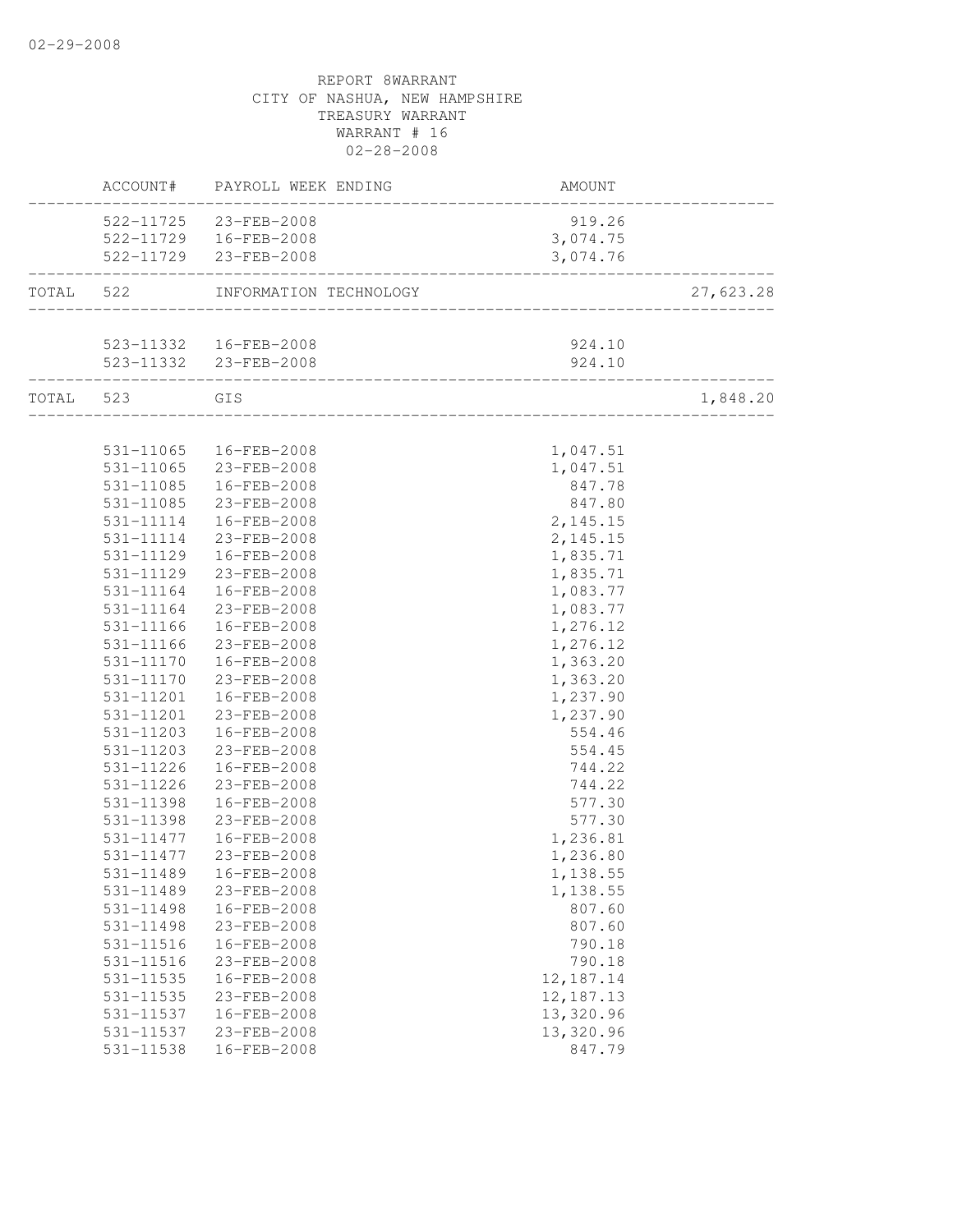| ACCOUNT#      | PAYROLL WEEK ENDING | AMOUNT    |  |
|---------------|---------------------|-----------|--|
| 531-11538     | 23-FEB-2008         | 847.79    |  |
| 531-11539     | 16-FEB-2008         | 1,446.40  |  |
| 531-11539     | 23-FEB-2008         | 1,446.40  |  |
| 531-11544     | 16-FEB-2008         | 3,887.73  |  |
| 531-11544     | 23-FEB-2008         | 3,887.74  |  |
| 531-11549     | 16-FEB-2008         | 22,798.56 |  |
| 531-11549     | 23-FEB-2008         | 5,896.80  |  |
| 531-11550     | 16-FEB-2008         | 3,929.29  |  |
| 531-11550     | 23-FEB-2008         | 528.24    |  |
| 531-11552     | 16-FEB-2008         | 7,623.20  |  |
| 531-11552     | 23-FEB-2008         | 7,481.56  |  |
| 531-11555     | 16-FEB-2008         | 25,067.19 |  |
| 531-11555     | 23-FEB-2008         | 25,067.19 |  |
| 531-11558     | 16-FEB-2008         | 66,570.79 |  |
| 531-11558     | 23-FEB-2008         | 62,606.70 |  |
| 531-11561     | 16-FEB-2008         | 19,570.75 |  |
| 531-11561     | 23-FEB-2008         | 19,578.36 |  |
| 531-11567     | 16-FEB-2008         | 35,016.85 |  |
| 531-11567     | 23-FEB-2008         | 30,071.86 |  |
| $531 - 11569$ | 16-FEB-2008         | 1,116.29  |  |
| 531-11569     | 23-FEB-2008         | 1,116.29  |  |
| 531-11618     | 16-FEB-2008         | 2,616.25  |  |
| $531 - 11618$ | 23-FEB-2008         | 2,616.24  |  |
| 531-11622     | 16-FEB-2008         | 2,752.38  |  |
| 531-11622     | 23-FEB-2008         | 2,752.40  |  |
| 531-11632     | 16-FEB-2008         | 610.55    |  |
| 531-11632     | 23-FEB-2008         | 610.55    |  |
| 531-11633     | 16-FEB-2008         | 1,363.50  |  |
| 531-11633     | 23-FEB-2008         | 1,363.50  |  |
| 531-11635     | 16-FEB-2008         | 803.90    |  |
| 531-11635     | 23-FEB-2008         | 803.90    |  |
| 531-11636     | 16-FEB-2008         | 844.70    |  |
| 531-11636     | 23-FEB-2008         | 844.70    |  |
| 531-11664     | 16-FEB-2008         | 1,076.89  |  |
| 531-11664     | 23-FEB-2008         | 1,076.89  |  |
| 531-11665     | 16-FEB-2008         | 723.03    |  |
| 531-11665     | 23-FEB-2008         | 723.03    |  |
| 531-11719     | 16-FEB-2008         | 866.50    |  |
| 531-11719     | 23-FEB-2008         | 866.50    |  |
| 531-11722     | 16-FEB-2008         | 2,185.40  |  |
| 531-11722     | 23-FEB-2008         | 2,185.40  |  |
| 531-11732     | 16-FEB-2008         | 1,131.25  |  |
| 531-11732     | 23-FEB-2008         | 1,131.25  |  |
| 531-11733     | 16-FEB-2008         | 2,088.55  |  |
| 531-11733     | 23-FEB-2008         | 2,088.55  |  |
| 531-12020     | 16-FEB-2008         | 879.88    |  |
| 531-12020     | 23-FEB-2008         | 879.88    |  |
| 531-12042     | 16-FEB-2008         | 1,735.45  |  |
|               |                     |           |  |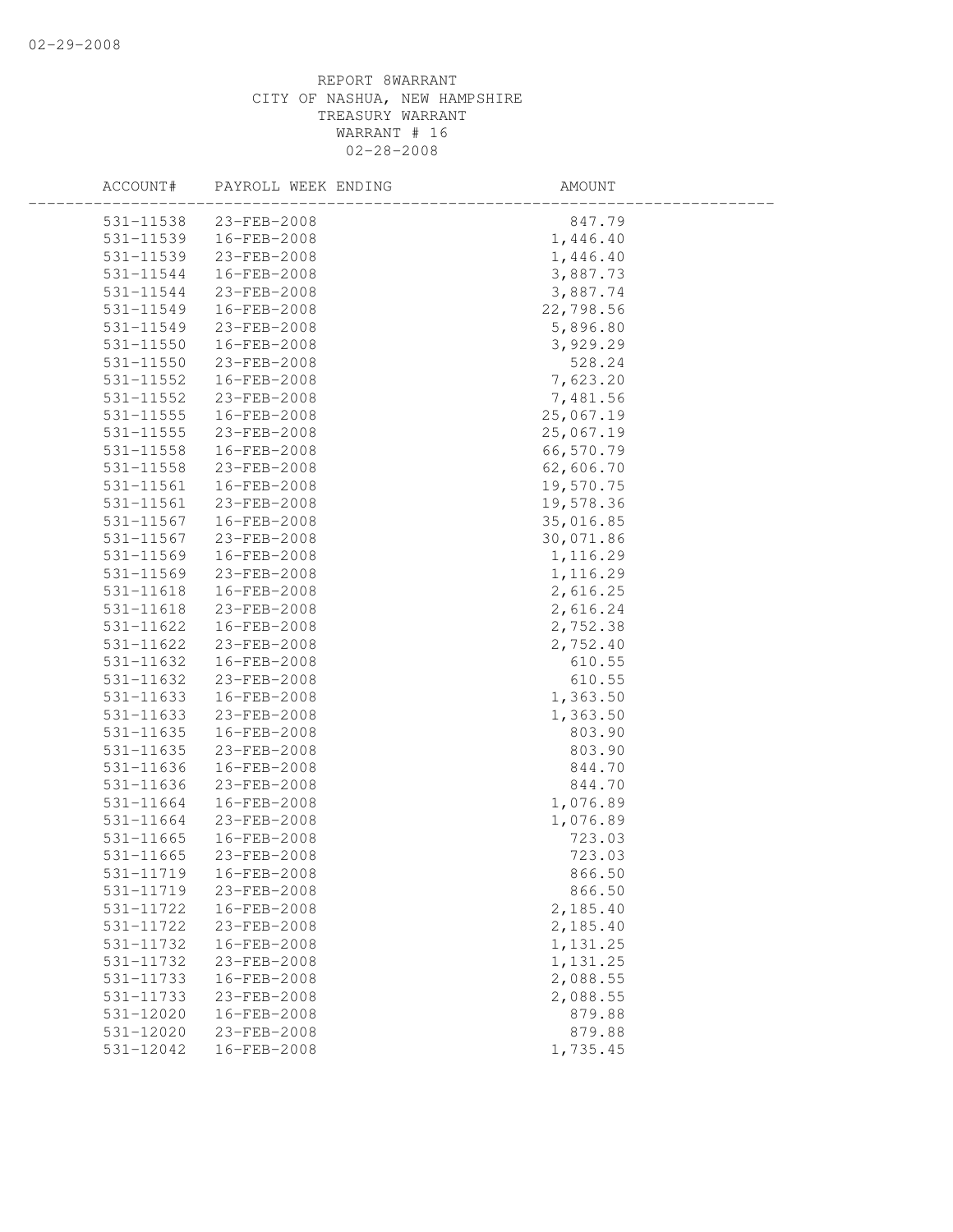|       | ACCOUNT#  | PAYROLL WEEK ENDING | AMOUNT    |            |
|-------|-----------|---------------------|-----------|------------|
|       | 531-12042 | 23-FEB-2008         | 2,652.46  |            |
|       | 531-12066 | 16-FEB-2008         | 632.50    |            |
|       | 531-12066 | 23-FEB-2008         | 632.50    |            |
|       | 531-12068 | $16 - FEB - 2008$   | 1,418.78  |            |
|       | 531-12068 | 23-FEB-2008         | 1,418.78  |            |
|       | 531-12071 | 16-FEB-2008         | 243.91    |            |
|       | 531-12071 | 23-FEB-2008         | 243.91    |            |
|       | 531-12119 | 16-FEB-2008         | 1,065.25  |            |
|       | 531-12119 | 23-FEB-2008         | 1,065.25  |            |
|       | 531-13004 | 16-FEB-2008         | 2,837.55  |            |
|       | 531-13004 | 23-FEB-2008         | 5,583.90  |            |
|       | 531-13038 | 16-FEB-2008         | 633.40    |            |
|       | 531-13038 | 23-FEB-2008         | 2,948.67  |            |
|       | 531-13040 | 16-FEB-2008         | 4,143.50  |            |
|       | 531-13040 | 23-FEB-2008         | 3,722.54  |            |
|       | 531-13044 | 16-FEB-2008         | 4,073.41  |            |
|       | 531-13044 | 23-FEB-2008         | 3,912.71  |            |
|       | 531-13047 | 16-FEB-2008         | 17,334.85 |            |
|       | 531-13047 | 23-FEB-2008         | 31,824.13 |            |
|       | 531-13048 | $16 - FEB - 2008$   | 3,288.31  |            |
|       | 531-13048 | 23-FEB-2008         | 6,567.01  |            |
|       | 531-15002 | 16-FEB-2008         | 16.04     |            |
|       | 531-15002 | 23-FEB-2008         | 39,026.11 |            |
|       | 531-17003 | 16-FEB-2008         | 600.00    |            |
|       | 531-17006 | 16-FEB-2008         | 1,000.00  |            |
|       | 531-17006 | 23-FEB-2008         | 1,100.00  |            |
| TOTAL | 531       | POLICE DEPARTMENT   |           | 606,398.97 |
|       |           |                     |           |            |
|       | 532-11024 | 16-FEB-2008         | 2,096.38  |            |
|       | 532-11024 | 23-FEB-2008         | 2,096.38  |            |
|       | 532-11036 | 16-FEB-2008         | 1,766.76  |            |
|       | 532-11036 | 23-FEB-2008         | 1,766.76  |            |
|       | 532-11063 | 16-FEB-2008         | 1,242.12  |            |
|       | 532-11063 | 23-FEB-2008         | 1,242.12  |            |
|       | 532-11066 | 16-FEB-2008         | 1,205.58  |            |
|       | 532-11066 | 23-FEB-2008         | 1,205.58  |            |
|       | 532-11069 | 16-FEB-2008         | 2,435.38  |            |
|       | 532-11069 | 23-FEB-2008         | 2,435.38  |            |
|       | 532-11111 | 16-FEB-2008         | 2,059.24  |            |
|       | 532-11111 | 23-FEB-2008         | 2,059.24  |            |
|       | 532-11207 | 16-FEB-2008         | 6,271.16  |            |
|       | 532-11207 | 23-FEB-2008         | 6,271.16  |            |
|       | 532-11281 | 16-FEB-2008         | 925.45    |            |
|       | 532-11281 | 23-FEB-2008         | 925.45    |            |
|       | 532-11285 | 16-FEB-2008         | 7,391.29  |            |
|       | 532-11285 | 23-FEB-2008         | 7,391.28  |            |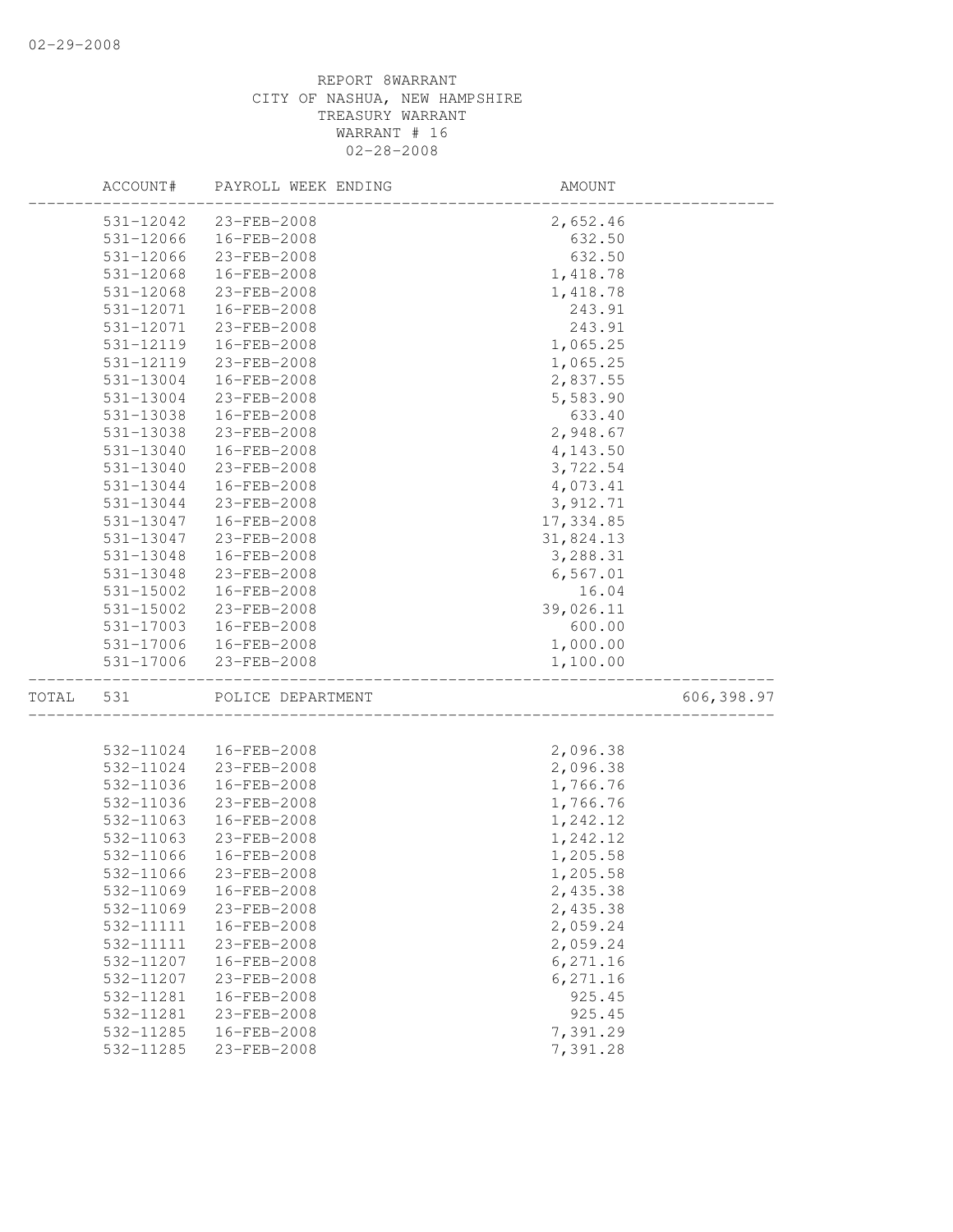|       | ACCOUNT#               | PAYROLL WEEK ENDING        | AMOUNT               |            |
|-------|------------------------|----------------------------|----------------------|------------|
|       | 532-11291              | 16-FEB-2008                | 6,397.08             |            |
|       | 532-11291              | 23-FEB-2008                | 6, 283.29            |            |
|       | 532-11298              | 16-FEB-2008                | 882.67               |            |
|       | 532-11298              | 23-FEB-2008                | 986.51               |            |
|       | 532-11300              | 16-FEB-2008                | 32, 357.94           |            |
|       | 532-11300              | 23-FEB-2008                | 32,464.94            |            |
|       | 532-11303              | 16-FEB-2008                | 1,090.35             |            |
|       | 532-11303              | 23-FEB-2008                | 1,090.35             |            |
|       | 532-11305              | 16-FEB-2008                | 4,361.49             |            |
|       | 532-11305              | 23-FEB-2008                | 4,569.17             |            |
|       | 532-11309              | 16-FEB-2008                | 93, 179.53           |            |
|       | 532-11309              | 23-FEB-2008                | 93,076.68            |            |
|       | 532-11660              | 16-FEB-2008                | 1,385.40             |            |
|       | 532-11660              | 23-FEB-2008                | 1,385.40             |            |
|       | 532-11663              | 16-FEB-2008                | 1,344.65             |            |
|       | 532-11663              | 23-FEB-2008                | 1,344.65             |            |
|       | 532-11666              | 16-FEB-2008                | 1,344.65             |            |
|       | 532-11666              | 23-FEB-2008                | 1,344.65             |            |
|       | 532-11669              | 16-FEB-2008                | 1,358.10             |            |
|       | 532-11669              | 23-FEB-2008                | 1,358.10             |            |
|       | 532-12070              | 16-FEB-2008                | 20,967.61            |            |
|       | 532-12070              | 23-FEB-2008                | 22,586.29            |            |
|       | 532-13004              | 16-FEB-2008                | 1,250.41             |            |
|       | 532-13004              | 23-FEB-2008                | 168.21               |            |
|       | 532-13018              | 16-FEB-2008                | 2,893.77             |            |
|       | 532-13018              | 23-FEB-2008                | 1,155.17             |            |
|       | 532-13024              | 16-FEB-2008                | 629.02               |            |
|       | 532-13024              | 23-FEB-2008                | 254.53               |            |
|       | 532-13050              | 16-FEB-2008                | 8,515.32             |            |
|       | 532-13050              | 23-FEB-2008                | 8,937.50             |            |
|       | 532-15002              | 23-FEB-2008                | 41,750.95            |            |
|       | 532-19231              | 16-FEB-2008                | 1,035.96             |            |
|       | 532-19231              | 23-FEB-2008                | 1,035.96             |            |
|       | 532-19232              | 16-FEB-2008                | 1,586.45             |            |
|       | 532-19232              | 23-FEB-2008                | 1,501.47             |            |
|       | 532-19233              | 16-FEB-2008                | 2,459.91             |            |
|       | 532-19233              | 23-FEB-2008                | 2,459.91             |            |
|       | 532-19234<br>532-19234 | 16-FEB-2008<br>23-FEB-2008 | 1,594.33<br>1,594.33 |            |
|       |                        |                            |                      |            |
| TOTAL | 532                    | FIRE DEPARTMENT            |                      | 460,769.41 |
|       | 535-81023              | 16-FEB-2008                | 192.30               |            |
|       | 535-81023              | 23-FEB-2008                | 192.30               |            |
|       |                        |                            |                      |            |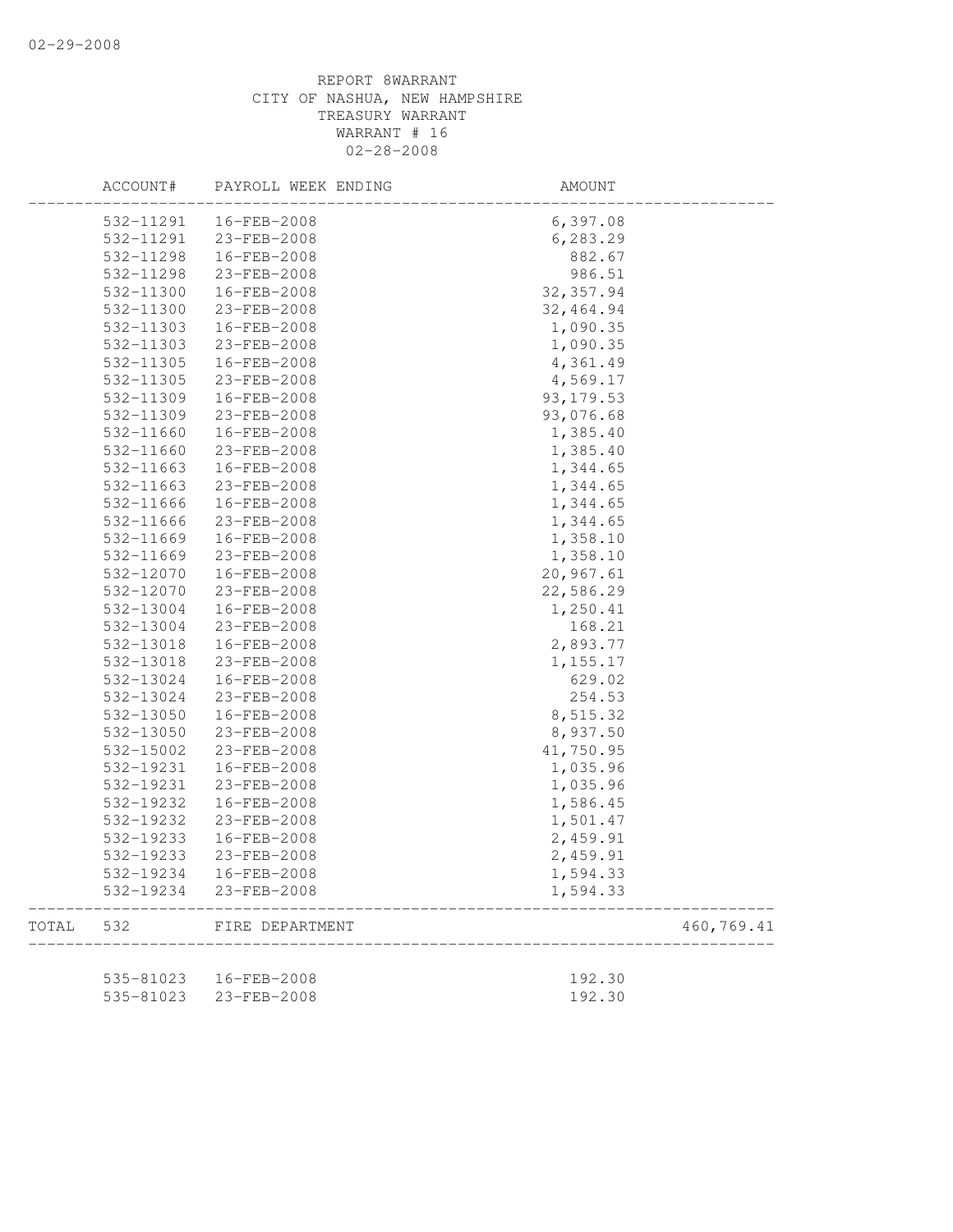|           | ACCOUNT#               | PAYROLL WEEK ENDING                          | <b>AMOUNT</b>        |           |
|-----------|------------------------|----------------------------------------------|----------------------|-----------|
| TOTAL 535 |                        | EMERGENCY MANAGEMENT                         |                      | 384.60    |
|           |                        | 536-11178  16-FEB-2008                       | 1,324.88             |           |
|           |                        | 536-11178 23-FEB-2008                        | 1,324.89             |           |
|           |                        | 536-13004 23-FEB-2008                        | 169.22               |           |
|           | TOTAL 536              | CITYWIDE COMMUNICATIONS                      |                      | 2,818.99  |
|           |                        |                                              |                      |           |
|           | 541-11024              | 16-FEB-2008<br>541-11024 23-FEB-2008         | 717.24<br>3,833.61   |           |
|           | 541-11048              | 16-FEB-2008                                  | 902.77               |           |
|           | 541-11048              | 23-FEB-2008                                  | 902.76               |           |
|           | 541-11104              | 16-FEB-2008                                  | 956.86               |           |
|           | $541 - 11104$          | 23-FEB-2008                                  | 956.86               |           |
|           | 541-11240              | 16-FEB-2008                                  | 1,831.21             |           |
|           | $541 - 11240$          | 23-FEB-2008                                  | 1,831.21             |           |
|           |                        | 541-11346  16-FEB-2008                       | 435.26               |           |
|           |                        | 541-11346 23-FEB-2008                        | 435.26               |           |
| TOTAL     | 541                    | COMMUNITY SERVICES DIVISION                  |                      | 12,803.04 |
|           |                        |                                              |                      |           |
|           |                        | 542-11426  16-FEB-2008                       | 1,286.72             |           |
|           |                        | 542-11426 23-FEB-2008                        | 1,286.71             |           |
|           |                        | 542-11584  16-FEB-2008                       | 2,224.74             |           |
|           | 542-11584              | 23-FEB-2008                                  | 2,224.72             |           |
|           | 542-12044              | 23-FEB-2008                                  | 46.00                |           |
|           | 542-12109              | 16-FEB-2008                                  | 90.00                |           |
|           | 542-12109              | 23-FEB-2008                                  | 90.00                |           |
|           | 542-12582              | 16-FEB-2008                                  | 818.72               |           |
|           | 542-12582              | $23 - FEB - 2008$                            | 818.72               |           |
| TOTAL 542 |                        | COMMUNITY HEALTH<br>________________________ |                      | 8,886.33  |
|           |                        |                                              |                      |           |
|           | 543-11380              | 16-FEB-2008                                  | 886.27               |           |
|           | 543-11380              | 23-FEB-2008                                  | 886.26               |           |
|           | 543-11438              | 16-FEB-2008                                  | 1,446.40             |           |
|           | 543-11438              | 23-FEB-2008                                  | 1,446.40             |           |
|           | 543-11601              | 16-FEB-2008                                  | 1,184.60             |           |
|           | 543-11601              | 23-FEB-2008                                  | 1,184.60             |           |
|           | 543-11602              | 16-FEB-2008                                  | 833.86               |           |
|           | 543-11602<br>543-11604 | 23-FEB-2008<br>16-FEB-2008                   | 833.85               |           |
|           | 543-11604              | 23-FEB-2008                                  | 1,422.06<br>1,422.06 |           |
|           |                        |                                              |                      |           |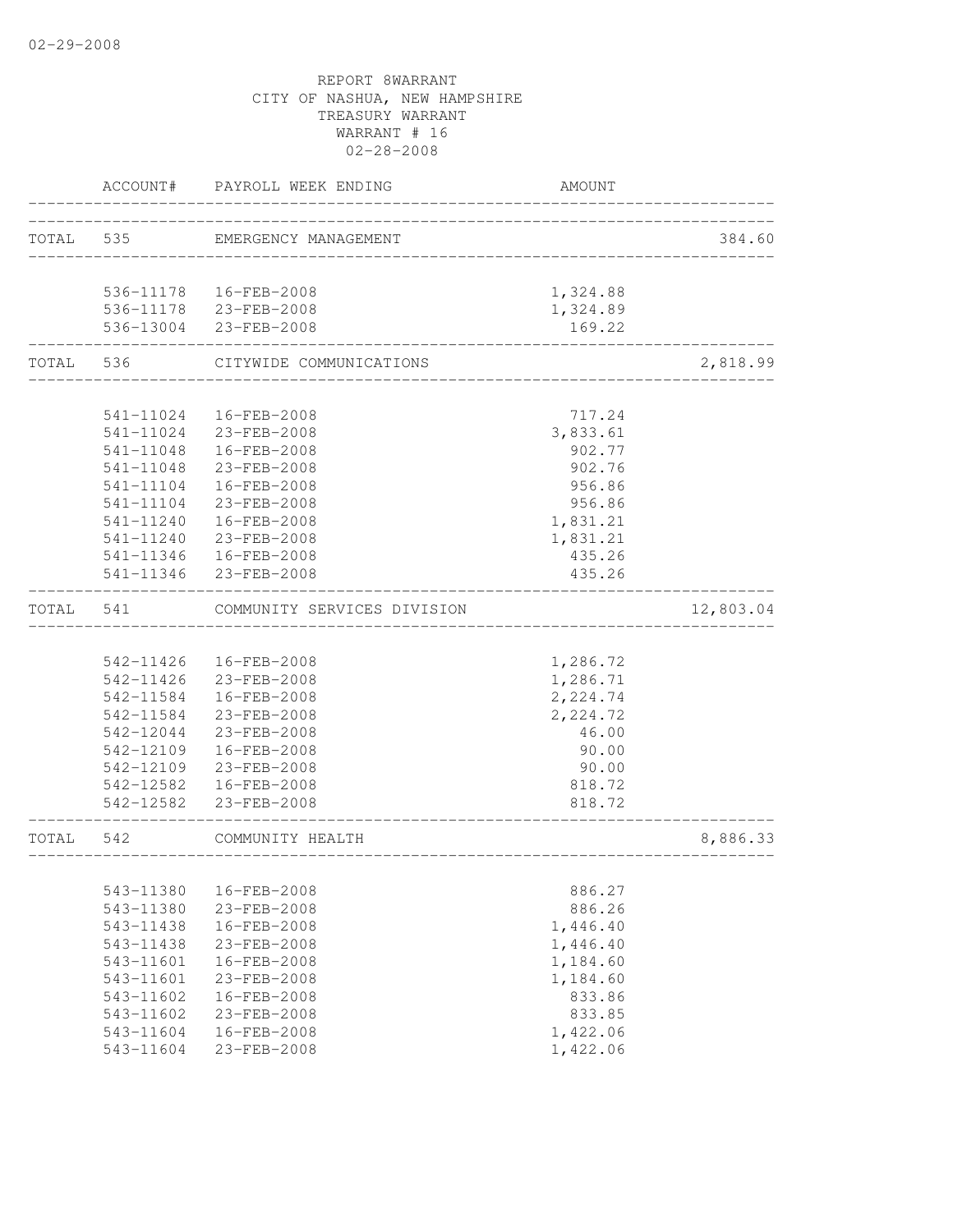|               | ACCOUNT# PAYROLL WEEK ENDING     | AMOUNT   |           |
|---------------|----------------------------------|----------|-----------|
|               | 543-11605  16-FEB-2008           | 902.76   |           |
|               | 543-11605 23-FEB-2008            | 902.76   |           |
|               |                                  |          | 13,351.88 |
|               |                                  |          |           |
|               | 544-11008  16-FEB-2008           | 702.64   |           |
|               | 544-11008 23-FEB-2008            | 702.64   |           |
|               | 544-11099  16-FEB-2008           | 2,034.94 |           |
|               | 544-11099 23-FEB-2008            | 2,034.95 |           |
|               | 544-11112  16-FEB-2008           | 798.31   |           |
|               | 544-11112 23-FEB-2008            | 798.30   |           |
|               | 544-11367  16-FEB-2008           | 786.81   |           |
|               | 544-11367 23-FEB-2008            | 786.81   |           |
|               | 544-11777  16-FEB-2008           | 1,216.69 |           |
|               | 544-11777 23-FEB-2008            | 1,216.69 |           |
|               | 544-12101  16-FEB-2008           | 254.75   |           |
|               | 544-12101 23-FEB-2008            | 254.75   |           |
|               | TOTAL 544 WELFARE ADMINISTRATION |          | 11,588.28 |
|               |                                  |          |           |
|               | 551-11008  16-FEB-2008           | 667.54   |           |
|               | 551-11008 23-FEB-2008            | 667.54   |           |
|               | 551-11028  16-FEB-2008           | 570.27   |           |
|               | 551-11028 23-FEB-2008            | 570.27   |           |
|               | 551-11057  16-FEB-2008           | 847.96   |           |
|               | 551-11057 23-FEB-2008            | 847.96   |           |
|               | 551-11094  16-FEB-2008           | 288.71   |           |
|               | 551-11094 23-FEB-2008            | 288.71   |           |
| 551-11097     | 16-FEB-2008                      | 1,014.94 |           |
| 551-11097     | 23-FEB-2008                      | 1,014.95 |           |
| 551-11208     | 16-FEB-2008                      | 762.45   |           |
| 551-11208     | 23-FEB-2008                      | 762.45   |           |
| 551-11211     | 16-FEB-2008                      | 450.34   |           |
|               | 551-11211 23-FEB-2008            | 450.35   |           |
|               | 551-11212  16-FEB-2008           | 1,367.59 |           |
|               | 551-11212 23-FEB-2008            | 1,367.60 |           |
| 551-11249     | 16-FEB-2008                      | 1,602.85 |           |
| 551-11249     | 23-FEB-2008                      | 1,602.85 |           |
| 551-11273     | 16-FEB-2008                      | 1,577.45 |           |
| 551-11273     | 23-FEB-2008                      | 1,577.44 |           |
| 551-11435     | 16-FEB-2008                      | 857.86   |           |
| 551-11435     | 23-FEB-2008                      | 857.86   |           |
| 551-11462     | 16-FEB-2008                      | 975.54   |           |
| $551 - 11462$ | 23-FEB-2008                      | 975.54   |           |
| $551 - 11638$ | 16-FEB-2008                      | 1,110.43 |           |
| 551-11638     | 23-FEB-2008                      | 1,110.43 |           |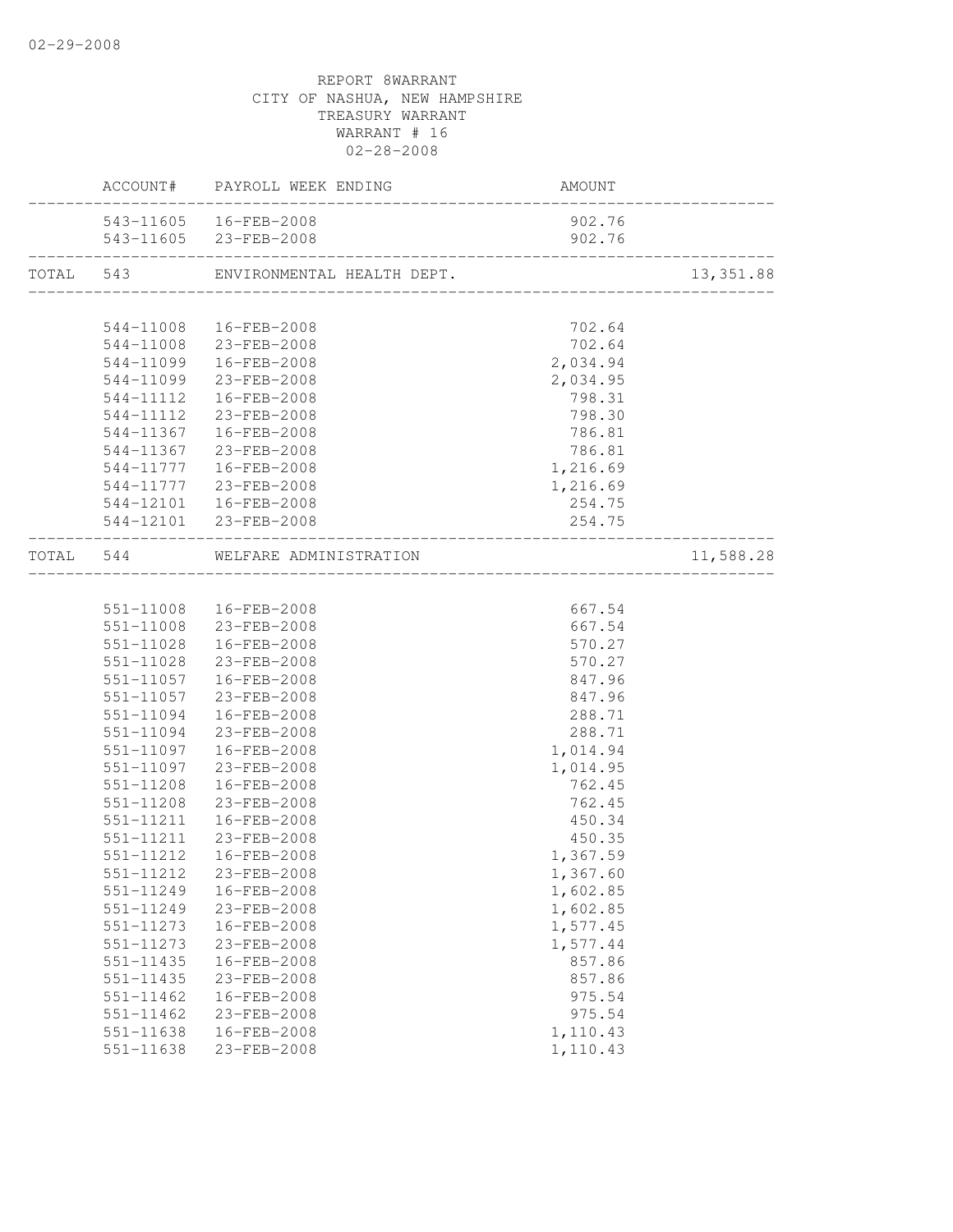|       |                        | ACCOUNT# PAYROLL WEEK ENDING             | AMOUNT               |           |
|-------|------------------------|------------------------------------------|----------------------|-----------|
|       |                        | 551-13004  16-FEB-2008                   | 103.35               |           |
|       |                        | 551-91010 23-FEB-2008                    | 1,390.00             |           |
|       |                        | TOTAL 551 PUBLIC WORKS DIV & ENGINEERING |                      | 25,681.23 |
|       |                        |                                          |                      |           |
|       |                        | 552-11077  16-FEB-2008                   | 1,219.71             |           |
|       |                        | 552-11077 23-FEB-2008                    | 1,219.71             |           |
|       |                        | 552-11087  16-FEB-2008                   | 746.80               |           |
|       | 552-11087              | 23-FEB-2008                              | 765.76               |           |
|       | 552-11143              | 16-FEB-2008                              | 784.00               |           |
|       | 552-11143              | 23-FEB-2008                              | 784.00               |           |
|       | 552-11324              | 16-FEB-2008                              | 2,926.62             |           |
|       | 552-11324              | 23-FEB-2008                              | 2,926.64             |           |
|       |                        | 552-11339  16-FEB-2008                   | 2,698.65             |           |
|       |                        | 552-11339 23-FEB-2008                    | 2,707.68             |           |
|       | 552-11342              | 16-FEB-2008                              | 706.01               |           |
|       | 552-11342              | 23-FEB-2008                              | 706.00               |           |
|       | 552-11343              | 16-FEB-2008                              | 1,568.00             |           |
|       | 552-11343              | 23-FEB-2008                              | 1,568.00             |           |
|       | 552-11407              | 16-FEB-2008                              | 4,884.00             |           |
|       | 552-11407              | 23-FEB-2008                              | 4,884.01             |           |
|       | 552-11492              | 16-FEB-2008                              | 746.80               |           |
|       | 552-11492              | 23-FEB-2008                              | 746.80               |           |
|       | 552-11548              | 16-FEB-2008                              | 992.96               |           |
|       |                        | 552-11548 23-FEB-2008                    | 992.96               |           |
|       | 552-11562              | 16-FEB-2008                              | 386.17               |           |
|       | 552-11562              | 23-FEB-2008                              | 386.17               |           |
|       | 552-11580              | 16-FEB-2008                              | 929.81               |           |
|       | 552-11580              | 23-FEB-2008                              | 929.81               |           |
|       | 552-11618              | 16-FEB-2008                              | 615.90               |           |
|       | 552-11618              | 23-FEB-2008                              | 615.90               |           |
|       |                        | 552-11672  16-FEB-2008                   | 1,364.20             |           |
|       |                        | 552-11672 23-FEB-2008                    | 1,364.22             |           |
|       | 552-11750              | 16-FEB-2008                              | 717.60               |           |
|       | 552-11750              | 23-FEB-2008                              | 717.60               |           |
|       | 552-13004              | 16-FEB-2008                              | 1,198.19             |           |
|       | 552-13004              | 23-FEB-2008                              | 256.06               |           |
|       |                        | 16-FEB-2008                              | 3,657.59             |           |
|       | 552-13009<br>552-13009 | 23-FEB-2008                              | 832.43               |           |
|       |                        |                                          |                      |           |
|       | 552-13067<br>552-13067 | 16-FEB-2008<br>23-FEB-2008               | 2,050.56<br>3,424.01 |           |
|       | 552-59050              | 16-FEB-2008                              | 726.00               |           |
| TOTAL | 552                    | PARKS AND RECREATION                     |                      | 54,747.33 |
|       |                        |                                          |                      |           |
|       |                        | 553-11041  16-FEB-2008                   | 981.62               |           |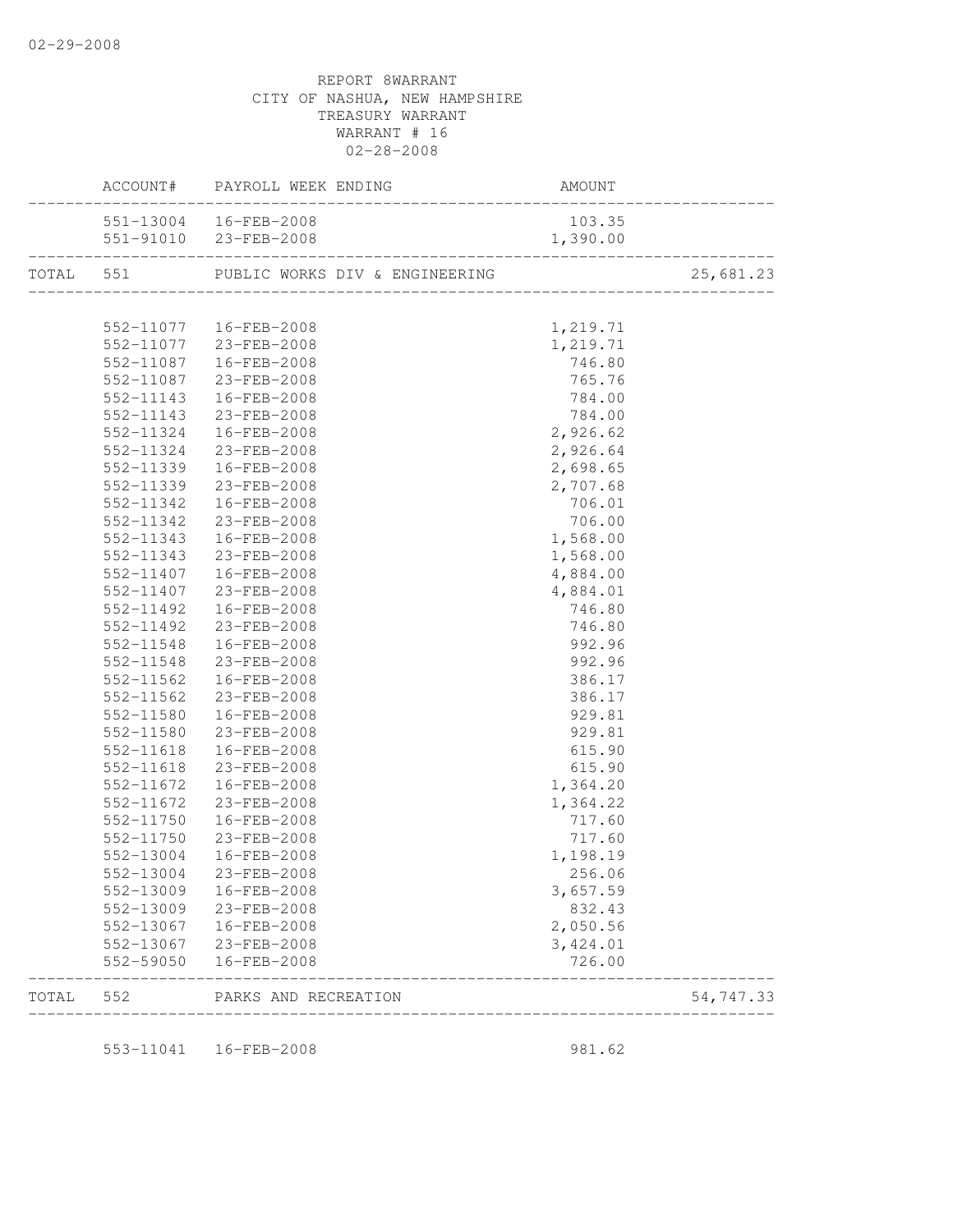|       | ACCOUNT#  | PAYROLL WEEK ENDING | AMOUNT      |            |
|-------|-----------|---------------------|-------------|------------|
|       | 553-11041 | 23-FEB-2008         | 981.61      |            |
|       | 553-11078 | 16-FEB-2008         | 1,328.18    |            |
|       | 553-11078 | 23-FEB-2008         | 1,328.18    |            |
|       | 553-11192 | 16-FEB-2008         | 899.89      |            |
|       | 553-11192 | 23-FEB-2008         | 904.96      |            |
|       | 553-11279 | 16-FEB-2008         | 5,488.00    |            |
|       | 553-11279 | 23-FEB-2008         | 5,488.00    |            |
|       | 553-11327 | 16-FEB-2008         | 3,921.01    |            |
|       | 553-11327 | 23-FEB-2008         | 3,921.02    |            |
|       | 553-11336 | 16-FEB-2008         | 1,047.21    |            |
|       | 553-11336 | 23-FEB-2008         | 15, 153. 14 |            |
|       | 553-11375 | 16-FEB-2008         | 1,748.24    |            |
|       | 553-11375 | 23-FEB-2008         | 1,882.72    |            |
|       | 553-11465 | 16-FEB-2008         | 2,987.20    |            |
|       | 553-11465 | 23-FEB-2008         | 2,987.20    |            |
|       | 553-11474 | 16-FEB-2008         | 4,405.61    |            |
|       | 553-11474 | 23-FEB-2008         | 4,366.09    |            |
|       | 553-11475 | 16-FEB-2008         | 1,707.05    |            |
|       | 553-11475 | 23-FEB-2008         | 1,702.03    |            |
|       | 553-11630 | 16-FEB-2008         | 1,435.20    |            |
|       | 553-11630 | 23-FEB-2008         | 1,435.20    |            |
|       | 553-11631 | 16-FEB-2008         | 729.60      |            |
|       | 553-11631 | 23-FEB-2008         | 727.20      |            |
|       | 553-11648 | 16-FEB-2008         | 792.60      |            |
|       | 553-11648 | 23-FEB-2008         | 792.60      |            |
|       | 553-11678 | 16-FEB-2008         | 1,575.29    |            |
|       | 553-11678 | 23-FEB-2008         | 1,575.29    |            |
|       | 553-11759 | 16-FEB-2008         | 12,641.07   |            |
|       | 553-11759 | 23-FEB-2008         | 12,931.30   |            |
|       | 553-11771 | 16-FEB-2008         | 1,683.20    |            |
|       | 553-11771 | 23-FEB-2008         | 1,683.20    |            |
|       | 553-12128 | 16-FEB-2008         | 574.84      |            |
|       | 553-12128 | 23-FEB-2008         | 483.63      |            |
|       | 553-13004 | 16-FEB-2008         | 1,314.56    |            |
|       | 553-13004 | 23-FEB-2008         | 1,466.47    |            |
|       | 553-13009 | 16-FEB-2008         | 43,376.20   |            |
|       | 553-13009 | 23-FEB-2008         | 48,528.43   |            |
|       | 553-13901 | 16-FEB-2008         | 9,937.64    |            |
|       | 553-13901 | 23-FEB-2008         | 9,946.09    |            |
|       | 553-17008 | 23-FEB-2008         | 900.00      |            |
|       | 553-17010 | 23-FEB-2008         | 1,100.00    |            |
| TOTAL | 553       | STREET DEPARTMENT   |             | 218,858.57 |
|       |           |                     |             |            |
|       | 555-11024 | 16-FEB-2008         | 725.27      |            |
|       | 555-11024 | 23-FEB-2008         | 725.26      |            |
|       | 555-11058 | 16-FEB-2008         | 929.81      |            |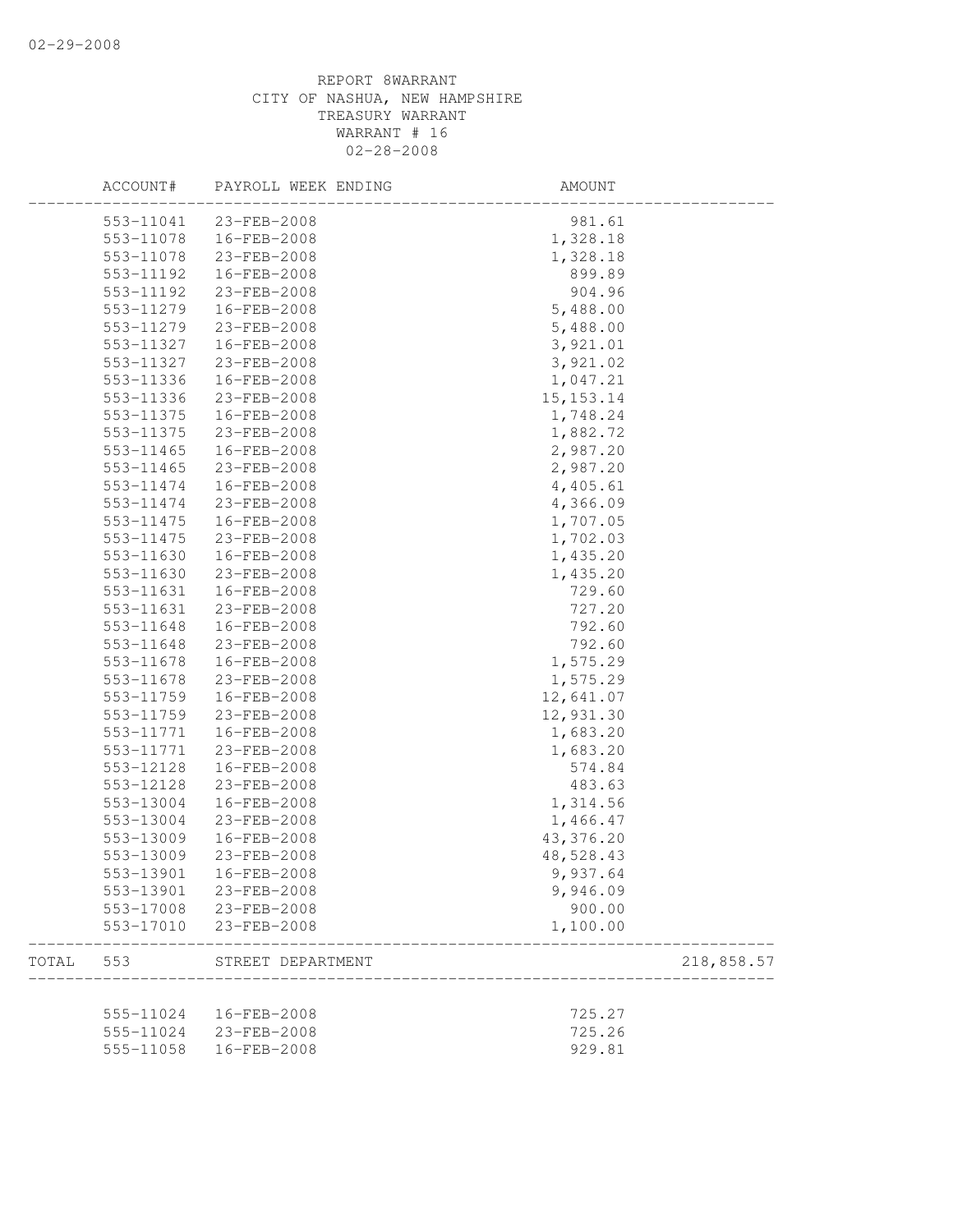|       | ACCOUNT#  | PAYROLL WEEK ENDING | AMOUNT                             |           |
|-------|-----------|---------------------|------------------------------------|-----------|
|       | 555-11058 | 23-FEB-2008         | 929.81                             |           |
|       | 555-11461 | 16-FEB-2008         | 1,404.69                           |           |
|       | 555-11461 | 23-FEB-2008         | 1,404.69                           |           |
|       | 555-11505 | 16-FEB-2008         | 1, 117.43                          |           |
|       | 555-11505 | 23-FEB-2008         | 1, 117.44                          |           |
|       | 555-11639 | 16-FEB-2008         | 746.80                             |           |
|       | 555-11639 | 23-FEB-2008         | 746.80                             |           |
|       | 555-11640 | 16-FEB-2008         | 695.60                             |           |
|       | 555-11640 | 23-FEB-2008         | 695.60                             |           |
|       | 555-11738 | 16-FEB-2008         | 1,760.00                           |           |
|       | 555-11738 | 23-FEB-2008         | 1,760.00                           |           |
|       | 555-11745 | 16-FEB-2008         | 738.80                             |           |
|       | 555-11745 | 23-FEB-2008         | 738.80                             |           |
|       | 555-11746 | 16-FEB-2008         | 1,075.15                           |           |
|       | 555-11746 | 23-FEB-2008         | 1,075.15                           |           |
|       | 555-13004 | 16-FEB-2008         | 99.00                              |           |
| TOTAL | 555       | TRAFFIC DEPARTMENT  |                                    | 18,486.10 |
|       |           |                     |                                    |           |
|       | 557-11161 | 16-FEB-2008         | 746.80                             |           |
|       | 557-11161 | 23-FEB-2008         | 746.80                             |           |
|       | 557-13009 | 16-FEB-2008         | 1,706.53                           |           |
| TOTAL | 557       | PARKING LOTS        |                                    | 3,200.13  |
|       |           |                     |                                    |           |
|       | 561-11345 | 16-FEB-2008         | 1,301.50                           |           |
|       | 561-11345 | 23-FEB-2008         | 1,301.50                           |           |
|       | 561-11651 | 16-FEB-2008         | 811.82                             |           |
|       | 561-11651 | 23-FEB-2008         | 811.82                             |           |
|       | 561-11658 | 16-FEB-2008         | 985.56                             |           |
|       | 561-11658 | 23-FEB-2008         | 985.56                             |           |
|       | 561-13004 | 16-FEB-2008         | 73.21                              |           |
|       | 561-91010 | $23 - FEB - 2008$   | 100.00                             |           |
| TOTAL | 561       | EDGEWOOD CEMETERY   | __________________________________ | 6,370.97  |
|       |           |                     |                                    |           |
|       | 563-11345 | 16-FEB-2008         | 1,094.66                           |           |
|       | 563-11345 | 23-FEB-2008         | 1,094.68                           |           |
|       | 563-11651 | 16-FEB-2008         | 722.90                             |           |
|       | 563-11651 | 23-FEB-2008         | 722.90                             |           |
|       | 563-11657 | 16-FEB-2008         | 903.15                             |           |
|       | 563-11657 | 23-FEB-2008         | 903.15                             |           |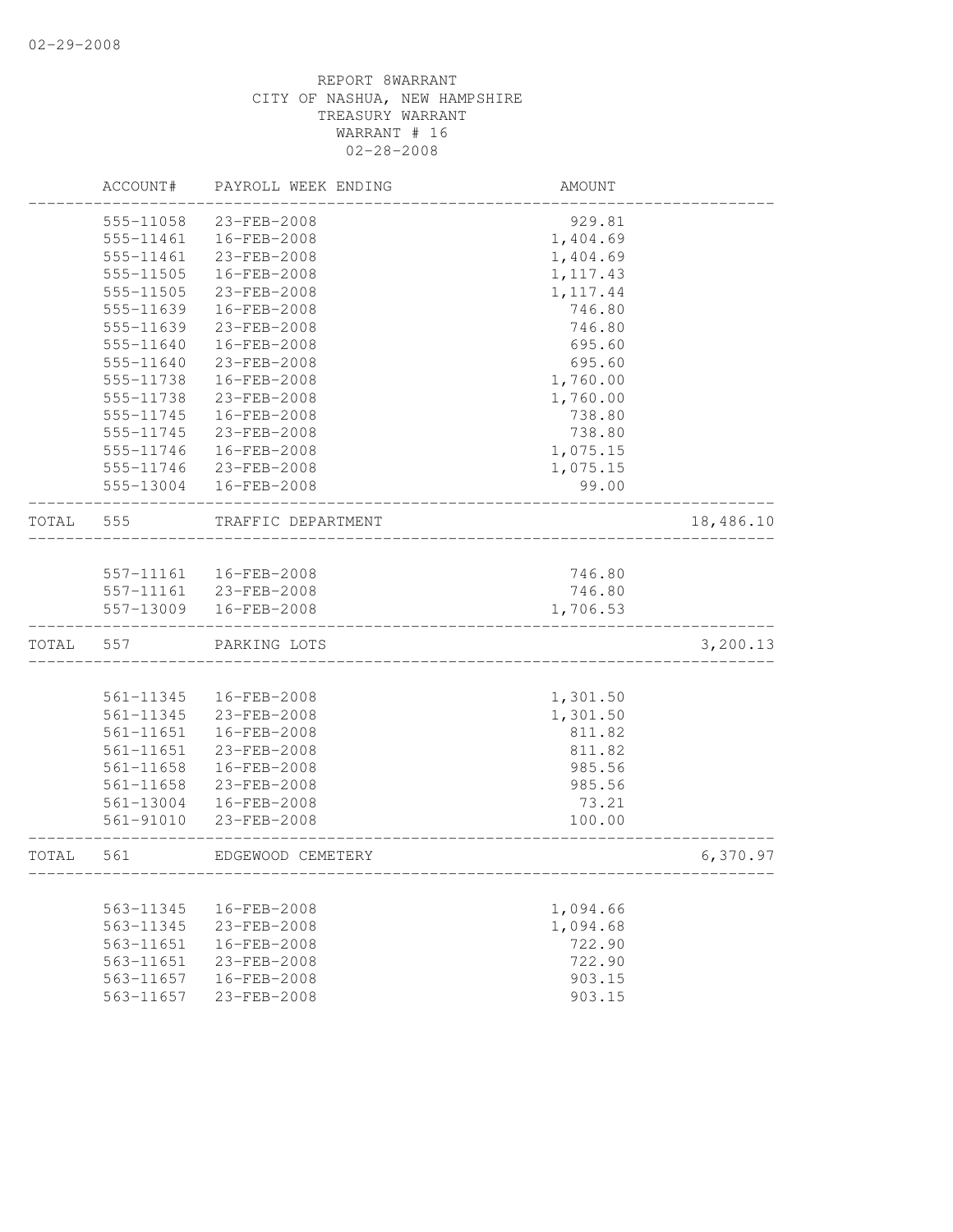|           |                         | ACCOUNT# PAYROLL WEEK ENDING         | AMOUNT                           |           |
|-----------|-------------------------|--------------------------------------|----------------------------------|-----------|
|           |                         | TOTAL 563 WOODLAWN CEMETERY          | ________________________________ | 5,441.44  |
|           |                         |                                      |                                  |           |
|           |                         | 571-11174  16-FEB-2008               | 838.19                           |           |
|           |                         | 571-11174 23-FEB-2008                | 838.19                           |           |
|           |                         | 571-11237  16-FEB-2008               | 1,885.72                         |           |
|           | _______________________ | 571-11237 23-FEB-2008                | 1,885.71                         |           |
| TOTAL 571 |                         | COMMUNITY DEVELOPMENT                |                                  | 5,447.81  |
|           |                         |                                      |                                  |           |
|           | 572-11024               | 16-FEB-2008                          | 609.96                           |           |
|           |                         | 572-11024 23-FEB-2008                | 609.96                           |           |
|           |                         | 572-11215  16-FEB-2008               | 2,393.50                         |           |
|           | 572-11215               | 23-FEB-2008                          | 2,393.50                         |           |
|           | 572-11238               | 16-FEB-2008                          | 812.71                           |           |
|           | 572-11238               | 23-FEB-2008                          | 812.71                           |           |
|           | 572-11450               | 16-FEB-2008                          | 1,622.11                         |           |
|           | 572-11450               | 23-FEB-2008                          | 1,622.11                         |           |
|           | 572-11522<br>572-11522  | 16-FEB-2008<br>23-FEB-2008           | 788.29<br>788.29                 |           |
|           | 572-11525               | 16-FEB-2008                          |                                  |           |
|           |                         |                                      | 972.85<br>972.85                 |           |
|           |                         | 572-11525 23-FEB-2008                |                                  |           |
|           | 572-98046               | 572-58005 23-FEB-2008<br>23-FEB-2008 | 300.00<br>100.00                 |           |
| TOTAL     | 572                     | PLANNING DEPARTMENT                  |                                  | 14,798.84 |
|           |                         |                                      |                                  |           |
|           | 575-11032               | 16-FEB-2008                          | 676.89                           |           |
|           | 575-11032               | 23-FEB-2008                          | 676.89                           |           |
|           | 575-11042               | 16-FEB-2008                          | 1,318.78                         |           |
|           | 575-11042               | 23-FEB-2008                          | 1,318.79                         |           |
|           | 575-11062               | 16-FEB-2008                          | 559.14                           |           |
|           | 575-11062               | 23-FEB-2008                          | 559.14                           |           |
|           | 575-11189               | 16-FEB-2008                          | 981.93                           |           |
|           | 575-11189               | 23-FEB-2008                          | 981.93                           |           |
|           | 575-11246               | 16-FEB-2008                          | 1,831.21                         |           |
|           | 575-11246               | 23-FEB-2008                          | 1,831.21                         |           |
|           | 575-11387               | 16-FEB-2008                          | 5,320.90                         |           |
|           | 575-11387               | 23-FEB-2008                          | 5,320.92                         |           |
|           | 575-11393               | 16-FEB-2008                          | 3,321.62                         |           |
|           | 575-11393               | 23-FEB-2008                          | 3,321.63                         |           |
|           | 575-11400<br>575-11400  | 16-FEB-2008<br>23-FEB-2008           | 7,547.78<br>7,547.76             |           |
|           | 575-11401               | 16-FEB-2008                          | 4,595.32                         |           |
|           | 575-11401               | 23-FEB-2008                          | 4,595.33                         |           |
|           |                         |                                      |                                  |           |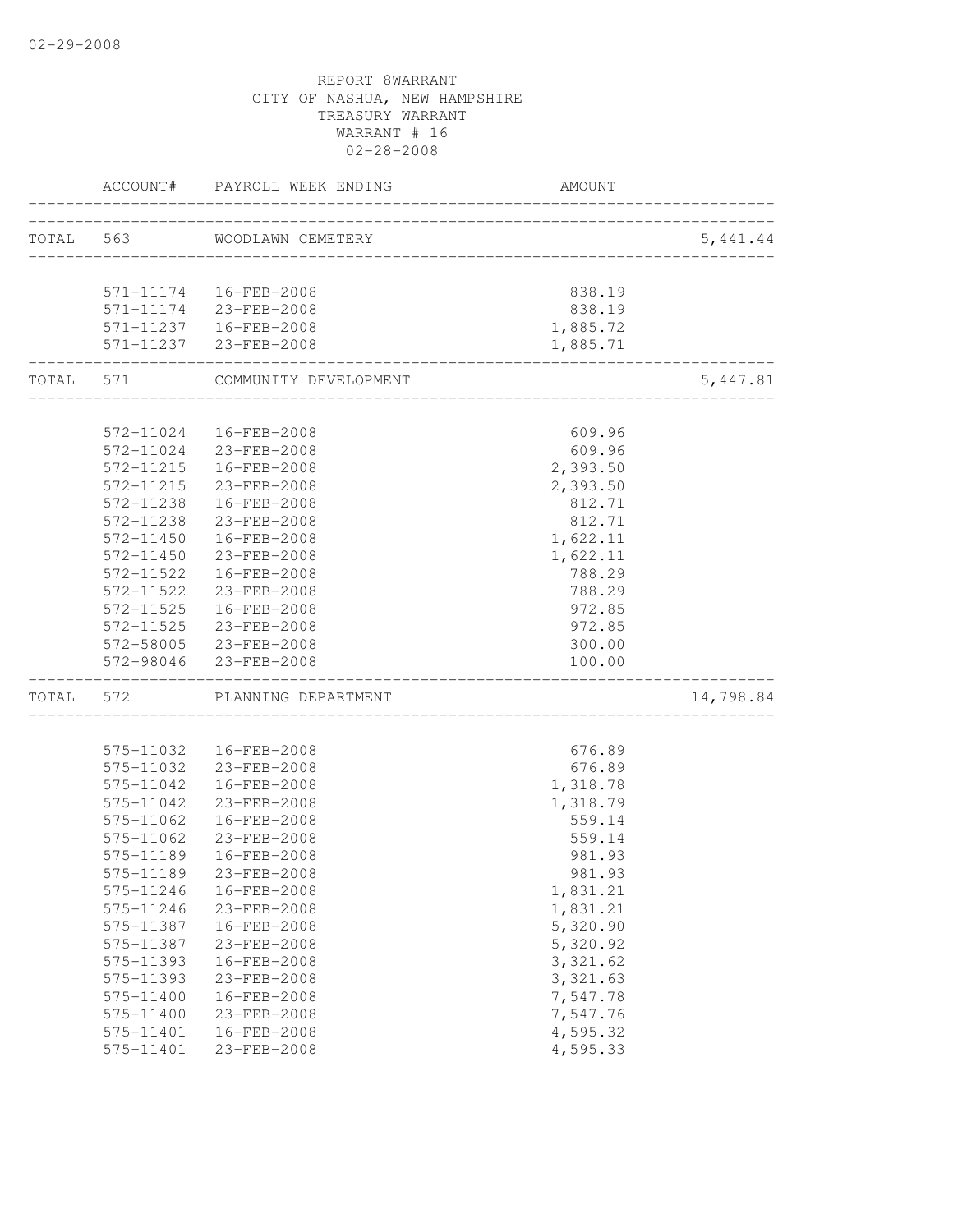|       | ACCOUNT#  | PAYROLL WEEK ENDING    | AMOUNT     |            |
|-------|-----------|------------------------|------------|------------|
|       | 575-11403 | 16-FEB-2008            | 809.99     |            |
|       | 575-11403 | 23-FEB-2008            | 809.99     |            |
|       | 575-11404 | 16-FEB-2008            | 694.68     |            |
|       | 575-11404 | 23-FEB-2008            | 694.69     |            |
|       | 575-11627 | 16-FEB-2008            | 544.61     |            |
|       | 575-11627 | 23-FEB-2008            | 544.62     |            |
|       | 575-12076 | 16-FEB-2008            | 344.96     |            |
|       | 575-12087 | 16-FEB-2008            | 13, 312.67 |            |
|       | 575-12090 | 16-FEB-2008            | 1,083.28   |            |
|       | 575-12090 | 23-FEB-2008            | 1,083.29   |            |
|       | 575-12114 | 16-FEB-2008            | 1,077.50   |            |
|       | 575-12114 | 23-FEB-2008            | 991.30     |            |
|       | 575-13035 | 16-FEB-2008            | 887.84     |            |
|       | 575-13035 | 23-FEB-2008            | 931.59     |            |
| TOTAL | 575       | PUBLIC LIBRARIES       |            | 76, 118.18 |
|       |           |                        |            |            |
|       | 576-11059 | 16-FEB-2008            | 1,216.69   |            |
|       | 576-11059 | 23-FEB-2008            | 1,216.69   |            |
|       | 576-11138 | $16 - FEB - 2008$      | 619.74     |            |
|       | 576-11138 | 23-FEB-2008            | 619.74     |            |
|       | 576-11139 | 16-FEB-2008            | 224.84     |            |
|       | 576-11139 | 23-FEB-2008            | 191.67     |            |
|       | 576-11221 | 16-FEB-2008            | 1,002.93   |            |
|       | 576-11221 | 23-FEB-2008            | 1,002.92   |            |
|       | 576-11315 | 16-FEB-2008            | 637.36     |            |
|       | 576-11315 | 23-FEB-2008            | 637.37     |            |
|       | 576-11361 | 16-FEB-2008            | 5,082.76   |            |
|       | 576-11361 | 23-FEB-2008            | 5,082.73   |            |
|       | 576-91010 | 23-FEB-2008            | 1,900.00   |            |
| TOTAL | 576       | BUILDING DEPARTMENT    |            | 19,435.44  |
|       |           | 577-11067  16-FEB-2008 |            |            |
|       | 577-11163 | 16-FEB-2008            | 914.90     |            |
|       | 577-11163 | 23-FEB-2008            | 914.90     |            |
|       | 577-11183 | 16-FEB-2008            | 1,014.96   |            |
|       | 577-11183 | 23-FEB-2008            | 1,014.95   |            |
|       | 577-91010 | 23-FEB-2008            | 510.00     |            |
| TOTAL | 577       | CODE ENFORCEMENT       |            | 4,369.71   |
|       |           |                        |            |            |
|       | 581-11012 | 23-FEB-2008            | 3,942.31   |            |
|       | 581-11075 | 23-FEB-2008            | 4,076.92   |            |
|       | 581-11081 | 23-FEB-2008            | 2,021.22   |            |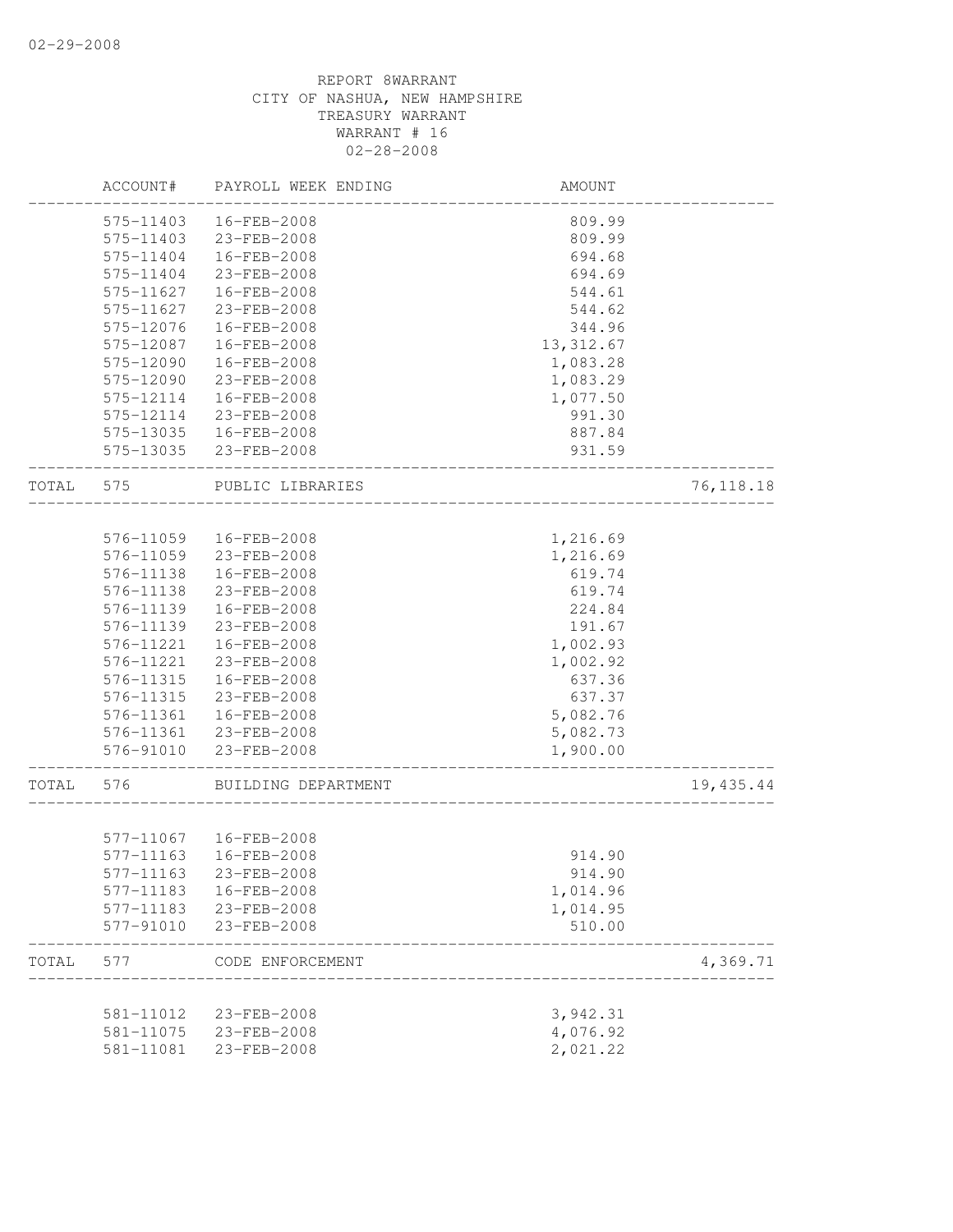| ACCOUNT#  | PAYROLL WEEK ENDING | AMOUNT         |  |
|-----------|---------------------|----------------|--|
| 581-11162 | 16-FEB-2008         | 52, 277.82     |  |
| 581-11162 | 23-FEB-2008         | 59,003.91      |  |
| 581-11204 | 16-FEB-2008         | 11,022.00      |  |
| 581-11204 | 23-FEB-2008         | 11,022.00      |  |
| 581-11348 | 23-FEB-2008         | 68,904.45      |  |
| 581-11366 | 16-FEB-2008         | 48,089.47      |  |
| 581-11366 | 23-FEB-2008         | 48,758.74      |  |
| 581-11396 | 23-FEB-2008         | 38,944.06      |  |
| 581-11408 | 16-FEB-2008         | 14,826.78      |  |
| 581-11408 | 23-FEB-2008         | 14,889.17      |  |
| 581-11486 | 23-FEB-2008         | 36,818.18      |  |
| 581-11515 | 23-FEB-2008         | 1,143.19       |  |
| 581-11570 | 23-FEB-2008         | 56, 376.15     |  |
| 581-11572 | 23-FEB-2008         | 47,074.27      |  |
| 581-11579 | 23-FEB-2008         | 32,406.11      |  |
| 581-11628 | 16-FEB-2008         | 1,093.68       |  |
| 581-11628 | 23-FEB-2008         | 850.64         |  |
| 581-11675 | 23-FEB-2008         | 5,769.23       |  |
| 581-11709 | 23-FEB-2008         | 5,727.68       |  |
| 581-11711 | 23-FEB-2008         | 2,628.18       |  |
| 581-11726 | 23-FEB-2008         | 1, 425, 593.48 |  |
| 581-11800 | 23-FEB-2008         | 36, 922.49     |  |
| 581-11801 | 23-FEB-2008         | 12,337.44      |  |
| 581-11802 | 23-FEB-2008         | 12,293.87      |  |
| 581-11803 | 16-FEB-2008         | 527.52         |  |
| 581-11803 | 23-FEB-2008         | 13,505.38      |  |
| 581-11804 | 23-FEB-2008         | 12,179.80      |  |
| 581-11805 | 23-FEB-2008         | 25, 243.02     |  |
| 581-11812 | 23-FEB-2008         | 2,086.42       |  |
| 581-11830 | 23-FEB-2008         | 3, 145.85      |  |
| 581-11850 | 16-FEB-2008         | 2,067.24       |  |
| 581-11850 | 23-FEB-2008         | 2,067.24       |  |
| 581-11860 | 23-FEB-2008         | 6,123.47       |  |
| 581-12006 | 23-FEB-2008         | 2,207.00       |  |
| 581-12021 | 23-FEB-2008         | 86,901.98      |  |
| 581-12060 | 16-FEB-2008         | 2,131.82       |  |
| 581-12060 | 23-FEB-2008         | 2,395.39       |  |
| 581-12078 | 16-FEB-2008         | 50.00          |  |
| 581-12078 | 23-FEB-2008         | 2,300.00       |  |
| 581-12081 | 23-FEB-2008         | 1,327.02       |  |
| 581-12084 | 16-FEB-2008         | 1,162.50       |  |
| 581-12084 | 23-FEB-2008         | 2,562.50       |  |
| 581-12087 | 16-FEB-2008         | 1,262.64       |  |
| 581-12087 | 23-FEB-2008         | 1,080.18       |  |
| 581-12111 | 16-FEB-2008         | 103,554.21     |  |
| 581-12111 | 23-FEB-2008         | 102,298.93     |  |
| 581-12112 | 16-FEB-2008         | 6,189.98       |  |
| 581-12112 | 23-FEB-2008         | 6, 211.37      |  |
|           |                     |                |  |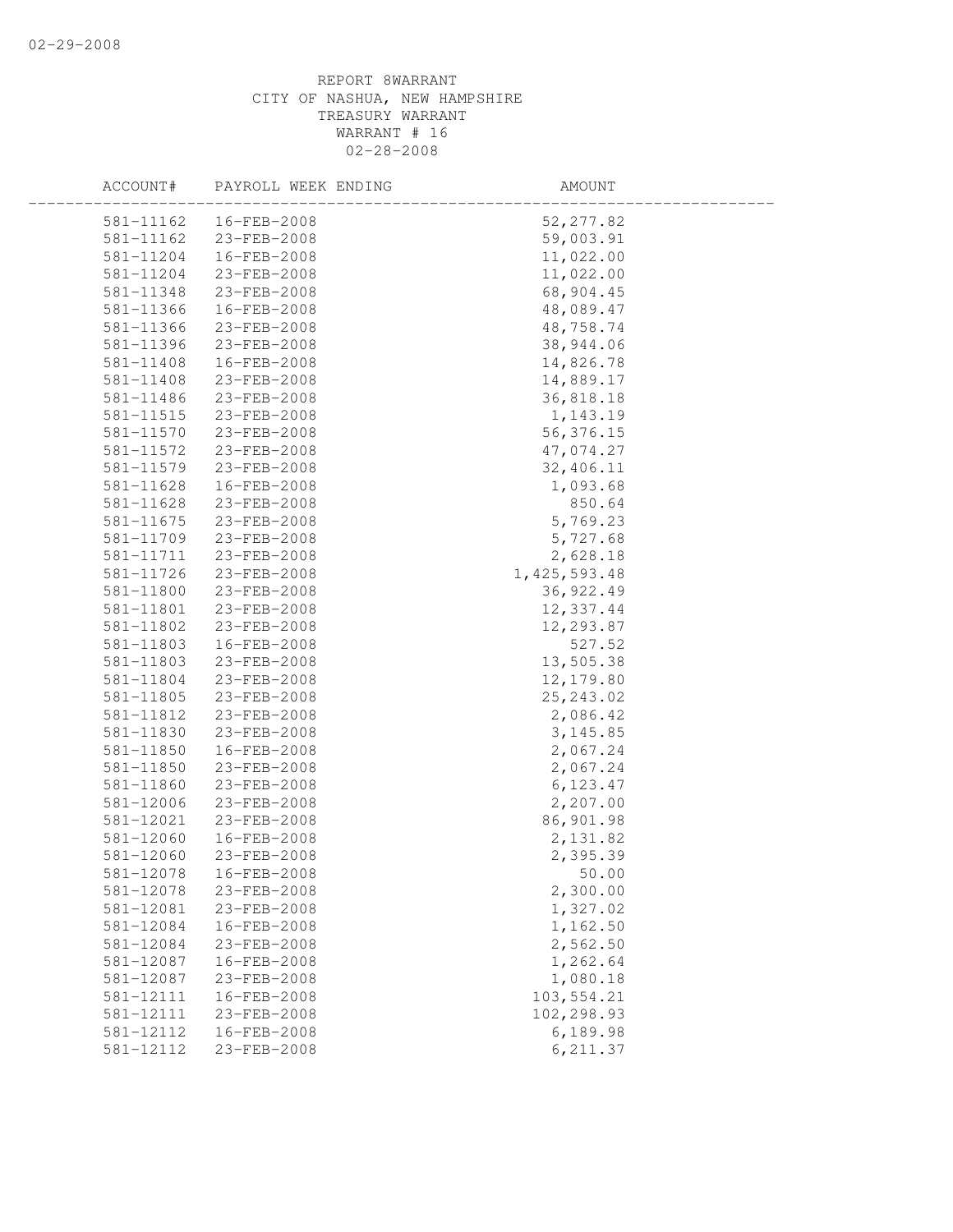|       | ACCOUNT#  | PAYROLL WEEK ENDING           | AMOUNT     |              |
|-------|-----------|-------------------------------|------------|--------------|
|       | 581-12126 | 16-FEB-2008                   | 4,158.01   |              |
|       | 581-12126 | 23-FEB-2008                   | 5,021.30   |              |
|       | 581-12135 | 16-FEB-2008                   | 3, 116.72  |              |
|       | 581-12135 | 23-FEB-2008                   | 3,451.10   |              |
|       | 581-12136 | 16-FEB-2008                   | 576.64     |              |
|       | 581-12136 | 23-FEB-2008                   | 721.02     |              |
|       | 581-12138 | $16 - FEB - 2008$             | 718.80     |              |
|       | 581-12138 | 23-FEB-2008                   | 718.80     |              |
|       | 581-12141 | 16-FEB-2008                   | 850.00     |              |
|       | 581-12141 | 23-FEB-2008                   | 100.00     |              |
|       | 581-12153 | 16-FEB-2008                   | 30.00      |              |
|       | 581-12153 | 23-FEB-2008                   | 144.00     |              |
|       | 581-12198 | 23-FEB-2008                   | 10,983.87  |              |
|       | 581-12201 | 16-FEB-2008                   | 22, 341.37 |              |
|       | 581-12201 | $23 - FEB - 2008$             | 24, 112.53 |              |
|       | 581-13004 | 16-FEB-2008                   | 567.19     |              |
|       | 581-13004 | 23-FEB-2008                   | 2,048.78   |              |
|       | 581-13021 | 16-FEB-2008                   | 2,619.28   |              |
|       | 581-13021 | 23-FEB-2008                   | 230.26     |              |
|       | 581-13032 | 16-FEB-2008                   | 426.95     |              |
|       | 581-13032 | 23-FEB-2008                   | 189.60     |              |
|       | 581-13120 | 16-FEB-2008                   | 4,166.16   |              |
|       | 581-13120 | 23-FEB-2008                   | 6,338.42   |              |
|       | 581-13133 | $16 - FEB - 2008$             | 862.50     |              |
|       | 581-13133 | 23-FEB-2008                   | 1,550.00   |              |
|       | 581-13137 | 16-FEB-2008                   | 245.00     |              |
|       | 581-13137 | 23-FEB-2008                   | 590.00     |              |
|       | 581-19000 | 23-FEB-2008                   | 9,213.45   |              |
|       | 581-19210 | 23-FEB-2008                   | 11,040.10  |              |
|       | 581-19240 | 23-FEB-2008                   | 980.70     |              |
| TOTAL | 581       | SCHOOL DEPARTMENT             |            | 2,561,507.45 |
|       |           | 590-23513  16-FEB-2008        | 451.81     |              |
| TOTAL | 590       | __________<br>P/Y OBLIGATIONS |            | 451.81       |
|       |           | _______________________       |            |              |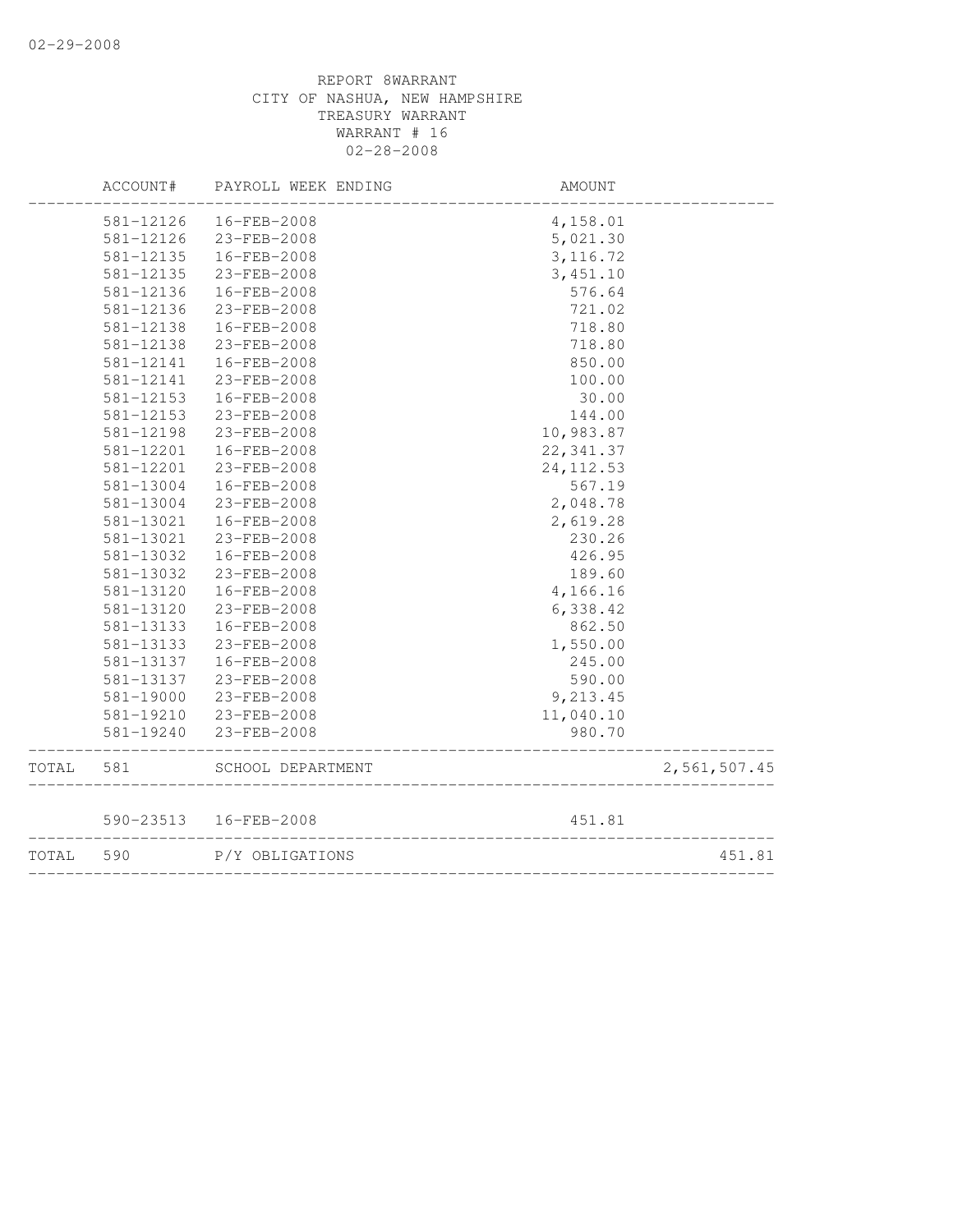|           | ACCOUNT# PAYROLL WEEK ENDING |  |  | AMOUNT |  |
|-----------|------------------------------|--|--|--------|--|
| TOTAL 951 |                              |  |  |        |  |
|           |                              |  |  |        |  |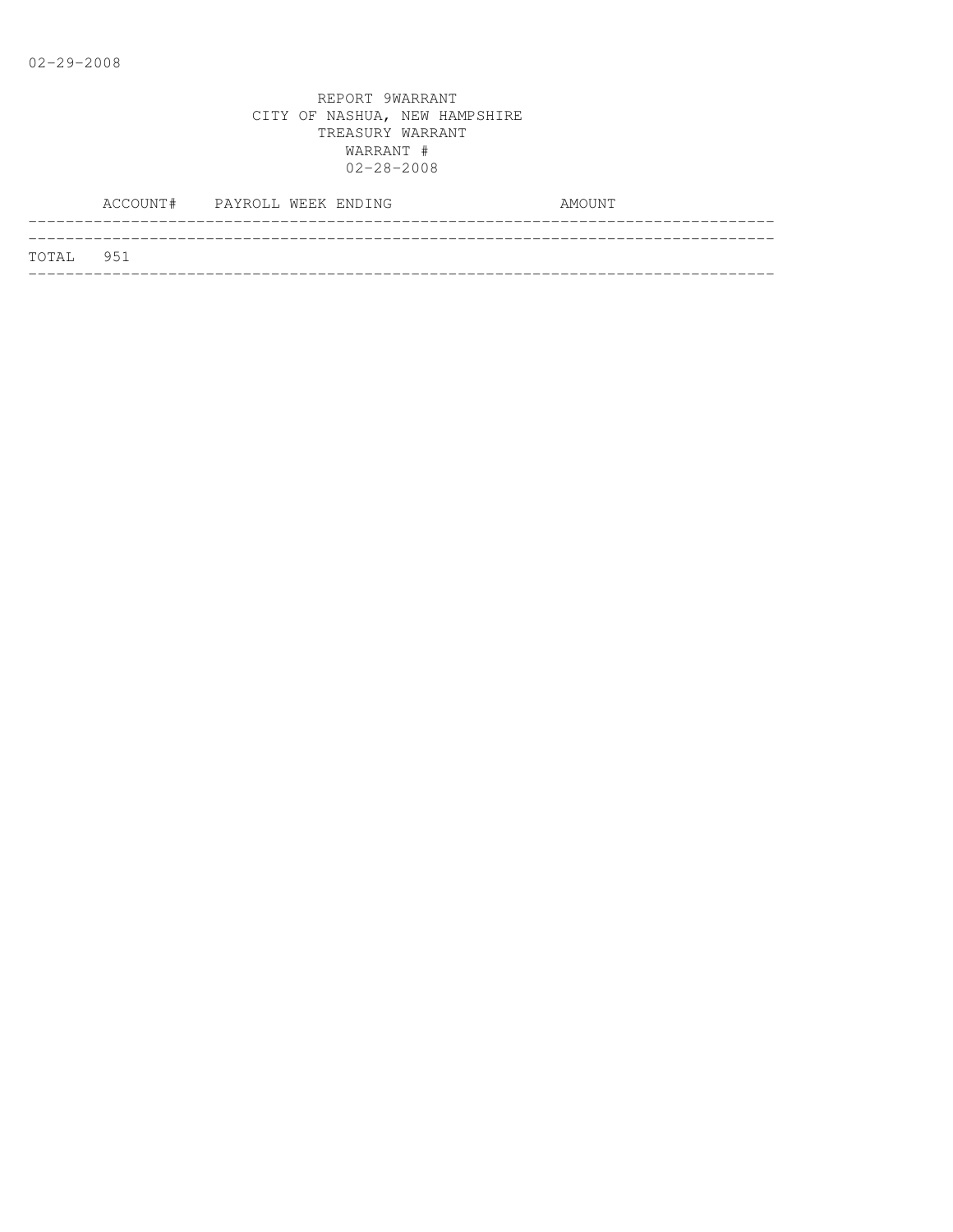| ACCOUNT#  | PAYROLL WEEK ENDING    | AMOUNT    |  |
|-----------|------------------------|-----------|--|
|           | 801-11008  16-FEB-2008 | 554.81    |  |
|           | 801-11008 23-FEB-2008  | 554.82    |  |
| 801-11094 | 16-FEB-2008            | 96.24     |  |
| 801-11094 | 23-FEB-2008            | 96.24     |  |
| 801-11101 | 16-FEB-2008            | 866.40    |  |
| 801-11101 | 23-FEB-2008            | 896.85    |  |
| 801-11193 | 16-FEB-2008            | 943.50    |  |
| 801-11193 | 23-FEB-2008            | 943.50    |  |
| 801-11208 | 16-FEB-2008            | 92.98     |  |
|           | 801-11208 23-FEB-2008  | 92.98     |  |
| 801-11211 | 16-FEB-2008            | 64.34     |  |
| 801-11211 | 23-FEB-2008            | 64.34     |  |
| 801-11222 | 16-FEB-2008            | 199.23    |  |
| 801-11222 | 23-FEB-2008            | 199.23    |  |
| 801-11249 | 16-FEB-2008            | 132.00    |  |
| 801-11249 | 23-FEB-2008            | 132.00    |  |
| 801-11271 | 16-FEB-2008            | 985.14    |  |
| 801-11271 | 23-FEB-2008            | 985.14    |  |
| 801-11276 | 16-FEB-2008            | 2,352.00  |  |
| 801-11276 | 23-FEB-2008            | 2,352.00  |  |
| 801-11383 | 16-FEB-2008            | 838.20    |  |
| 801-11383 | 23-FEB-2008            | 838.19    |  |
| 801-11435 | 16-FEB-2008            | 257.36    |  |
| 801-11435 | 23-FEB-2008            | 257.36    |  |
| 801-11595 | 16-FEB-2008            | 7,420.00  |  |
| 801-11595 | 16-FEB-2008            | 2,193.54  |  |
|           | 801-11595 23-FEB-2008  | 6, 232.80 |  |
| 801-11595 | 23-FEB-2008            | 2,226.00  |  |
| 801-11596 | 16-FEB-2008            | 3,082.10  |  |
| 801-11596 | 23-FEB-2008            | 3,136.00  |  |
| 801-11598 | 16-FEB-2008            | 776.80    |  |
| 801-11598 | 23-FEB-2008            | 776.80    |  |
| 801-11599 | 16-FEB-2008            | 1,026.65  |  |
| 801-11599 | 16-FEB-2008            | 1,026.65  |  |
| 801-11599 | 23-FEB-2008            | 1,026.65  |  |
| 801-11599 | 23-FEB-2008            | 1,026.65  |  |
| 801-11606 | 16-FEB-2008            | 667.96    |  |
| 801-11606 | 23-FEB-2008            | 667.96    |  |
| 801-11647 | 16-FEB-2008            | 1,401.23  |  |
| 801-11647 | 23-FEB-2008            | 1,401.24  |  |
| 801-12128 | 16-FEB-2008            | 266.87    |  |
| 801-12128 | 23-FEB-2008            | 360.27    |  |
| 801-13004 | 16-FEB-2008            | 1,201.65  |  |
| 801-13004 | 16-FEB-2008            | 1,105.66  |  |
| 801-13004 | 16-FEB-2008            | 400.22    |  |
| 801-13004 | 23-FEB-2008            | 2,151.68  |  |
| 801-13004 | 23-FEB-2008            | 2,846.06  |  |
| 801-13004 | 23-FEB-2008            | 449.76    |  |
|           |                        |           |  |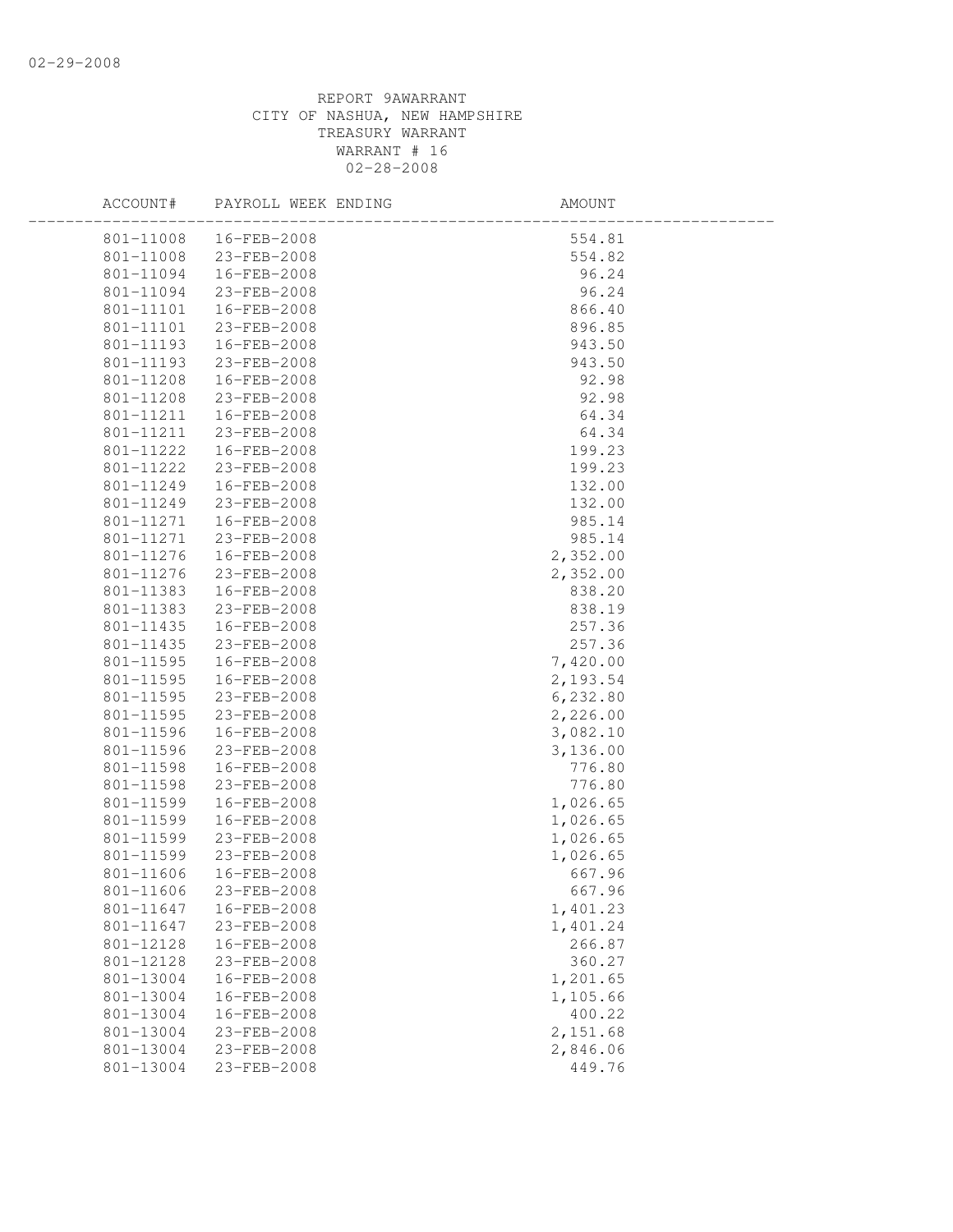| ACCOUNT#               | PAYROLL WEEK ENDING                              | AMOUNT           |           |
|------------------------|--------------------------------------------------|------------------|-----------|
|                        | 801-59236  16-FEB-2008                           | 382.62           |           |
|                        | 801-59236 23-FEB-2008                            | 382.62           |           |
|                        | 801-59237   16-FEB-2008                          | 360.28           |           |
|                        | 801-59237 23-FEB-2008                            | 360.27           |           |
|                        |                                                  | 132.49           |           |
|                        | 801-59240  16-FEB-2008<br>801-59240  23-FEB-2008 |                  |           |
|                        | TOTAL 801 SOLID WASTE DISPOSAL                   |                  | 59,416.82 |
|                        |                                                  |                  |           |
|                        | 802-11028  16-FEB-2008                           | 387.79           |           |
|                        | 802-11028  16-FEB-2008                           | 182.49           |           |
|                        | 802-11028 23-FEB-2008                            | 387.79           |           |
| 802-11028              | 23-FEB-2008                                      | 182.49           |           |
| 802-11064              | 16-FEB-2008                                      | 132.49           |           |
| 802-11064              | 16-FEB-2008                                      | 132.49           |           |
| 802-11064              | 23-FEB-2008                                      | 132.49           |           |
| 802-11064              | 23-FEB-2008                                      | 132.49           |           |
|                        | 802-11091  16-FEB-2008                           | 1,044.26         |           |
| 802-11091              | 23-FEB-2008                                      | 1,044.25         |           |
| 802-11092              | 16-FEB-2008                                      | 148.40           |           |
| 802-11092              | 16-FEB-2008                                      | 574.08           |           |
|                        | 802-11092 23-FEB-2008                            | 148.40           |           |
| 802-11092              | 23-FEB-2008                                      | 574.08           |           |
|                        | 802-11094  16-FEB-2008                           | 288.69           |           |
|                        | 802-11094  16-FEB-2008                           | 288.71           |           |
|                        | 802-11094 23-FEB-2008                            | 288.69           |           |
|                        | 802-11094 23-FEB-2008                            | 288.71           |           |
| 802-11096              | 16-FEB-2008                                      | 883.98           |           |
| 802-11096<br>802-11102 | 23-FEB-2008<br>16-FEB-2008                       | 883.98<br>854.95 |           |
| 802-11102              | 23-FEB-2008                                      | 854.95           |           |
| 802-11105              | 16-FEB-2008                                      | 970.14           |           |
| 802-11105              | 23-FEB-2008                                      | 953.14           |           |
| 802-11155              | 16-FEB-2008                                      | 1,039.21         |           |
|                        | 802-11155 23-FEB-2008                            | 1,010.25         |           |
|                        | 802-11157  16-FEB-2008                           | 313.60           |           |
| 802-11157              | 16-FEB-2008                                      | 1,180.90         |           |
| 802-11157              | 23-FEB-2008                                      | 1,568.00         |           |
| 802-11158              | 16-FEB-2008                                      | 168.32           |           |
| 802-11158              | 16-FEB-2008                                      | 1,514.88         |           |
| 802-11158              | 23-FEB-2008                                      | 1,683.20         |           |
| 802-11208              | 16-FEB-2008                                      | 37.19            |           |
| 802-11208              | 16-FEB-2008                                      | 37.19            |           |
| 802-11208              | 23-FEB-2008                                      | 37.19            |           |
| 802-11208              | 23-FEB-2008                                      | 37.19            |           |
| 802-11211              | 16-FEB-2008                                      | 386.02           |           |
| 802-11211              | 16-FEB-2008                                      | 386.02           |           |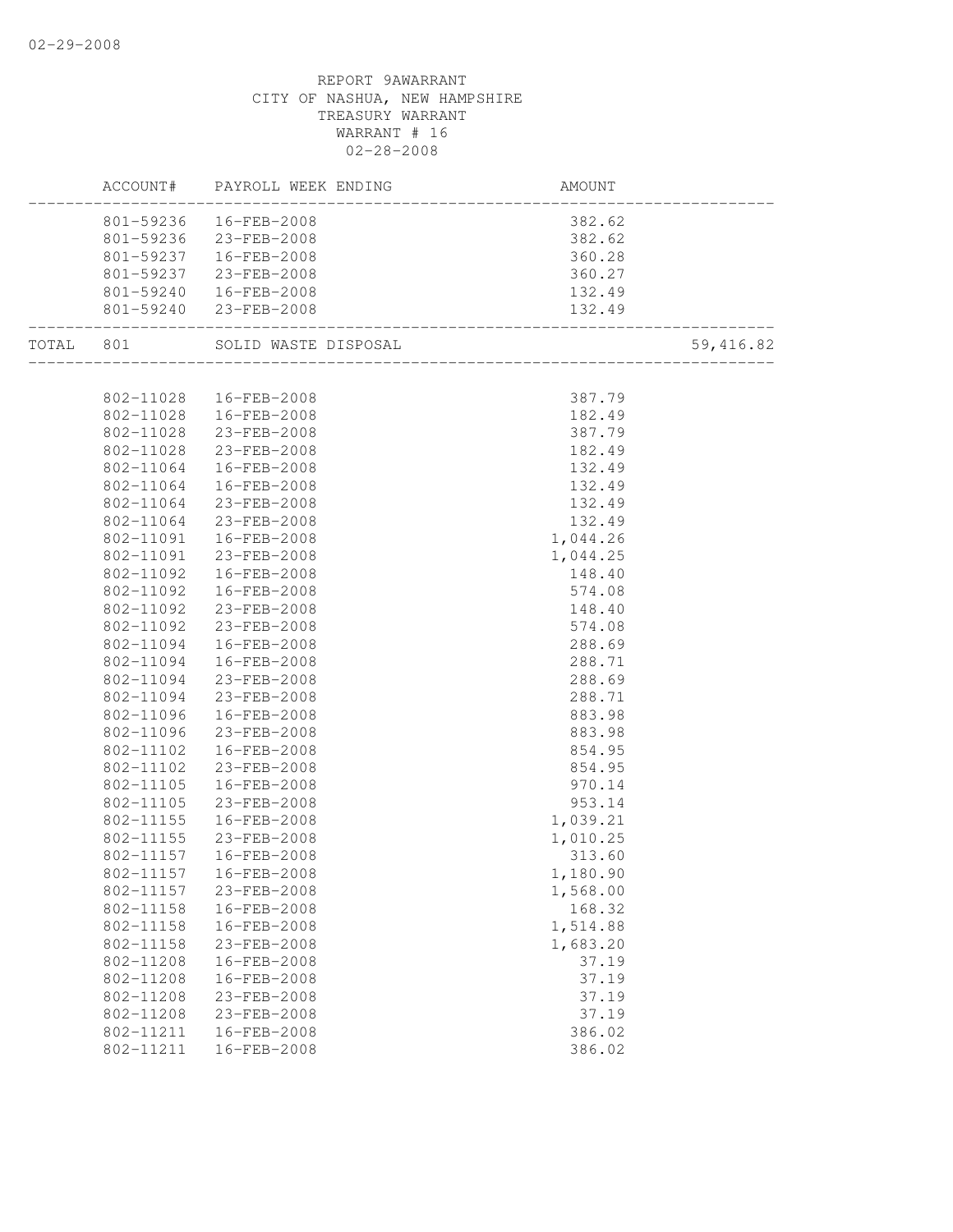| ACCOUNT#  | PAYROLL WEEK ENDING   | AMOUNT    |
|-----------|-----------------------|-----------|
|           | 802-11211 23-FEB-2008 | 386.01    |
| 802-11211 | 23-FEB-2008           | 386.01    |
| 802-11222 | 16-FEB-2008           | 199.23    |
| 802-11222 | 23-FEB-2008           | 199.23    |
| 802-11249 | 16-FEB-2008           | 75.43     |
| 802-11249 | 16-FEB-2008           | 75.43     |
| 802-11249 | 23-FEB-2008           | 75.43     |
| 802-11249 | 23-FEB-2008           | 75.43     |
| 802-11260 | 16-FEB-2008           | 1,760.00  |
| 802-11260 | 23-FEB-2008           | 1,760.00  |
| 802-11270 | 16-FEB-2008           | 1,023.64  |
| 802-11270 | 23-FEB-2008           | 1,023.64  |
| 802-11330 | 16-FEB-2008           | 209.44    |
| 802-11330 | 23-FEB-2008           | 209.44    |
| 802-11333 | 16-FEB-2008           | 1,006.52  |
| 802-11333 | 23-FEB-2008           | 1,006.52  |
| 802-11435 | 16-FEB-2008           | 428.93    |
| 802-11435 | 16-FEB-2008           | 171.57    |
| 802-11435 | 23-FEB-2008           | 428.93    |
| 802-11435 | 23-FEB-2008           | 171.57    |
| 802-11480 | 16-FEB-2008           | 2,524.80  |
| 802-11480 | 23-FEB-2008           | 2,564.32  |
| 802-11507 | 16-FEB-2008           | 522.77    |
| 802-11507 | 23-FEB-2008           | 746.81    |
| 802-11513 | 16-FEB-2008           | 6,767.20  |
| 802-11513 | 23-FEB-2008           | 6,756.00  |
| 802-11514 | 16-FEB-2008           | 2,644.80  |
| 802-11514 | 23-FEB-2008           | 2,644.80  |
| 802-11681 | 16-FEB-2008           | 297.14    |
| 802-11681 | 16-FEB-2008           | 1,188.55  |
| 802-11681 | 23-FEB-2008           | 297.14    |
| 802-11681 | 23-FEB-2008           | 1,188.55  |
| 802-11693 | 16-FEB-2008           | 1,132.40  |
| 802-11693 | 23-FEB-2008           | 1,132.40  |
| 802-11763 | 16-FEB-2008           | 167.64    |
| 802-11763 | 16-FEB-2008           | 670.55    |
| 802-11763 | 23-FEB-2008           | 167.64    |
| 802-11763 | 23-FEB-2008           | 670.55    |
| 802-11764 | 16-FEB-2008           | 1, 117.43 |
| 802-11764 | 23-FEB-2008           | 1, 117.44 |
| 802-13004 | 16-FEB-2008           | 600.33    |
| 802-13004 | 16-FEB-2008           | 2,487.93  |
| 802-13004 | 23-FEB-2008           | 1,028.63  |
| 802-13004 | 23-FEB-2008           | 4,178.05  |
| 802-59236 | 16-FEB-2008           | 382.61    |
| 802-59236 | 23-FEB-2008           | 382.62    |
| 802-59237 | 16-FEB-2008           | 1,050.57  |
| 802-59237 | 23-FEB-2008           | 1,050.57  |
|           |                       |           |